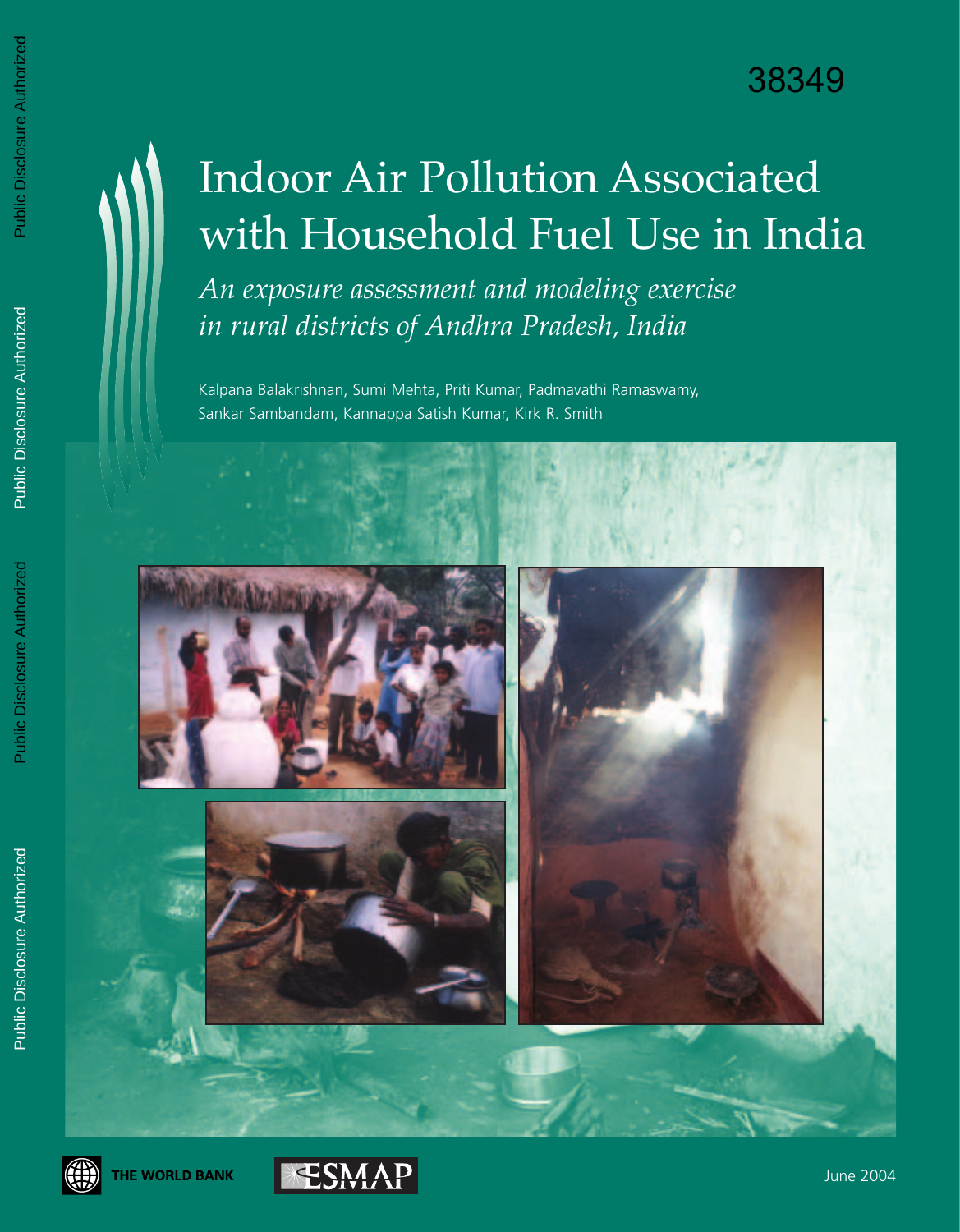# Indoor Air Pollution Associated with Household Fuel Use in India

*An exposure assessment and modeling exercise in rural districts of Andhra Pradesh, India*

Kalpana Balakrishnan Sumi Mehta Priti Kumar Padmavathi Ramaswamy Sankar Sambandam Kannappa Satish Kumar Kirk R. Smith

June 2004



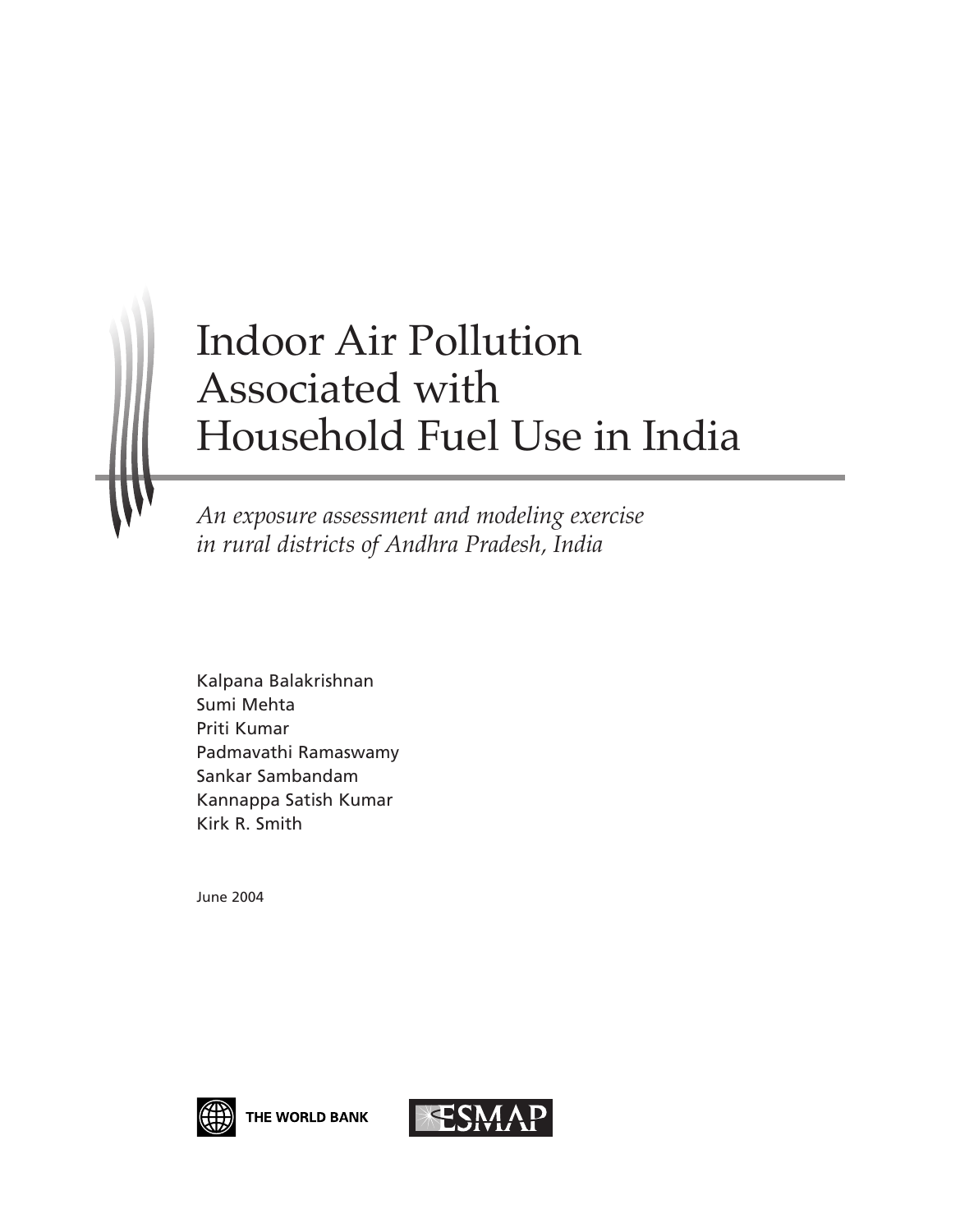Copyright © 2004 The International Bank for Reconstruction and Development/THE WORLD BANK 1818 H Street, N.W. Washington, D.C. 20433, USA

This paper has not undergone the review accorded to official World Bank publications. The findings, interpretations, and conclusions expressed herein are those of the author(s) and do not necessarily reflect the views of the International Bank for Reconstruction and Development/The World Bank and its affiliated organizations, or those of the Executive Directors of The World Bank or the governments they represent. The World Bank does not guarantee the accuracy of the data included in this work. The boundaries, colors, denominations, and other information shown on any map in this work do not imply any judgement on the part of The World Bank concerning the legal status of any territory or the endorsement or acceptance of such boundaries.

The material in this publication is copyrighted. Copying and/or transmitting portions or all of this work without permission may be a violation of applicable law. The International Bank for Reconstruction and Development/The World Bank encourages dissemination of its work and will normally grant permission to reproduce portions of the work promptly. For permission to photocopy or reprint any part of this work, please send a request with complete information to the Copyright Clearance Center, Inc., 222 Rosewood Drive, Danvers, MA 01923, USA, telephone 978-750-8400, fax 978-750-4470, www.copyright.com.

All other queries on rights and licenses, including subsidiary rights, should be addressed to the Office of the Publisher, The World Bank, 1818 H Street NW, Washington, DC 20433, USA, fax 202-522-2422, e-mail pubrights@worldbank.org.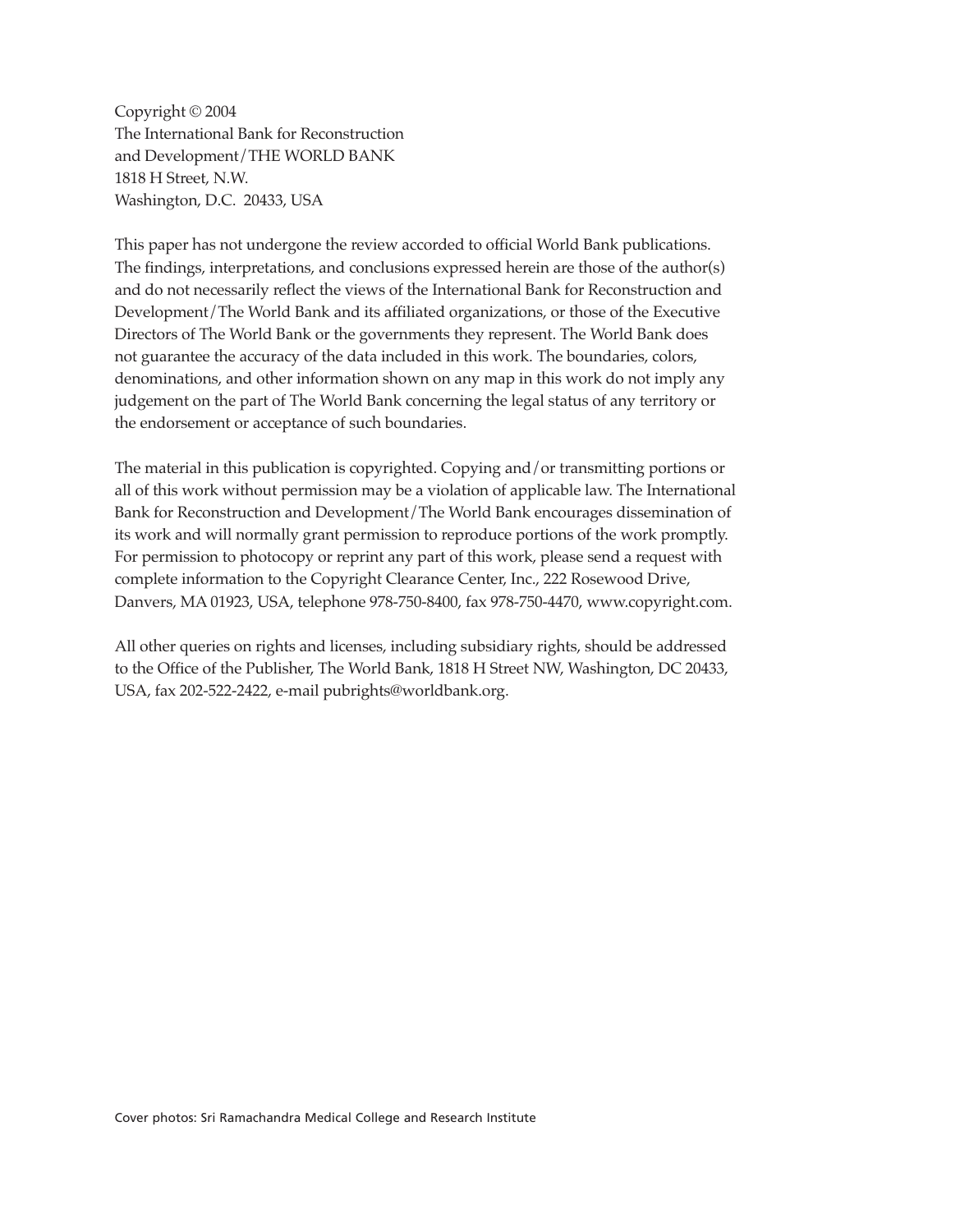### **Contents**

| <b>List of Tables</b><br>4             |                                                                                                                                                                                                                                                                                                                 |
|----------------------------------------|-----------------------------------------------------------------------------------------------------------------------------------------------------------------------------------------------------------------------------------------------------------------------------------------------------------------|
| <b>List of Figures</b><br>5            |                                                                                                                                                                                                                                                                                                                 |
| <b>List of Annexes</b><br>6            |                                                                                                                                                                                                                                                                                                                 |
| <b>List of Abbreviations</b>           | 7                                                                                                                                                                                                                                                                                                               |
| <b>List of Participating Teams</b>     | 8                                                                                                                                                                                                                                                                                                               |
| Acknowledgements                       | 9                                                                                                                                                                                                                                                                                                               |
| <b>Executive Summary</b>               | 10                                                                                                                                                                                                                                                                                                              |
| <b>Chapter 1 Background</b>            | 16                                                                                                                                                                                                                                                                                                              |
| 1.1<br>1.2<br>1.3<br>1.4<br>1.5<br>1.6 | Introduction<br>16<br>Characteristics of biomass smoke<br>18<br>Indoor air pollutant levels in biomass using households-concentrations<br>and exposures<br>19<br>Health effects of exposure to biomass smoke<br>22<br>Rationale and purpose of the study<br>24<br>Study team<br>26                              |
| <b>Chapter 2</b>                       | <b>Study Design and Methodology</b><br>26                                                                                                                                                                                                                                                                       |
| 2.1                                    | Development of questionnaires for collection of primary data on household-level                                                                                                                                                                                                                                 |
| 2.2                                    | exposure determinants<br>27<br>Selection of study households<br>28<br>2.2.1 IAP monitoring (sample 1)<br>28<br>2.2.2 For household survey (sample 2)<br>30                                                                                                                                                      |
| 2.3                                    | Measuring IAP concentrations<br>31<br>2.3.1 Monitoring households within a habitation<br>31<br>2.3.2 Monitoring within a household<br>31<br>2.3.3 Methodology for measuring concentrations of respirable particulates<br>31<br>2.3.4 Recording time-activity patterns<br>32<br>2.3.5 Validation protocols<br>32 |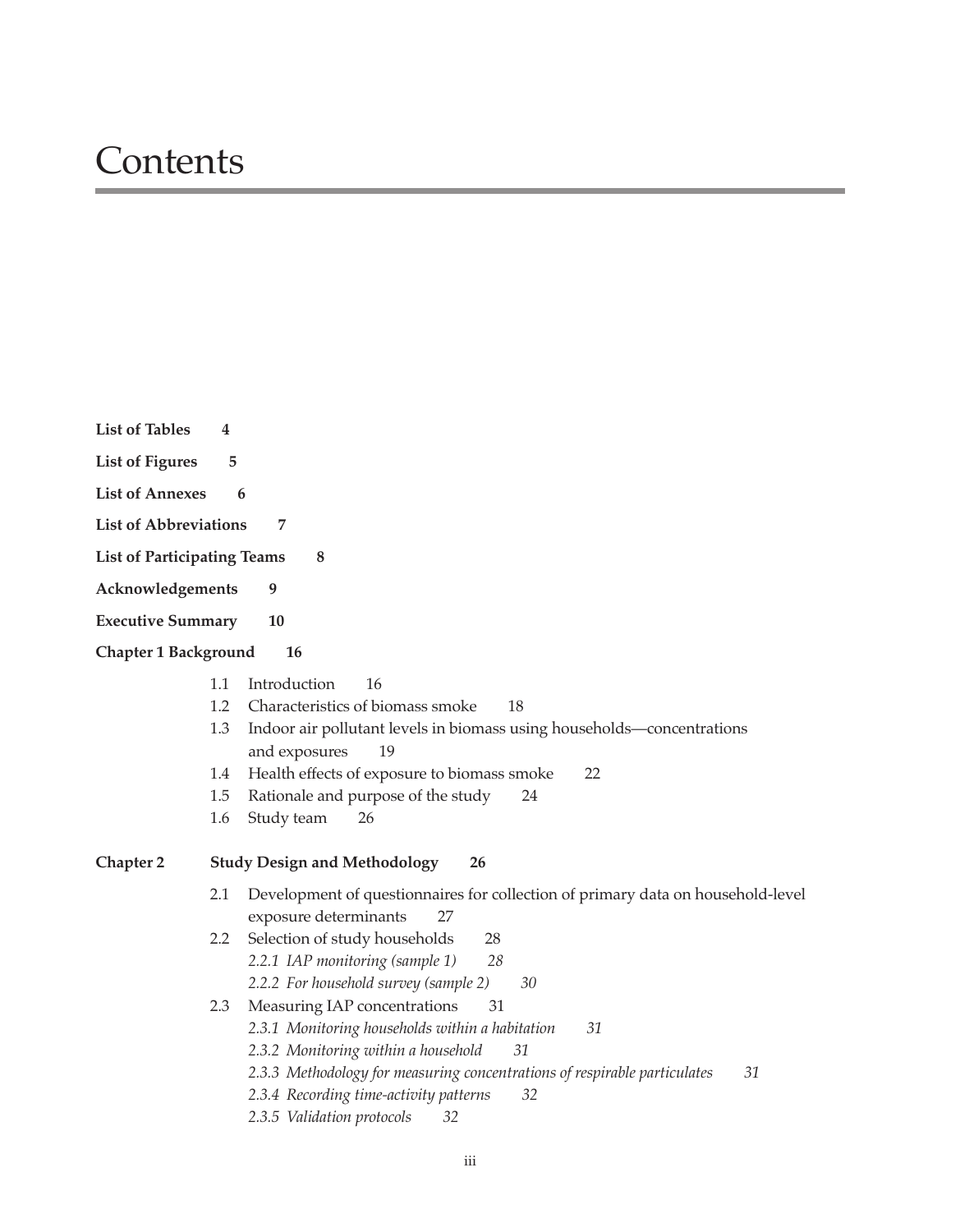| 2.4 Modeling concentrations<br>33               |    |
|-------------------------------------------------|----|
| 2.4.1 Linear regression<br>-33                  |    |
| 2.4.2 Modeling with categories of concentration | 33 |
| 2.5 Methodology for exposure reconstruction     | 34 |

### **Chapter 3 Results 34**

|           | Profile of sampled households<br>34<br>3.1<br>3.1.1 Socioeconomic characteristics<br>34<br>35<br>3.1.2 Housing and kitchen characteristics<br>3.1.3 Fuel-use pattern<br>35<br>3.1.4 Stove type<br>35<br>3.1.5 Cooking habits<br>35                                                             |  |  |  |
|-----------|------------------------------------------------------------------------------------------------------------------------------------------------------------------------------------------------------------------------------------------------------------------------------------------------|--|--|--|
|           | Results of particulate monitoring exercises<br>37<br>3.2<br>3.2.1 Across fuel types<br>37<br>3.2.2 Across kitchen types<br>38<br>3.2.3 Correlation between kitchen/living area concentrations and other exposure determinants<br>(kitchen volume/fuel quantity/cooking duration/windows)<br>38 |  |  |  |
|           | Results of Modeling<br>3.3<br>39<br>3.3.1 Analyses of variance to determine choice of variables for modeling<br>39<br>3.3.2 Summary of results from all models<br>40                                                                                                                           |  |  |  |
|           | Results of exposure assessment exercises<br>3.4<br>41<br>3.4.1 Time-activity data<br>41<br>3.4.2 Daily average exposures<br>42                                                                                                                                                                 |  |  |  |
| Chapter 4 | Conclusions<br>47                                                                                                                                                                                                                                                                              |  |  |  |
|           | Research issues and needs<br>4.1<br>47<br>Policy implications<br>49<br>4.2                                                                                                                                                                                                                     |  |  |  |

**References 51**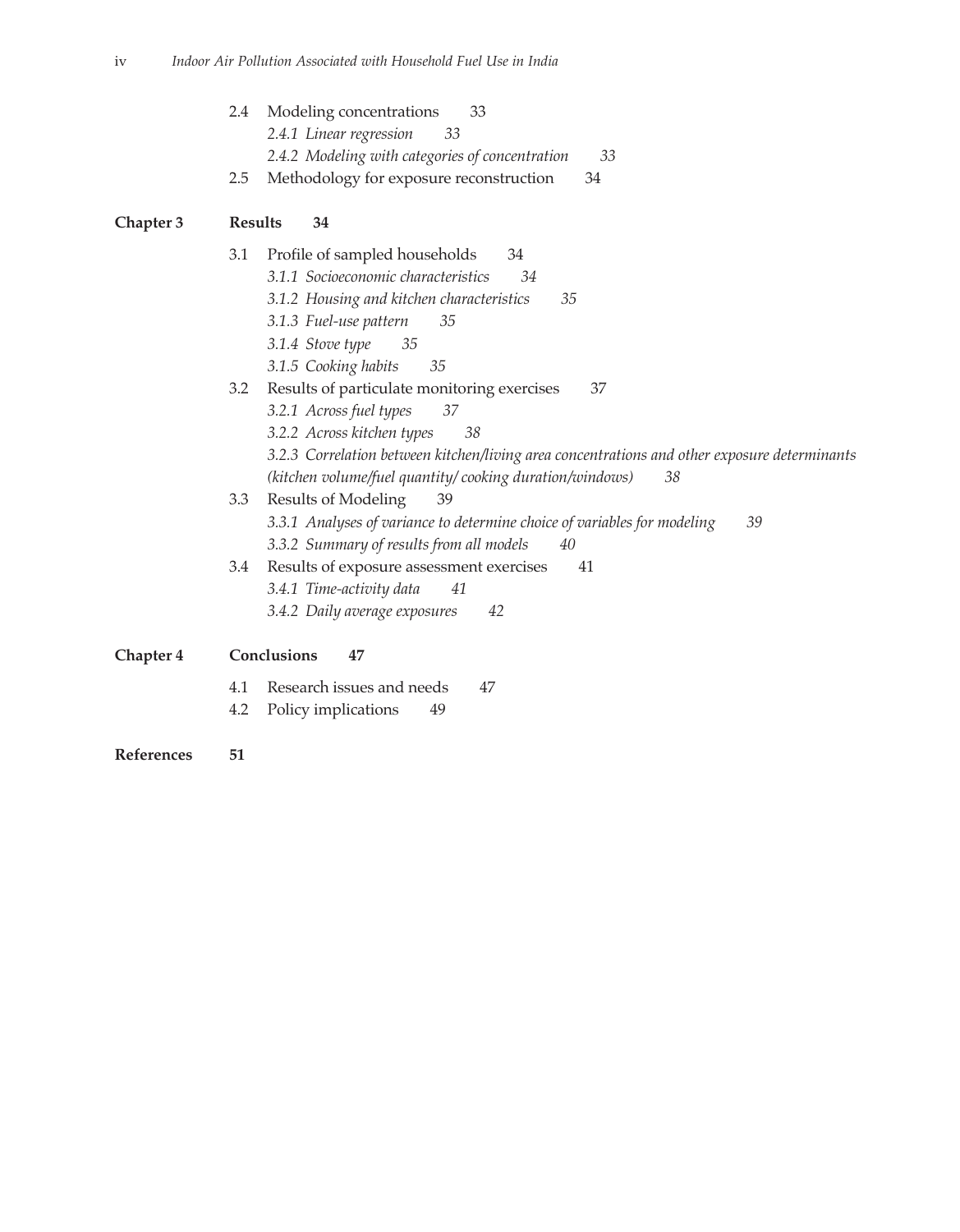## List of Tables

| Table 1    | Major health-damaging pollutants generated from indoor sources                                |  |
|------------|-----------------------------------------------------------------------------------------------|--|
| Table 2    | Toxic pollutants from biomass combustion and their toxicological characteristics              |  |
| Table 3    | Comparison of particulate levels as determined in a selection of recent studies in develop-   |  |
|            | ing countries                                                                                 |  |
| Table 4    | Health effects of exposure to smoke from solid fuel use: plausible ranges of relative risk in |  |
|            | solid fuel using households                                                                   |  |
| Table 5    | Household characteristics related to exposure                                                 |  |
| Table 6    | Overview of household, fuel, and kitchen characteristics of the sampled households            |  |
| Table 7    | Description and results of ANOVA analysis for 24-hour average concentrations in kitchen       |  |
|            | and living areas across fuel types                                                            |  |
| Table 8    | Description and results of ANOVA analysis for 24-hour average concentrations in kitchen       |  |
|            | and living areas among solid-fuel users across kitchen configurations                         |  |
| Table 9    | Mean duration (hours) spent by household subgroups in the kitchen/living/outdoor              |  |
|            | micro-environments                                                                            |  |
| Table 10   | Description and results of ANOVA analysis for 24-hour average exposure concentrations for     |  |
|            | cooks and non-cooks across fuel types                                                         |  |
| Table 11   | Description of 24-hour average exposure concentrations for household subgroups in solid       |  |
|            | fuel-using households across kitchen types                                                    |  |
| Table 12   | 24-hour average exposure concentrations for household subgroups in solid fuel- using          |  |
|            | households                                                                                    |  |
| Table 13   | 24-hour average exposure concentrations for household subgroups in clean fuel- using          |  |
|            | households                                                                                    |  |
| Annex 6    |                                                                                               |  |
| Table A6.1 | Summary of kitchen area concentrations                                                        |  |
| Table A6.2 | Summary of living area concentrations                                                         |  |
| Table A6.3 | Analysis of variance: ln (kitchen area concentration)                                         |  |
| Table A6.4 | Analysis of variance: ln (living area concentration)                                          |  |
| Table A6.5 | Variables included in the modeling process                                                    |  |
| Table A6.6 | Final linear regression model for kitchen area concentrations                                 |  |
| Table A6.7 | Kitchen area concentration models with different parameters                                   |  |
|            |                                                                                               |  |

Table A6.8 Final linear regression model for living area concentrations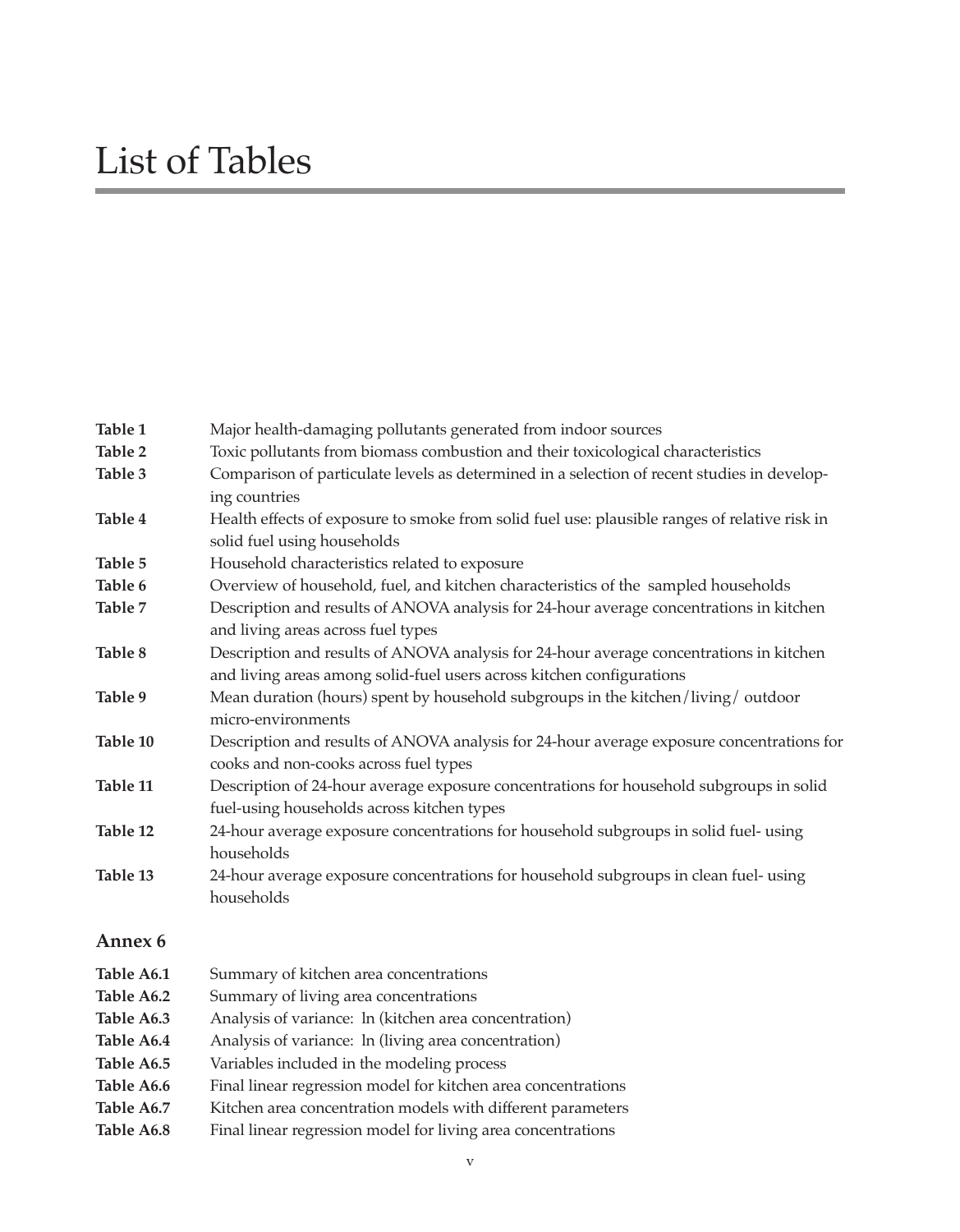| Table A6.9  | Living area concentration models with different parameters                                                                 |
|-------------|----------------------------------------------------------------------------------------------------------------------------|
| Table A6.10 | Predictors of high kitchen area concentrations: logistic regression analysis                                               |
| Table A6.11 | Predictors of high living area concentrations : logistic regression analysis when Kitchen area<br>concentration is known   |
| Table A6.12 | Predictors of high living area concentrations : logistic regression analysis when Kitchen area<br>concentration is unknown |
| Table A6.13 | Prediction accuracy of CART models predicting Kitchen area concentration                                                   |
| Table A6.14 | Prediction accuracy of CART models predicting living area concentration                                                    |
| Table A6.15 | Effect of concentration cut-off on prediction accuracy                                                                     |
| Table A6.16 | Cross-tabulation of kitchen classifications by survey and monitoring teams                                                 |
|             |                                                                                                                            |

#### **Annex 7**

Table A7.1 Relative ratios of 24-hr average concentrations at the kitchen and living areas to concentrations in these areas during cooking/non-cooking windows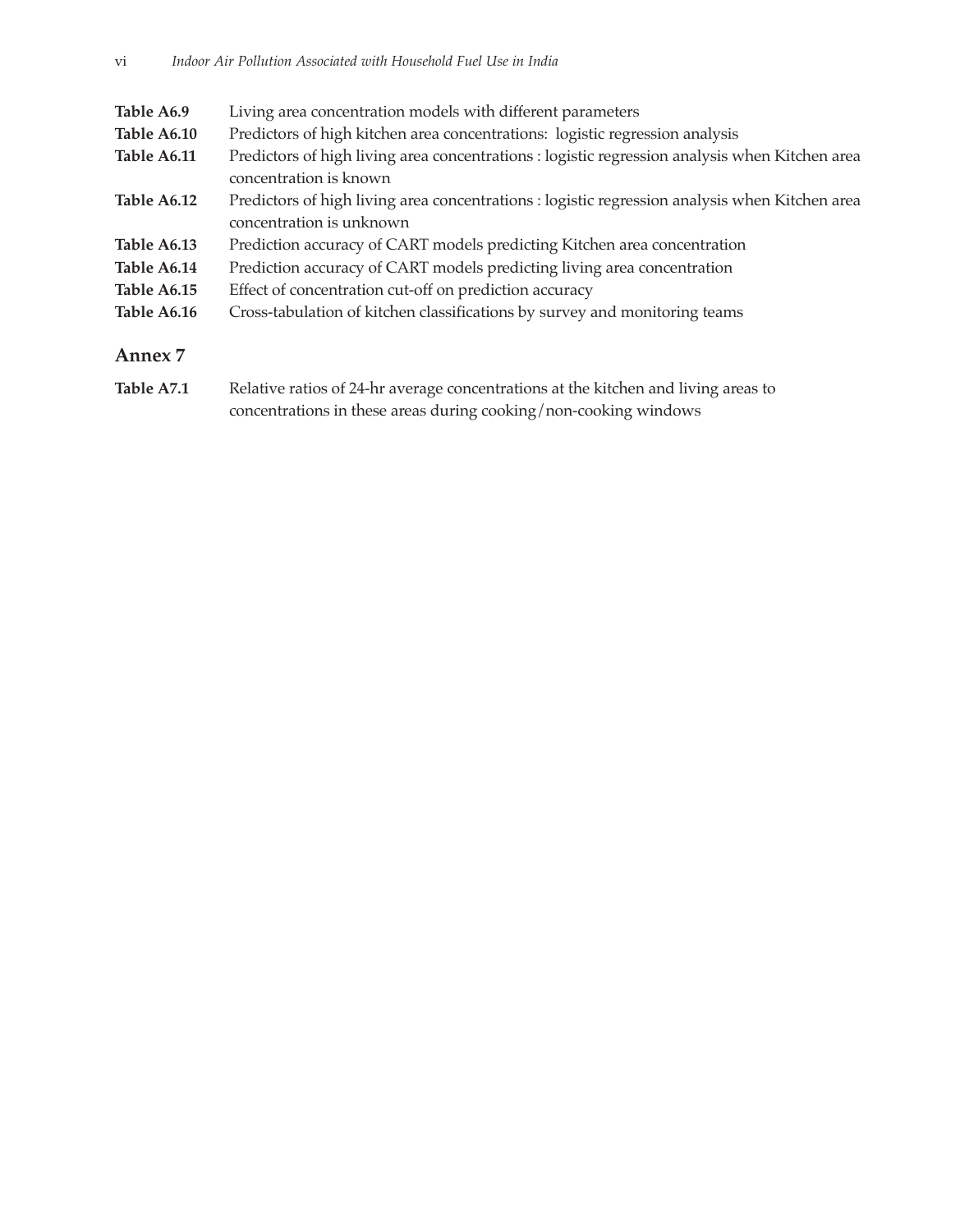| Figure 1   | Household fuel use across world regions                                                    |  |  |
|------------|--------------------------------------------------------------------------------------------|--|--|
| Figure 2   | Tiered exposure assessment: Indoor air pollution from solid fuel use                       |  |  |
| Figure 3   | Sketch of kitchen types                                                                    |  |  |
| Figure 4   | 24-hour average respirable particulate concentrations in kitchen and living areas across   |  |  |
|            | households using various fuels                                                             |  |  |
| Figures 5a | 24-hour average respirable particulate concentrations in kitchen and living areas          |  |  |
| and 5b     | across households using various fuels in different kitchen configurations                  |  |  |
| Figure 6   | 24-hour average exposure concentrations of respirable particulates for cooks and non-cooks |  |  |
|            | across households using various fuels                                                      |  |  |
| Figure 7   | Exposures for cooks and non-cooks across kitchen types in households using solid fuels     |  |  |
| Figure 8   | 24-hour average exposure concentrations for household subgroups in solid fuel- using       |  |  |
|            | households                                                                                 |  |  |
| Figure 9   | 24-hour average exposure concentrations for household subgroups in clean fuel- using       |  |  |
|            | households                                                                                 |  |  |
| Figure 10  | Correlation between kitchen and living area 24-hour average concentrations and 24-hour     |  |  |
|            | exposure concentrations for cooks                                                          |  |  |
| Figure 11  | Correlation between kitchen and living area 24-hour average concentrations and 24-hour     |  |  |
|            | exposure concentrations for non-cooks                                                      |  |  |
|            |                                                                                            |  |  |

#### **Annex figures**

**Figure A6.1** Kitchen area concentration in mg/m<sup>3</sup> **Figure A6.2** ln (Kitchen area concentration) in mg/m<sup>3</sup> **Figure A6.3** Living area concentration in mg/m<sup>3</sup> **Figure A6.4** ln (Living area concentration) in mg/m<sup>3</sup> Figure A6.5 Optimal tree for kitchen area concentrations Figure A6.6 Optimal tree for living area concentrations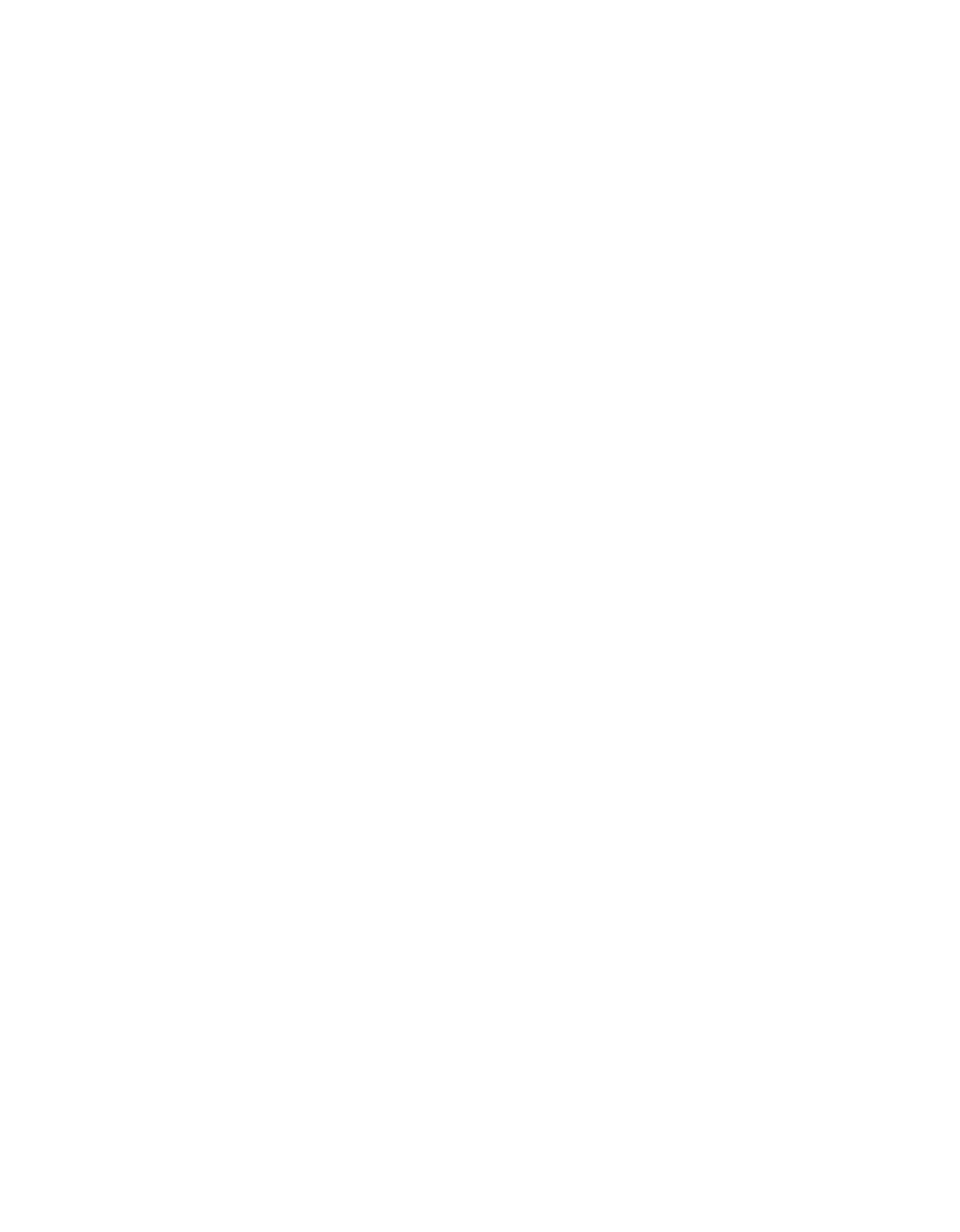| Annex 1 | Overview of IAP related questions in state and national surveys                         |  |
|---------|-----------------------------------------------------------------------------------------|--|
| Annex 2 | Exposure atlas: survey instrument                                                       |  |
| Annex 3 | Sampling scheme for Rangareddy, Warangal and Nizamabad districts                        |  |
| Annex 4 | Habitations in each district, and list of habitations included in the survey            |  |
| Annex 5 | Field monitoring data forms                                                             |  |
|         | Additional exposure questions                                                           |  |
|         | Time-activity record forms                                                              |  |
| Annex 6 | Development of a methodology for predicting concentrations, and results of modeling for |  |
|         | household concentrations                                                                |  |
| Annex 7 | Exposure assessment methodology                                                         |  |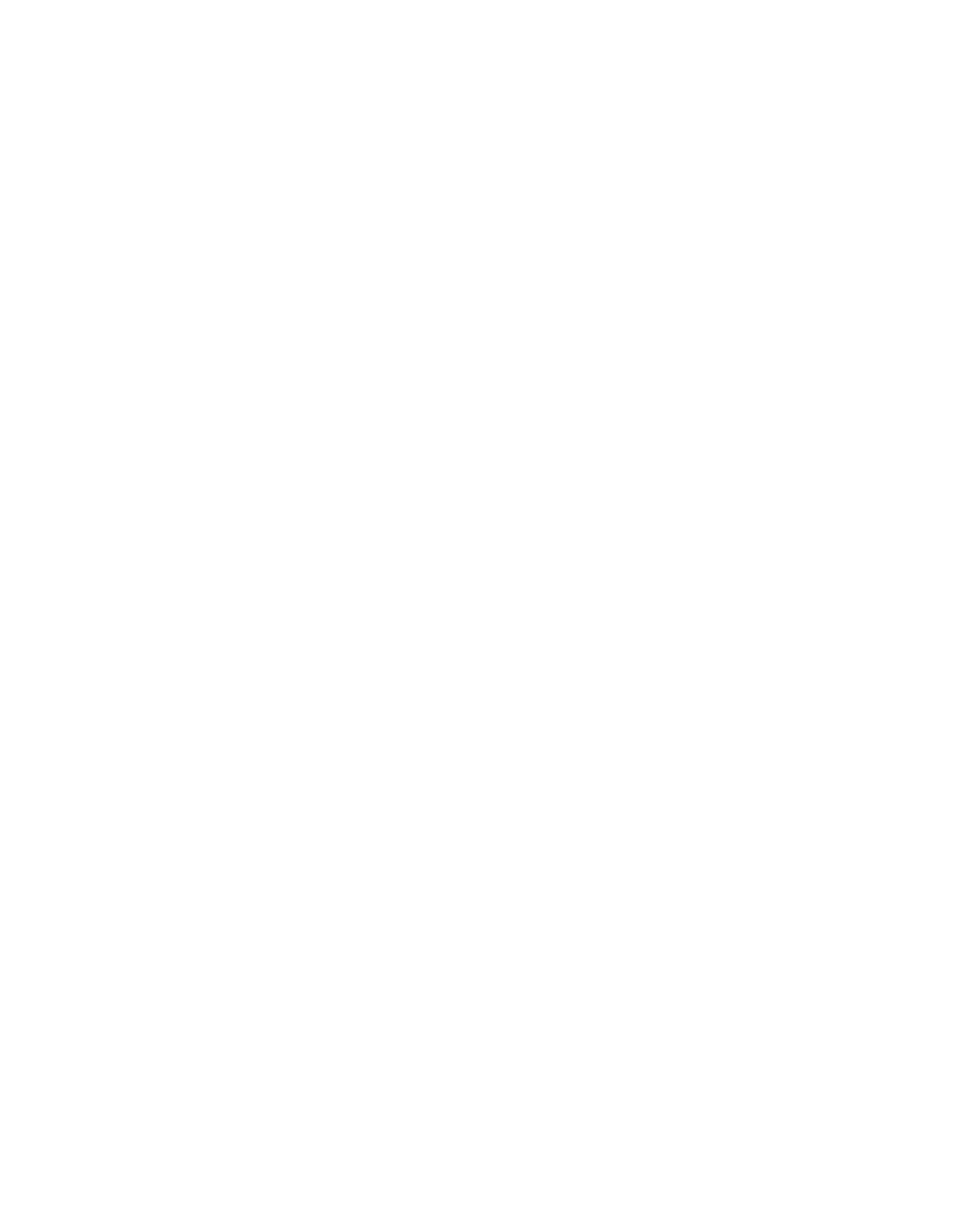| <b>ACGIH</b>      | American Conference of Governmental Industrial Hygienists                  |  |
|-------------------|----------------------------------------------------------------------------|--|
| <b>ANOVA</b>      | Analysis of variance                                                       |  |
| AP                | Andhra Pradesh                                                             |  |
| <b>ARI</b>        | Acute respiratory infection                                                |  |
| C <sub>d</sub>    | Cadmium                                                                    |  |
| CO <sub>2</sub>   | Carbon monoxide                                                            |  |
| CO <sub>2</sub>   | Carbon dioxide                                                             |  |
| <b>ESMAP</b>      | Energy Sector Management Assistance Program (of the joint UNDP/World Bank) |  |
| <b>GM</b>         | Geometric mean                                                             |  |
| <b>HCHO</b>       | Formaldehyde                                                               |  |
| <b>HDS</b>        | Human Development Survey                                                   |  |
| <b>IHS</b>        | Institute of Health Systems                                                |  |
| <b>ICMR</b>       | Indian Council for Medical Research                                        |  |
| <b>IQR</b>        | Inter-quartile range                                                       |  |
| <b>LPG</b>        | Liquefied petroleum gas                                                    |  |
| Lpm               | Liters per minute                                                          |  |
| Mn                | Manganese                                                                  |  |
| <b>MPHS</b>       | Multi Purpose Household Survey                                             |  |
| <b>NFHS</b>       | National Family Health Survey                                              |  |
| NH <sub>3</sub>   | Ammonia                                                                    |  |
| <b>NIOSH</b>      | National Institute for Occupational Safety and Health                      |  |
| NO <sub>x</sub>   | Nitrogen oxides                                                            |  |
| <b>NSS</b>        | National Sample Survey                                                     |  |
| $O_3$             | Ozone                                                                      |  |
| <b>PAH</b>        | Polycyclic aromatic hydrocarbon                                            |  |
| <b>PDRAM</b>      | Personal datalogging real time aerosol monitor                             |  |
| Pb                | Lead                                                                       |  |
| $PM_{10}$         | Particulate matter with an aerodynamic diameter of less than 10 $\mu$ m    |  |
| PM <sub>2.5</sub> | Particulate matter with an aerodynamic diameter of less than $2.5 \mu m$   |  |
| <b>PVC</b>        | Polyvinyl chloride                                                         |  |
| <b>RCT</b>        | Randomised control trial                                                   |  |
| <b>RIT</b>        | Randomised intervention trial                                              |  |
|                   |                                                                            |  |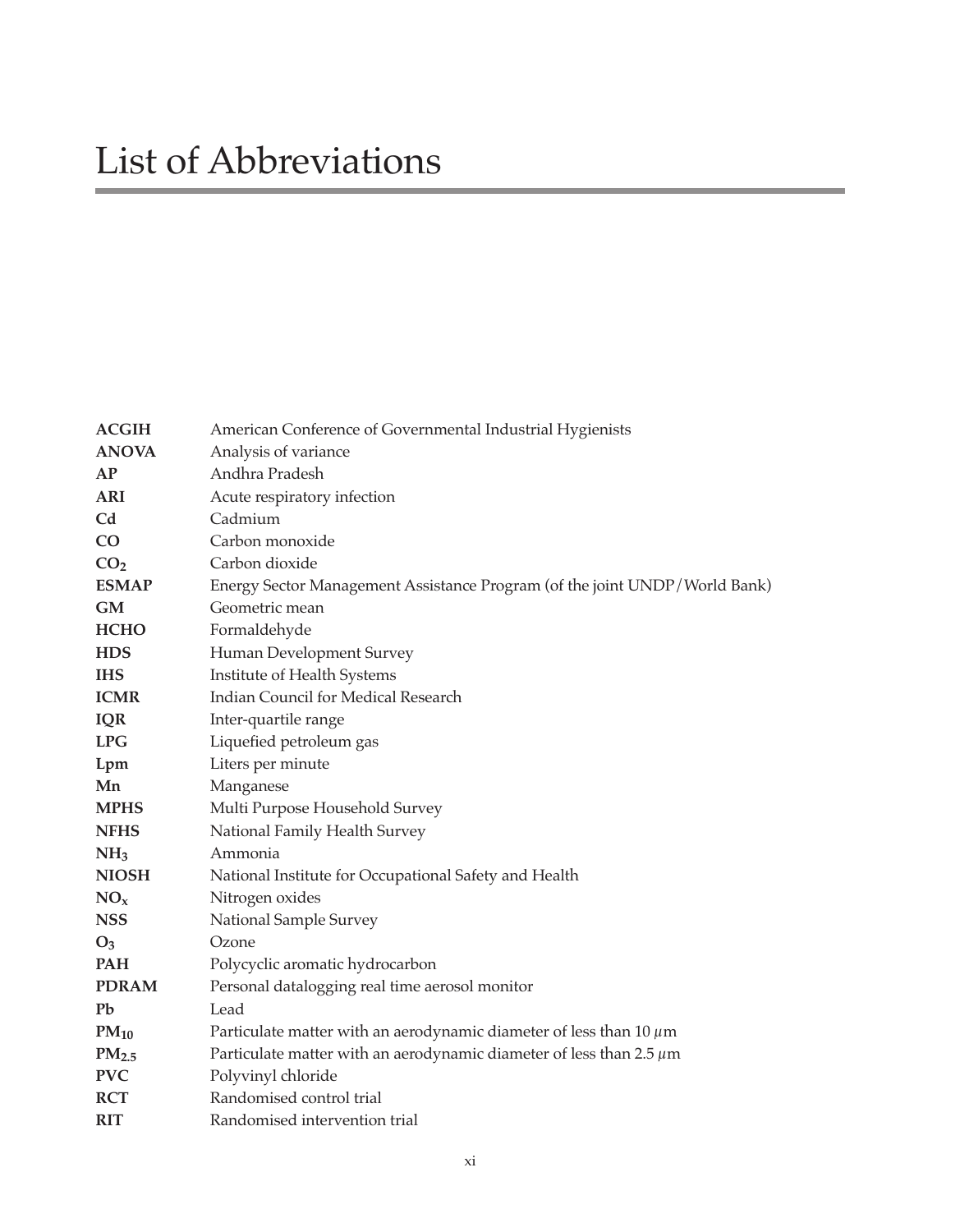| <b>REDB</b>          | Rural energy database                                  |  |
|----------------------|--------------------------------------------------------|--|
| <b>RSPM</b>          | Respirable suspended particulate matter                |  |
| SO <sub>2</sub>      | Sulfur dioxide                                         |  |
| <b>SPM</b>           | Suspended particulate matter                           |  |
| <b>SRMC &amp; RI</b> | Sri Ramachandra Medical College and Research Institute |  |
| <b>TERI</b>          | The Energy and Resources Institute                     |  |
| <b>TSP</b>           | Total suspended particulates                           |  |
| <b>UCB</b>           | University of California, Berkeley                     |  |
| <b>UNEP</b>          | United Nations Environment Programme                   |  |
| <b>UNDP</b>          | <b>United Nations Development Programme</b>            |  |
| <b>USEPA</b>         | United States Environmental Protection Agency          |  |
| <b>VOC</b>           | Volatile organic compounds                             |  |
| <b>WHO</b>           | World Health Organization                              |  |
|                      |                                                        |  |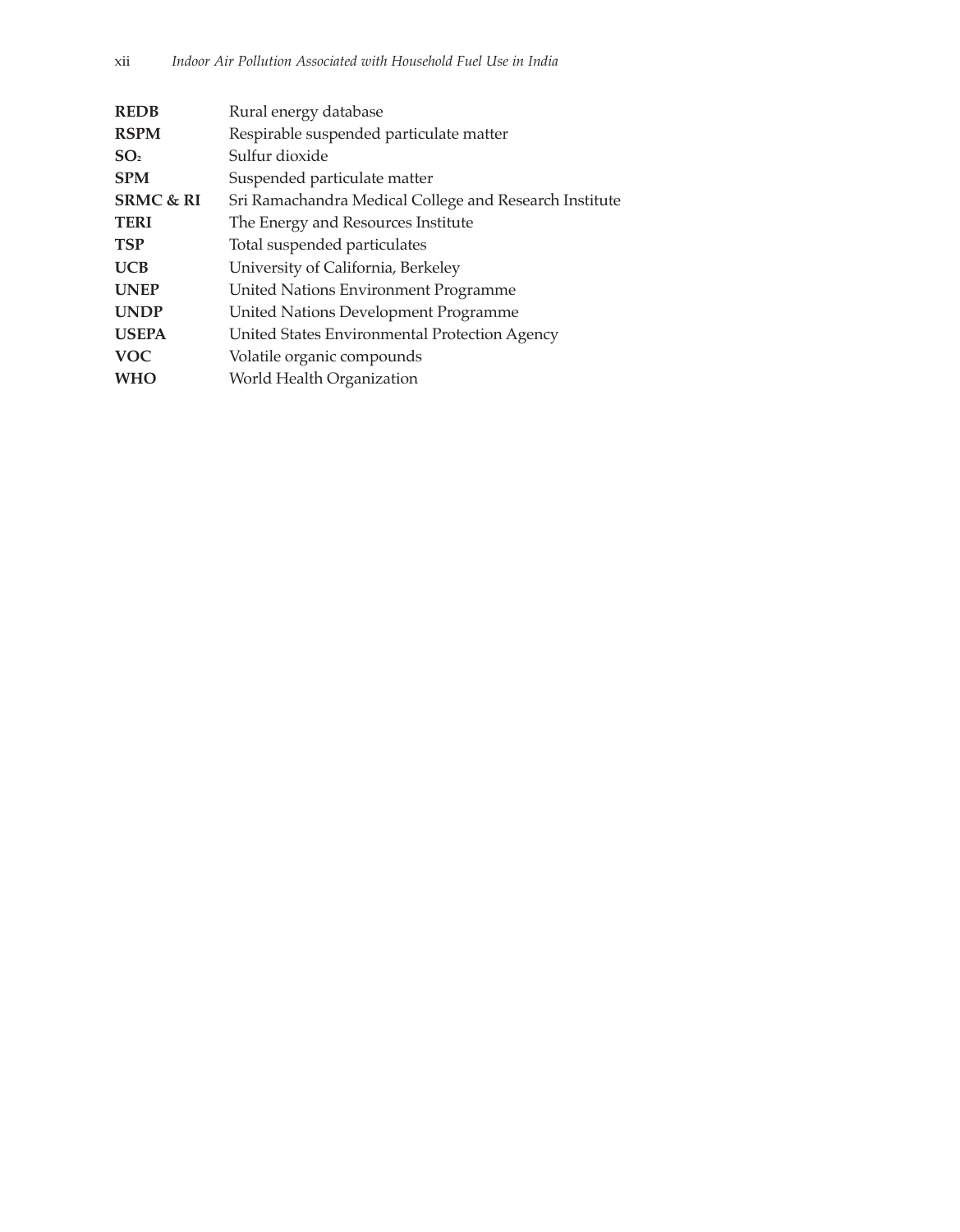#### **Department of Environmental Health Sciences, School of Public Health, University of California, Berkeley**

Dr. Sumi Mehta<sup>1</sup> Modeling

Dr. Kirk R. Smith *Principal investigator (study design, modeling)*

#### **Department of Environmental Health Engineering Sri Ramachandra Medical College and Research Institute (Deemed University) Porur, Chennai, India**

| Dr. Kalpana Balakrishnan | Principal investigator (exposure assessment) |  |
|--------------------------|----------------------------------------------|--|
| Mr. Sankar Sambandam     | Field coordinator                            |  |
| Dr. Padmavathi Ramaswamy | Data analysis                                |  |
| Dr. Joerg Arnold         | Team member                                  |  |
| Mr. R. Ayyappan          | Team member                                  |  |
| Mr. D. Venkatesan        | Team member                                  |  |
| Ms. D. Bhuvaneswari      | Team member                                  |  |
| Mr. A. Anand             | Team member                                  |  |

#### **Institute of Health Systems, Hyderabad, India**

| Dr. Satish Kumar        | Principal investigator (household data collection) |
|-------------------------|----------------------------------------------------|
| Dr. P.V. Chalapathi Rao | Household survey coordination                      |
| Dr. Prasantha Mahapatra | Overall research administration                    |
| Mr. N. Srinivasa Reddy  | Team member                                        |

#### **World Bank, South Asia Environment and Social Development Unit**

| Dr. Kseniya Lvovsky | Task Team Leader         |
|---------------------|--------------------------|
| Dr. Sameer Akbar    | Co-Task Team Leader      |
| Ms. Priti Kumar     | <b>Study Coordinator</b> |

 $\overline{1}$  Currently in the Health Effects Insitute, Boston, Massachusetts, USA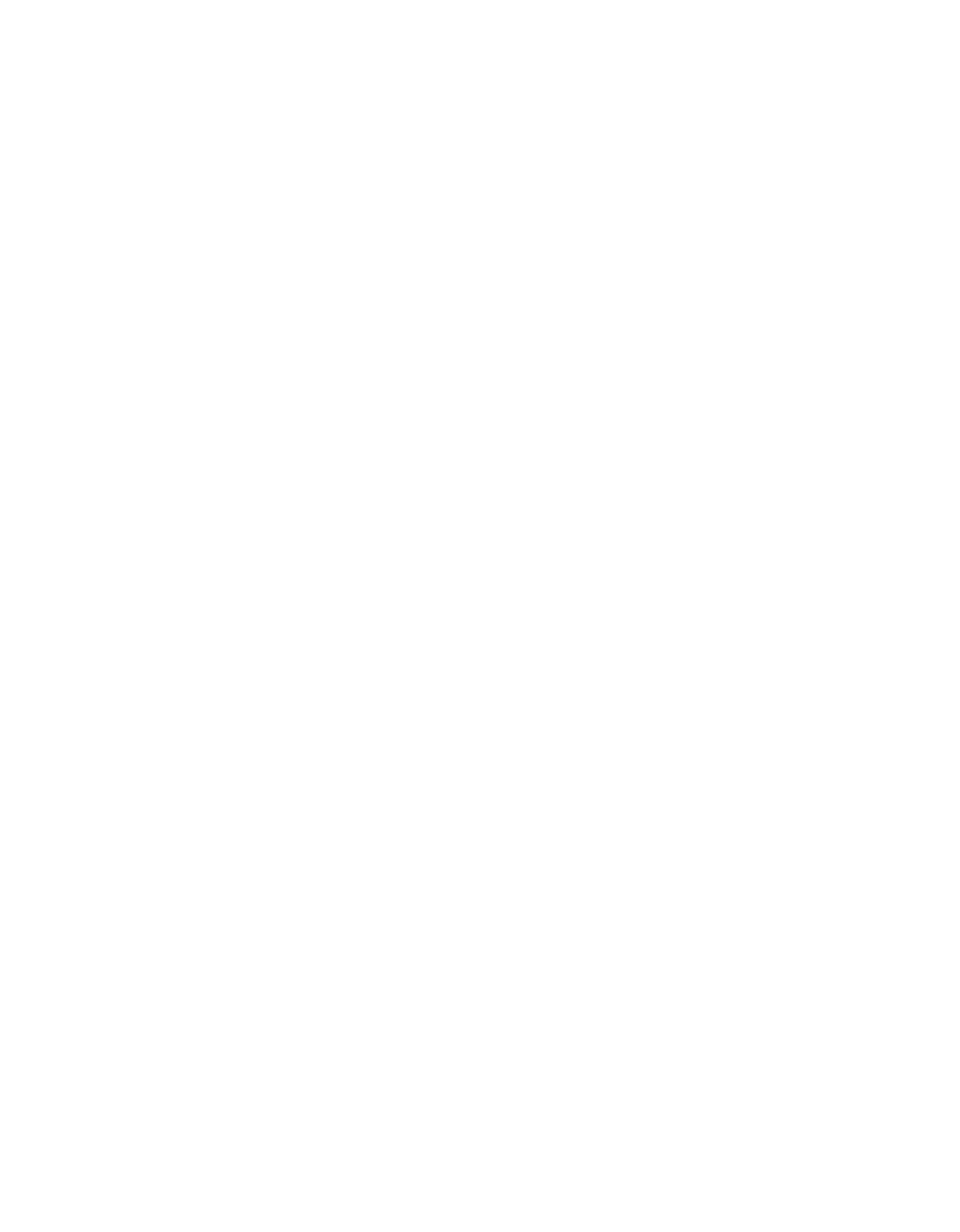The investigators would like to express their<br>gratitude to the many individuals and orga<br>izations whose cooperation was crucial for<br>the successful completion of this study. gratitude to the many individuals and organizations whose cooperation was crucial for the successful completion of this study.

This study was undertaken as part of a broader program, *Household Energy, Indoor Air Pollution and Health in India,* developed and managed by the South Asia Environment and Social Development Unit of the World Bank. Financial assistance from the Government of the Netherlands through the joint World Bank-UNDP Energy Sector Management Assistance Programme (ESMAP) and the Government of Norway is gratefully acknowledged. The World Bank team included Sameer Akbar, Sadaf Alam, Uma Balasubramanian, Douglas F. Barnes, Masami Kojima, Priti Kumar, and Kseniya Lvovsky (Task Team Leader). The team provided support in the design and implementation of the exercise and in the review and preparation of this report. Peer reviewers were Rachel B. Kaufmann (U.S. Centers for Disease Control on secondment to the World Bank) and Gordon Hughes (NERA). Editorial assistance was provided by Deborah Davis.

Sri Ramachandra Medical College and Research Institute, Chennai; the University of California,

Berkeley; and the Institute of Health Systems, Hyderabad, provided an enormous amount of support, during both the field exercises and data analysis, for which we are deeply grateful. We also would like to thank the administration of SRMC&RI, including Mr. V. R. Venkatachalam (Chancellor), Dr. T. K. Partha Sarathy (Pro-Chancellor), Dr. S. Thanikachalam (Vice-Chancellor), Dr. K. V. Somasundaram (Dean of Faculties), Mrs. Radha Venkatachalam (Registrar) and Dr. D. Gnanaprakasam (Director-Academic Administration), whose support throughout the study was invaluable. They mobilized staff from various departments and facilitated administrative matters for the execution of the project. We owe them all a debt of gratitude.

Finally, we wish to thank Dr. Timothy Buckley of the Johns Hopkins University School of Hygiene and Public Health (Division of Environmental Health Sciences), and Dr. Sumeet Saksena, TERI, New Delhi, for loaning us the programmable pumps used in monitoring the households.

The authors of this report are Kalpana Balakrishnan, Sumi Mehta, Priti Kumar, Padmavathi Ramaswamy Sankar Sambandam, Satish Kumar K. and Kirk R. Smith.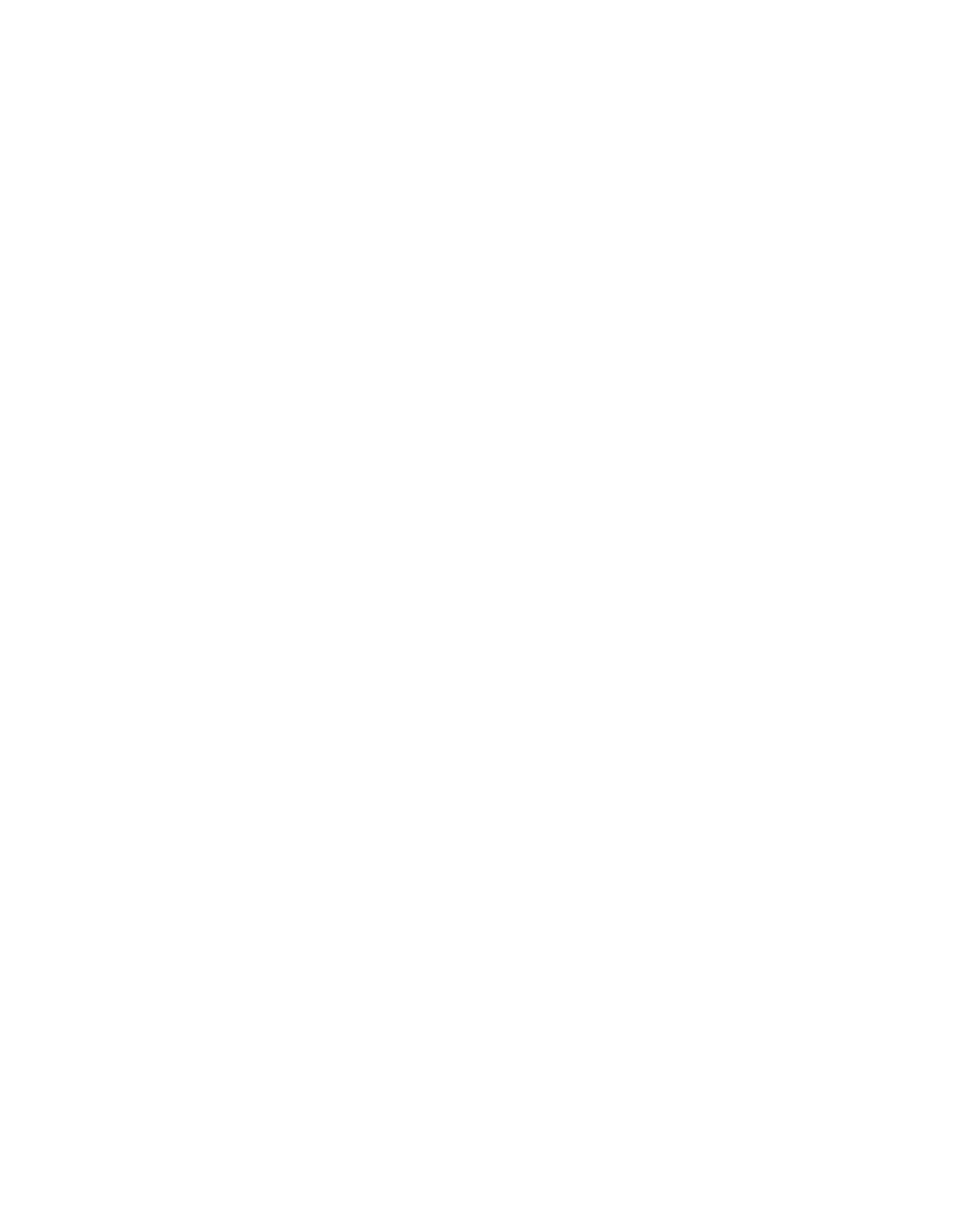$\prod_{\text{hea}}$ ndoor air pollutants associated with combustion of solid fuels in households of developing countries are now recognized as a major source of health risks to the exposed populations. Use of open fires with simple solid fuels, biomass, or coal for cooking and heating exposes an estimated 2 billion people worldwide to concentrations of particulate matter and gases that are 10 to 20 times higher than health guidelines for typical urban outdoor concentrations. Although biomass makes up only 10 to 15 percent of total human fuel use, since nearly half the world's population cooks and heats their homes with biomass fuels on a daily basis, indoor exposures are likely to exceed outdoor exposures to some major pollutants on a global scale. Use of traditional biomass fuels—wood, dung, and crop residues is widespread in rural India. According to the 55th round of the National Sample Survey conducted in 1999–2000, which covered 120,000 households, 86 percent of rural households and 24 percent of urban households rely on biomass as their primary cooking fuel.

Burning biomass in traditional stoves, open-fire three-stone stoves, or other stoves of low efficiency, and often with little ventilation, emits smoke containing large quantities of harmful pollutants, with serious health consequences for those exposed, particularly women involved in cooking and young

children spending time around their mothers. Several recent studies have shown strong associations between biomass fuel combustion and increased incidence of chronic bronchitis in women and acute respiratory infections in children. In addition, evidence is now emerging of links with a number of other conditions, including asthma, tuberculosis, low birth weight, cataracts, and cancer of upper airways. Assessments of the burden of disease attributable to use of solid fuel use in India have put the figure at 4 to 6 percent of the national burden of disease. These estimates, derived from household fuel-use statistics in India and epidemiological studies of the risk of indoor air pollution from a number of developing countries, indicate that some 440,000 premature deaths in children under 5 years, 34,000 deaths from chronic respiratory disease in women, and 800 cases of lung cancer may be attributable to solid fuel use every year in the early 1990s. More recent and thorough analysis carried out as part of the large World Health Organization (WHO)-managed Global Comparative Risk Assessment (CRA) studies, determined only slightly smaller burdens in India for 2000.

Although, it has been known that as per capita incomes increase, households generally switch to cleaner, more efficient energy systems for their domestic energy needs (i.e., move up the "energy ladder"2 ), the picture is often complex in localized

<sup>&</sup>lt;sup>2</sup> The energy ladder (Reddy and Reddy 1994) is made up of several rungs, with traditional fuels such as wood, dung, and crop residues occupying the lowest rung. Charcoal, coal, kerosene, gas, and electricity represent the next higher steps sequentially. As one moves up the energy ladder, energy efficiency and costs increase while pollutant emissions typically decline. While several factors influence the choice of household energy, household income has been shown to be the one of the most important determinants. The use of traditional fuels and poverty thus remain closely interlinked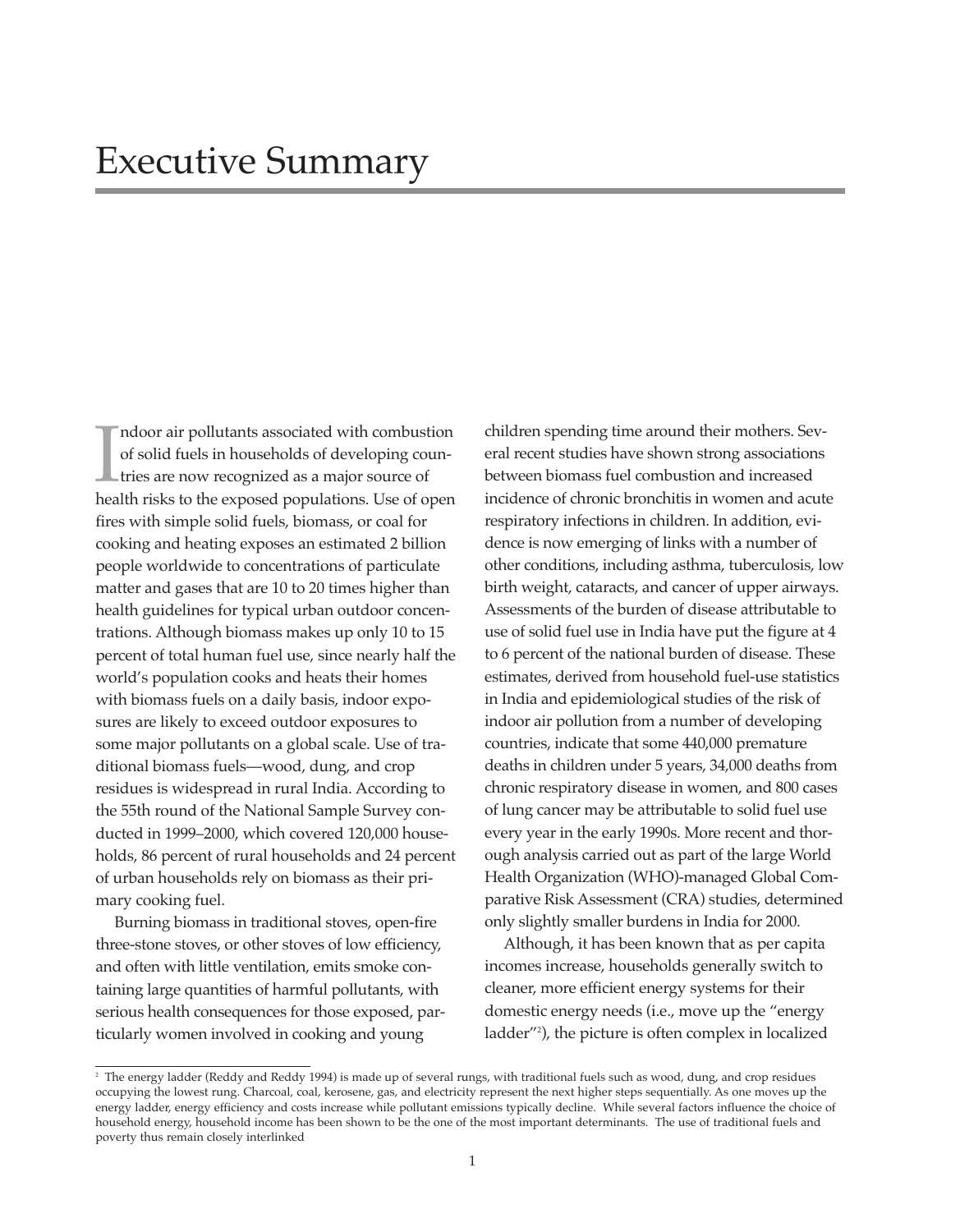situations. In many rural areas, households often simultaneously employ multiple types of stoves and fuels, in which they essentially stretch across two or more steps of the energy ladder and fuel substitution is often not complete or unidirectional. Given the wide spread prevalence of solid fuel use, the slow pace and unreliability of natural conversion to cleaner fuels in many areas, and the emerging scientific evidence of health impacts associated with exposures to emissions from solid fuel, indoor air pollution issues in rural households of developing countries are of tremendous significance from the standpoint of finding ways to improve population health.

From a policy standpoint, although it is health effects that drive concern, it is too late by the time they occur to use disease rates as an indicator of the need for action in particular places. In addition, because these diseases have other causes as well, it is difficult, lengthy, and costly to conduct careful epidemiological studies to quantify the disease burden in any one place due to indoor air pollution, and to distinguish it from the burden due to other common risk factors, including malnutrition and smoking. As a result, it is necessary to develop ways of determining pollution exposure, a measure combining the number of people, the level of pollution, and the amount of time spent breathing it, as an indicator of where the health effects are likely to be. Improved knowledge of exposures then becomes a useful tool for determining effective intervention options.

In India over the last two decades, although a few dozen studies concerning indoor air pollution levels/exposures associated with biomass combustion have been carried out, they have had small sample sizes and were not statistically representative of the population. Some qualitative data on exposures such as primary fuel type are routinely collected in national surveys such as the Census and National Family Health Survey, and serve as readily

available low-cost exposure indicators, but they often lack precision for estimating household-level exposures. The influence of multiple householdlevel variables such as the type of fuel, type and location of kitchen and type of stove, on actual exposures is poorly understood. Thus, although these efforts have convincingly shown that indoor pollution levels can be quite high compared to health-based standards and guidelines, they do not allow us to estimate exposure distributions over wide areas. Further, compared to the north and west, relatively few studies have been carried out in southern and eastern India, which contain a significant proportion of the national population. In particular, there are substantial climatic and socio-cultural differences between the northern and southern regions, including different food habits and the use of these biomass fuels for heating, which could have an important bearing on household exposures.

Based on this background, the present study<sup>3</sup> was designed with three major objectives:

- To monitor household pollution concentrations in a statistically representative rural sample in southern India;
- To model household indoor air pollution levels based on information on household-level parameters collected through questionnaires, in order to determine how well such survey information could be used to estimate air pollution levels without monitoring;
- To record time/activity and other information at the household-level, in order to estimate the exposures of different household members.

The state of Andhra Pradesh (AP) in southern India was chosen as the study region. AP's use of solid fuels for household cooking is representative of India as a whole; around 85 percent rural households in AP used solid fuels for cooking in 1991, as

<sup>&</sup>lt;sup>3</sup> The exposure assessment and modeling results presented in this report are the outcome of one of four principal components examined in a larger study, "India: Household Energy, Air Pollution and Health" conducted by the South Asia Environment and Social Development Unit of the World Bank under the Joint UNDP/World Bank Energy Sector Management Assistance Programme (ESMAP). The other three components are a review of best-performing improved stove programs in six states, to identify the necessary elements for successful implementation and long-term sustainability; an evaluation of the capital subsidy for LPG in Andhra Pradesh, to assess its effectiveness in encouraging switching from biomass to commercial fuels by the rural poor; and dissemination of information and awareness building; to foster improved knowledge and awareness about mitigation options and policies among the target population (World Bank 2002).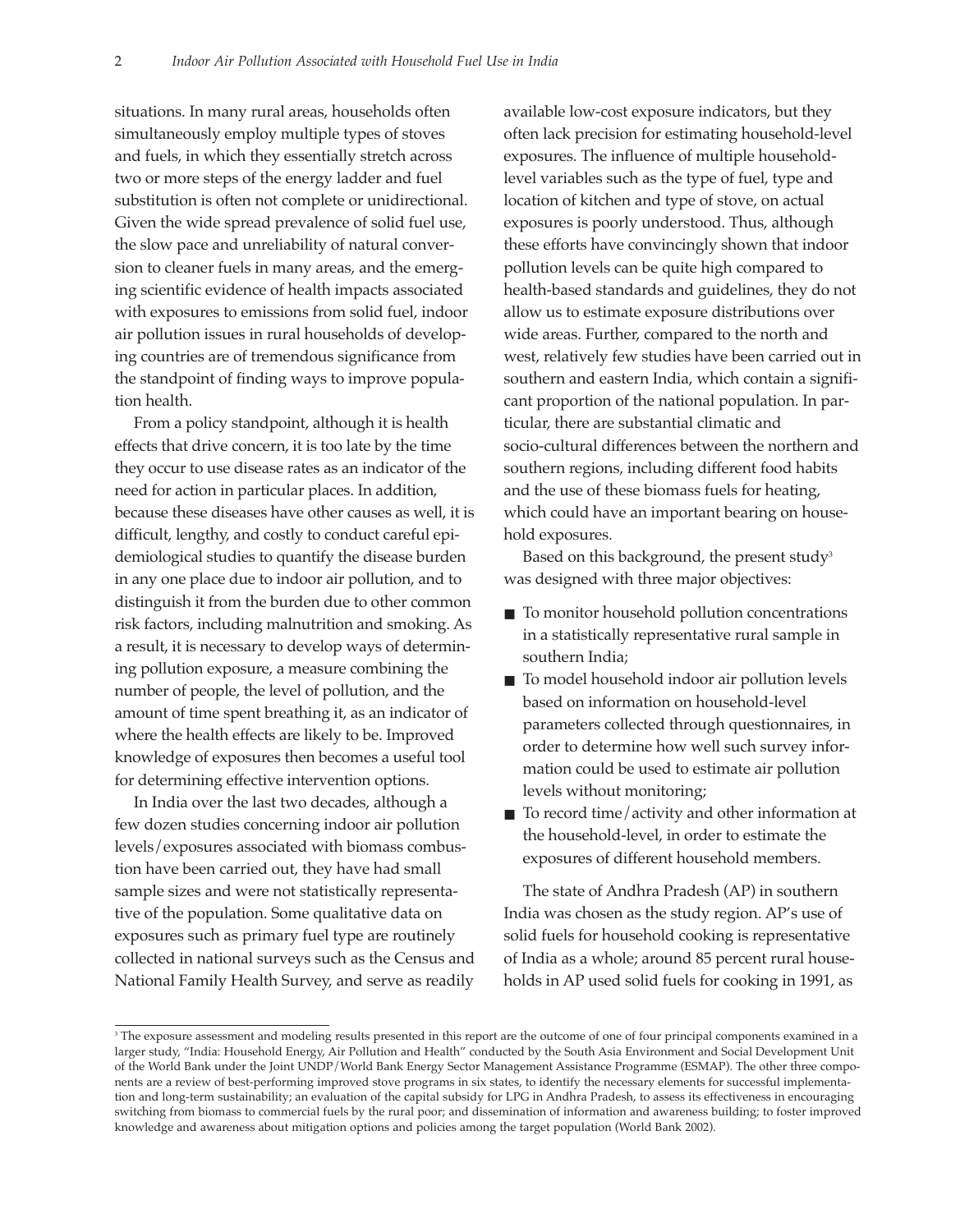compared to a national average of 86 percent. Its average household annual income (Rs. 24,800) is also similar to India's household annual income (Rs. 25,700). In addition, the consistency, quality, and quantity of existing sources of information on household characteristics and health outcomes in AP is generally considered to be better than in other states.

The study employed a tiered exposure assessment approach, to collect detailed primary data on several household-level exposure indicators (for fuel type, housing type, kitchen type, ventilation, stove type, etc.) in approximately 1030 households; and, in a subset of households, to perform quantitative air quality monitoring of respirable particulate matter, probably the best single indicator pollutant for ill-health in the complicated mixture contained in biomass smoke. Approximately 420 households in 15 villages of three districts in AP were monitored for respirable particulate levels. Combining the results of both these exercises, a model to predict indoor air pollution concentrations based on household characteristics was developed to identify a key set of household-level concentration determinants that could be used to classify populations into major air quality sub-categories. In addition, exposure estimates were derived for each major category of household members.

Measurements of respirable particulate matter (RSPM <4 mm) show that 24-hour average concentrations ranged from  $73\mu$ g/m<sup>3</sup> to  $730\mu$ g/m<sup>3</sup> in the kitchen and 75  $\mu$ g/m<sup>3</sup> to 360 $\mu$ g/m<sup>3</sup> in the living area, in gas (LPG) and solid fuel (wood/dung) using households, respectively.4 The 24-hr average outdoor levels of RSPM ranged from 66 to 110µg/m3 . Kitchen and living area concentrations were significantly different across fuel types. Use of dung resulted in the highest concentrations, followed by wood, and then gas. Concentrations in kerosene-using houses, although lower than solid fuel-using households, were more than twice the average levels found in gas-using households. However, these households while reporting kerosene as their primary fuel also frequently

switch to cooking with wood, thus sometimes resulting in high concentrations.

Kitchen configuration was also an important determinant of concentrations in solid-fuel but not gas-using households. Kitchen area concentrations were significantly higher in enclosed kitchens as compared to outdoor kitchens. Among solid fuel users, both kitchen and living area concentrations were significantly correlated with fuel quantity, while only living area concentrations were correlated with the number of rooms and windows. Neither kitchen nor living room concentrations was significantly correlated with kitchen volume, cooking duration, or the number of people being cooked for.

Household-level variables significantly associated with kitchen and living areas concentrations were included in the modeling process to explore whether and how certain household characteristics can be used to predict household concentrations. Predicting household concentrations of particulate matter in India is not an easy task, given the wide variability of household designs and fuel-use patterns. As households with low concentrations due to use of clean fuels are relatively easy to identify, the objective of the modeling exercise was to attempt to minimize a misclassification of lowconcentration solid-fuel using households. Linear regression models that were used to predict continuous outcome variables for kitchen and living-area concentrations did not yield sufficient information to explain great variability in the kitchen and living area concentrations. Subsequently, modeling was conducted for binary concentration categories (high and low exposure households), using logistic regression and classification and regression trees (CART) techniques.

Three variables—fuel type, kitchen type, and kitchen ventilation<sup>5</sup>—were found to be good predictors of kitchen and living-area concentrations. Fuel type was the best predictor of high concentrations in the kitchen area, but not a very good predictor of low concentrations. This was presumably due to the wide range of concentrations within fuel

<sup>4</sup> All figures reported in this summary have been rounded to reflect their degree of certainty.

<sup>&</sup>lt;sup>5</sup> Ventilation was assessed qualitatively by the fieldworker's perception to be poor, moderate or good.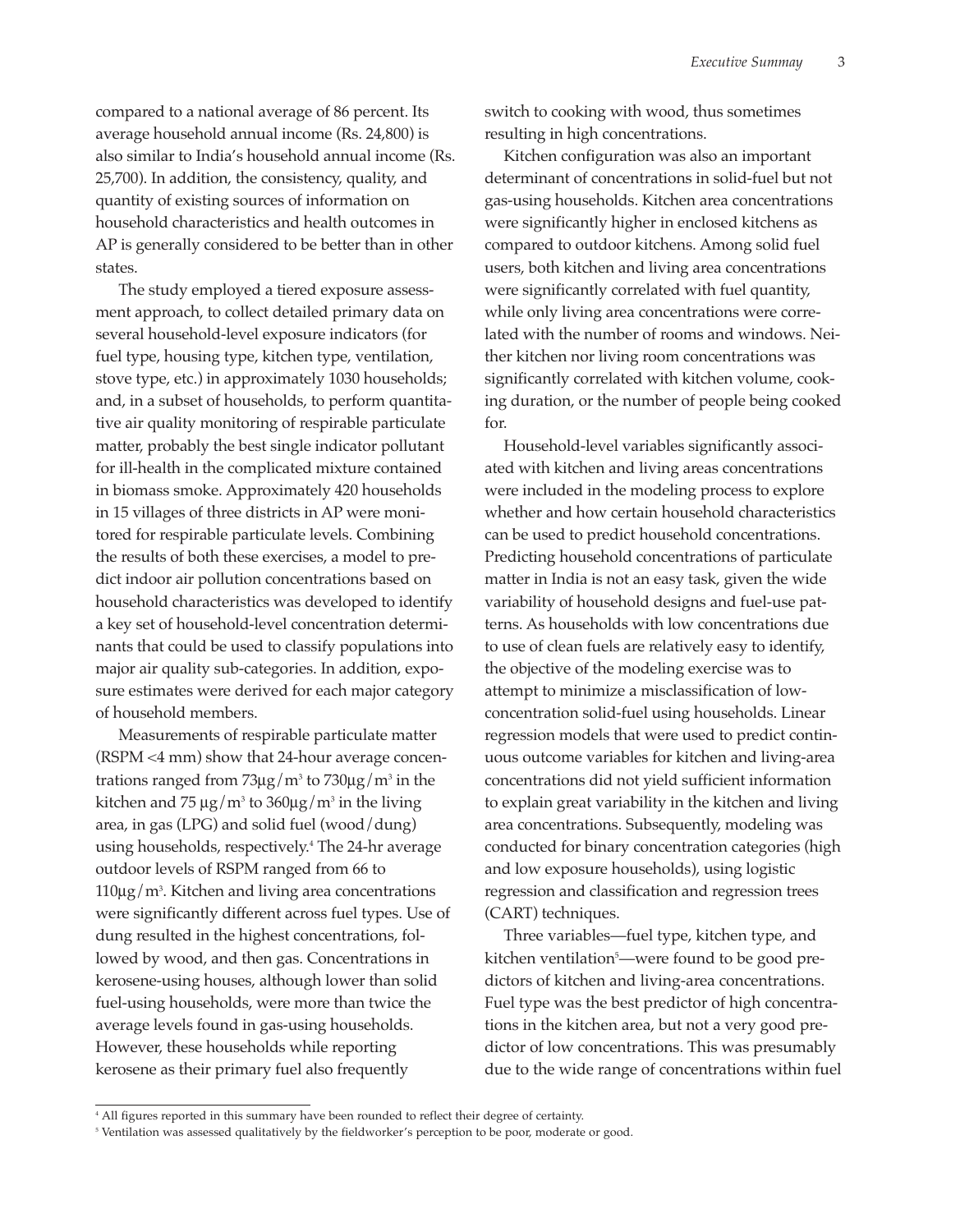categories. Kitchen type was also an important predictor; indoor kitchens were much more likely to have high concentrations than outdoor kitchens. Households with good kitchen ventilation were much less likely to have high kitchen area concentrations than households with moderate or poor ventilation. Fuel type was also the best predictor of high living area concentrations. This was true in both the presence and absence of information on Kitchen area concentration. Information on kitchen area concentrations improved the accuracy of living area predictions substantially, however. For living area concentrations, knowing the specific type of kitchen was less important than knowing whether or not the kitchen was separate from the living area. Information on kitchen ventilation was consistent with the results of the Kitchen area concentration models; solid fuel-using households with good kitchen ventilation are likely to have lower living area concentrations. This suggests that improvements in kitchen ventilation are likely to result in better air quality in the living areas.

Finally, exposures were reconstructed for household members subdivided as cooks and non-cooks, and then classified into 8 subgroups on the basis of sex and age. Mean 24-hour average exposure concentrations ranged from  $80\mu$ g/m<sup>3</sup> to  $570\mu$ g/m<sup>3</sup> in gas and solid fuel-using households, respectively. Among solid fuel users, mean 24-hour average exposure concentrations were the highest for women cooks  $(440 \mu g/m^3)$ , and were significantly different from exposures for men (200 $\mu$ g/m<sup>3</sup>) and children (290μg/m3). Among solid fuel users*,* cooks (90 percent of the cooks in the sample were women between ages of 16–60) experience the highest exposures, and these exposures are significantly different than for all other categories of non-cooks. Among non-cooks, women in the age group of 61–80 experience the highest exposure, followed by women in the age group of 16–60, while men in the age group of 16–60 experience the lowest exposure. This is presumably because older women in the category of non-cooks are most likely to remain indoors, and younger women (16–60) in this category are most likely to be involved in assisting the cooks, while men in the age group of 16–60 are most likely to have outdoor jobs that may lower their exposure.

Men in the age group of 60–80 experience higher exposures as compared to men in the age group of 16–60, perhaps also owing to their greater likelihood of remaining indoors. Some female children in the age group of 6–15 reported involvement in cooking, and their exposures were as expected, i.e., much higher than for other children.

The study has provided measurements for 24 hour concentrations and exposure estimates for a wide cross-section of rural homes using a variety of household fuels under a variety of exposure conditions in Andhra Pradesh. Although the study design did not permit addressing temporal variations in each household, given the large sample size and the limited variability in weather conditions in this study zone, inter-household differences are likely to contribute the most to the concentration and exposure profiles, and the results of this study are likely to be useful as representing the indoor air pollution profile for the rural households of the study districts in the state.

Through quantitative estimates, the study has confirmed and expanded what only a few other studies have measured; i.e., that women cooks are exposed to far higher concentrations than most other household members, and adult men experience the least exposure. In addition, exposure potentials are high for the old or the infirm, who are likely to be indoors during cooking periods, and for children, who are likely to remain close to their mothers. Further, even for households that cook outdoors, the 24-hour concentrations and exposures could be significant both in the cooking place and indoors, and well above levels considered acceptable by air quality health guidelines. This challenges the conventional wisdom and a frequent excuse to ignore the problem, that cooking outdoors—as many poor households do in India—prevents the health risks from fuel smoke.

Given that health benefits from interventions would take a much longer time (often several years) to establish, region-specific quantitative exposure information from this study could be useful for developing metrics to assess the potential of the available interventions for exposure reduction. The results of the quantitative assessment have, for example, provided additional evidence of the bene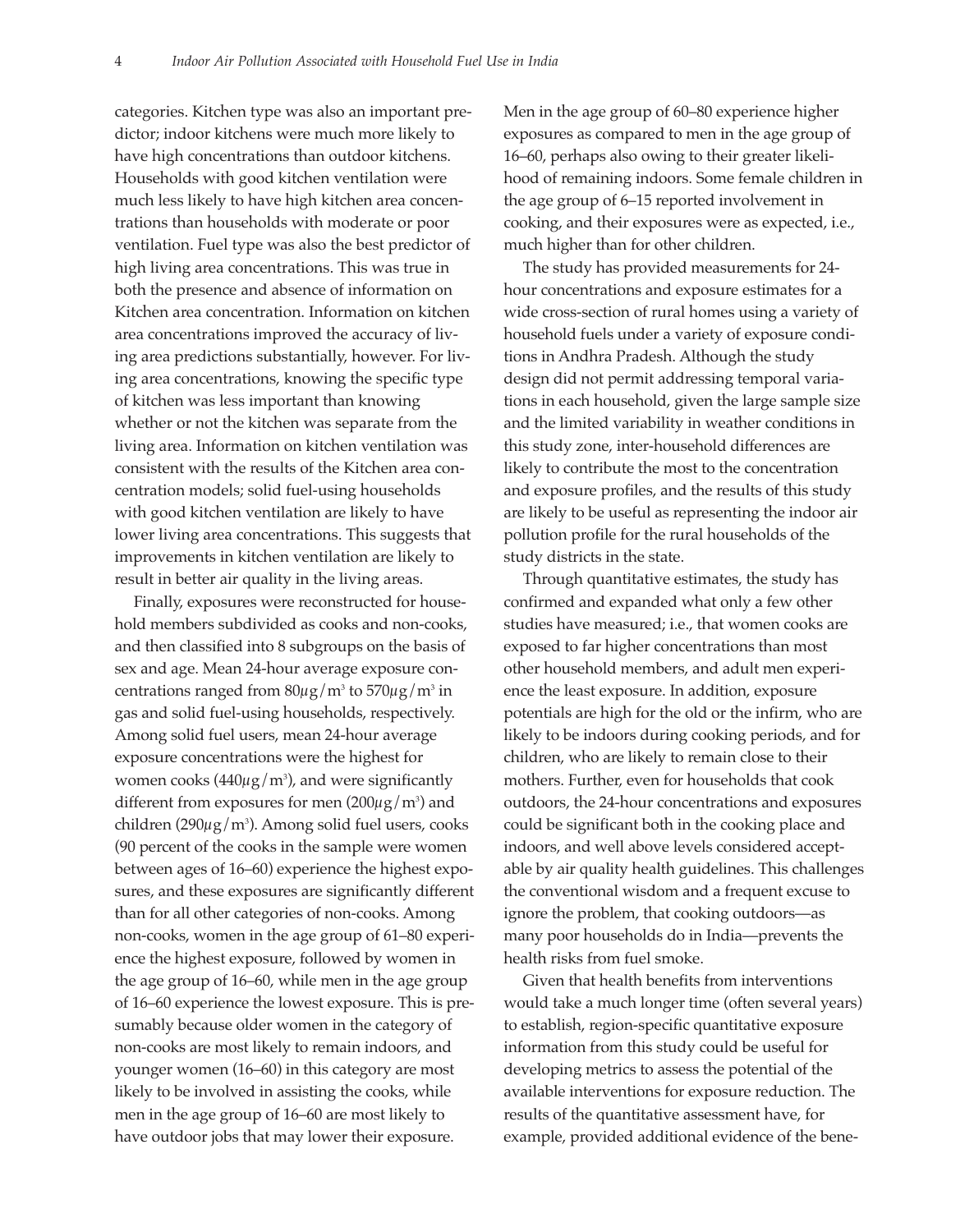fits of looking at interventions other than fuel switching. Ventilation and behavioral initiatives may offer a potential for substantial exposure reduction, and given that these are likely to be the short-term alternatives for a great majority of rural populations, the results could be used to aid the design of such efforts.

One of the criteria for choosing this area of AP was that biomass stoves had been promoted in the past thus potentially allowing for including stoves with chimneys or flues and other improvements in the analyses. Unfortunately, however, only one currently operating improved stove was found in all the study households, although some households reported using them previously. Thus it was not possible to characterize the potential concentration/exposure improvements that might accompany such devices and to see how concentrations/ exposures vary in relation to other important parameters, such as fuel and kitchen types.

Although exploratory in nature, the effort at modeling indoor air pollution concentrations has provided valuable insights into the key determinants of exposure—fuel type, kitchen type, and/or kitchen ventilation. Although the predictive power of models developed in the study needs to be improved, the finding is that only two easily determined factors (primary fuel type and kitchen ventilation conditions) turn out to be significant in the modeling exercise, and are attractive for use in the design of a simple and reliable environmental health indicator for indoor air quality. Since improved stoves seem to offer one of the best nearterm options for reducing the human health impacts of household solid-fuel use, it would be important to focus future studies in India on this issue as well as discovering the reasons why such programs have not worked well in so many areas in the past.

Today, there is only one set of widely accepted household environmental health exposure indicators—*access to clean water and access to sanitation.* These are reported annually and separately for rural and urban areas by nearly every country, and are commonly cited as measures of ill-health risk and indicators of poverty. These indicators of water pollution-related hygiene at the household level are

strikingly parallel to those emerging from this study for household air quality-related hygiene; i.e. *access to clean fuel and access to ventilation.* In both cases, although not ideal measures of true exposure and risk, they have the extremely important benefit of being easily and cheaply determined by rapid surveys requiring no measurements. In both cases, they do not claim to specify what is actually done on a daily basis by households, but rather the potential represented by what is physically present, as indicated by the term "access." The models developed in the study, with some additional refinements, could influence the design of such indicators in large-scale survey instruments such as the Census or National Sample Survey, with a view to facilitating classification of population subgroups into exposure sub-categories. Validation of these models across other states and regions in India would then eventually allow the generation of exposure atlases based on information collected routinely through large-scale population surveys, and aid in establishing regional priorities for interventions. Such priority setting could greatly improve the cost effectiveness and the rate of health improvements from interventions, by directing resources to the most affected households first.

The issue of indoor air pollution associated with household fuels in developing countries is deeply embedded in a matrix of environment, energy, health, and economic considerations. The disease burden has been shown to consistently fall as regions develop and incomes grow, reflecting the need to mainstream indoor air pollution reduction in poverty alleviation initiatives. The high burden for children under 5 (through its contribution to acute respiratory infections) also indicates the need to mainstream this issue in children's health initiatives. Finally, women who are at the center of care giving at the family level, bear a significant disease burden that can have implications beyond their own health (most importantly, children's health). Health risks from indoor air pollution in household settings thus have complex inter-linkages, and a holistic understanding of these linkages is crucial for the design of strategies to minimize negative impacts. An in-depth understanding of the potential for health risks as reflected in exposure poten-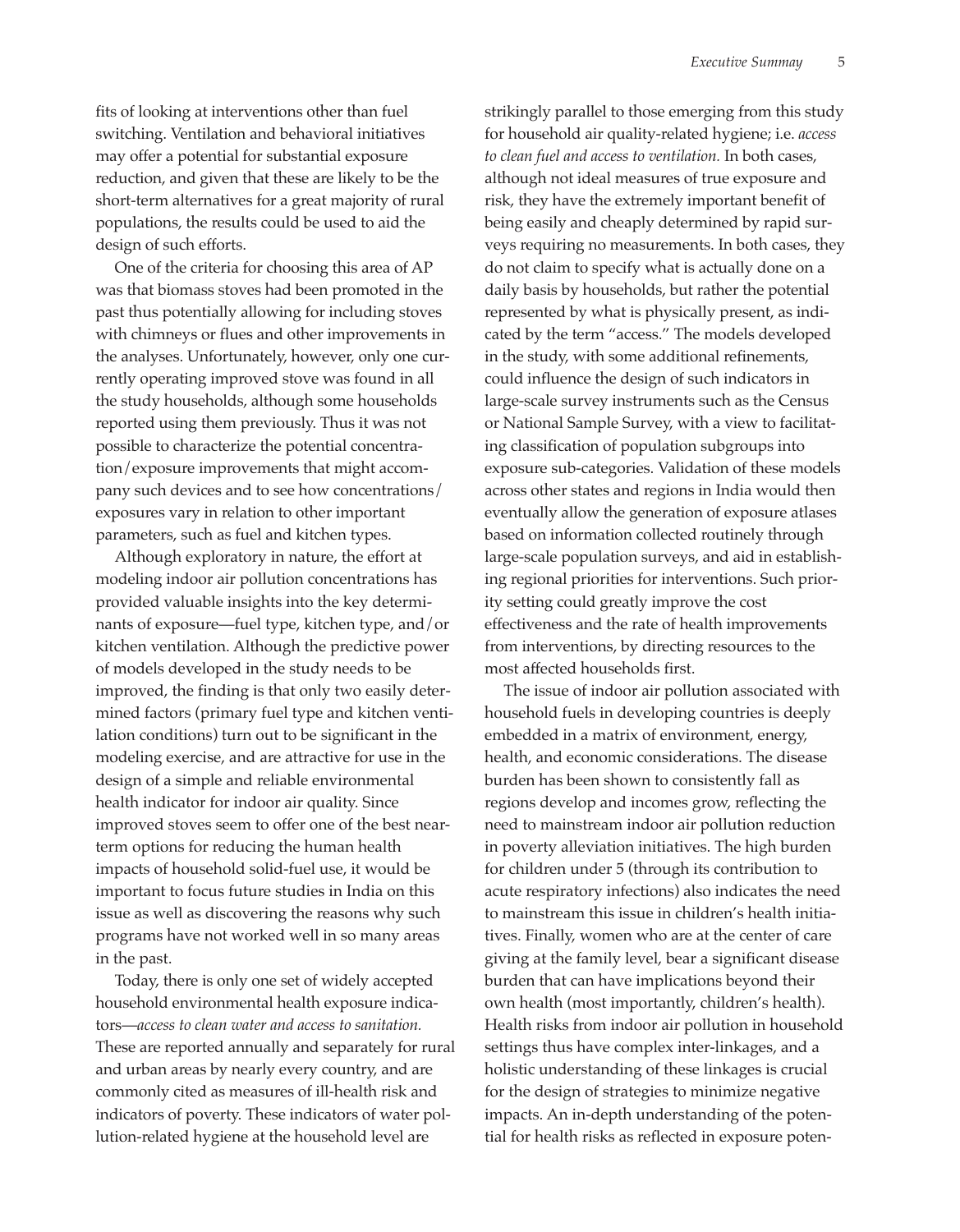tials is especially crucial for ensuring that the poorest and most vulnerable communities do not endure years of suffering before development can catch up with them. Addressing critical public health risks in a framework of intervention and risk reduction is key for human development, and represents an important mechanism for ensuring equity in quality of life among populations. It is

hoped that the information presented here represents a small, incremental step toward better understanding the issue of indoor air pollution exposure in homes of rural India, and has improved the evidence base for implementing and integrating environmental management initiatives in the household, energy, and health sectors.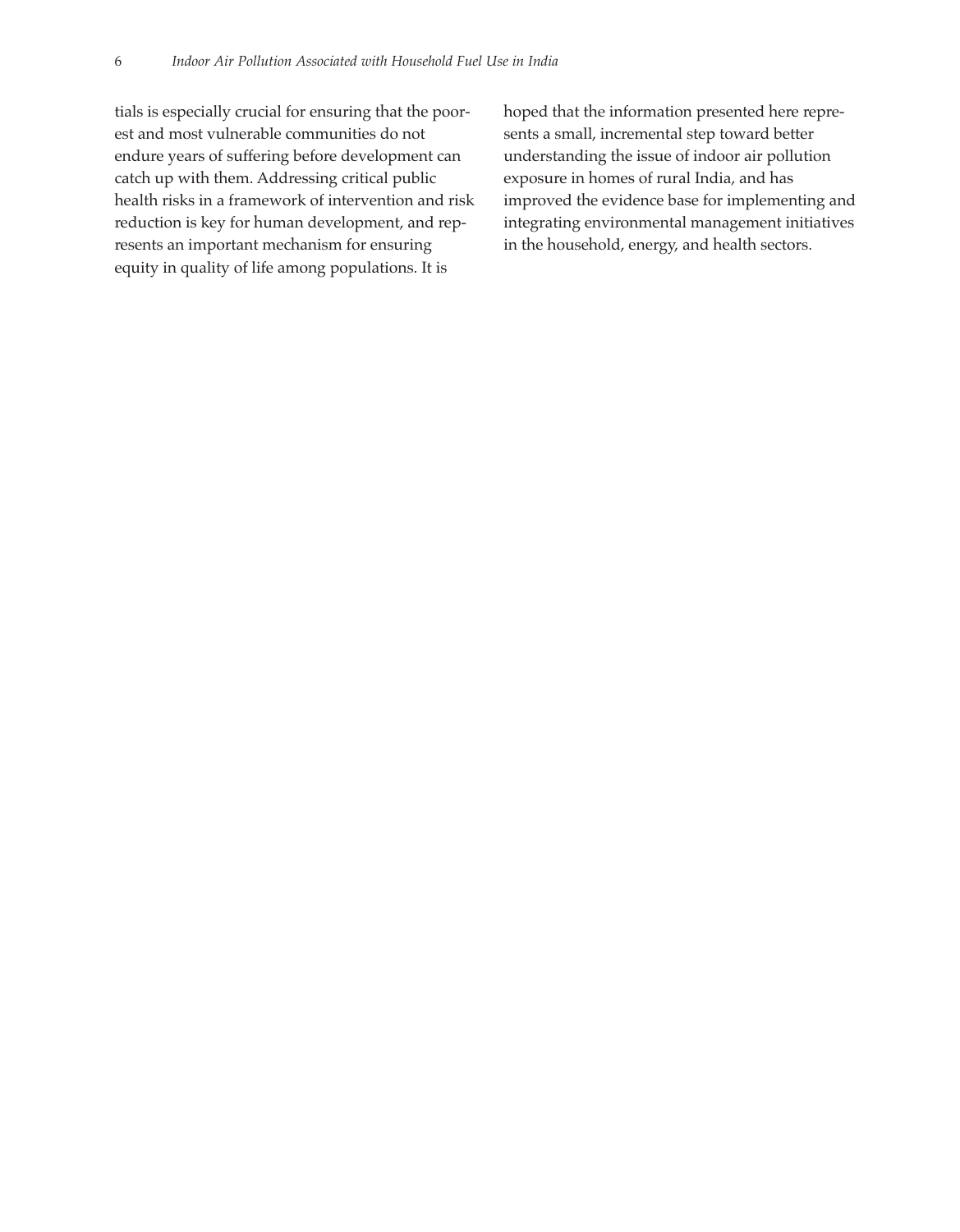### Background

#### **1.1 Introduction**

Indoor air pollution is recognized as a significant source of potential health risks to exposed populations throughout the world. The major sources of indoor air pollution worldwide include combustion of fuels, tobacco, and coal; ventilation systems; furnishings; and construction materials (Table 1). These sources vary considerably between developing and developed nations.

The most significant issue that concerns indoor air quality in household environments of developing countries is that of exposure to pollutants released during combustion of solid fuels, including biomass (wood, dung, and crop residues) or coal used for cooking and heating. A majority of rural households burn these simple solid fuels in inefficient earthen or metal stoves, or use open pits in poorly ventilated kitchens, resulting in very high concentrations of indoor air pollutants.<sup>6</sup> It is estimated that use of open fires with these fuels exposes nearly 2 billion people in the world to enhanced concentrations of particulate matter and gases, up to 10–20 times higher than health-based guideline values available for typical urban outdoor concentrations (Barnes et al 1994; Reddy et al 1996; World Health Organization [WHO] 1999). Although

biomass makes up only 10–15 percent of total human fuel use, since nearly half the world's population cooks and heats their homes with biomass fuels on a daily basis, indoor exposures<sup>7</sup> likely exceed outdoor exposures to some major pollutants on a global scale (Smith 1988). Fuel use patterns across world regions are shown in Figure 1.

Such exposures have serious health consequences for household members, particularly for the women involved in cooking and young children spending time around their mothers. Several recent studies have shown strong associations between biomass fuel combustion and increased incidence of chronic bronchitis in women and acute respiratory infections in children in developing countries. In addition, evidence is now emerging of links with a number of other conditions, including low birth weight, asthma, tuberculosis, cataracts and cancer of the upper airways (reviewed in Bruce et al 2000). The recently concluded comparative risk assessment (CRA) exercise conducted by WHO estimates that exposure to indoor smoke from solid fuels may be annually responsible for about 1.6 million premature deaths in developing countries and 2.6 percent of the global burden of disease (WHO 2002).

Use of traditional biomass fuels—fuelwood,

<sup>&</sup>lt;sup>6</sup> In many rural households of developing countries, it is common to find kitchens with limited ventilation being used for cooking and other household activities. Even when separated from the adjacent living areas, most offer considerable potential for smoke to diffuse across the house. Use of biomass for space heating creates additional potential for smoke exposure in living areas.

<sup>&</sup>lt;sup>7</sup> Exposure to air pollutants refers to the concentration of pollutants in the breathing zone during specific periods of time, and are a function of pollution levels in places where people spend the majority of their time. Thus, although air pollutant emissions are dominated by outdoor sources, human exposure to air pollutants is dominated by the indoor environment.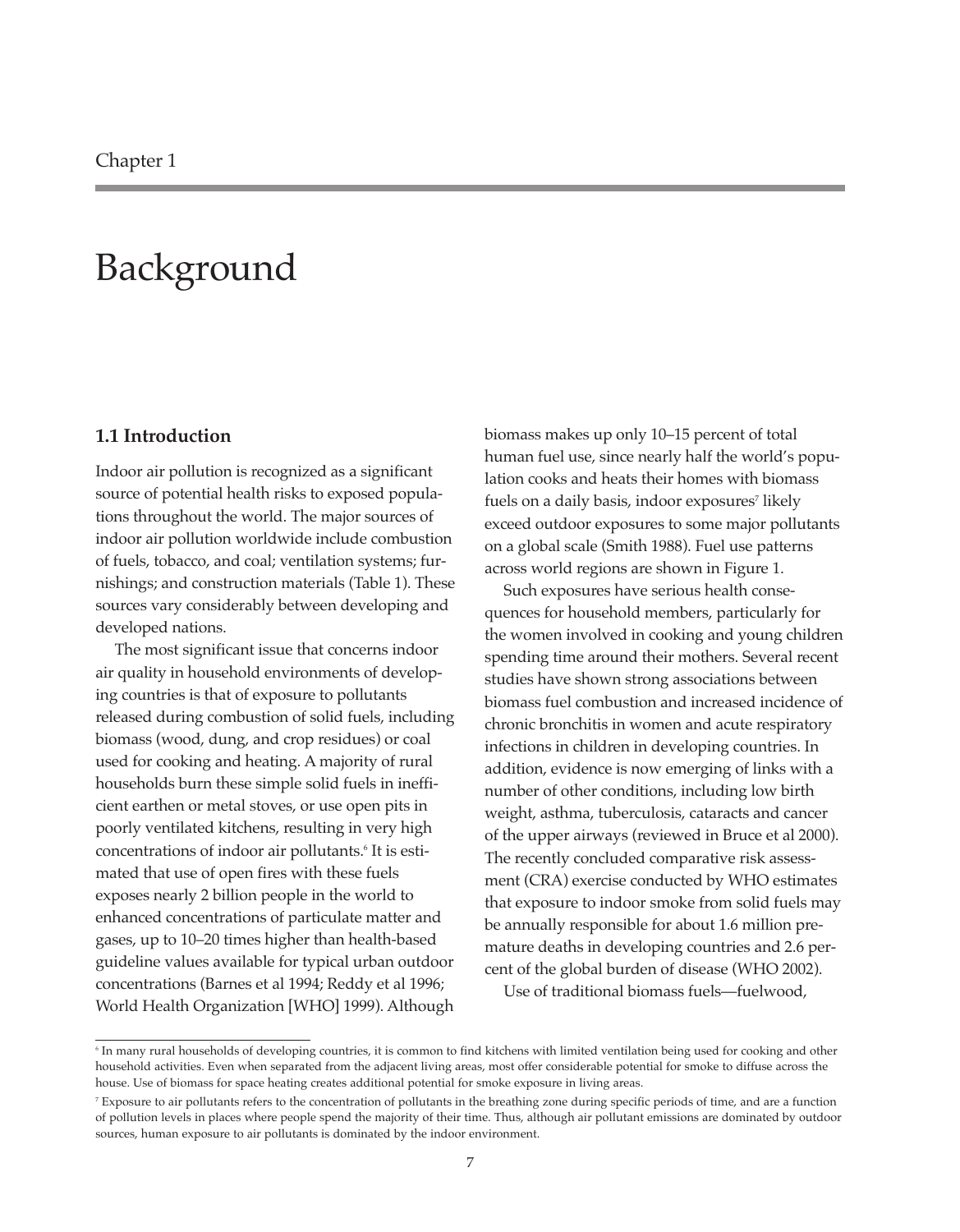



(*Source:* Mehta 2002)

| <b>Pollutant</b>                                               | <b>Major indoor sources</b>                                                                 |  |  |
|----------------------------------------------------------------|---------------------------------------------------------------------------------------------|--|--|
| Fine particles                                                 | Fuel/tobacco combustion, cleaning operations, cooking                                       |  |  |
| Carbon monoxide                                                | Fuel/tobacco combustion                                                                     |  |  |
| Polycyclic aromatic hydrocarbons                               | Fuel/tobacco combustion, cooking                                                            |  |  |
| Nitrogen oxides                                                | Fuel combustion                                                                             |  |  |
| Sulfur oxides                                                  | Coal combustion                                                                             |  |  |
| Arsenic and fluorine                                           | Coal combustion                                                                             |  |  |
| Volatile and semi-volatile organic compounds                   | Fuel/tobacco combustion, consumer products, furnishings,<br>construction materials, cooking |  |  |
| Aldehydes                                                      | Furnishing, construction materials, cooking                                                 |  |  |
| Pesticides                                                     | Consumer products, dust from outside                                                        |  |  |
| Asbestos                                                       | Remodeling/demolition of construction materials                                             |  |  |
| Lead                                                           | Remodeling/demolition of painted surfaces                                                   |  |  |
| Biological pollutants                                          | Moist areas, ventilation systems, furnishings                                               |  |  |
| Radon                                                          | Soil under building, construction materials                                                 |  |  |
| Free radicals and other short-lived, highly reactive compounds | Indoor chemistry                                                                            |  |  |
| Course: Thang and Cmith 2002                                   |                                                                                             |  |  |

Source: Zhang and Smith 2003.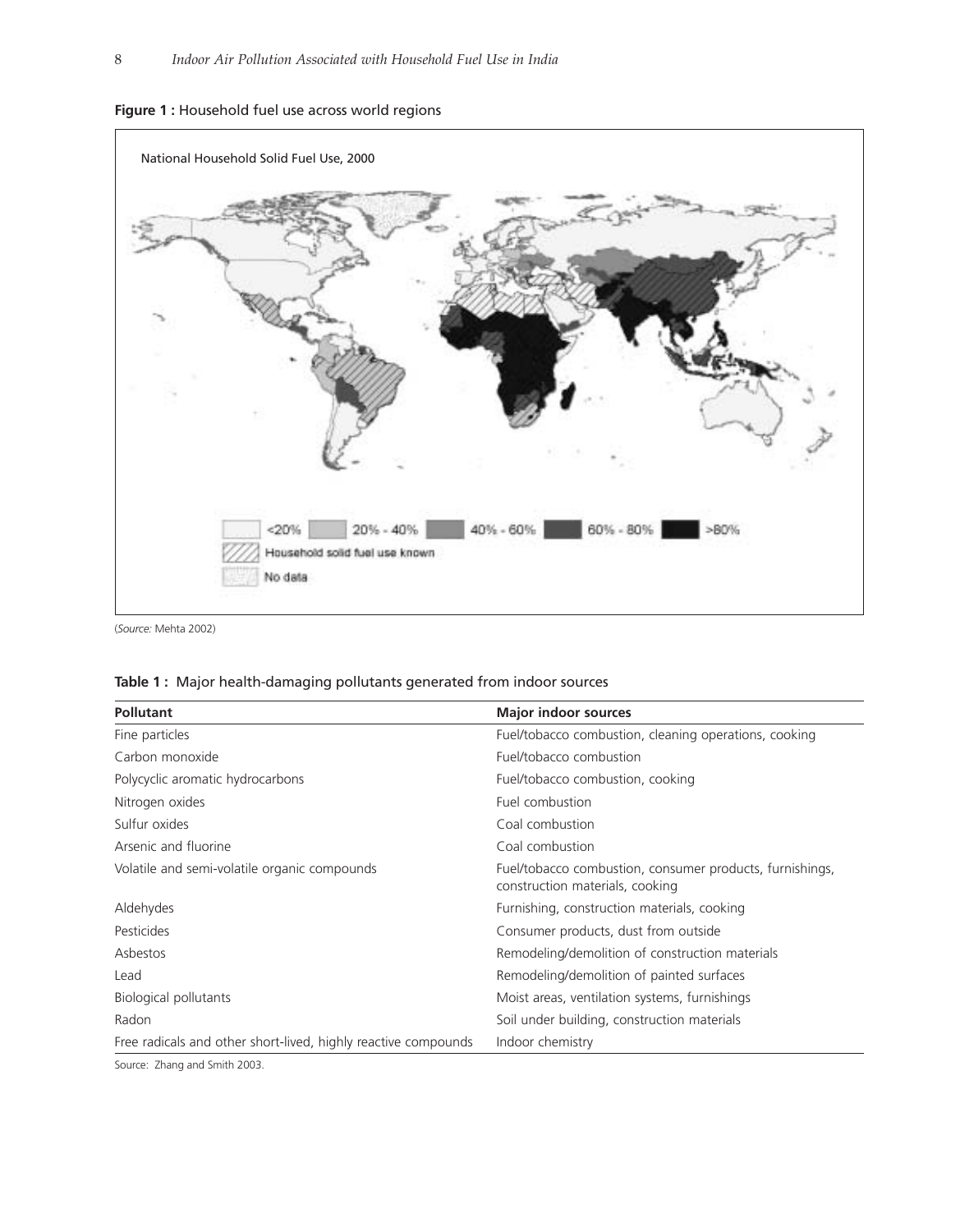dung, and crop residues—is widespread in rural India. According to the 55th round of the National Sample Survey conducted in 1999–2000 (NSS 2000) covering 120,000 households, 86 percent of rural households and 24 percent of urban households rely on biomass as their primary cooking fuel. Assessments of the burden of disease attributable to use of solid fuel use in India have put the figure at 3–5 percent of the national burden of disease (Smith 2000, Smith and Mehta, 2003).

Although, it has been known that as per capita incomes increase, households generally switch to cleaner, more efficient energy systems for their domestic energy needs (i.e., move up the "energy ladder") due to increased affordability, demand for greater convenience, and energy efficiency, the picture is often more complex in localized situations. In many rural areas, households often simultaneously employ multiple types of stoves and fuels, in which they essentially stretch across two or more steps of the energy ladder and fuel substitution is often not complete or unidirectional. In some areas, despite the availability of cleaner fuels, households continue to use a combination of fuels as a result of socio-cultural preferences or as a risk reduction mechanism against an unreliable supply of cleaner fuels (Omar and Masera 2000). There is even evidence of increasing dependence on biomass in some countries especially among the poorer households (WHO 1997).

Given the prevalence of solid fuel use, the slow pace and unreliability of natural conversion to cleaner fuels in many areas, and the emerging scientific evidence of health impacts associated with exposure to emissions from solid fuel use, indoor air pollution issues in rural households of developing countries are of tremendous significance from the standpoint of finding ways to improve population health.

#### **1.2 Characteristics of biomass smoke**

The amount and characteristics of pollutants produced during the burning of biomass fuels depend on several factors, including composition of fuel, combustion conditions (temperature and air flow), mode of burning, and shape of the combustion chamber (Smith 1987). Hundreds of harmful chemical substances are emitted during the burning of biomass fuels in the form of gases, aerosols (suspended liquids and solids) and suspended droplets. Smoke from wood-burning stoves has been shown to contain 17 pollutants designated as priority pollutants by the United States Environmental Protection Agency (USEPA 1997) because of their toxicity in animal studies (Cooper 1980; Smith and Liu 1993). These pollutants include carbon monoxide, small amounts of nitrogen dioxide, aerosols (called particulates in the air pollution literature) in the respirable range  $(0.1-10 \mu m)$  in aerodynamic diameter), and other organic matter including polycyclic aromatic hydrocarbons such as benzo [a] pyrene, and other volatile organic compounds such as benzene and formaldehyde (Table 2).

An explanation of terms listed in the table is provided in the glossary.

#### **1.3 Indoor air pollutant levels in biomass using households—concentrations and exposures**

Some of the earliest studies to determine levels of indoor air pollutants associated with biomass combustion and their effects on health were carried out in the early 1980s (Smith et al 1983). Initial studies determined levels of total suspended particulates and exposures<sup>8</sup> for cooks during cooking periods. Subsequently, several studies have been carried out to determine concentrations of other particulate fractions as well as other pollutants, including CO, sulfur dioxide, formaldehyde, and nitrogen dioxide. Many studies indicate that particulate matter (especially respirable particulate matter) may be the single best available indicator of overall indoor air pollution levels associated with biomass combustion. Table 3 provides a list of some

<sup>&</sup>lt;sup>8</sup> Exposure to air pollutants is usually determined by attaching personal air samplers to individuals or by measuring area concentrations in various household micro-environments, together with detailed time budget assessments, to reconstruct a time-weighted average concentration.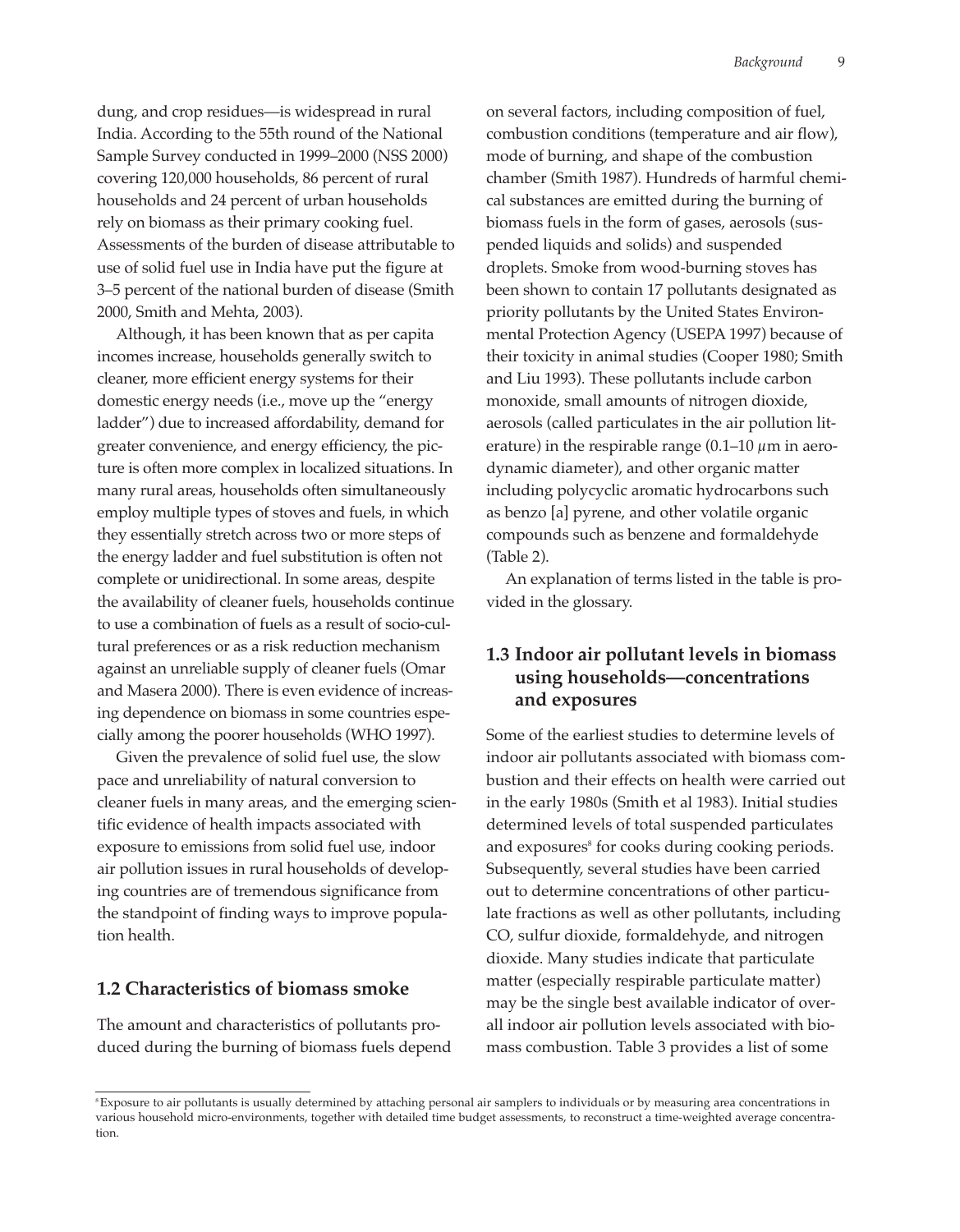recent studies carried out in developing countries that compares the levels of particulate matter across households using various fuels averaged over varying periods of a day(s).

Concentrations of total suspended particulates (TSP) in the range of 200–30,000 $\mu$ g/m $^3$ , and carbon monoxide concentrations between 10–500 ppm during the cooking period have been reported in some of the earlier studies (Reid et al 1986, Pandey et al 1990, Ellegard 1996). Average 24-hour concentrations of respirable particulate concentrations are in the range of 300 –3000  $\mu$ g/m<sup>3</sup> (Smith et al 1994, McCracken and Smith 1998). In the absence of specific indoor air quality standards and associated requirements for accredited protocols, measurements have largely been conducted on an accessible cross-section of households using available technical and instrumentation resources ("convenience sample"). Logistic and financial constraints make it difficult to conduct large-scale measurements, thus resulting in small sample sizes. More recently, however, systematic, large-scale 24-hour measurements of respirable particulates have been reported from studies conducted in Kenya (Ezzati et al 2000), Guatemala (Albalak et al 2001), and India (Parikh et al 2001, Balakrishnan et al 2002), which—in addition to measurements—have also

identified several household-level determinants of concentrations and exposures.

The available studies clearly show a great deal of variation in levels across households in different geographical settings and across seasons in the same region, in addition to spatial and temporal variations within households, resulting in widely different exposure potentials for household subgroups. The reported levels are also somewhat influenced by the measurement protocols. Several household-level determinants, including fuel type, kitchen type, duration of cooking, stove type, ventilation parameters, and behavioral factors are now known to influence pollution levels and individual exposures. Despite the complexity and inter-linkages among various factors, nearly all the studies point out that use of biomass results in high pollutant levels (much higher than health-based guideline values available for the outdoor setting), and that women and children face the biggest risk of high exposure because of their proximity to the fire during cooking periods. The available information also points to the need for collecting this information on a regional basis to expand the evidence base for potential health risks and assess opportunities for exposure reduction.

**Table 2:** Toxic pollutants from biomass combustion and their toxicological characterstics

| <b>Pollutant</b> |                                                                                                                                                                                         | Known toxicological characteristics                                                                                                               |  |  |
|------------------|-----------------------------------------------------------------------------------------------------------------------------------------------------------------------------------------|---------------------------------------------------------------------------------------------------------------------------------------------------|--|--|
|                  | Particulates (PM 10, PM 2.5)                                                                                                                                                            | Bronchial irritation, inflammation increased reactivity,<br>reduced muco-ciliary clearance, reduced macrophage response                           |  |  |
| 2                | Carbon monoxide                                                                                                                                                                         | Reduced oxygen delivery to tissues due to formation of<br>carboxy hemoglobin                                                                      |  |  |
| 3                | Nitrogen dioxide (relatively small amounts from<br>low temperature combustion)                                                                                                          | Bronchial reactivity, increase susceptibility to bacterial and<br>viral lung infections                                                           |  |  |
| 4                | Sulphur dioxide (relatively small amount<br>from most biofuels)                                                                                                                         | Bronchial reactivity (other toxic end points common to<br>particulate fractions)                                                                  |  |  |
| 5                | Organic air pollutants<br>Formaldehyde<br>1,3 butadiene<br>Benzene<br>Acetaldehyde<br>Phenols<br>Pyrene Benzopyrene<br>Benzo(a)pyrene<br>Dibenzopyrenes<br>Dibenzocarbazoles<br>Cresols | Carcinogenicity/mutagenecity<br>Co-carcinogenicity<br>Cilia toxicity, leukemia<br>Increased allergic sensitization<br>Increased airway reactivity |  |  |

*Sources:* Cooper 1980, Smith 1987, Smith and Liu 1993, Bruce 2000.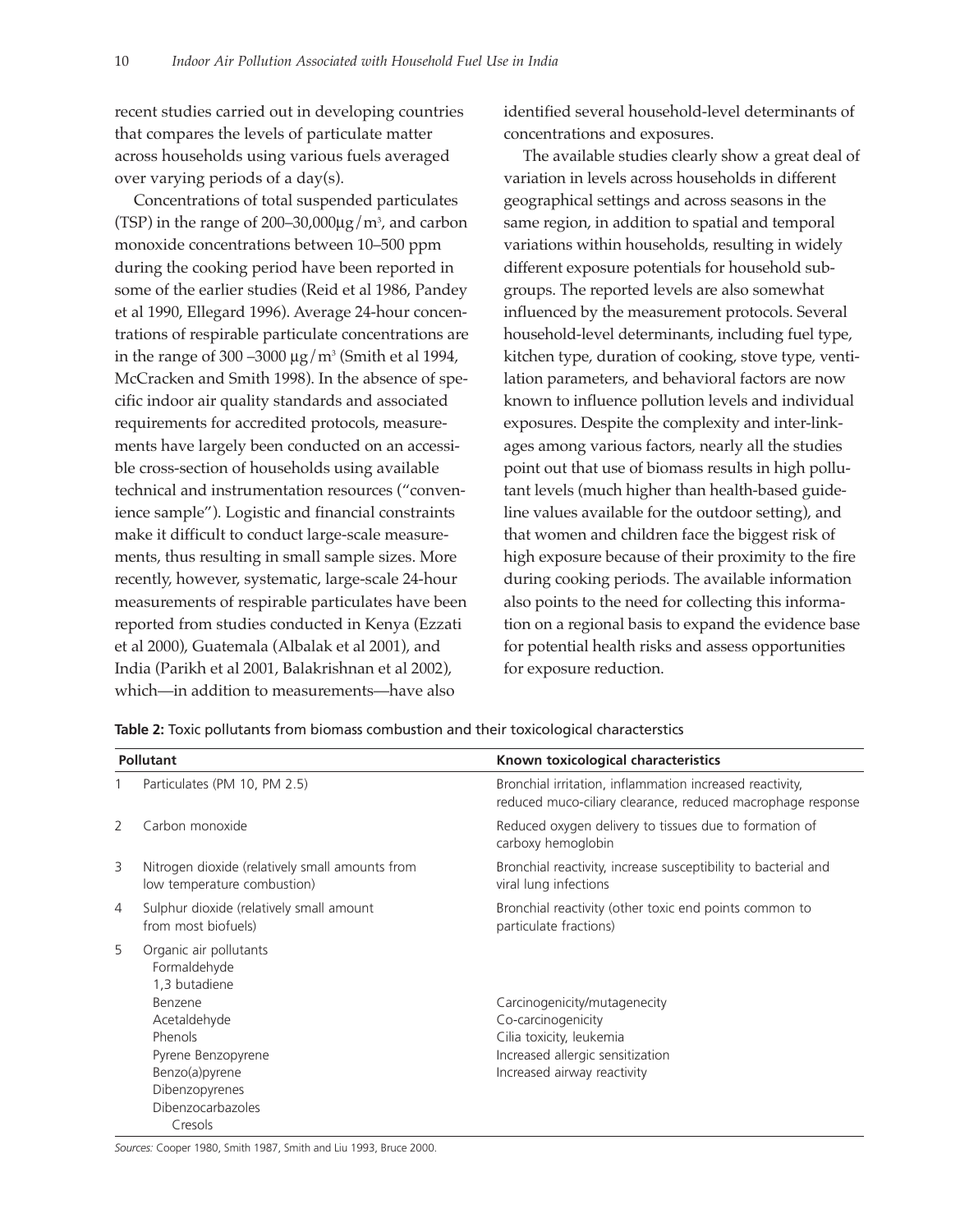Table 3: Comparison of particulate levels as determined in a selection of recent studies in developing countries **Table 3:** Comparison of particulate levels as determined in a selection of recent studies in developing countries

ľ

| Location and                                   | <b>Fuel Type</b>            | Average                                   | Time of                                                                    | Types of                      | Areas of                              | Size fractions             | Exposure for                        | Concentrations       |              |
|------------------------------------------------|-----------------------------|-------------------------------------------|----------------------------------------------------------------------------|-------------------------------|---------------------------------------|----------------------------|-------------------------------------|----------------------|--------------|
| <b>References</b>                              |                             | sampling<br>duration                      | measurement                                                                | measurement<br>area or        | (kitchen, living<br>measurement       | (TSP, PM10<br>or PM2.5)    | adult women<br>(µg/m <sup>3</sup> ) | (µg/m <sup>3</sup> ) |              |
|                                                |                             |                                           |                                                                            | personal)                     | or outdoors)                          |                            |                                     | ΜV                   | <b>Σ</b>     |
| (Davidson et al 1986)<br>Nepal                 | Wood                        | <b>Suu</b><br>$1 - 2$                     | Cooking period                                                             | Area                          | Kitchen                               | RSPM-<4_m<br>TSP           |                                     |                      | 4700<br>8800 |
| (Saksena et al 1992)<br>Garhwal, India         | Wood/Shrubs                 |                                           | Cooking period                                                             |                               |                                       | TSP                        |                                     |                      | 4500         |
| (Smith et al 1994)<br>Pune, India              | Wood                        | $12 - 24$ hrs                             |                                                                            | personal<br>Area              |                                       | <b>PM10</b><br><b>PM10</b> | 1100                                | 2000                 |              |
| (Ellegard 1996)<br>Mozambique                  | Wood                        | $1.5 \text{ hrs}$                         | Cooking period                                                             | Personal                      |                                       | <b>PM 10</b>               | 1200                                |                      |              |
| (Albalak et al 1999)<br><b>Bolivia</b>         | Dung                        | 6 hrs                                     | Total duration that<br>the fire was on,<br>cooking period<br>including one | Area                          | -Outdoor kitchens<br>-Indoor kitchens | PM 10<br>PM 10             |                                     | 3690<br>430          | 1830<br>430  |
| Kenya (Ezzati et al 2000)                      | Wood                        | 24-hours                                  | Cooking period<br>& time-activity<br>$\overline{rec}$                      | Area                          | Kitchen                               | PM <sub>10</sub>           | 4898                                |                      |              |
| (Albalak et al 2001)<br>Guatemala              | Wood                        | $24 \text{ hr}$                           | 24 hrs                                                                     | Area                          | Kitchen                               | RSPM-3.5                   |                                     | 1930                 | 1560         |
| (Balakrishnan et al 2002)<br>Tamil Nadu, India | Wood                        |                                           | Cooking period                                                             |                               |                                       |                            | 1307                                |                      |              |
|                                                | Agricultural wastes<br>Wood | average<br>hrs<br>Daily<br>$\overline{1}$ | Cooking period &                                                           | Personal and area<br>Personal | Kitchen, living<br>Kitchen            | RSPM-<4_m                  | 1535<br>226                         |                      |              |
|                                                | Agricultural wastes         |                                           | time-activity recall                                                       |                               | and outdoor                           |                            | 262                                 |                      |              |
|                                                | Wood                        |                                           | Cooking                                                                    | Area                          | Living                                |                            |                                     | 847                  | 498          |
|                                                | Agricultural wastes         |                                           |                                                                            |                               |                                       |                            |                                     | 1327                 | 913          |
|                                                |                             |                                           |                                                                            |                               |                                       |                            |                                     |                      |              |

TSP-Total suspended particulates; PM-particulate matter; RSPM-respirable suspended particulate matter; AM-arithmetic mean; GM-geometric mean; µg/m<sup>3</sup>-microgram per meter cube. TSP-Total suspended particulates; PM-particulate matter; RSPM-respirable suspended particulate matter; AM-arithmetic mean; GM-geometric mean; µg/m3-microgram per meter cube.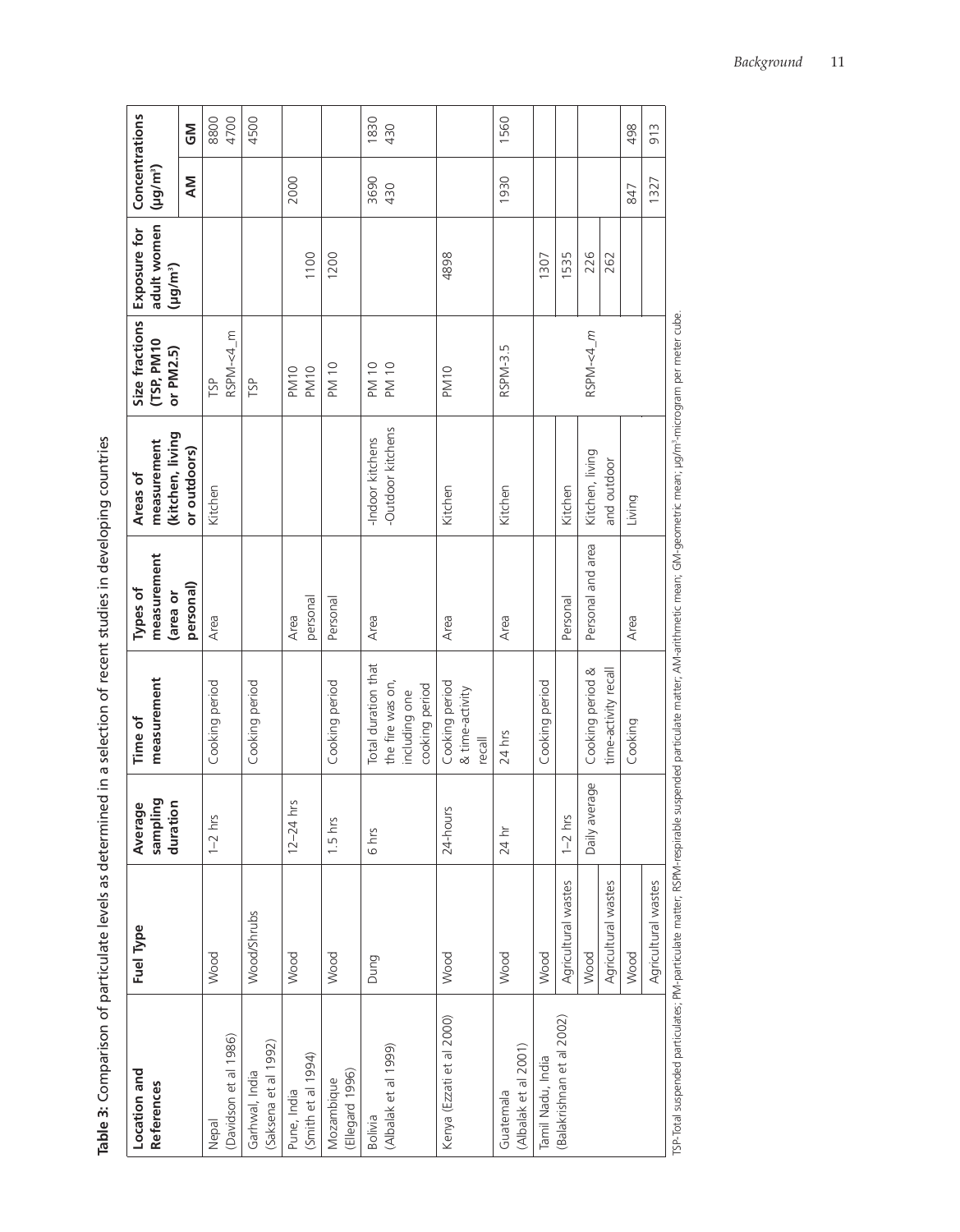#### **1.4 Health effects of exposure to biomass smoke**

Supporting evidence for health effects associated with exposure to smoke from biomass combustion is provided by studies on outdoor air pollution, as well as by studies dealing with exposure to environmental tobacco smoke. Criteria documents for outdoor air pollutants published by the USEPA detail the health effects of many pollutants such as particulate matter, carbon monoxide, oxides of sulfur and nitrogen, and polycyclic aromatic hydrocarbons (PAHs) (USEPA 1997).

Respirable particulate matter is now considered the single best indicator pollutant for assessing the overall health-damaging potential of most kinds of combustion, including that of biomass. Considerable scientific understanding now exists on the aerodynamic properties of these particles that govern their penetration and deposition in the respiratory system. The health effects of particles deposited in the airways depend on the defense mechanisms of the lung, such as aerodynamic filtration, mucociliary clearance, and in situ detoxification. Since most particulate matter in biomass fuel smoke is less than 2µm in diameter, it is possible that such particulate matter may reach the deepest portions of the respiratory tract and alter defense mechanisms. Several biomass fuel combustion products may also impair mucociliary activity and reduce the clearance capacity of the lung, resulting in increased residence time of inhaled particles, including microorganisms. In situ detoxification, the main mechanism of defense in the deepest non-ciliated portions of the lung, may also be compromised by exposure to components of biomass fuel smoke (Demarest et al, 1979).

Carbon monoxide binds to hemoglobin in preference to oxygen and thus reduces oxygen delivery to key organs, which may have important implications for pregnant women, with developing fetuses being particularly vulnerable. Although emissions of sulfur dioxide and nitrogen dioxide are of lesser concern in biomass combustion (high levels of sulfur

dioxide may be reached with other solid fuels such as coal), they are known to increase bronchial reactivity. PAHs such as benzo[a]pyrene are known carcinogens. Volatile organic compounds in biomass smoke, such as formaldehyde, benzene, 1–3 butadiene, styrene, and xylene, are known or suspected carcinogens (Table 2).

Some of the earliest human evidence linking indoor air pollution from biomass combustion with respiratory health came from studies carried out in Nepal and India in the mid-1980s (Smith et al 1983, Pandey 1984, Ramakrishna et al 1989). Since then, there has been a steady stream of studies, especially on women who cook with these fuels and young children (recent reviews may be found in Bruce et al. 2000, Smith et. al. 2000). Associations between exposure to indoor air pollution and increased incidence of chronic bronchitis in women and acute respiratory infections (ARI) in children have been documented (Armstrong and Campbell 1991, Robin et al 1996, Bruce et al 1998, Ezzati and Kammen 2001). Many recent studies have also been conducted in rural Indian villages (Behera et al 1991, Smith 1993, Awasthi et al 1996, Smith 1996, Mishra and Retherford 1997). A recent study has also characterized the exposure–response relationship between biomass smoke exposure and acute respiratory infection in children of rural Kenyan households (Ezzati et al 2000). Odds ratios $\degree$  in the range of 2–5 for incidence of acute respiratory infections in children exposed to biomass smoke have been reported (Smith et al., 2003). The incidence of chronic obstructive pulmonary disease (COPD) in non-smoking women using biomass for cooking has also been shown to be dependent on the number of years cooking with biomass and often to be comparable to that of men (who usually have high smoking rates).

Although most studies on the health effects of biomass combustion have been observational in nature and have relied on proxy measures of exposure (such as reported hours spent near the stove, years of cooking experience, or child being carried by mother while cooking), the consistency of evi-

<sup>&</sup>lt;sup>9</sup> Odds ratios represents the ratio of the probability of occurrence of an event to non-occurrence; e.g., an elevated odds ratio in biomass-using households reflects the incremental risks for people in this set of households as compared to clean fuel-using households. An odds ratio of 2 for ARI in children for biomass using households for e.g. would imply a two fold higher risk of ARI for these children as compared to the reference group of children in clean fuel (gas) using households.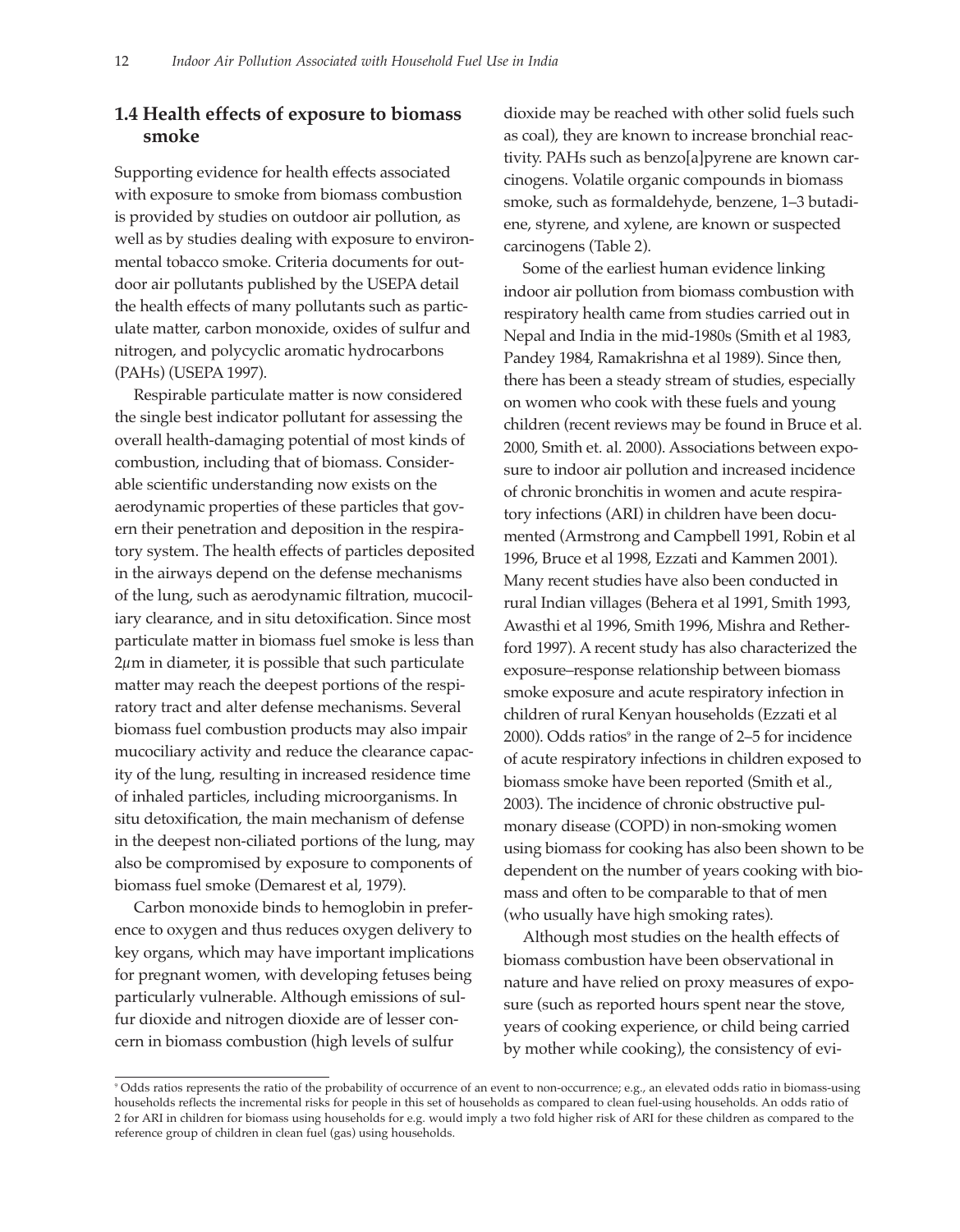dence from studies exclusively carried out in developing countries, together with supportive evidence provided by outdoor air pollution and environmental tobacco smoke studies, indicates that there is likely to be a strong association between indoor smoke exposure and acute respiratory infections in children and chronic bronchitis in women.10 The evidence for other health outcomes including asthma, tuberculosis, and cataracts is in need of additional strengthening from studies that have better indicators for exposure and control for confounders. Associations with adverse pregnancy outcomes (including low birth weight and stillbirth) and ischemic heart disease are biologically plausible, as they have been associated with outdoor air pollution and smoking (passive and active), but have not yet been adequately explored for exposures from use of solid household fuels. Table 4 shows relative risk<sup>11</sup> estimates for health outcomes that are associated with exposure to smoke from solid fuel use (Smith 2000).

Based on this evidence, it has been estimated that the indoor air pollution contributes to 3–5 per cent

of the national burden of disease in India (Smith 2000, Smith et al 2003). More specifically, some 440,000 premature deaths in children under 5 years, 34,000 cases of chronic respiratory disease in women under 45 years, and 800 cases of lung cancer may be attributable to solid fuel use every year. A recent WHO analysis for the year 2000 done as part of the global CRA exercise has determined slightly smaller risks, but they lie in the same range; i.e., about 400,000 premature deaths annually in India (WHO 2002).

#### **1.5 Rationale and purpose of the study**

From the preceding account, it is clear that indoor air pollution associated with household fuel use in India is a significant public health concern. From a policy standpoint, although it is health effects that drive concern, it is too late by the time they occur to use disease rates as an indicator of the need for action. In addition, because these diseases have other causes as well, it is difficult, lengthy, and costly to conduct careful epidemiological studies to

**Table 4:** Health effects of exposure to smoke from solid fuel use: plausible ranges of relative risk in solid fuel-using households

| <b>Population affected</b> | <b>Relative Risk</b> |      | Strength of            |
|----------------------------|----------------------|------|------------------------|
|                            | Low                  | High | evidence               |
| $<$ 5 years                | 2.0                  | 3.0  | Strong                 |
| Females $\geq$ 15 years    | 1.4                  | 2.5  | Intermediate/ moderate |
| Females $\geq$ 15 years    | 1.3                  | 1.6  | Intermediate/ moderate |
| Females $\geq$ 15 years    | 2.0                  | 4.0  | Strong                 |
| Females $\geq$ 15 years    | 3.0                  | 5.0  | Strong                 |
| Females $\geq$ 15 years    | 1.5                  | 3.0  | Intermediate/ moderate |
|                            |                      |      |                        |

*Source:* Adapted from Smith 2000.

<sup>&</sup>lt;sup>10</sup>The best way to prove causality is to apply the "gold standard" of epidemiology, the randomised control trial (RCT) in which the improvement being tested is given at random to a portion of population such that all other possible risk factors and confounders are equal between the control and intervention groups. Any differences in disease observed afterwards in these groups can be more confidently attributed to the improvement and not to other difference in the populations than in examinations of existing populations. Such randomised intervention trials (RITs) are commonly required for convincing authorities to invest limited health resources in interventions such as vaccines, clean water, and nutrition supplements. At present, the first RIT in air pollution history is ongoing in wood-burning household of highland Guatemala and should provide more concrete evidence of the risk of ARI and other major diseases from biomass smoke (http://ehs.sph.berkeley.edu/guat/default.htm).

<sup>11</sup>Relative risk refers to the magnitude of association between exposure and disease, and indicates the likelihood of developing a disease among the exposed group relative to the unexposed. A relative risk of 1 indicates that the risk is the same in the exposed and unexposed groups; i.e. there is no increased risk associated with exposure. For example, in Table 4, children exposed to indoor air pollution from solid fuel use have two to three times greater risk of developing lower respiratory infections compared to unexposed children.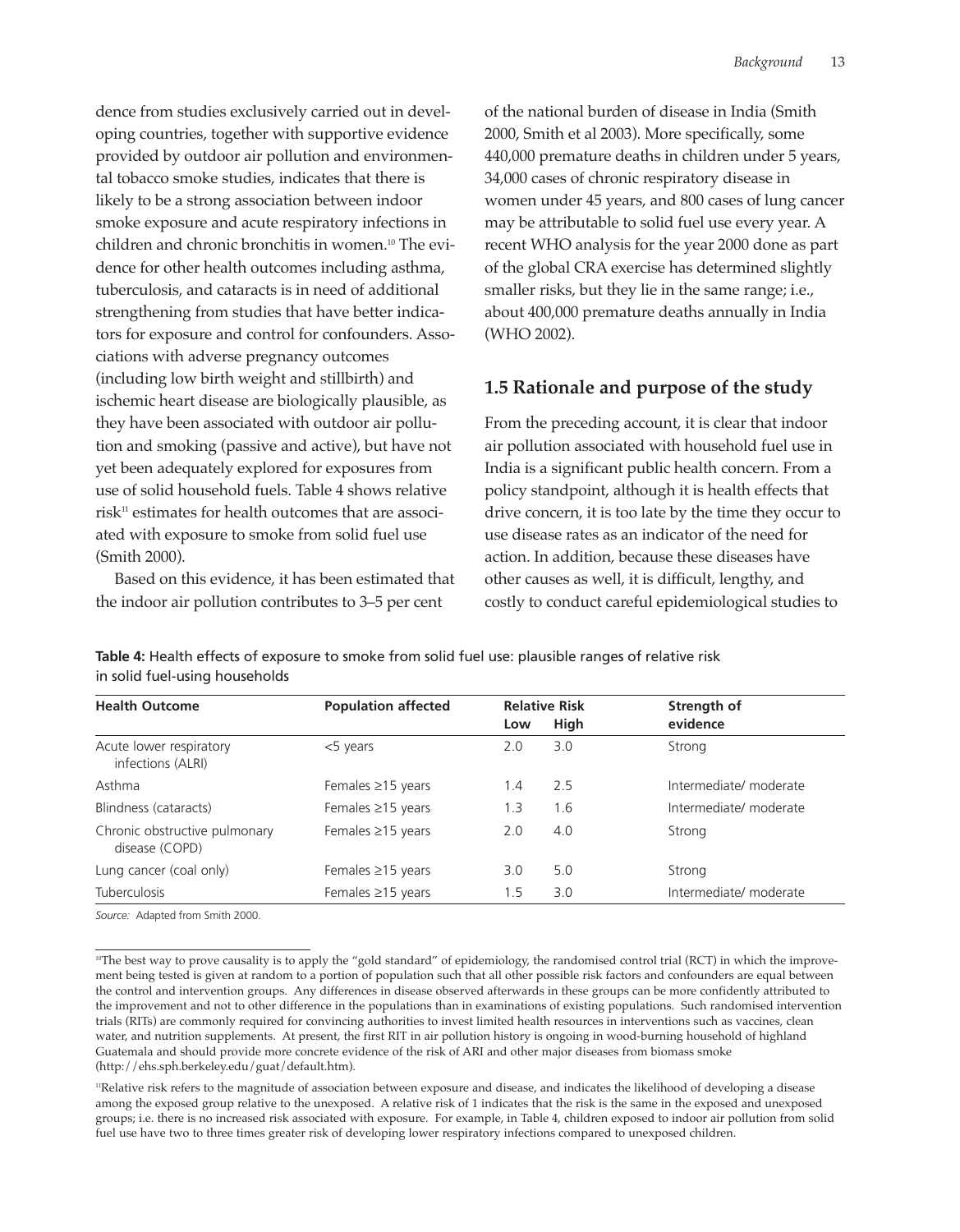quantify the disease burden in any one place due to indoor air pollution and or to distinguish it from the burden due to other common risk factors, including malnutrition and smoking. As a result, it is necessary to develop ways of determining pollution exposure—a measure combining the number of people, the level of pollution, and the amount of time spent breathing it—as an indicator of where the health effects are likely to be. Improved knowledge of exposures also then becomes a useful tool for deciding or determining effective intervention options.

In India over the last two decades, although a few dozen studies concerning indoor air pollution (IAP) levels/exposures associated with biomass combustion have been carried out, they have had small sample sizes and were not done in a way to be statistically representative of the population. Some qualitative data on exposures, such as by primary fuel type, are routinely collected in national surveys such as the Census and National Family Health Survey, and serve as readily available lowcost exposure indicators, but they often lack precision for estimating household-level exposures. The influence of multiple household-level variables such as the type of fuel, type and location of kitchen, and type of stove, on actual exposures is poorly understood. Thus, although these efforts have convincingly shown that indoor pollution levels can be quite high compared to health-based standards and guidelines, they do not allow us to estimate exposure distributions over wide areas.

The task of conducting measurement studies of respirable particulate matter in 160 million Indian households using solid fuels to estimate exposure is prohibitively expensive and time consuming for practical use in policymaking. However, as a compromise between cost and accuracy, it is possible to assess exposure with lower and varying degrees of accuracy using either secondary data or primary data collection in smaller samples of households. As shown in Figure 2, secondary data sources, such as national fuel use data, give some measure of potential exposure (tier #1). However, they do not provide information on the ways that different exposure indicators are linked, i.e., to what extent fuel-use patterns in the community or households

predict actual household air pollution concentrations. More accurate but more expensive ways to measure exposure, are actual household surveys of fuel use (tier #2). Indeed, this measure has been often used as the indicator of exposure in many epidemiological studies. Even better, but more expensive, would be surveys not only of fuel use, but also of household characteristics such as type of construction material, stove type, number of rooms and windows, etc., as might be part of a census or national housing survey (tier #3). Following this, higher in cost but affording more accuracy, come air pollution studies but with devices set in stationary positions in the house (tier #4). Finally, there could be studies where people actually wear devices to measure their pollution (personal) exposures, or where biological fluids or tissues (biomarkers) are examined to determine how much pollution they have been exposed to (tier's #5 and #6). In general, as the geographic scale decreases, specificity increases, the availability of pre-existing or routinely collected data decreases, and the cost of original data collection increases.

The exposure assessment methodology in this study straddles tiers #3 and #4. Primary data on parameters such as household fuel use, available through the Census or other national surveys, are used together with primary data collection on certain household-level characteristics and indoor air pollution measurements. This allows the generation of surrogate exposure indices that can be scaled up to cover whole regions with similar socio-economic and cultural profiles. It could also assist in designing better exposure indicators by elucidating, for example, which questions might be asked in a national census survey to best predict actual household pollution levels. Better estimates of exposure would, in turn, assist in targeting interventions to the population subgroups with the highest potential health risks due to IAP. Finally, if robust models to predict indoor pollution levels using household survey parameters are developed and established, they could help estimate the impact and, ultimately, the cost effectiveness of interventions that alter the determinants of exposure.

Finally, compared to the north and west, relatively few studies have been carried out in southern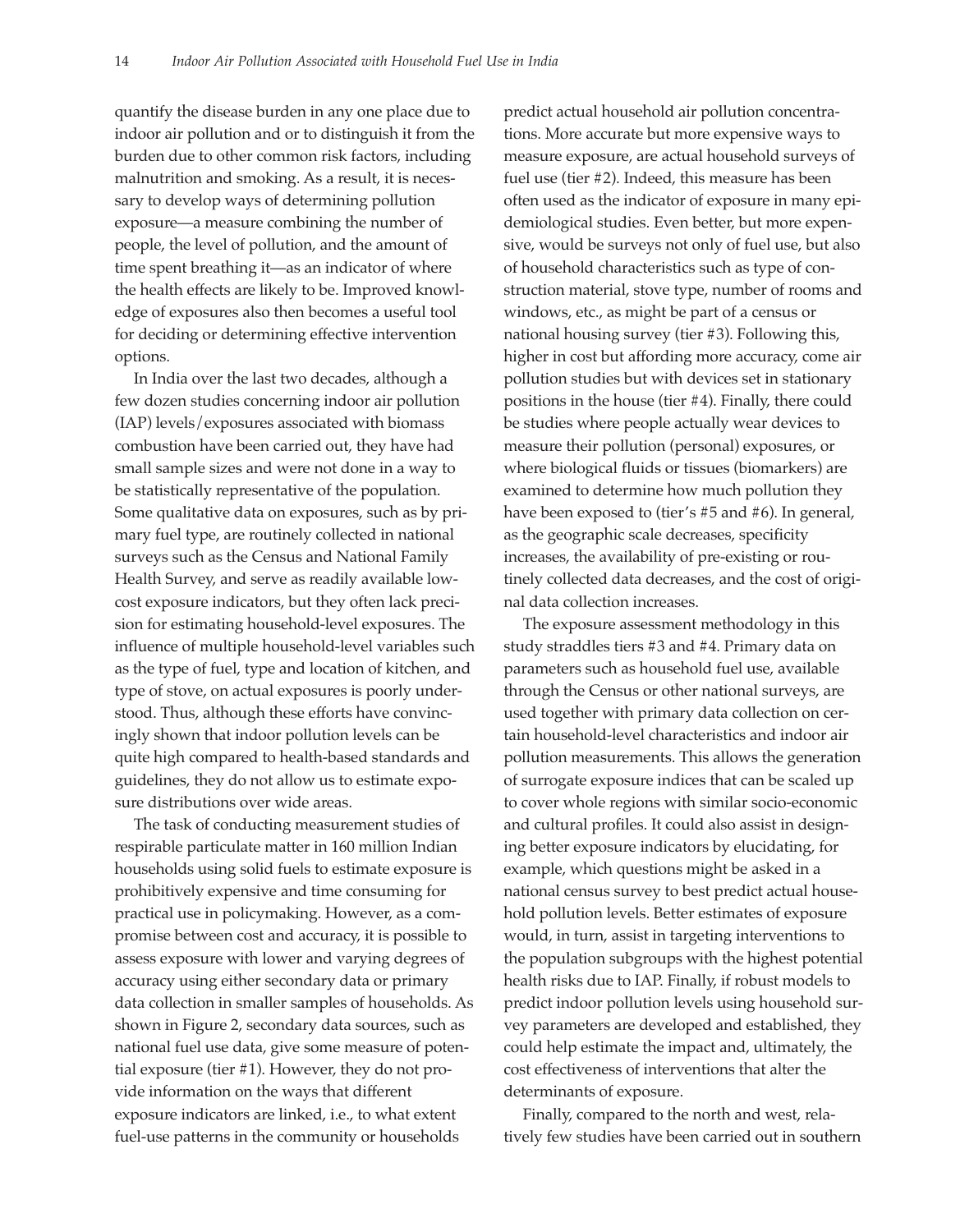

**Figure 2:** Tiered exposure assessment: indoor air pollution from solid fuel use

*Source:* Mehta 2002.

and eastern India, which contain a significant proportion of the national population. There are substantial climatic and socio-cultural differences between the northern and southern regions, including different food habits and the use of biomass fuels for heating, which could have an important bearing on household exposures.

Based on this background, the present study was designed with three major objectives:

- To monitor household pollution concentrations in a statistically representative rural sample in southern India;
- To model household indoor air pollution levels based on information on household-level parameters collected through questionnaires, to determine how well such survey information could be used to estimate indoor air pollution levels without monitoring; and

■ To record time/activity and other information at the household level to estimate the exposure of different household members.

The state of Andhra Pradesh (AP) in southern India was chosen as the study region. AP's use of solid fuels for household cooking is representative of India as a whole; around 85 percent of rural households in AP used solid fuels for cooking in 1991, as compared to a national average of 86 percent. Its average household annual income (Rs. 24,800) is also similar to India's household annual income (Rs. 25,700) (National Family Health Survey [NFHS] 1995). In addition, the consistency, quality, and quantity of existing sources of information on household characteristics and health outcomes in AP is generally considered to be better than in other states. The study tested a methodology for predicting exposure indicators that could be applied to a larger spatial context.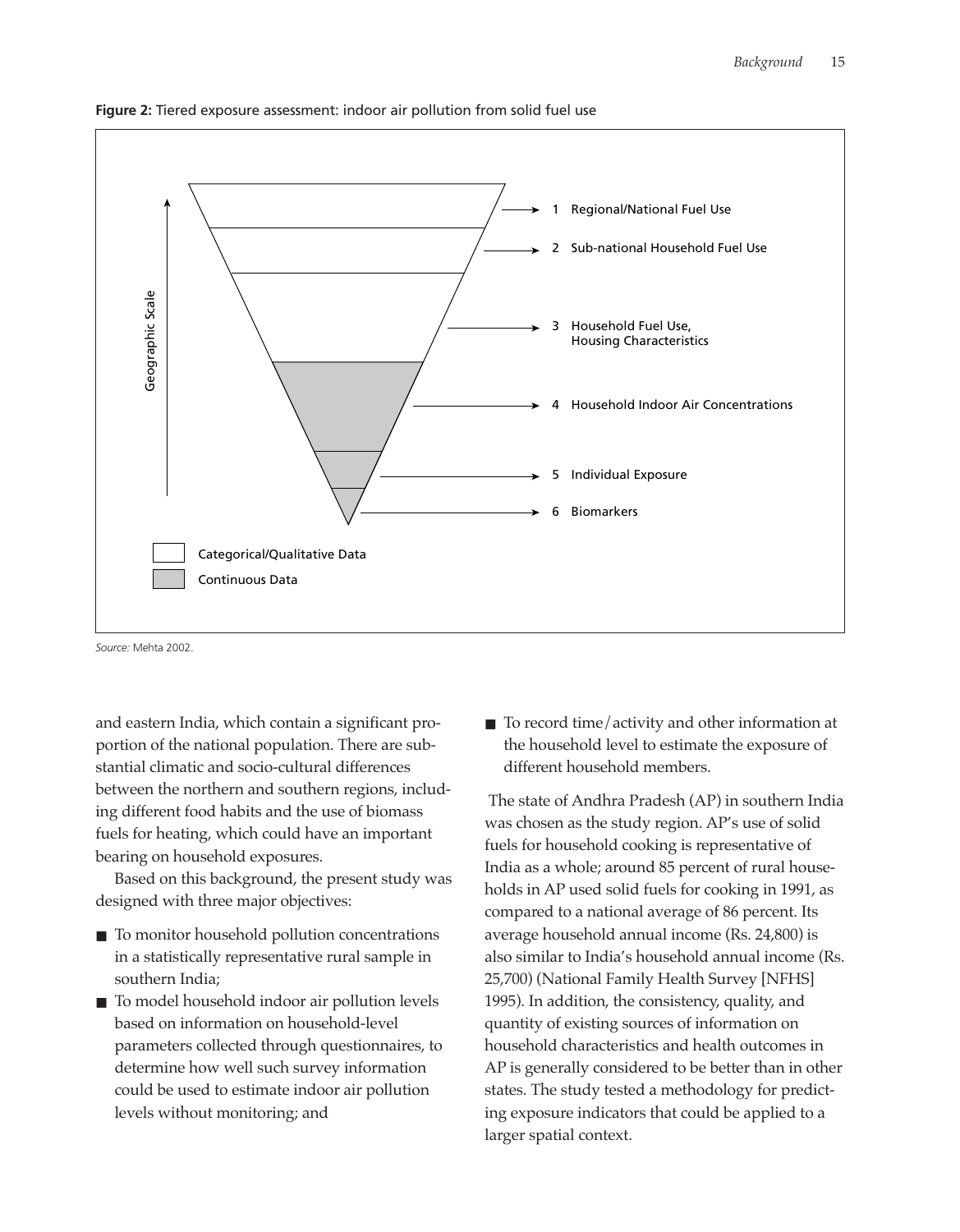#### **1.6 Study team**

The exercise was designed by the Environmental Health Sciences Division of the School of Public Health, University of California, Berkeley (UCB), and undertaken in partnership with the Institute for Health Systems (IHS), Hyderabad, and Sri Ramachandra Medical College (SRMC), Chennai. The Environment and Social Development Unit of the World Bank provided coordination and support in the design and implementation of the exercise.

IHS administered the questionnaire for the household-level survey, with support from the local administration, health functionaries, and self-help groups. SRMC conducted the household air pollution measurements and time-activity surveys, and developed exposure estimates using the data. Data sets from the two components were used in models developed at UCB to predict quantitative categories of indoor air quality, based on housing and fuel characteristics.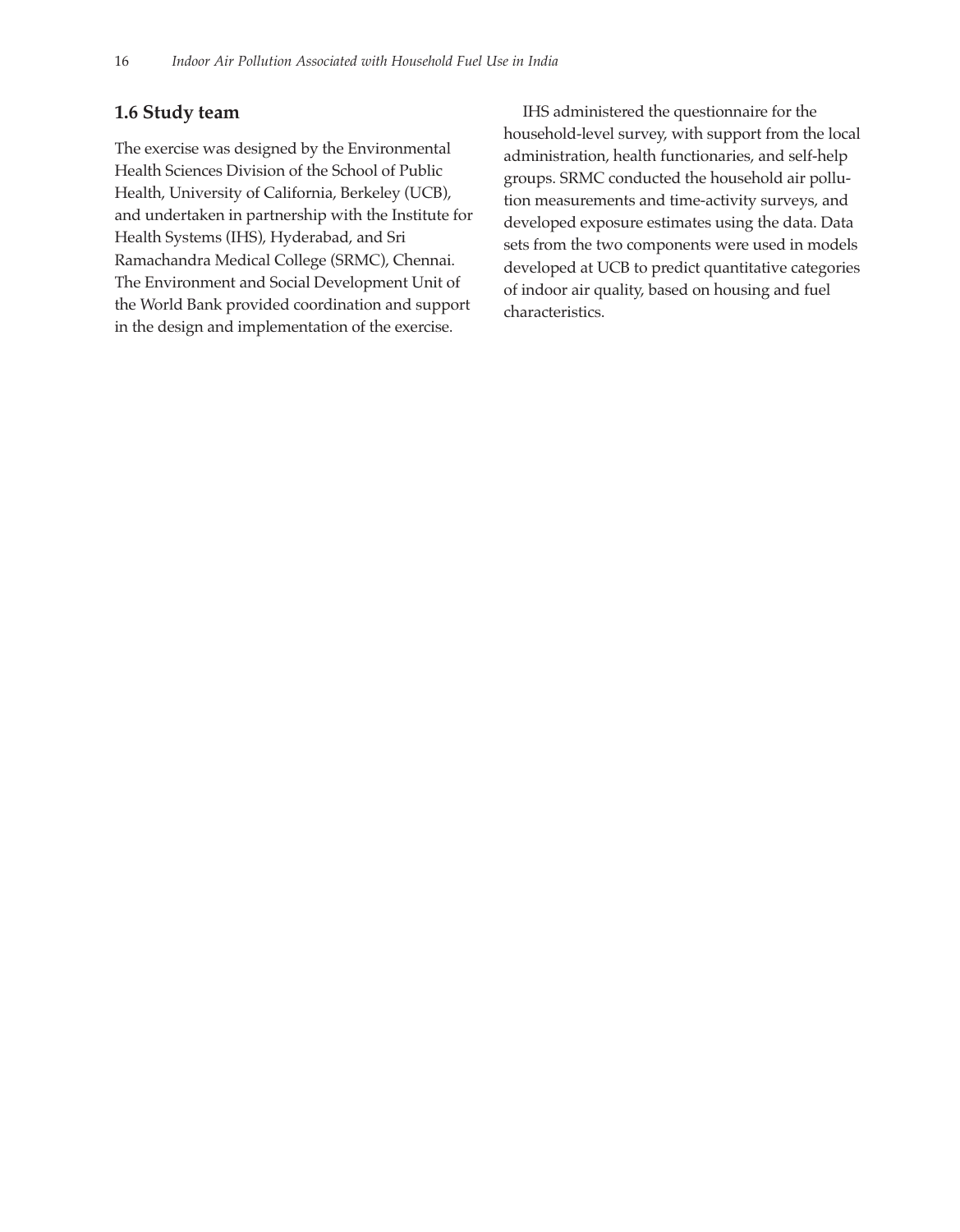### Study Design and Methodology

The study employed a tiered exposure assessment approach, collecting detailed primary data on several household-level exposure indicators (for fuel type, housing type, kitchen type, ventilation, stove type, etc.) through the administration of a questionnaire in 1,032 households, together with quantitative air quality monitoring of respirable particulate matter—probably the best single indicator pollutant for ill-health in the complicated mixture contained in biomass smoke—in a subset of households. Approximately 420 households in 15 villages of three districts in AP were monitored for respirable particulate levels. Combining the results of both these exercises, a model to predict indoor air pollution concentrations based on household characteristics was developed, with a view to identifying a key set of household-level concentration determinants that would provide sufficient resolution to classify populations into major air quality sub-categories. In addition, exposure estimates were derived for each major category of household members. The detailed methodology for each of these components is described in the following sections.

#### **2.1 Development of questionnaires for collection of primary data on household-level exposure determinants**

An inventory of national and state-level surveys was first prepared to understand the nature of information relevant to indoor air pollution that may already be available. Compilation of such an inventory allowed the identification of variables that were not well characterized in previous surveys, and formed the basis for designing the household survey instrument used in the present study.

A review of the various population-level survey questionnaires, such as the Census of India 1991 and 2001, AP Multi-Purpose Household Survey (MPHS), Human Development Survey (HDS), and the sampled survey data sets—viz., the National Family Health Survey 1 and 2 (NFHS 1995, 2000), the National Sample Survey (NSS 50th Round 1993-94), and the Rural Energy Database (REDB), a secondary compilation of studies, undertaken by the Tata Energy Research Institute (TERI) found that data were available only for a few variables, such as house type and fuel type. These sources do not provide data on the larger inventory of variables that are likely to affect air pollution levels in households, such as kitchen type and household ventilation. An overview of key variables present in the above-mentioned national and state surveys is given in Annex 1. Based on this review, primary data collection was undertaken for two categories of information:

- Information from households that parallels the information already collected by demographic surveys, including the Census and the National Family Health Survey; and
- Information on household characteristics that are currently not well captured in demographic and health surveys, but could be incorporated into future surveys if found to be predictive of indoor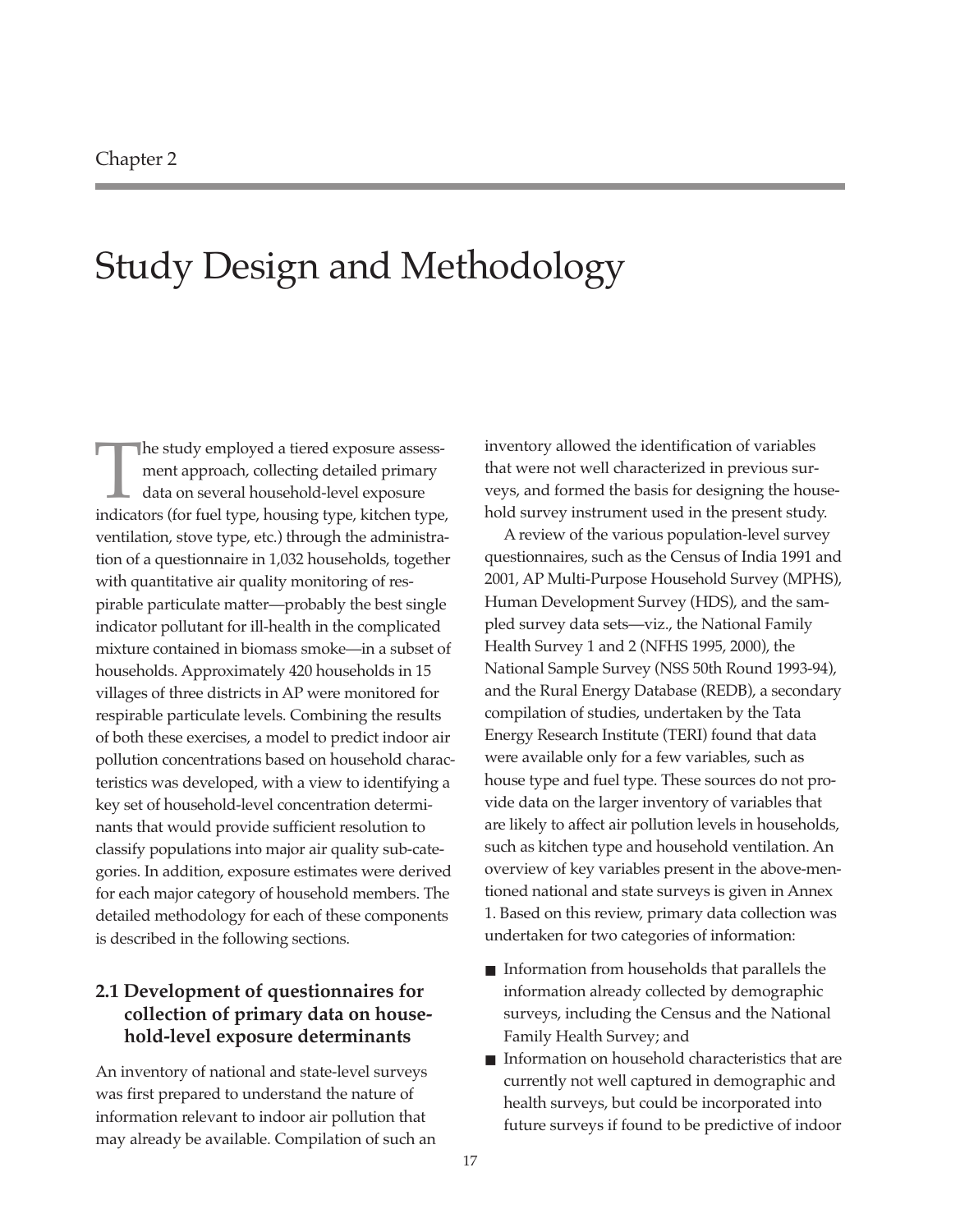air pollution (such as kitchen type, household ventilation, presence/absence of chimneys, number of windows/doorways, fuel quantity, etc.). This survey also provides an opportunity to test whether or not this information can be effectively ascertained by questionnaires .

A few examples of household-level variables chosen for the survey are shown in Table 5. The complete household survey instrument<sup>12</sup> is given in Annex 2.

#### **2.2 Selection of study households**

#### *2.2.1 IAP monitoring (sample 1)*

The households were selected in three districts: Nizamabad, Warangal, and Rangareddy of the Telangana region of AP. The sampling scheme was devised keeping in mind the primary household characteristics (different fuel use patterns, including clean fuels and different kitchen types) that affect exposure to indoor air pollution. Household selection was done purposively, using a cluster sampling method that would ensure that a combination of kitchen types and fuel types are selected within each cluster of households. Clustering was neces-

| Table 5: Household characteristics related to exposure |
|--------------------------------------------------------|
|--------------------------------------------------------|

| Category    | Variable                                                                                                                                                 |
|-------------|----------------------------------------------------------------------------------------------------------------------------------------------------------|
| Emissions   | Fuel use categories<br>Stove characteristics                                                                                                             |
| Housing     | Housing materials<br>Kitchen type                                                                                                                        |
| Ventilation | Roof type<br>Separate kitchen for cooking<br>Number of windows/openings in kitchen<br>Size of kitchen and living areas<br>Chimney venting smoke outdoors |
| Crowding    | Number of people / Number of rooms                                                                                                                       |

sary to efficiently use the field team's available time and pollution monitoring equipment. The sampling scheme for the three districts is given in Annex 3. The three-stage cluster-sampling scheme, aimed at obtaining approximately 150 households in each district, proceeded as follows:

- Selection of *mandals*<sup>13</sup> as the first-stage sampling unit *(5 from each district)*
- Selection of *habitations* as the second-stage sampling unit *(1 from each mandal)*
- Selection of *households* as the third-stage sampling unit *(up to 30 from each habitation).*

#### *Selection of mandals as the first-stage sampling unit*

Data on patterns of fuel use were available at the mandal level from the 1991 Census. In each of the selected districts, mandals were ranked in descending order according to percentage of use of clean fuels. It was found that the percentage of clean fuel use was very low (< 5 percent) in almost all mandals from each of the districts. The sampling scheme required that some households using clean fuels be included in the sample from each cluster. To ensure this requirement was met, all mandals in which the percentage of clean fuel use was below 2 percent were excluded from the sampling frame. From the remaining mandals, five were selected as survey mandals, using probability proportionate to size criteria.14 Roughly 10 percent of the study households used clean fuels.

#### *Selection of habitations as the second-stage sampling unit*

Within each of the selected mandals, habitations were listed in descending order of population size. It was assumed that habitations having populations of more than 2,000 were likely to yield sufficient households that would meet each of the categories

<sup>&</sup>lt;sup>12</sup> The survey instrument was a bilingual questionnaire (Telugu and English). To avoid data entry errors and facilitate data validation, all possible answers in each question were pre-coded, and open-ended questions were minimized. A pilot survey was conducted in the Ravirayal habitation (Maheswaram mandal, Rangareddy district) to validate the survey instrument (12 households). In addition, about 45 households (from sample 2) were selected for validation of the survey instrument by repeat administration. Response rates were greater than 90 percent, as considerable groundwork with the local administration was completed prior to visiting the habitation.

<sup>&</sup>lt;sup>13</sup>A mandal is an administrative unit below the district level but above the gram panchayat. A mandal usually comprises 15 gram panchayats/villages and is further subdivided into habitations.

<sup>&</sup>lt;sup>14</sup>PPS probability proportional to population size; this ensures that each household within the district has an equal chance of being selected regardless of mandal size. If a constant number of households is selected within each cluster, then the sampling will be self-weighting; i.e. each household in the population will have an equal probability of being in the sample at this stage.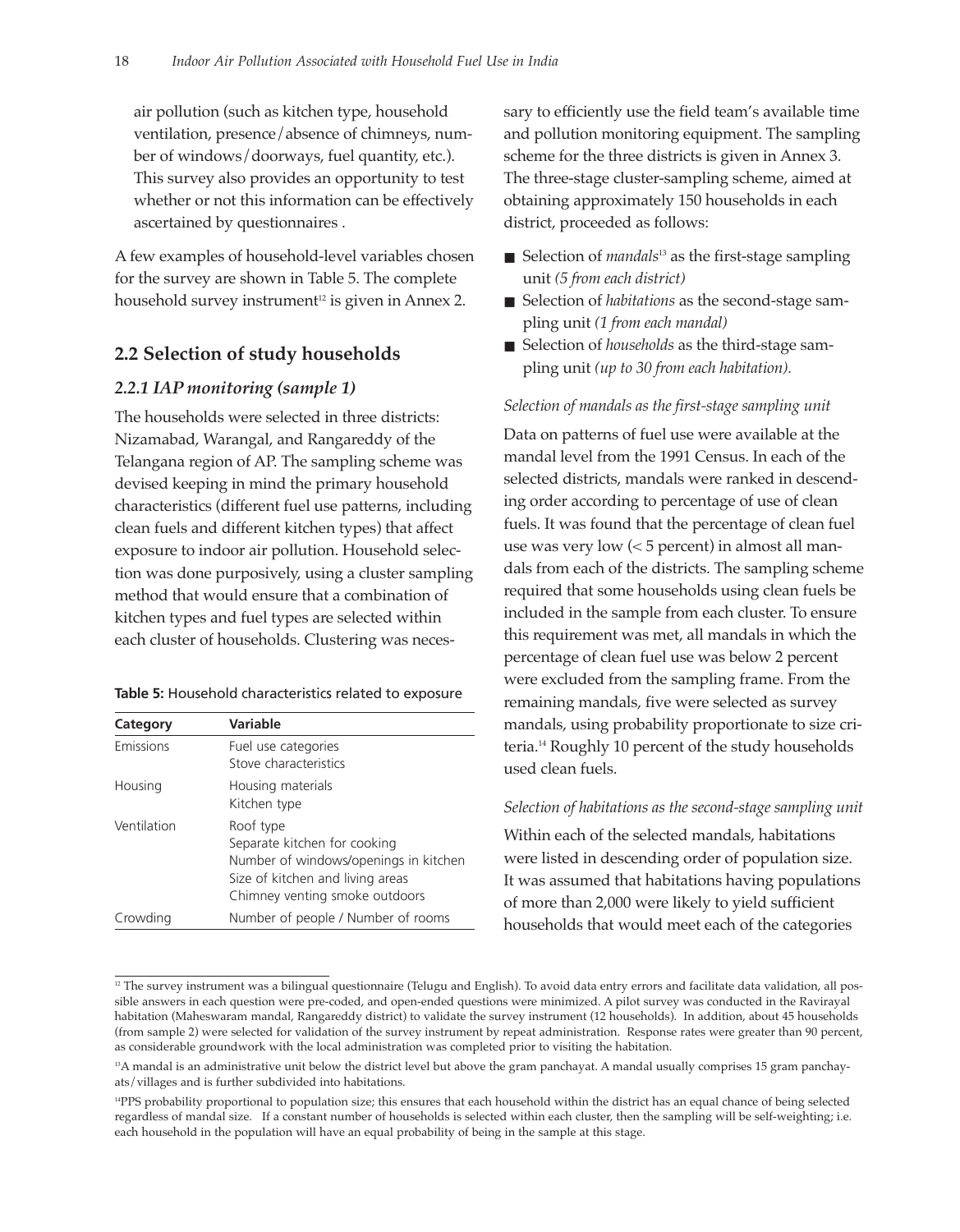of kitchen site and fuel type, as listed in the definition of clusters. Therefore, habitations having fewer than 2,000 people were excluded from the sampling frame. From this sampling frame, one habitation was randomly selected (using a random numbergenerating tool in Excel) in each of the survey mandals to serve as the survey habitation. The number of eligible habitations in each district included in the sampling frame, and the final list of habitations included in the survey, are listed in Annex 4.

#### *Selection of households as the third-stage sampling unit*

Past experience had shown that kitchen type was an important determinant of household exposures in solid fuel users but not for clean fuel (gas) users (Balakrishnan et al 2002). Therefore, it was decided that each selected cluster of households should include households using solid fuels in each of the typical kitchen types of the region, as well as households using clean fuels.

Kitchen configuration commonly found in these villages can be classified into one of the following types: enclosed indoor kitchen with partition, enclosed indoor kitchen without partition, separate enclosed kitchen outside the house, and outdoor kitchen (i.e., open air cooking).15 A schematic diagram of these kitchen types is given in Figure 3. Each cluster of households, therefore included households using biomass fuels in each of the kitchen types described above, as well as households using clean fuels, as listed below, for a total of 30 households per cluster:

#### *Solid fuel users:*

- Enclosed indoor kitchen with partition  $(n=6)$
- Enclosed indoor kitchen without partition  $(n=6)$
- Separate enclosed kitchen outside the house  $(n=6)$
- Outdoor kitchen (i.e., open air cooking)  $(n=6)$

#### *Clean fuel users:*

 $\blacksquare$  Houses using clean fuels (n=6)

The sampling protocol for selecting 30 households that satisfied the desired criteria involved visiting every fourth household, starting from the center of a habitation. However, technical constraints in the field resulted in only 420 households being selected for pollution monitoring, as against a planned target of 450. Both pollution monitoring and household survey exercises were completed in the selected houses.

#### *2.2.2 For household survey (sample 2)*

In addition to the 420 households selected for IAP monitoring, the household survey was administered to a larger random sample of 1,032 households in order to develop a larger energy use and socio-economic profile for the households in the region under consideration. The selection of these households was done by targeting every fourth household, after the cluster of 30 households filling the desired criteria for IAP monitoring was achieved in each habitation (for a total of 70 households per habitation). The household survey was carried out with support from the local administration, health functionaries, and self-help groups.

#### **2.3 Measuring IAP concentrations**

Indoor air pollution levels were monitored using respirable particulate matter (RSPM) as an indicator pollutant.16 Respirable particulate levels as defined by the American Conference of Governmental Industrial Hygienists ( $d50=4\mu$ m) are used in setting workplace standards for protecting workers' health. The size-selection device (cyclone) used to measure RSPM is designed to mimic the size selection of the

<sup>&</sup>lt;sup>15</sup> Enclosed indoor kitchens with partition (Type 1) typically were well separated from the living areas and also usually well ventilated. Enclosed indoor kitchens without partitions (Type 2) typically had very little separation between the cooking area and the adjacent living area. Most importantly, because these households had only one indoor area that was used for cooking and all other indoor activities including sleeping, the potential for exposures was maximal in this configuration. Separate enclosed kitchens outside the house (Type 3) were somewhat difficult to define. This is because few households had definite walled kitchens outside the main living areas; many were semienclosed and some were connected through corridors to the rest of the house and therefore not truly outside the house. Outdoor kitchens (Type 4) typically had stoves kept in the open without enclosures, or occasionally with a thatched roof on top to protect from it from rain, but were open on all other sides.

<sup>&</sup>lt;sup>16</sup> Respirable suspended particulate matter (RSPM) includes the fraction of inhaled aerosols that is capable of penetrating the alveolar (gas exchange) regions of the adult lung. Since previous studies (Smith 1987) have shown that RSPM includes particles in the size range produced during the combustion of biomass fuels (i.e. <3µm), the concentration of RSPM was taken to be an appropriate surrogate for the concentration of biomass smoke.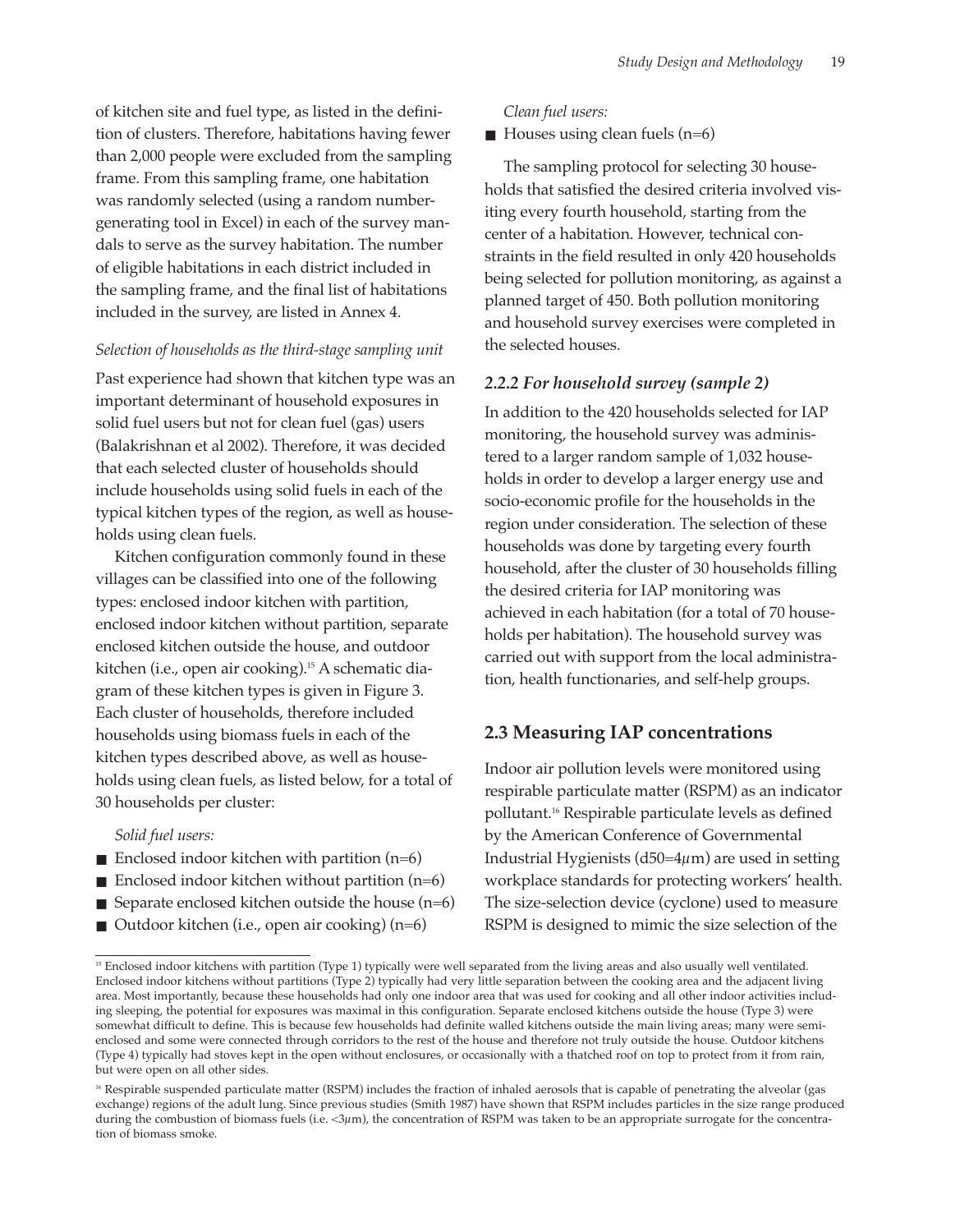



human respiratory system; i.e., to reject essentially all particles above 10  $\mu$ m and to accept essentially all smaller than 2  $\mu$ m. The 50 percent cut-off for particles measured according to this criterion occurs at about  $4 \mu m$  (Vincent 1999), as opposed to sampling with a sharp cut-off at either 10 (PM10) or 2.5 (PM 2.5)  $\mu$ m.<sup>17</sup> This gradual cut-off is useful when assessing exposures to human respiratory health hazards, since the pre-collector excludes particles from the sample in a way that parallels how the respiratory system functions, to prevent larger particles from reaching the deeper (alveolar) region of the lung.

### *2.3.1 Monitoring households within a habitation*

About 8-10 households were monitored in a day, resulting in each habitation being monitored within 3-4 days. Consent to monitor was usually obtained from an adult household member the previous day. Cooking times were determined at the beginning of the day so as to facilitate scheduling of monitoring. A village volunteer accompanied the team to most households. These volunteers were instrumental in obtaining cooperation from household members for the placement of samplers.

 $17$  Given that a large number of observations and exposure-response relationships in outdoor air pollution studies are based on PM10 (particulate matter less than 10 micron in diameter), it is useful to know a typical ratio of RSPM to PM10. In this study, the ratio of RSPM to PM 10 ranged from 0 .57 to 0 .73 with a mean of 0.61. Although differences in measurement protocols should be kept in mind, this ratio is consistent with some other available measurements.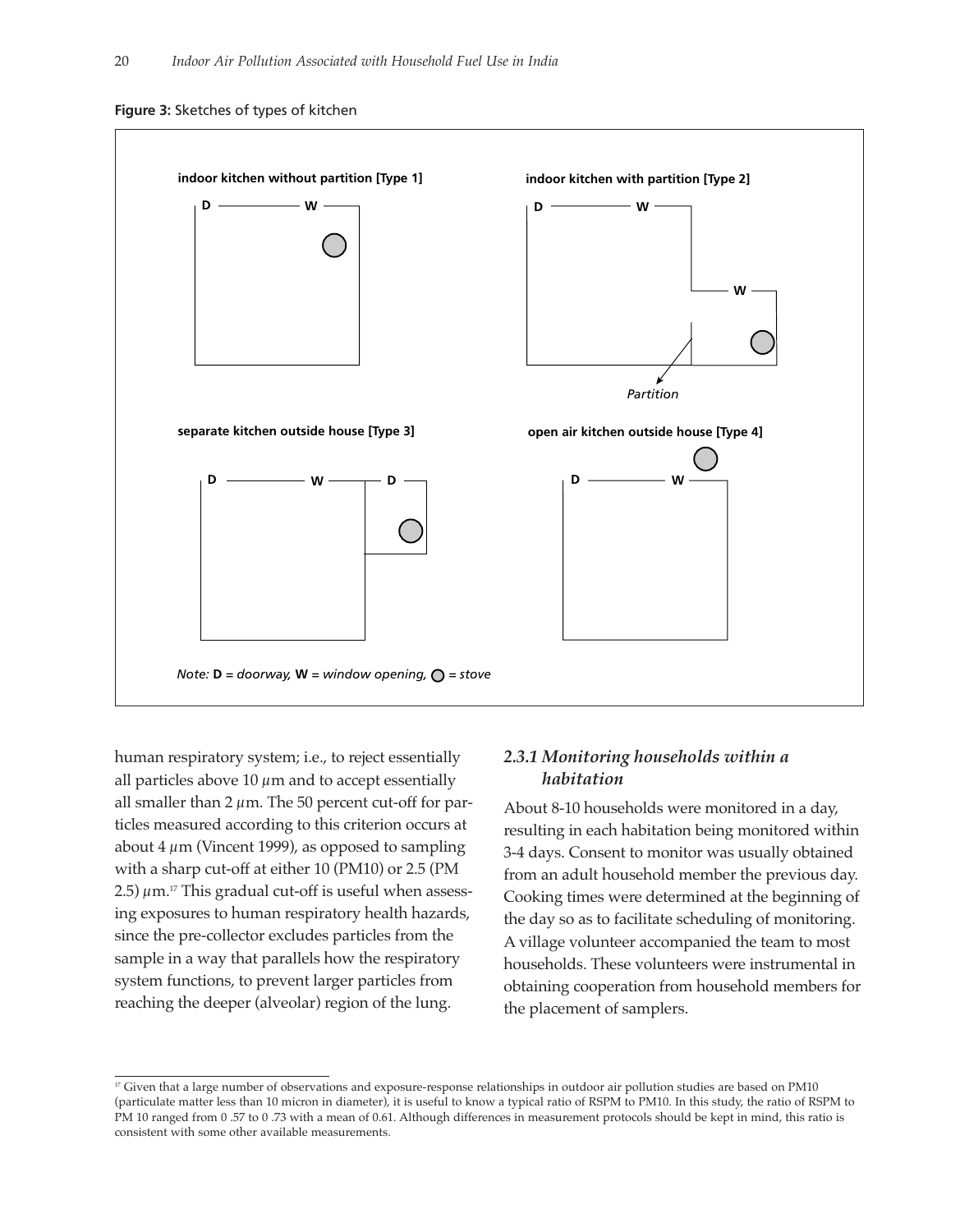#### *2.3.2 Monitoring within a household*

Low-volume samplers were placed at the kitchen and living locations of all households. Samplers were placed at kitchen locations usually at a height of 1 to1.5 m, within 1 m from the stove. Samplers for living area locations were usually placed in rooms/areas adjacent to the kitchen, and for outdoor locations, in the porch at the same height as in kitchen locations. In households where there was no separation between the kitchen and adjacent living areas, living area samples were taken at distances of 2-3 m from the stove at the same height. Whenever continuous data-logging monitors were used, they were placed adjacent to the low-volume sampler at either the kitchen or living room locations.

# *2.3.3 Methodology for measuring concentrations of respirable particulates*

Sampling for respirable dusts was done according to the National Institute for Occupational Safety and Health (NIOSH) USA protocol 0600, which is designed to capture particles with a median aerodynamic diameter of 4 mm. Samples were collected using a 10-mm nylon cyclone equipped with a 37 mm diameter polyvinyl-chloride (PVC) (pore size 5µm) filter, at a flow rate of 1.7liters/minute. Air was drawn through the cyclone pre-selectors using battery-operated constant flow pumps (PCXR8 supplied by SKC Inc., PA USA). All pumps were calibrated prior to and after each sampling exercise using a field soap bubble meter. Pumps were also calibrated in the laboratory after each field exercise using a Mini Buck soap bubble meter in the laboratory. In order to conserve battery power, the pumps were programmed to cover the 22–24-hour window through intermittent sampling (one minute out of every 4–6 minutes). Ten percent of all samples were subjected to analysis as field blanks. Continuous data-logging measurements were carried out in 10 percent of households using the Personal Data logging Real time Aerosol Monitor (PDRAM) monitor (MIE Inc., Bedford, MA, USA). The PDRAM monitor uses a nephelometric (photometric) technology and is based on passive sampling. The response range for the monitor is from  $0.1-10\mu$ m and therefore is likely to capture a greater fraction of particles

emitted, as opposed to the cyclones with a 50 percent cut-off of 4µm.

#### *2.3.4 Recording time-activity patterns*

A short exposure questionnaire was administered to each household the day after monitoring, to gather additional information on exposure determinants and record time-activity schedules. Household-level parameters collected included fuel type, fuel quantity, household ventilation, cooking duration, and other potential sources of particulates inside homes, such as cigarettes, incense, and mosquito coils. Household members were asked to put out an amount of biomass fuel approximating the quantity used during the preceding day (while monitoring was going on in the same household), which was weighed on a pan balance. Kerosene was measured using a graduated cylinder, and gas use was recorded as cylinders used per month. Time-activity records were obtained from household members on the basis of a 24-hour recall that detailed the type, location, and duration of each activity. In about 10 percent of the households, independent field assistants assessed the bias in time-activity recalls by repeat administration twice during the project period.

Gravimetric analyses were conducted at SRMC & RI laboratory using a Metlar 10 µg Microbalance (Mettler Toledo AG 245), calibrated against standards provided by the National Physical Laboratory in New Delhi, India. All filters were conditioned for 24-hours before weighing. Respirable dust concentrations expressed in terms of mg/m<sup>3</sup> or  $\mu$ g/m<sup>3</sup> were calculated by dividing the blank-corrected filter mass increase by the total air volume sampled.

#### *2.3.5 Validation protocols*

The exposure questionnaire was written in English but administered in the local language by the study team. It was validated by independent repeat administration on consecutive days in approximately 10 percent of the households. Also in 10 percent of households, duplicate measurements were taken on consecutive days to validate the measurements of particulates. The same validation methods were used for the time-activity recalls. The field supervisor cross-checked all field forms after each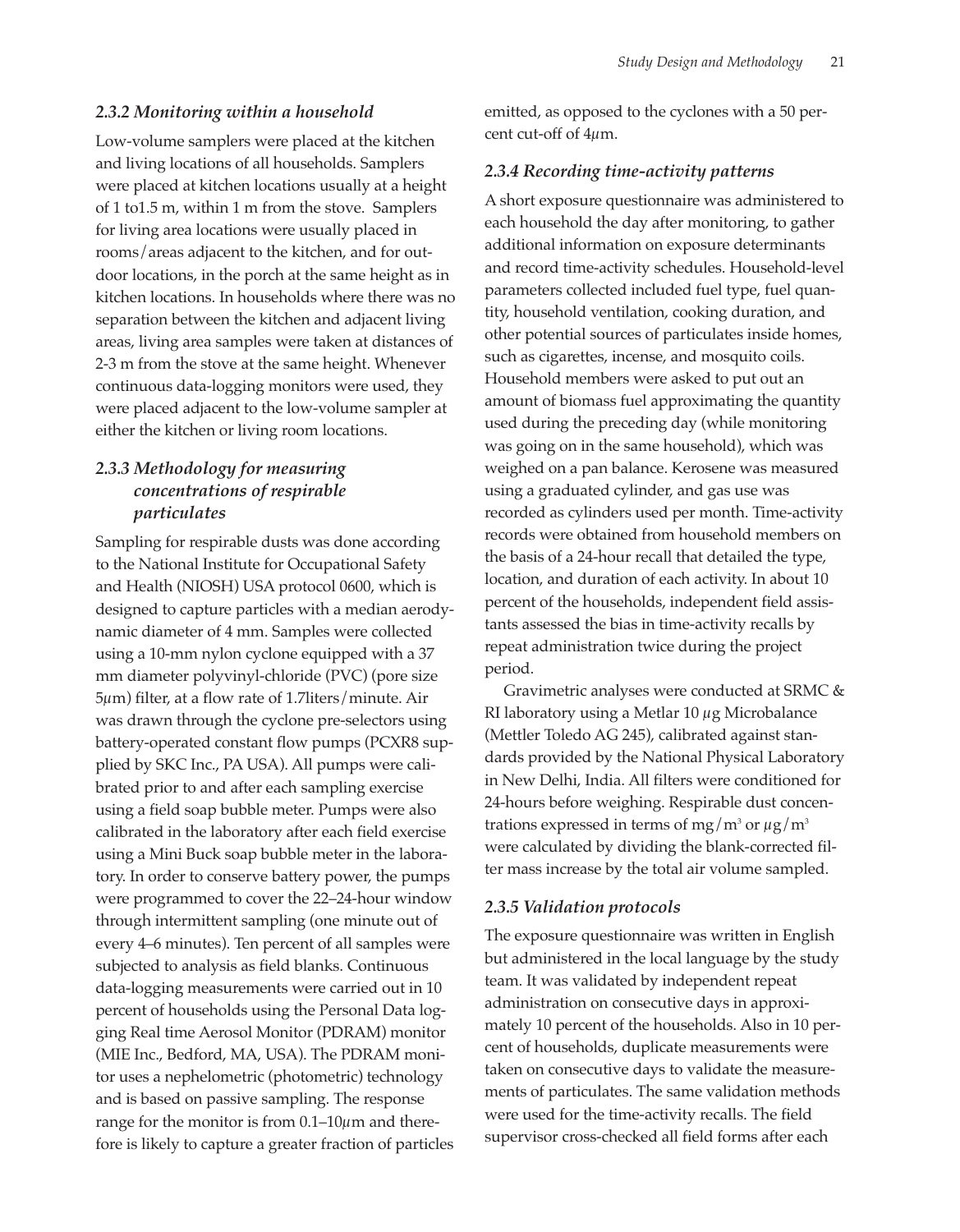day of monitoring activity to ensure that the forms were completely filled out by the field assistants. Two independent data entry operators in the laboratory verified the computer data entry prior to analysis using the SPSS (10.0) package.

The data forms and household-level exposure questionnaire used by the monitoring teams are furnished in Annex 5.

# **2.4 Modeling concentrations**

Household survey data collected from households were used together with measurements in the same households to develop models to predict quantitative exposures based on fuel use and housing characteristics (i.e., modeling was based on data collected from households of sample 1). Variables significantly associated with kitchen and living areas concentrations were included in the modeling process to explore whether and how certain household characteristics can be used to predict household exposure levels. The following methods were used for the modeling exercise.

#### *2.4.1 Linear regression*

Initially, a linear regression model was used. Linear regression is a modeling technique used to describe the relationship between a continuous dependent (outcome) variable and a set of independent (predictor or explanatory) variables. Since the distributions of both kitchen and living concentrations were skewed with a larger proportion of households having concentrations higher than average concentrations (i.e. lognormally distributed), loglinear regression models were used.

# *2.4.2 Modeling with categories of concentration*

Under the hypothesis that it might be easier and more practical to predict higher and lower categories of concentration than actual concentration values, modeling was also conducted using binary categories of concentration. Two modeling techniques, logistic regression and Classification and Regression Trees (CART), were utilized.

#### *Logistic regression*

Like linear regression, logistic regression is a modeling technique used to describe the relationship between a dependent (outcome) variable and a set of independent (predictor or explanatory) variables. Logistic regression differs from linear regression models, however, in that the outcome variable is binary, or dichotomous. Logistic regression is commonly used in public health research to ascertain the risk factors for disease or mortality, since the outcome variable is often binary (for example, diseased or not diseased, in this case high or low pollution levels).

#### *Classification and regression trees (CART)*

Classification and regression trees (CART), a decision-tree procedure, was used to examine how fuel use and housing characteristics can be used to predict air concentration categories. CART is a nonparametric procedure, which has the benefit of not requiring a functional (i.e., linear, logistic, etc.) form (Brieman et al 1984). "Nonparametric" refers to methods that do not make assumptions about the functional form, or shape, of the distribution that the data come from. They thus differ from classical methods, such as regression, that assume that data come from a normal distribution. CART searches for relationships through a series of yes/no questions related to the data. CART produces several different classification trees, and then determines the optimal tree; i.e., the tree that classifies most accurately with a minimal amount of complexity. For example, in one of its first applications, CART was used to predict which heart attack patients were most likely to survive at least 30 days based on data measured during the first 24-hours of hospitalization (Brieman et al 1984). CART is increasingly used in environmental research as well as epidemiology (Avila et al 2000). All models are described in detail in Annex 6.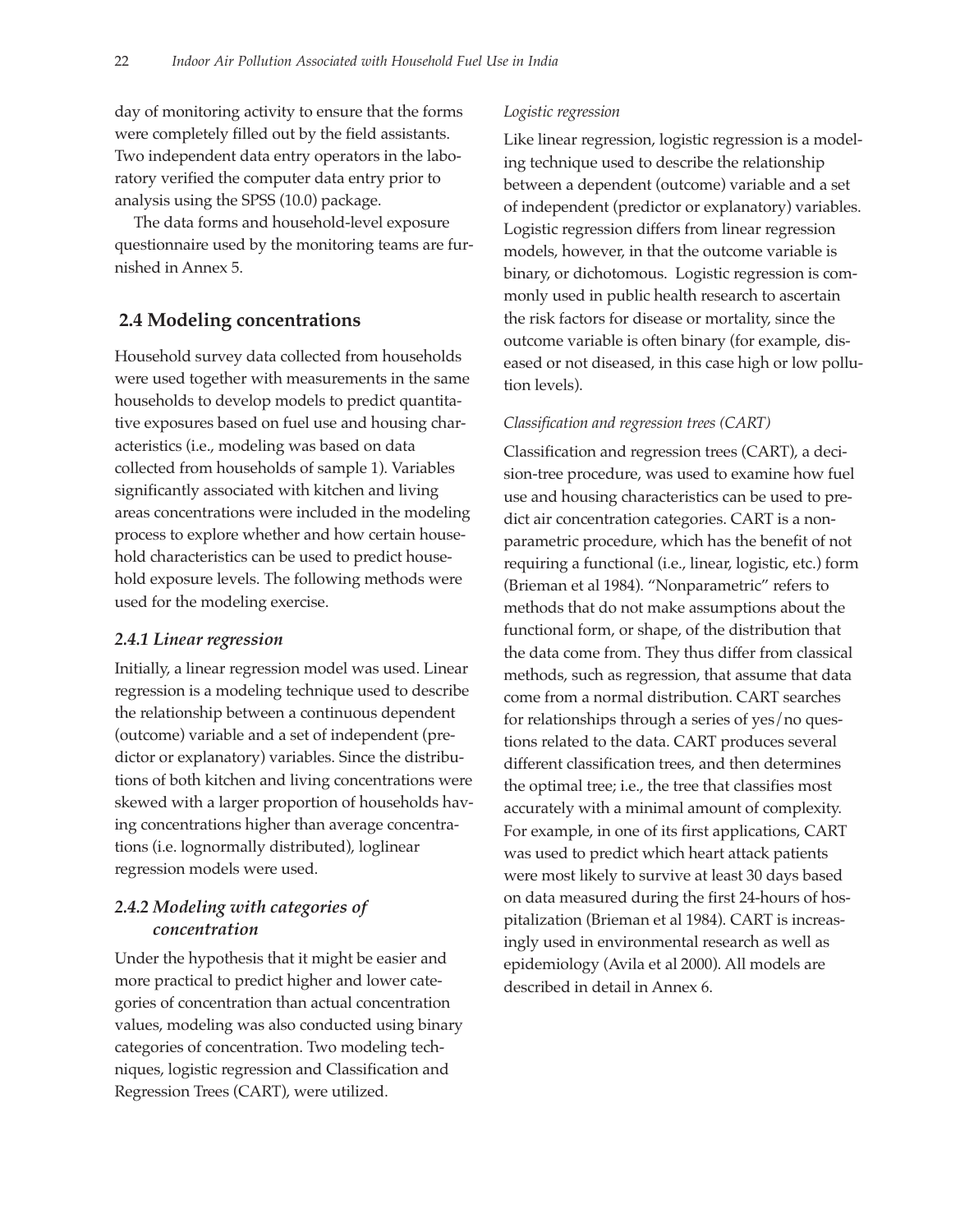# **2.5 Methodology for exposure reconstruction**

Continuous particulate monitoring data (PDRAM records) were used to determine relative ratios of 24-hour concentrations (determined gravimetrically) to concentrations during cooking and noncooking windows. Although the size fractions monitored by the PDRAM  $\left($  < 10 $\mu$ m) and the cyclones (50 percent cutoff—4  $\mu$ m) are somewhat different, as are the analytical techniques, it was assumed that the ratios would be stable over time in the households. Thus, 24-hour average concentrations for each location were split into concentrations during cooking and non-cooking windows for each of the three locations; viz., kitchen, indoors, and outdoors. Time-activity records had information not only about where an individual was present but also when, and thus it was also possible to split the total times at each location into times spent at the location during cooking/non-cooking windows. Exposures were thus reconstructed on a case-bycase basis, taking into account individual time budgets in various microenvironments. Exposure modeling is described in greater detail in Annex 7.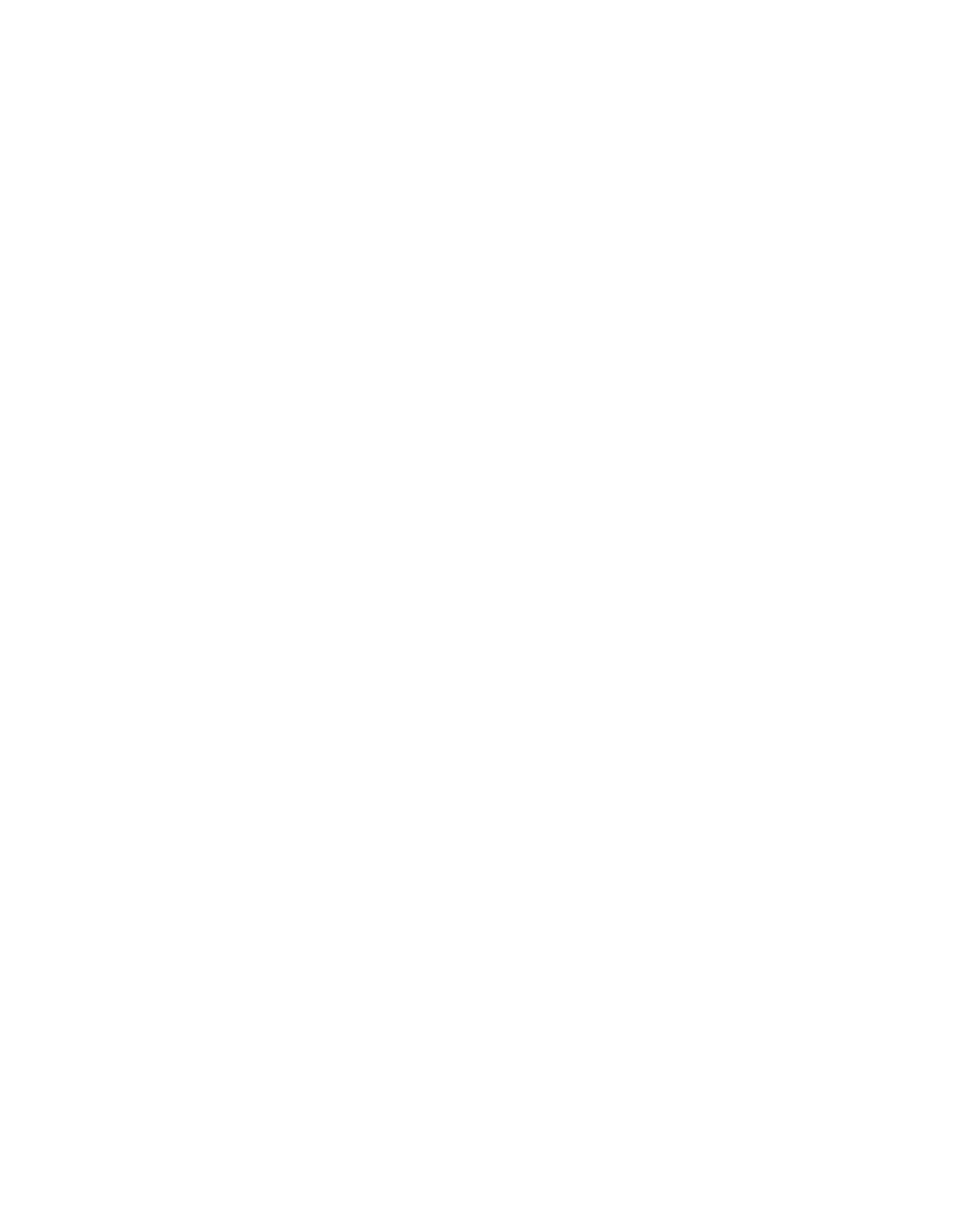# Results

#### **3.1 Profile of sampled households**

A profile of the sampled households is assessed separately for the two categories of households (see Table 6):

- Sample 1 with 420 households, in which both household surveys and pollution monitoring were undertaken. These households were selected following the three-stage purposive cluster sampling method, as described in the previous section, and their characteristics were used for linking to the results of monitoring and exploring the determinants of pollution levels.
- Sample 2 with 1,032 households in which only household surveys were done. This sample was more representative of a typical household profile in the Telangana region, and based on the analysis of exposure determinants, provides a broader picture of prevalent exposure patterns in rural AP.

#### *3.1.1 Socioeconomic characteristics*

The socioeconomic characteristics in both samples of households are similar. The majority of the villagers are either small or marginal farmers and up to 20 percent are landless. Prevalence of education is low in both samples. In approximately 23 percent of the households in both samples, household members had not even completed one year of schooling, while 49 and 44 percent of the households in sam-

ples 1 and 2, respectively, had five years of schooling as the highest education level. About 23 and 31 percent of sample 1 households and 26 and 36 percent of the sample 2 households owned a radio and TV, respectively. In terms of smoking habit, an important compounding factor in the health impacts of fuel smoke, 43 and 44 percent of households in samples 1 and 2, had at least one member who smoked bidis (tobacco wrapped in leaves), and the prevalence of cigarette smoking was less at 6 percent in both cases. Smoking among women was virtually non-existent.

#### *3.1.2 Housing and kitchen characteristics*

The housing characteristics in the two samples were remarkably similar, as shown in Table 6. About 48 percent of the households in both samples had roofs made of tiles, slate, or shingles; leaves, while 30 percent had roofs made of thatch or bamboo. Concrete roofs, a sign of a wealthier household, were generally uncommon (7 percent in sample 1 and 11 percent in sample 2). Most households had walls made of mud or dirt (70 percent in sample 1 and 77 percent in sample 2).

Not surprisingly, given the sampling design, sample 1 and 2 households had distinct kitchen characteristics. In sample 2, which is more representative of the prevalence of kitchen types, a much larger proportion of households cooked their food in the open air compared to sample 1 (50 percent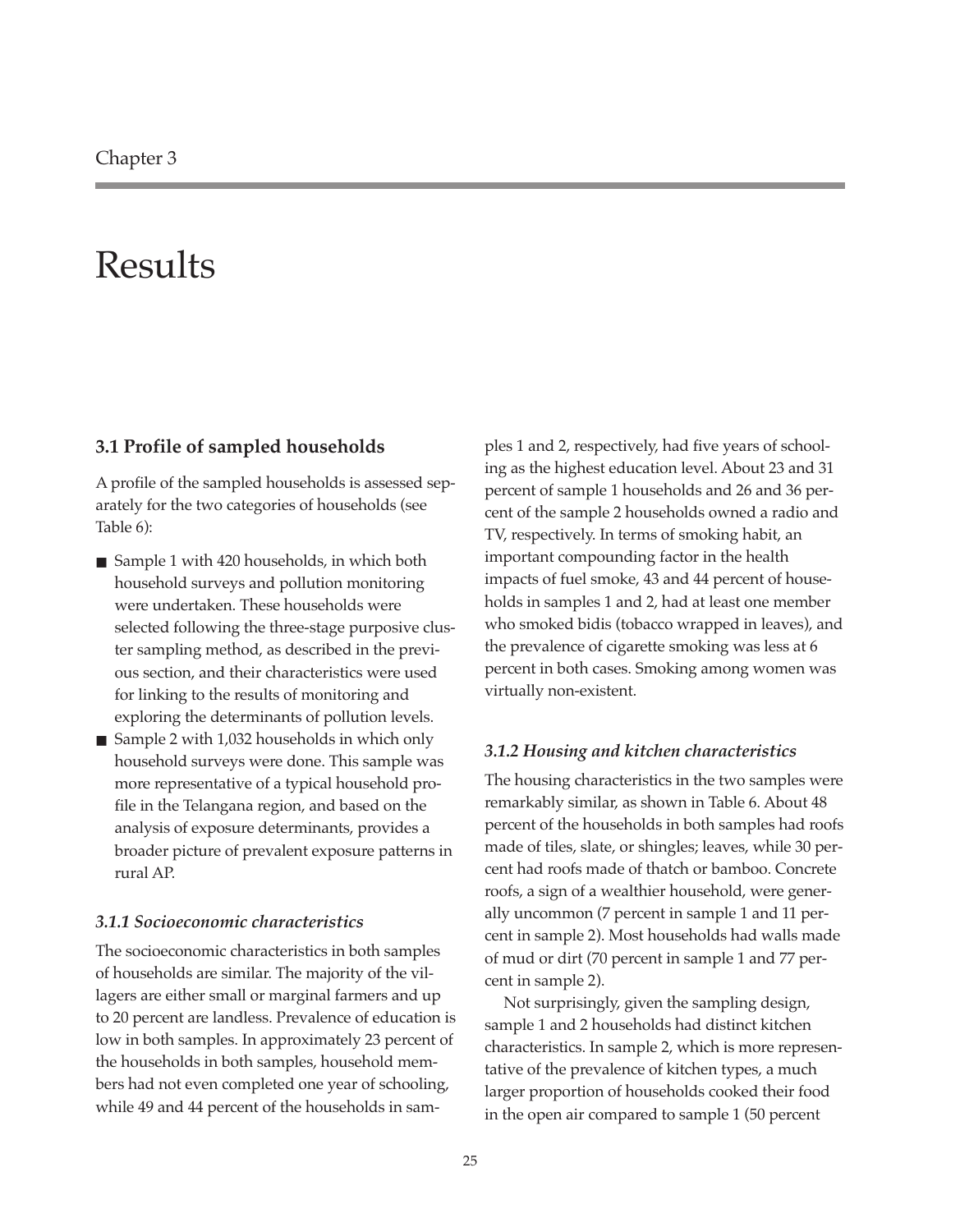# **Table 6:** Overview of household, fuel, and kitchen characteristics of the sampled households

| <b>Housing Characteristic</b>                                            | Percentage of households in each sample |                                |  |  |
|--------------------------------------------------------------------------|-----------------------------------------|--------------------------------|--|--|
|                                                                          | Sample 1<br>(420 households)            | Sample 2<br>(1,032 households) |  |  |
| Roof material                                                            |                                         |                                |  |  |
| Grass/leaves/reeds/hatched/wood/mud/                                     |                                         |                                |  |  |
| bamboo/unfired bricks                                                    | 30.2                                    | 27.7                           |  |  |
| Tiles, slates, shingle                                                   | 48.1                                    | 47.6                           |  |  |
| Metal sheets                                                             | 4.0                                     | 2.3                            |  |  |
| Asbestos, cement sheets                                                  | 10                                      | 9.8                            |  |  |
| Brick stone/lime/stone                                                   | 0.2                                     | 0.7                            |  |  |
| Concrete                                                                 | 7.4                                     | 11.7                           |  |  |
| Other material                                                           |                                         | 0.2                            |  |  |
| <b>Wall Material</b>                                                     |                                         |                                |  |  |
| Grass/leaves/reeds/bamboo/thatch                                         | 2.1                                     | 1                              |  |  |
| Mud/dirt                                                                 | 76.7                                    | 70.8                           |  |  |
| Unfired bricks                                                           | 0.5                                     | 1.6                            |  |  |
| Wood                                                                     | 0.2                                     | 0.4                            |  |  |
| Fired brick                                                              | 19                                      | 23.9                           |  |  |
| Metal sheets                                                             | 0.2                                     | 0.1                            |  |  |
| Stone                                                                    | 0.5                                     | 0.5                            |  |  |
| Cement/concrete                                                          | 0.7                                     | 1.6                            |  |  |
| Other material                                                           |                                         | 0.1                            |  |  |
| Kitchen type                                                             |                                         |                                |  |  |
| Indoor kitchen with partition                                            | 29                                      | 27.5                           |  |  |
| Indoor kitchen without partition                                         | 25.2                                    | 6.4                            |  |  |
| Separate indoor kitchen outside house                                    | 23.6                                    | 15.7                           |  |  |
| Open-air kitchen                                                         | 22.1                                    | 50.4                           |  |  |
| Fuel type                                                                |                                         |                                |  |  |
| <b>Biogas</b>                                                            | 1.7                                     | 0.4                            |  |  |
| Kerosene                                                                 | 2.6                                     | 1.6                            |  |  |
| <b>LPG</b>                                                               | 7.1                                     | 9.9                            |  |  |
| Dung/Mixed                                                               | 8.8                                     | 6.6                            |  |  |
| Wood                                                                     | 79.8                                    | 81.5                           |  |  |
| Stove type                                                               |                                         |                                |  |  |
| Traditional stove made of three stones                                   | 18.6                                    | 21.5                           |  |  |
| Traditional stove made of three stones, plastered with mud               | 55.5                                    | 74.7                           |  |  |
| Traditional stove made of three stones, plastered with mud and ridges    | 30                                      | 27.7                           |  |  |
| Traditional stove made of three stones, plastered with mud, with chimney | 10.5                                    | 8.5                            |  |  |
| Improved stove with chimney ( $n = 1$ )                                  | 0.2                                     | 0.1                            |  |  |
| Kerosene stove                                                           | 31.9                                    | 25.5                           |  |  |
| LPG stove                                                                | 12.4                                    | 15.2                           |  |  |
| Biogas stove                                                             | 1.7                                     | 0.5                            |  |  |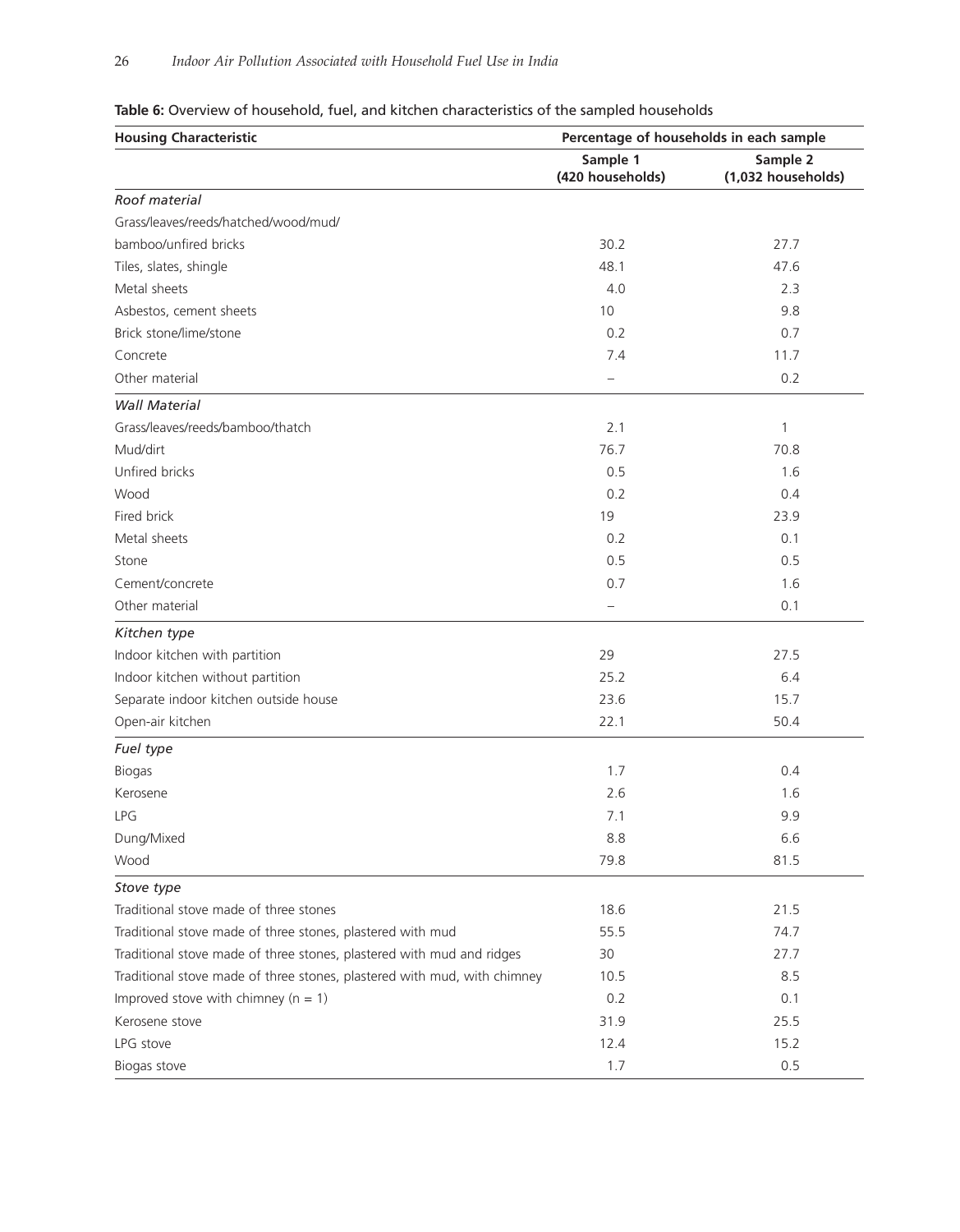versus 22 percent). In contrast, the number of households with indoor kitchens without partitions was smaller (6 percent in sample 2 versus 25 percent in sample 1). There were indoor kitchens with partitions in 29 percent and 27 percent of the households in samples 1 and 2, respectively.

#### *3.1.3 Fuel-use pattern*

Biomass fuel use was prevalent in all the rural households of the three study districts in Andhra Pradesh (as has been repeatedly observed in many previous studies carried out in other states). Although this was a purposive sample not designed to establish prevalence of fuel types, clean fuelusing households were rare in the villages, as were households with improved stoves (only 1 out of the 1032 surveyed reported using an improved stove). Questions on fuel-use pattern revealed that majority of the households used wood for cooking (80 percent in sample 1 versus 82 percent in sample 2), whereas prevalence of clean fuel usage (biogas, LPG, or kerosene) was 11 percent and 12 percent, respectively, in the samples. Kerosene, which is supplied through the public distribution system and is mostly restricted to a quota of 3 liters per household, is mainly used for lighting and ignition of firewood.

#### *3.1.4 Stove type*

The majority of households were found to be traditional stove users, cooking on three stones plastered together with mud (56 percent in sample 1 and 75 percent in sample 2). The usage of traditional stoves with chimneys is 11 percent in sample 1 against 9 percent in sample 2. In both samples, usage of improved stoves was negligible. Kerosene stoves were used in 32 percent of households in sample 1 and 26 percent of households in sample 2, while only 3 percent and 2 percent, respectively, indicated that kerosene was their main cooking fuel. This implies, as evident from other studies in India and elsewhere (Masera et al 2000) that many households seem to be using more than one type of stove and fuel. This was usually the case with households with access to clean fuels, particularly kerosene, which reported switching frequently to biomass

fuel use. On many occasions, the study team would initiate the monitoring in a household that cited kerosene as their main cooking fuel, only to find wood having been used the subsequent morning. This reduced the number of samples taken in households that used kerosene exclusively.

#### *3.1.5 Cooking habits*

Women's cooking habits were assessed in the sample of 420 households. Typically, women who had outdoor jobs cooked two small meals over half-hour periods in the morning and evening. Women who stayed at home cooked one large meal over a period of 1.5–2 hours. Men who stayed indoors without jobs were old or suffering from minor ailments. There were many variations in the kitchen configurations of the sampled households, and many households reported switching the location of the stove depending on the weather and their convenience. The village residents were, however, able to relate to four categories of kitchen types selected in the study, and confirmed that this template would be inclusive of most kitchen configurations found in village households.

# **3.2.Results of particulate monitoring exercises**

#### *3.2.1 Across fuel types*

A total of 97 dung, 270 wood, 11 kerosene and 34 gas (LPG/Biogas) households were monitored. Table 7 and Figure 4 present the distribution of 24 hour average respirable particulate matter (RSPM) concentrations in the kitchen and living outdoor areas for households using various fuels.

The use of dung resulted in the highest concentrations, followed, in order, by wood, kerosene, and gas. The 24-hour average RSPM concentrations ranged from 73  $\mu$ g/m<sup>3</sup> to 732  $\mu$ g/m<sup>3</sup> in the kitchen and  $g/m^3$  to 362  $\mu$ g/m<sup>3</sup> in the living area, in gas and solid fuel-using households, respectively. One-way ANOVA analysis (shown in Table 7) of kitchen and living area concentrations across fuel categories shows that the levels at both locations are significantly different across fuel types  $(p<0.01)$ . The concentrations in kerosene households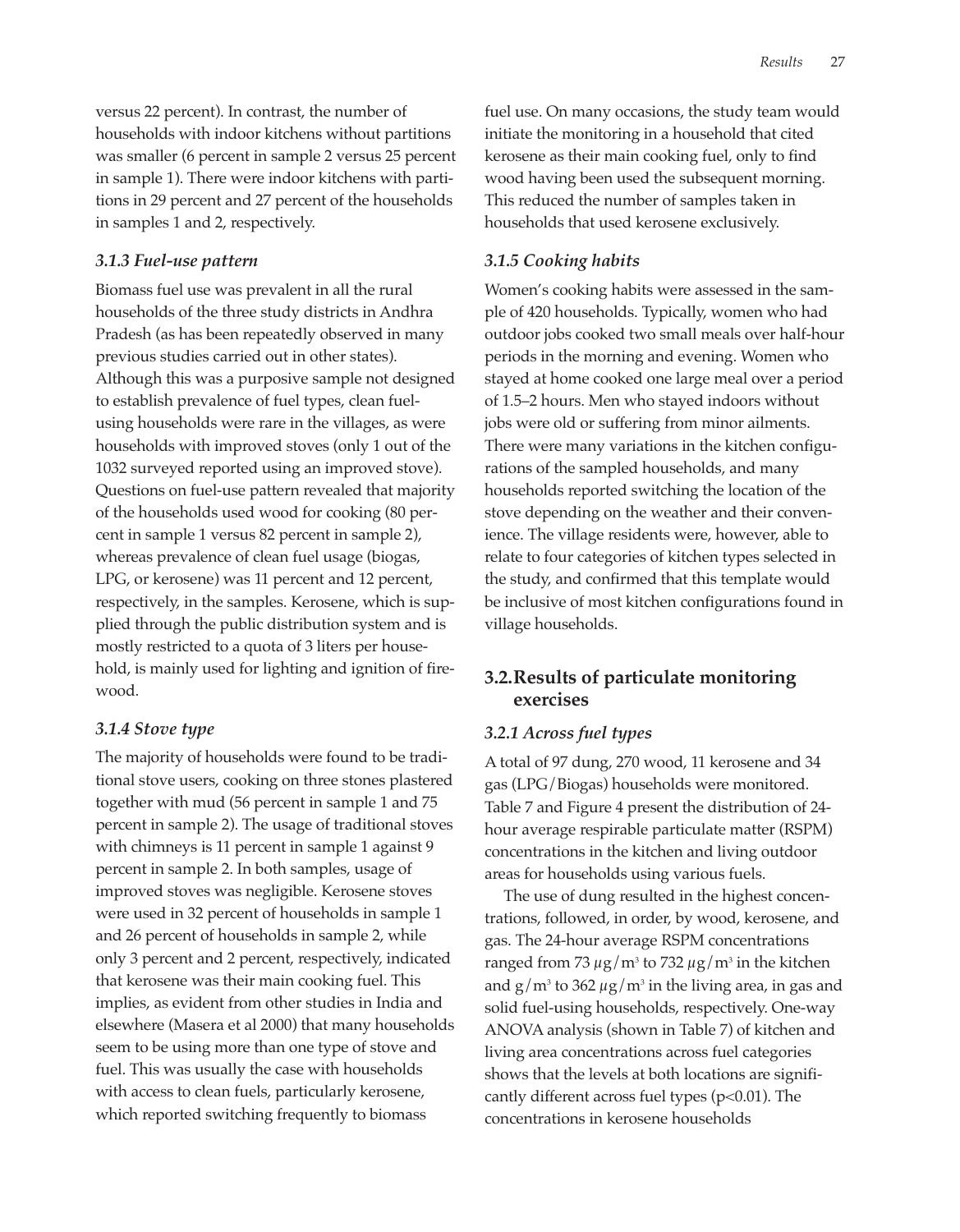**Figure 4:** 24-hr average respirable particulate concentrations in kitchen and living areas across households using various fuels



| Table 7: Description and results of ANOVA analysis for |
|--------------------------------------------------------|
| 24-hr average concentrations in kitchen and living     |
| areas across fuel types                                |

| <b>Type of fuels</b> |            | 24-hr kitchen<br>Conc.<br>$(\mu$ g/m <sup>3</sup> ) | 24-hr living-<br>area Conc.<br>$(\mu g/m^3)$ |
|----------------------|------------|-----------------------------------------------------|----------------------------------------------|
| <b>DUNG</b>          | Mean       | 732*                                                | $362*$                                       |
|                      | N          | 83                                                  | 87                                           |
|                      | GM         | 470                                                 | 235                                          |
|                      | <b>SEM</b> | 88                                                  | 37                                           |
| <b>WOOD</b>          | Mean       | 500                                                 | 345                                          |
|                      | Ν          | 259                                                 | 251                                          |
|                      | <b>GM</b>  | 340                                                 | 204                                          |
|                      | <b>SEM</b> | 30                                                  | 26                                           |
| <b>KEROSENE</b>      | Mean       | 203                                                 | 289                                          |
|                      | Ν          | 11                                                  | 9                                            |
|                      | GM         | 156                                                 | 140                                          |
|                      | <b>SEM</b> | 59                                                  | 150                                          |
| GAS                  | Mean       | 73                                                  | 75                                           |
|                      | Ν          | 32                                                  | 28                                           |
|                      | GM         | 61                                                  | 64                                           |
|                      | <b>SEM</b> | 7                                                   | 7                                            |

\*F-statistic significant at p<0.01 compared to other fuel types,

GM-Geometric mean; SEM-standard error of mean; NM-not monitored.

(GM= 156  $\mu$ g/m $^3$ ), although much lower than in solid-fuel households (GM Dung =470  $\mu$ g/m $^3$ ; Wood = 340  $\mu$ g/m $^3$ ), were more than twice the level found in gas-using households (GM=  $61\mu$ g/m<sup>3</sup>). The 24- hr average outdoor concentrations (not shown) ranged from 66 to 113  $\mu$ g/m.<sup>3</sup>

#### *3.2.2 Across kitchen types*

Kitchen configuration was an important determinant of kitchen and living area concentrations in solid-fuel but not kerosene/gas-using households. Among solid fuel users, kitchen area concentrations were significantly higher in enclosed kitchens as compared to outdoor kitchens ( $p<0.01$ ), but not significantly different among enclosed kitchen types (Figure 5a and Table 8). This is not surprising, as kitchen dimensions were similar across enclosed kitchens; and since kitchen measurements were always taken close to the stove, dispersion of emissions played very little role in influencing kitchen area concentrations. Since, in general, dispersion is much higher outdoors, outdoor kitchens resulted in lower concentrations close to the stove.

Living area concentrations followed a similar trend, with levels in enclosed kitchens being significantly higher than in outdoor kitchens (Figure 5b & Table 8). In addition, indoor kitchens without partitions had higher concentrations as compared to separate indoor and outdoor kitchens partitioned from the living area, owing to greater contributions from dispersion to living area concentrations. Interestingly, living area concentrations were comparable between households cooking outdoors and separate enclosed kitchens outside the house. This presumably is the result of putting the stoves right in front of the house. The resulting outdoor dispersion may lower kitchen area concentrations, but also increase adjacent living area concentrations. This may have important implications for exposure, as the reduction in exposure may not be substantial for household subgroups who spend time indoors even though cooking outdoors.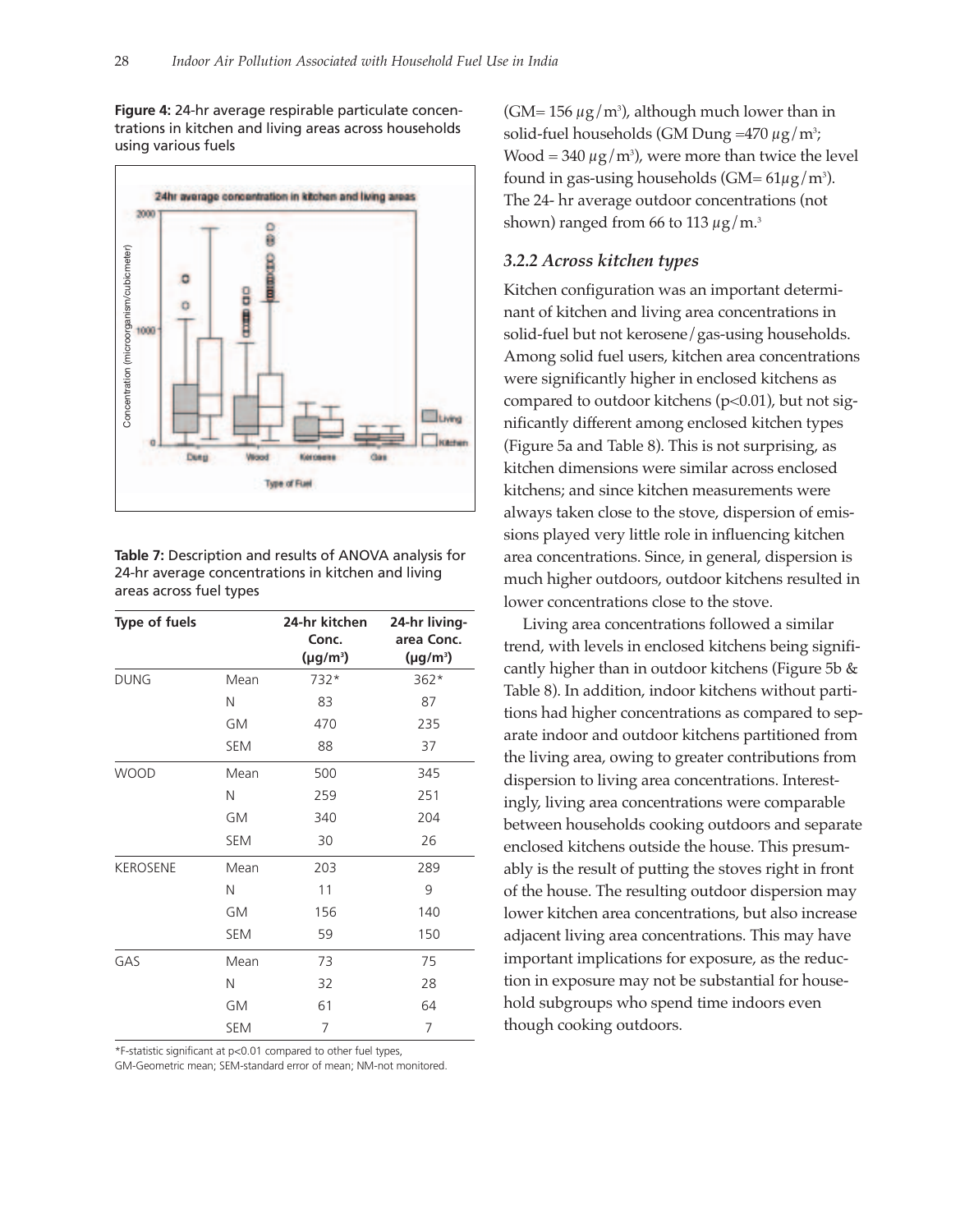# *3.2.3 Correlation between kitchen/living area concentrations and other exposure determinants (kitchen volume/fuel quantity/ cooking duration/windows)*

Upon completion of monitoring, a short exposure questionnaire was administered to each household by the monitoring team, which collected information on fuel quantities (by weighing) in solid fuelusing households, and on the duration of cooking and presence of other potential sources of particulate emissions (e.g., incense/mosquito coils, smoking). Fuel quantity records of clean fuel users could not be obtained, as the exact amount used per meal could not be measured; thus, the analysis of the impact of fuel quantity was limited to solid fuel users only. The household survey team also collected information on kitchen volume and number of windows.

Living area concentrations were significantly correlated with kitchen area concentrations for all kitchen types among solid fuel users, although the correlation was stronger for indoor kitchens ( $r= 0.5$ ) and 0.24; p<0.05 for indoor and outdoor kitchens, respectively).

Correlation analysis showed that both kitchen and living area concentrations were significantly correlated (Pearson's correlation significant at p< 0.05) with fuel quantity among solid fuel users. In addition, the living area but not the kitchen area concentrations were significantly negatively correlated with the number of windows and the number of rooms. This could be explained by living area concentrations being influenced more by dispersion through windows or to other rooms as opposed to kitchen area concentrations, as most of the windows in the house were outside the kitchen. Neither kitchen nor living area concentrations were correlated with kitchen volume. This may be due to inaccuracies in measuring kitchen volume, homogeneity in kitchen dimensions in our sample, and/or the much greater importance of other parameters. Concentrations were also not correlated with the number of people being cooked for; total cooking duration; use of kerosene lamps, incense, or mosquito coils; or tobacco smoking in the house.

# **3.3 Results of modeling**

# *3.3.1 Analyses of variance to determine choice of variables for modeling*

The results of the measurements were used together with information collected through household surveys to develop models to predict household levels of indoor air pollutants. The first step in developing these models was to identify variables significantly correlated with both kitchen and living area concen-

Type of kitchen

**Endoor kitchen** w/ neekoe

> 644804 **District Michael and** pattice Detdoor cooking

Indoor kitchen with



**Figures 5a and 5b:** 24-hour average respirable particulate concentrations in kitchen and living areas across households using various fuels in different kitchen configurations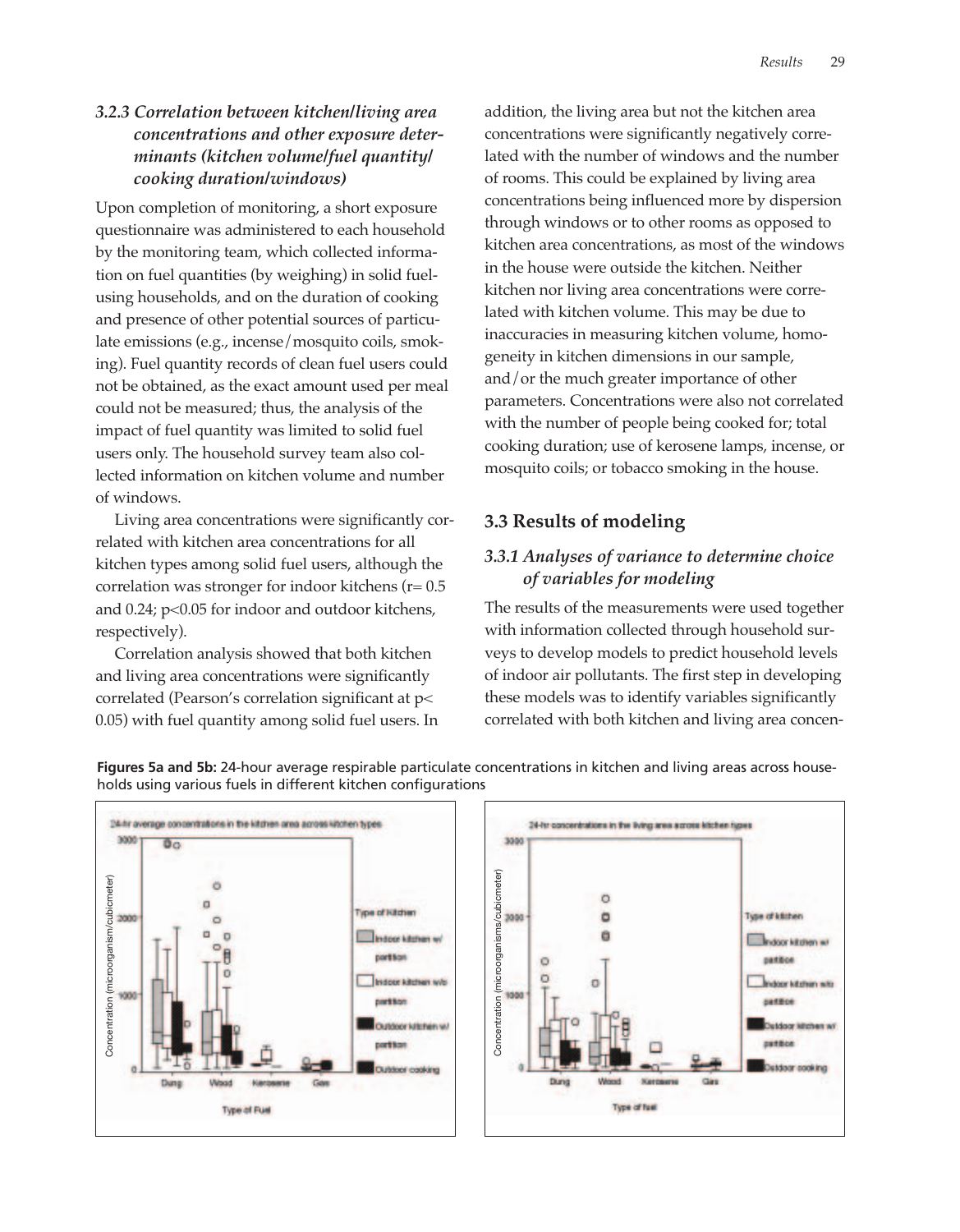**Table 8:** Description and results of ANOVA analysis for 24-hour average concentrations in the kitchen and living areas among solid-fuel users across kitchen configurations

| Type of kitchen                                |                               | 24-hr kitchen<br>area conc.<br>$(\mu g/m^3)$ | 24-hr living-<br>area Cconc.<br>$(\mu g/m^3)$ |
|------------------------------------------------|-------------------------------|----------------------------------------------|-----------------------------------------------|
| Enclosed indoor kitchen                        | Mean                          | 666                                          | 357                                           |
| with partitions                                | N                             | 86                                           | 84                                            |
|                                                | <b>SEM</b>                    | 75                                           | 41                                            |
|                                                | GM                            | 428                                          | 219                                           |
| Enclosed indoor kitchen<br>without partitions  | Mean<br>N<br><b>SEM</b><br>GM | 652<br>92<br>61<br>465                       | 559 <sup>a</sup><br>82<br>55.<br>377          |
| Separate enclosed kitchen<br>outside the house | Mean<br>N<br><b>SEM</b><br>GM | 575<br>87<br>65<br>389                       | 280<br>83<br>44<br>157                        |
| Outdoor cooking                                | Mean                          | $297*$                                       | $215*$                                        |
|                                                | N                             | 77                                           | 89                                            |
|                                                | <b>SEM</b>                    | 35                                           | 19                                            |
|                                                | <b>GM</b>                     | 220                                          | 158                                           |

\*F-statistic significant at p<0.05 compared to other kitchen types

<sup>a</sup> Significantly different from other enclosed kitchens

GM-Geometric mean; SEM-standard error of mean

trations. This analysis of variance resulted in the following variables being identified (see a detailed description in Annex 6):

- Type of cooking fuel (solid, mixed, kerosene, gas)
- Type of kitchen (4 types, as described above)
- Separate kitchen (outside the living area or not)
- Kitchen ventilation (poor, moderate, good)
- Wall type (pucca, semi-pucca, kachha)<sup>18</sup>
- Floor type (pucca, semi-pucca, kachha)
- Housing type (pucca, semi-pucca, kachha)
- Stove type (traditional, improved, kerosene, gas)

Fuel quantity was omitted from this analysis, as it was not possible to estimate accurate quantities across all types of fuel users. Overall, living area concentrations differed across various fuel and housing characteristics in a manner similar to those across kitchen area concentrations. There were two major differences observed, however. Households with semi-pucca, an intermediate quality floor, seemed to have the lowest living area concentrations, followed by households with pucca and kaccha floors, respectively. In addition, although living concentrations varied with kitchen type, they also varied depending on whether or not households had separate kitchens.

## *3.3.2 Summary of results from all models*

Household-level variables significantly associated with kitchen and living areas concentrations were included in the modeling process to explore whether and how certain household characteristics can be used to predict household concentrations. Predicting household concentrations of particulate matter in India is not an easy task, given the wide variability within household designs and fuel use patterns. As households with the potential for highest con-

centrations are relatively easy to identify, the objective of the modeling exercise was really to attempt to minimize the misclassification of low-concentration households. For e.g there is a great deal of variability in concentrations among households using biomass fuels with certain household configurations experiencing low concentrations while at the same time some clean fuel using households experiencing high concentrations due to mixed fuel use. Linear regression models that were used to predict continuous outcome variables for kitchen and living area concentrations did not yield sufficient information to explain the great variability in kitchen and living area concentrations. Subsequently, modeling was conducted for binary concentration categories (high and low-exposure households), using logistic regression and CART techniques.

As a result of all modeling approaches and specifications, three variables—fuel type, kitchen type, and kitchen ventilation (as perceived by households to be poor, moderate, or good)—were

<sup>&</sup>lt;sup>18</sup> Pucca refers to more durable higher quality materials and construction techniques; e.g., a brick house with a tile roof. *Kachha* refers to more temporary and lower-quality materials and techniques; e.g., a mud house with a thatched roof.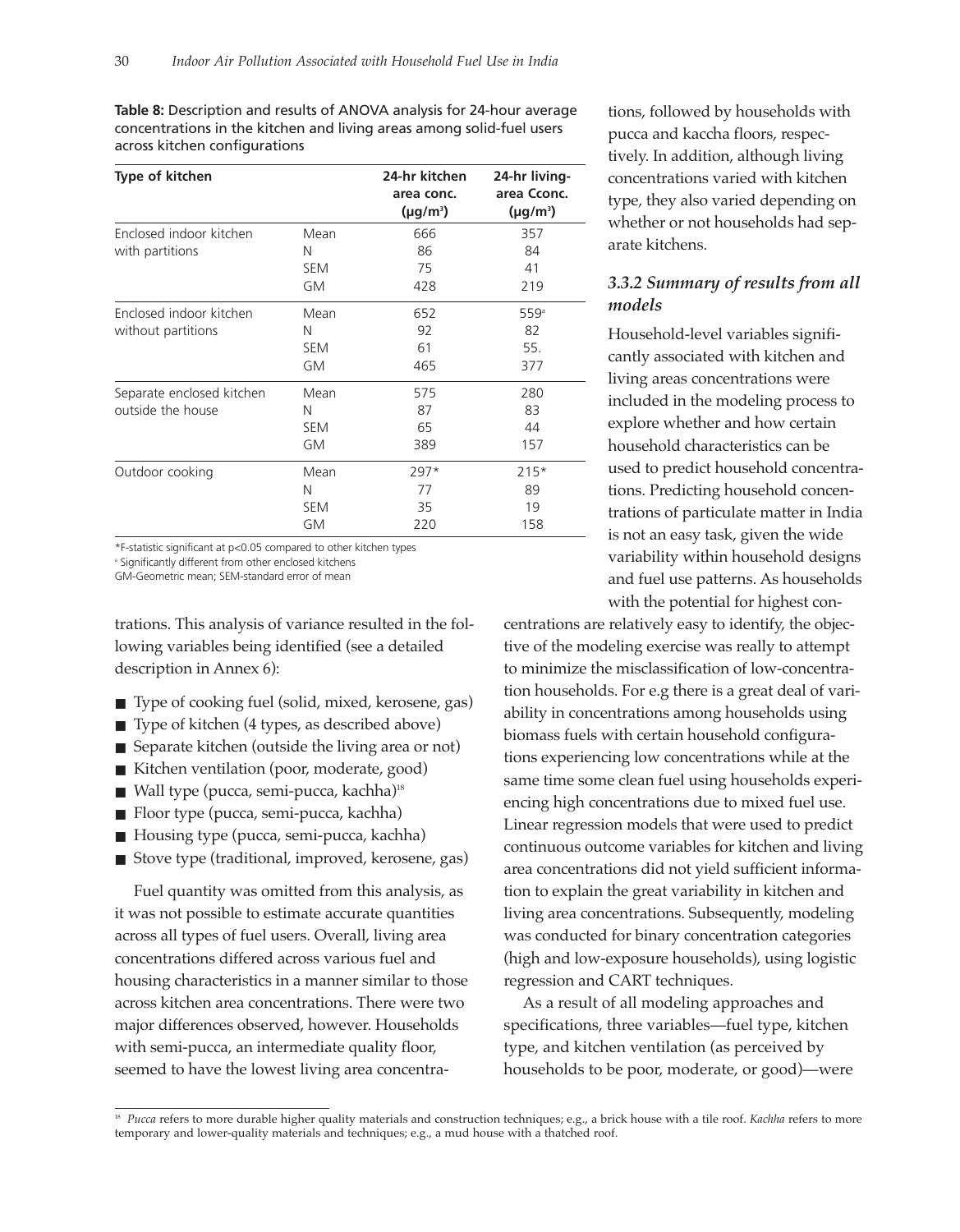found to be good predictors of kitchen and living area concentrations. Fuel type was the best predictor of high concentrations in the kitchen area, but not a very good predictor of low concentrations. This was presumably due to the wide range of concentrations within fuel categories. Kitchen type was also an important predictor; indoor kitchens were much more likely to have high concentrations than outdoor kitchens. Households with good kitchen ventilation were much less likely to have high concentrations than households with moderate or poor ventilation. Fuel type was also the best predictor of high living area concentrations. This was true in both in the presence and absence of information on kitchen area concentrations. Information on kitchen area concentrations improved the accuracy of living area predictions substantially, however. For living area concentrations, knowing the specific type of kitchen was less important than knowing whether or not the kitchen is separate from the living area. Information on kitchen ventilation was consistent with the results of the Kitchen area concentration models; solid fuel-using households with good kitchen ventilation are likely to have lower living area concentrations. This suggests that improvements in kitchen ventilation do not occur at the expense of air quality in the living area.

Households with good kitchen ventilation are less likely to have high concentrations in both kitchen and living areas than are households with moderate or poor ventilation. CART trees that utilized both kitchen type and kitchen ventilation were not better predictors than those that used only one of these parameters. This suggests that it may not be necessary to collect information on both kitchen type and kitchen ventilation. In future work, the decision whether to collect information on kitchen type or ventilation will be dependent on the study location. Kitchen types vary from region to region; thus the classifications used here may not be applicable to other locations. Likewise, depending on the amount of variation in kitchen and housing types, differences in kitchen ventilation may or may not be easily assessed by surveyors. In future studies, observations made during the initial site visit

should make it relatively easy to decide which parameter to use.

Results were consistent across linear regression, logistic regression, and CART models. In other words, the same variables were found to be important in all models. Although this does not guarantee the validity of the model, it does provide some reassurance about the robustness of the parameters used in the modeling exercise.

# **3.4 Results of exposure assessment exercises**

#### *3.4.1 Time-activity data*

The mean time spent by various subgroups of household members at each of the micro-environments during cooking and non-cooking windows is summarized in Table 9. Women cooks spend the largest amount of time in the kitchen while cooking, and therefore kitchen area concentrations while cooking are an important contributor to cooks' exposures. Among non-cooks, women between 15 and 60 years of age spend the largest amount of time in the kitchen cooking windows, which indicates the potential for high exposure for this subgroup. Other subgroups spend a part or major portion of the cooking window in the living areas. Living area concentrations are therefore a very important determinant of exposures for non-cooks.

#### *3.4.2 Daily average exposures*

*3.4.2a 24-hour average exposure concentrations of respirable particulates for cooks and non-cooks across households using various fuels (Figure 6 and Table 10)*

Exposures of members across households using various fuels shows that exposures are significantly different across fuel categories. This parallels the trends in concentrations wherein both kitchen and living concentrations were significantly different across fuel types. Dung produced the highest concentrations and exposures followed by wood, kerosene and gas in that order. This suggests that average household exposures are reflected well by average concentrations. Exposure distributions across fuel types are shown in Figure 6.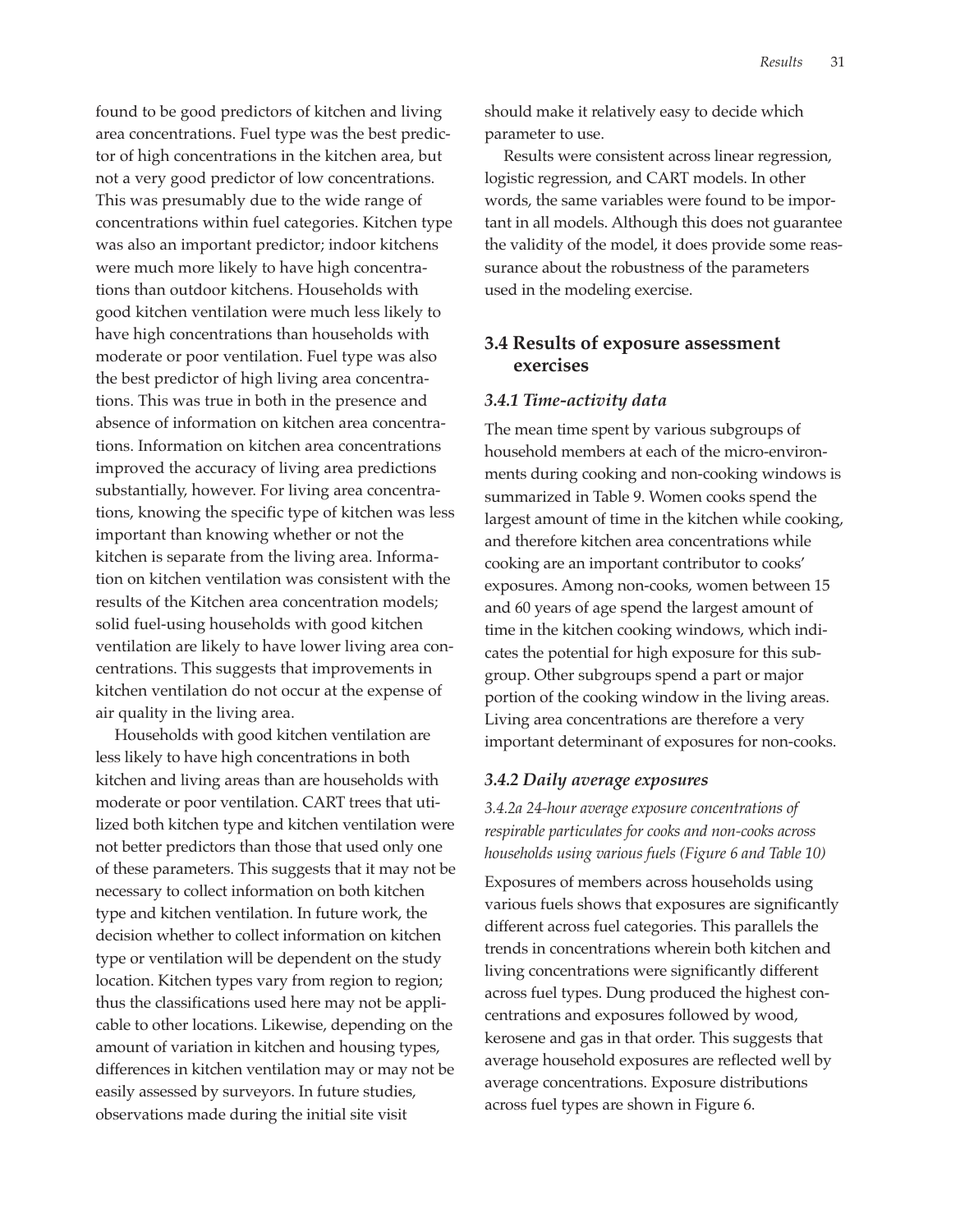| <b>Cooking period</b> |                |         | Non-cooking period |         |        |         |
|-----------------------|----------------|---------|--------------------|---------|--------|---------|
| <b>COOKS</b>          |                | Kitchen | Living             | Kitchen | Living | Outdoor |
| Female (6-15)         | Mean           | 2.0     | 0.4                | 5.3     | 9.6    | 6.5     |
|                       | N              | 12      | 12                 | 12      | 12     | 12      |
|                       | Std. deviation | 1.1     | 0.9                | 7.5     | 5.9    | 6.5     |
| Female (16-60)        | Mean           | 2.4     | 0.08               | 2.6     | 15.1   | 3.6     |
|                       | N              | 299     | 299                | 299     | 299    | 299     |
|                       | Std. deviation | 1.1     | 0.3                | 4.2     | 5.8    | 4.3     |
| Female (61-80)        | Mean           | 1.7     | 0.09               | 6.5     | 12.2   | 3.3     |
|                       | Ν              | 22      | 22                 | 22      | 22     | 22      |
|                       | Std. deviation | 0.9     | 0.4                | 7.8     | 8.0    | 3.1     |
| <b>NON-COOKS</b>      |                |         |                    |         |        |         |
| Female $(2-5)$        | Mean           | 0.1     | 1.2                | 1.2     | 11.0   | 10.2    |
|                       | N              | 26      | 26                 | 26      | 26     | 26      |
|                       | Std. deviation | 0.4     | 1.0                | 3.3     | 5.0    | 3.3     |
| Female (6-15)         | Mean           | 0.1     | 1.3                | 1.0     | 11.9   | 9.4     |
|                       | N              | 172     | 172                | 172     | 172    | 172     |
|                       | Std. deviation | 0.4     | 0.9                | 2.6     | 4.6    | 3.7     |
| Female (16-60)        | Mean           | 0.5     | 1.5                | 1.6     | 14.8   | 5.4     |
|                       | N              | 117     | 117                | 117     | 117    | 117     |
|                       | Std. deviation | 1.1     | 1.2                | 2.9     | 5.2    | 5.3     |
| Female (61-80)        | Mean           | 0.2     | 1.9                | .4      | 17.9   | 3.3     |
|                       | N              | 28      | 28                 | 28      | 28     | 28      |
|                       | Std. deviation | 0.8     | 1.4                | 1.0     | 4.7    | 4.5     |
| Male (2-5)            | Mean           | 0.06    | 1.1                | 1.5     | 11.3   | 9.8     |
|                       | N              | 44      | 44                 | 44      | 44     | 44      |
|                       | Std. deviation | 0.2     | 0.8                | 3.7     | 4.7    | 2.6     |
| Male (6-15)           | Mean           | .09     | 1.2                | 1.1     | 11.2   | 10.2    |
|                       | Ν              | 175     | 175                | 175     | 175    | 175     |
|                       | Std. deviation | 0.3     | 0.9                | 3.1     | 4.8    | 3.0     |
| Male (16-60)          | Mean           | 0.08    | 1.2                | 1.0     | 11.4   | 10.0    |
|                       | N              | 317     | 317                | 317     | 317    | 317     |
|                       | Std. deviation | 0.3     | 0.9                | 2.9     | 4.8    | 4.3     |
| Male (61-80)          | Mean           | 0.1     | 1.5                | 2.3     | 13.5   | 6.3     |
|                       | Ν              | 70      | 70                 | 70      | 70     | 70      |
|                       | Std. deviation | 0.5     | 1.3                | 4.9     | 6.8    | 5.6     |

#### **Table 9:** Mean duration (hours) spent by household subgroups in the kitchen/living/outdoor micro-environments

# *3.4.2b Exposures for cooks and non-cooks across kitchen types from households using solid fuels*

The exposures of cooks were not significantly different across enclosed kitchen types (in agreement with the results of kitchen area concentrations that show little variation across enclosed kitchens but are higher than for outdoor kitchens). Since living area concentrations differ considerably across kitchen types among solid fuel users, it could be expected that exposures for non cooks may also be different across kitchen types. Non- cooks had the

highest exposures in enclosed indoor kitchens without partitions (in agreement with concentrations in the living area being the highest with these kitchens). Distributions of exposures for cooks and non cooks of solid fuel using households across kitchen types are shown Figure 7 and Table 11.

# *3.4.2c Exposures across subcategories of household members*

Household members were subdivided as cooks and non-cooks and then classified into 8 subgroups on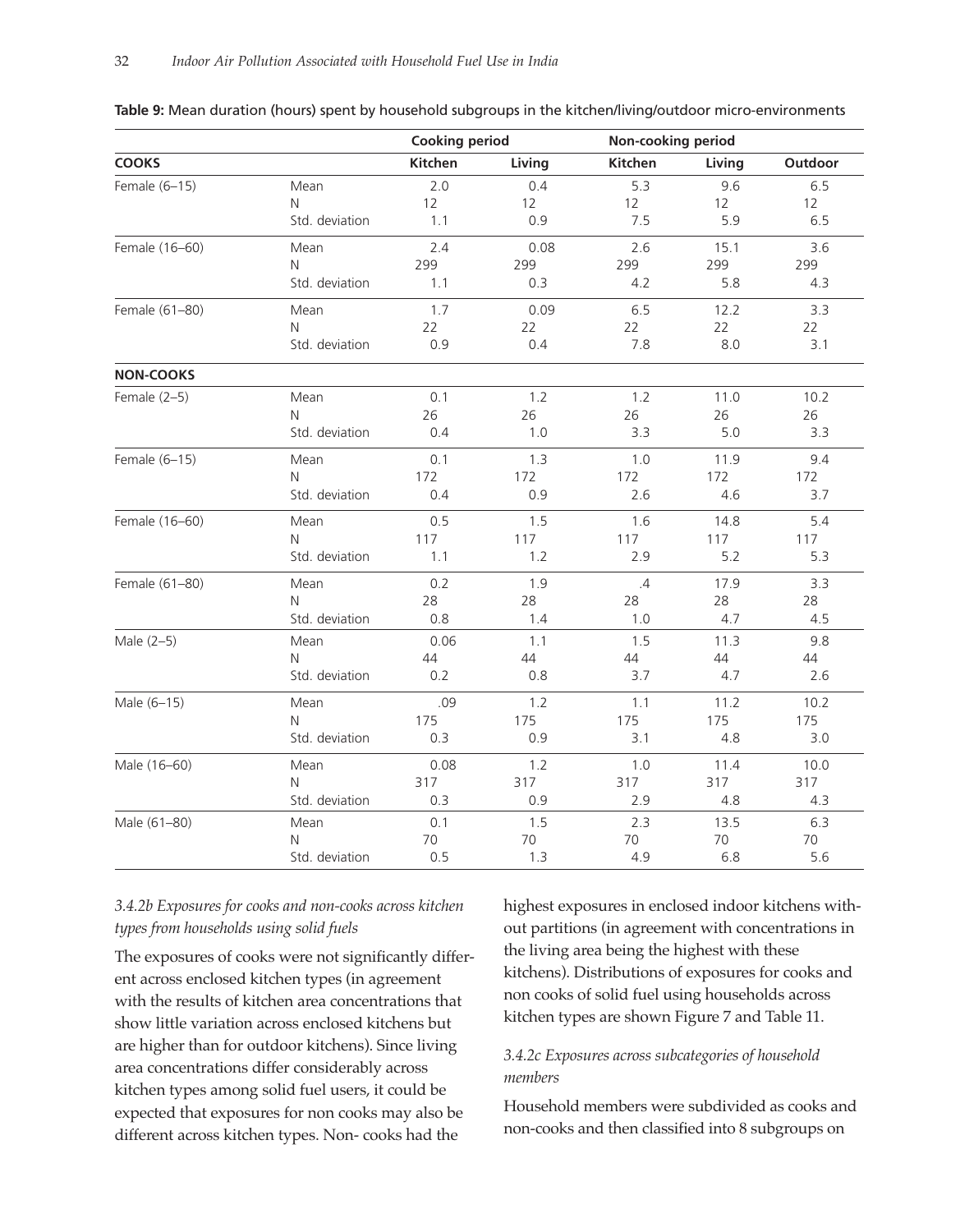**Figure 6:** 24-hour average exposure concentrations of respirable particulates for cooks and non-cooks across households using various fuels



**Table 10:** Description and results of ANOVA analysis for 24-hour average exposure concentrations for cooks and non-cooks across fuel types

| Type of fuel | Mean   | Ν   | <b>SEM</b>     | <b>GM</b> |
|--------------|--------|-----|----------------|-----------|
| Cooks        |        |     |                |           |
| Dung         | $573*$ | 70  | 65             | 402       |
| Wood         | 403    | 232 | 25             | 293       |
| Kerosene     | 156    | 8   | 48             | 121       |
| Gas          | 81     | 28  | 6              | 72        |
| Non-cooks    |        |     |                |           |
| Dung         | $264*$ | 231 | 16             | 195       |
| Wood         | 202    | 640 | 7              | 149       |
| Kerosene     | 104    | 18  | 11             | 94        |
| Gas          | 79     | 78  | $\overline{2}$ | 75        |

\* denotes F statistic significant at p<0.05 as compared to other fuel types N-number; SEM-standard error of mean; GM-geometric mean

the basis of sex and age. Mean 24-hour average

exposure concentrations ranged from  $79\mu$ g/m<sup>3</sup> (GM= 75 $\mu$ g/m $^3$ ) to 573  $\mu$ g/m $^3$  (GM= 402 $\mu$ g/m $^3$ ) in gas and solid fuel-using households, respectively (Table 10). Among solid fuel users, mean 24-hour average exposure concentrations were the highest for women cooks (Mean=  $442 \mu$ g/m<sup>3</sup>; GM =  $318 \mu$ g/m $^3$ ), and were significantly different from exposures for men (Mean =204 $\mu$ g/m $^3$ ; GM=  $146 \mu$ g/m<sup>3</sup>) and children (Mean=291 $\mu$ g/m<sup>3</sup>;

**Figure 7:** Exposures for cooks and non- cooks across kitchen types in households using solid fuels



**Table 11:** Description for 24-hour exposure concentrations for household sub-groups in solid fuel using households across kitchen types

| <b>Exposure concentration</b>               |                  |     |
|---------------------------------------------|------------------|-----|
| in solid fuel users                         | Mean             | SEM |
| <b>Enclosed Kitchens</b>                    |                  |     |
| Enclosed indoor kitchen with partitions     | 520              | 56  |
| Enclosed indoor kitchen without partitions  | 540              | 50  |
| Separate enclosed kitchen outside the house | 439              | 52  |
| Outdoor kitchen                             |                  |     |
| Outdoor cooking                             | 259*             | 23  |
| <b>NON-COOKS</b>                            |                  |     |
| Enclosed kitchens                           |                  |     |
| Enclosed indoor kitchen with partitions     | 264              | 17  |
| Enclosed indoor kitchen without partitions  | 280 <sup>a</sup> | 17  |
| Separate enclosed kitchen outside the house | 178              | 11  |
| Outdoor kitchen                             |                  |     |

Outdoor cooking 175\* 10 SEM-standard error of mean

\*F –statistic significant at p<0.05 as compared to other kitchens

<sup>a</sup> Significantly different as compared to non-cooks in other

types of enclosed kitchens.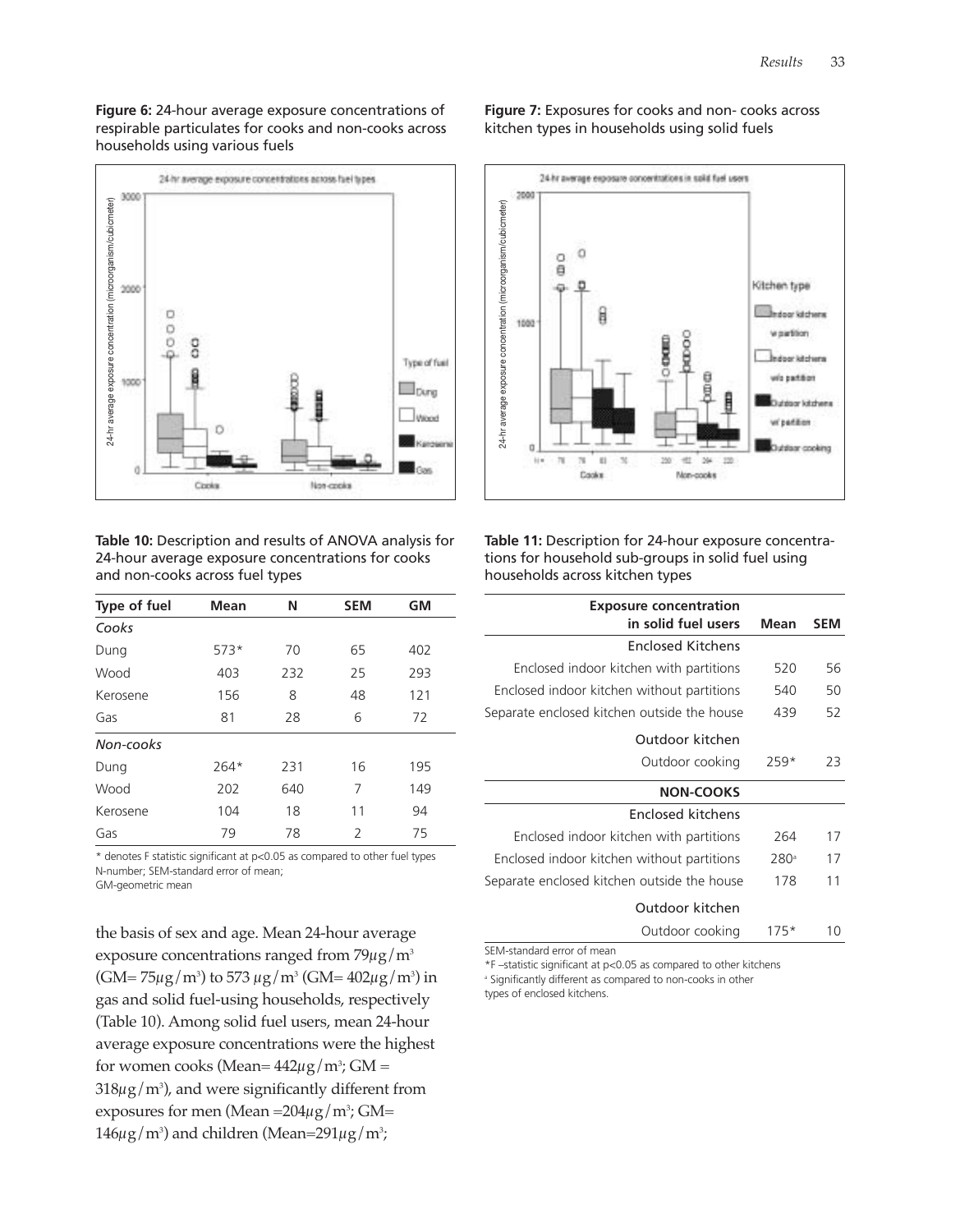$GM = 170 \mu g/m^3$ <sup>19</sup>. Figure 8 and Table 12 show the distribution of exposures across household subgroups in solid fuel-using households. Exposures of subcategories are not significantly different from each other among clean fuel users (Figure 9 and Table 13).

This is not surprising since differences in subcategories of household members are likely to arise

**Figure 8:** 24-hour average exposure concentrations for household subgroups in solid fuel using households



**Figure 9:** 24-hour average exposure concentrations for household subgroups in clean fuel-using households



when cooking and non-cooking concentrations vary a great deal and clean fuels do not show such differences. Among solid fuel users, cooks (90 percent of the cooks in the sample were women between ages of 16–60) experience the highest exposures and are significantly different from all other categories of non-cooks. Among non-cooks, women in the age groups of 61–80 experience the

**Table 12:** 24-hour average exposure concentrations for household subgroups in solid fuel using households

| COOKS*           | Mean | Ν   | <b>SEM</b> | GM  |
|------------------|------|-----|------------|-----|
| Female (6-15)    | 467  | 11  | 159        | 293 |
| Female (16–60)   | 442  | 267 | 26         | 318 |
| Female (61-80)   | 431  | 19  | 117        | 282 |
| <b>NON-COOKS</b> |      |     |            |     |
| Female $(2-5)$   | 254  | 23  | 67         | 151 |
| Female (6–15)    | 237  | 162 | 14         | 185 |
| Female (16–60)   | 276  | 106 | 27         | 191 |
| Female (61–80)   | 337  | 26  | 57         | 232 |
| Male $(2-5)$     | 268  | 33  | 47         | 178 |
| Male (6-15)      | 227  | 163 | 15         | 167 |
| Male (16–60)     | 148  | 278 | 5          | 128 |
| Male (61–80)     | 260  | 62  | 40         | 165 |

N-Number; SEM-standard error of mean;GM-Geometric mean

\*F-statistic <0.05 as compared to all categories of non-cooks

**Table 13:** 24-hour average exposure concentrations for household subgroups in clean fuel-using households

| <b>COOKS</b>     | Mean | Ν  | <b>SEM</b> | GM |
|------------------|------|----|------------|----|
| Female (6-15)    | 79   | 1  | 8          | 79 |
| Female (16-60)   | 79   | 25 | 7          | 70 |
| Female (61-80)   | 103  | 2  | 42         | 93 |
| <b>NON-COOKS</b> |      |    |            |    |
| Female $(2-5)$   | 69   | 1  |            | 69 |
| Female (6-15)    | 77   | 9  | 7          | 74 |
| Female (16-60)   | 72   | 10 | 8          | 66 |
| Male $(2-5)$     | 77   | 9  | 7          | 73 |
| Male (6-15)      | 82   | 10 | 6          | 79 |
| Male (16-60)     | 79   | 32 | 3          | 76 |
| Male (61-80)     | 88   | 7  | 18         | 77 |

N-Number; SEM-standard error of mean; GM-Geometric mean

The means listed here are averages for all subgroups of men, children respectively while Table 12 lists means of individual sub-groups.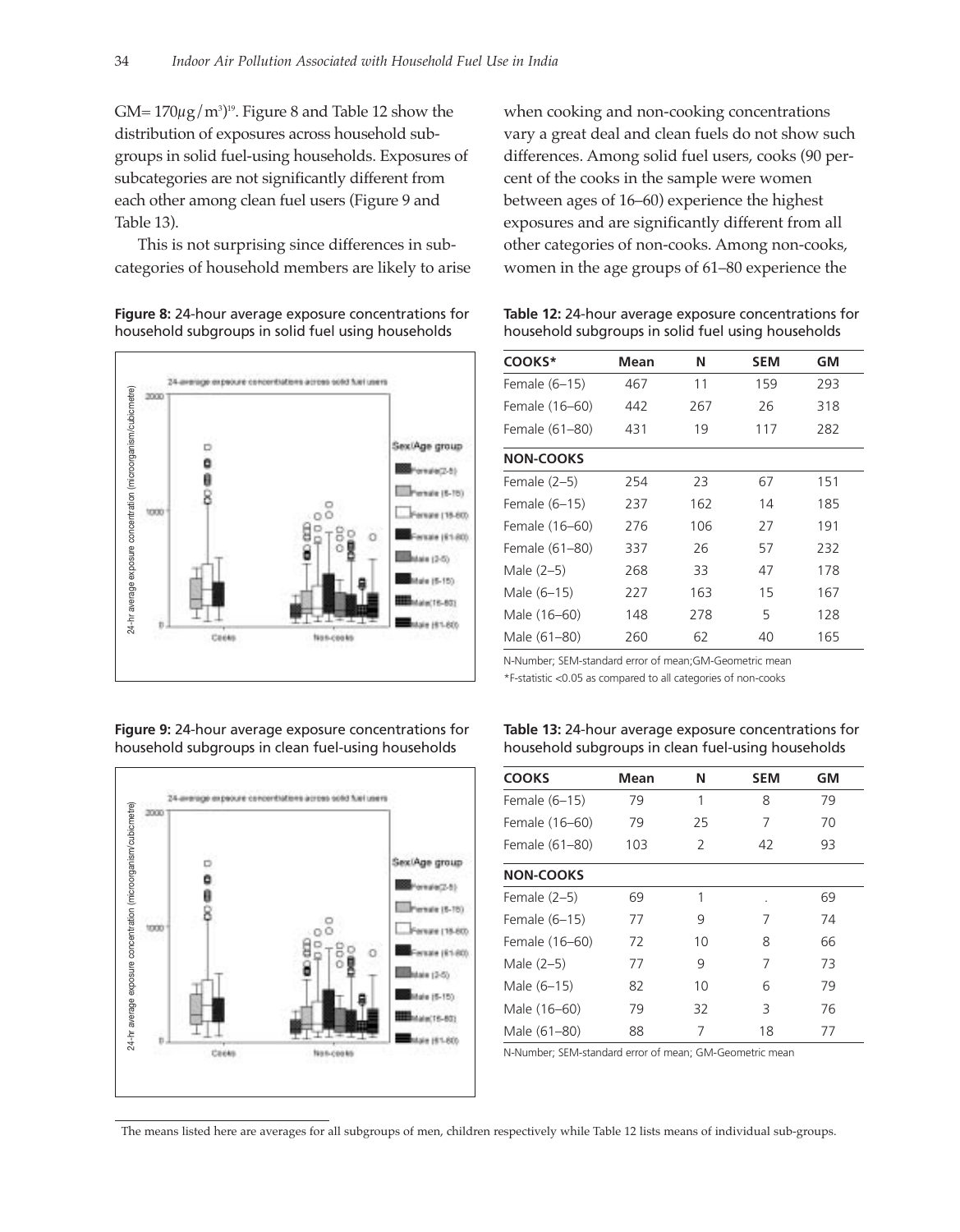highest exposures followed by women in the age –group of 16–60, while men in the age groups of 16–60 experience the lowest exposures. This is presumably because older women are most likely to remain indoors and women between the age group 16–60 are most likely to be involved in assisting the cooks, while men in the age group of 16–60 are most likely to have outdoor jobs that may lower their exposures. Men in the age group of 60–80 also experience higher exposures as compared to men between 16–60 perhaps also owing to a greater likelihood of remaining indoors. Some female children in the age group of 6-15 reported involvement in cooking and their exposures were as expected much higher than other children. Exposures for children not involved in cooking were still higher than men and there were no significant differences between the sexes.

# *3.4.2d Correlation between personal exposures and area concentrations in kitchen and living areas*

24-hour average exposure concentrations for cooks were significantly correlated with 24-hour average kitchen area concentrations ( $R^2$ = 0.77; p<0.05). 24hour average exposure concentrations for non-cooks were significantly correlated with 24-hour average living area concentrations ( $R^2 = 0.69$ ; p<0.05). Results are shown in figures 10 and 11.

**Figure 10:** Correlation between kitchen and living area 24-hour average concentrations and 24-hour exposure concentrations for cooks



#### **Figure 11:** Correlation between kitchen and living area 24-hour average concentrations and 24-hour exposure concentrations for non-cooks

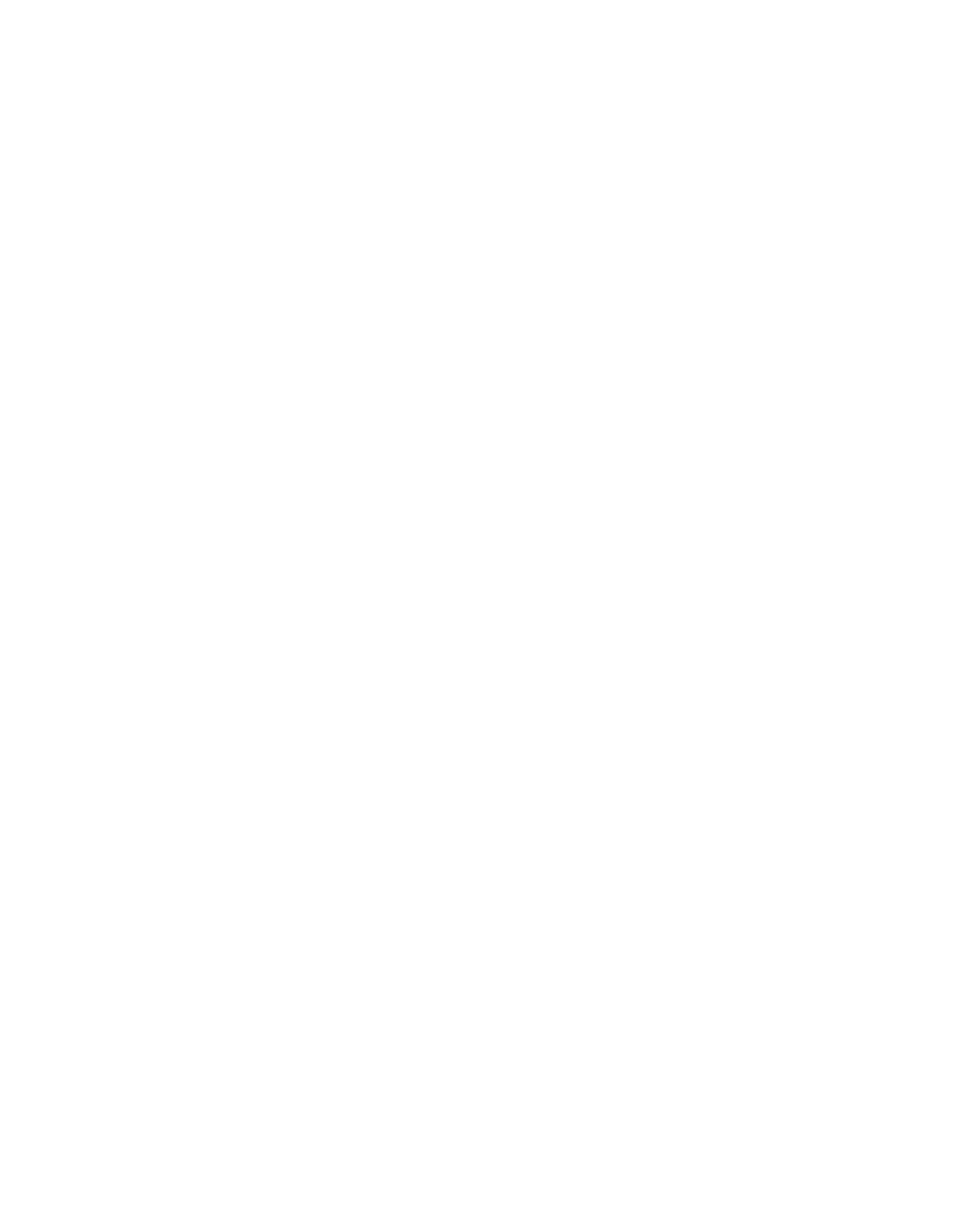# **Conclusions**

The study involved two sets of field measurements:

- Based on a stratified randomized design in three districts of Andhra Pradesh, a detailed household questionnaire was administered to 1,032 households covering demographic, economic, architectural, fuel use, and other parameters potentially relevant to indoor air pollution.
- A stratified and randomized subset of 417 households were monitored for respirable particulates for approximately 24-hour period in kitchens and living areas. At the end of each monitoring period, a time-activity questionnaire was administered covering 1,300 household members.

Using these field data, two modeling exercises were undertaken:

- Based on the measured indoor air pollution levels and time-activity data, personal exposures were estimated using a time-weighted exposure model for each major category of household member.
- Several statistical models were applied to determine which could best estimate indoor air pollution levels using the survey data as inputs.

This concluding section covers the implications of the study results for further research and policy.

## **4.1 Research issues and needs**

This study provides measurements of 24-hour concentrations and estimated exposures to respirable particulate matter for a wide cross-section of rural homes in southern India, using a variety of household fuels and under typical exposure conditions. Although the study design did not permit addressing temporal (intra-household) variations in each household, given the large sample size and the limited variability in weather conditions in this study zone, inter-household differences are likely to contribute the most to the concentration and exposure profiles, and the results of this study are likely to be useful as representing the indoor air pollution profile for the rural households of Andhra Pradesh. It is prudent, however, to exercise caution in extrapolations made from this study, since its findings are based on a sample from only three districts of a single agro-climatic zone of one state in southern India, while socio-cultural, housing, and climatic conditions are known to be quite different across different parts of the country. Further, the monitoring was carried out only in the summer months, which may not be reflective of the time-activity pattern of household members or of the nature of biomass fuel used during other seasons.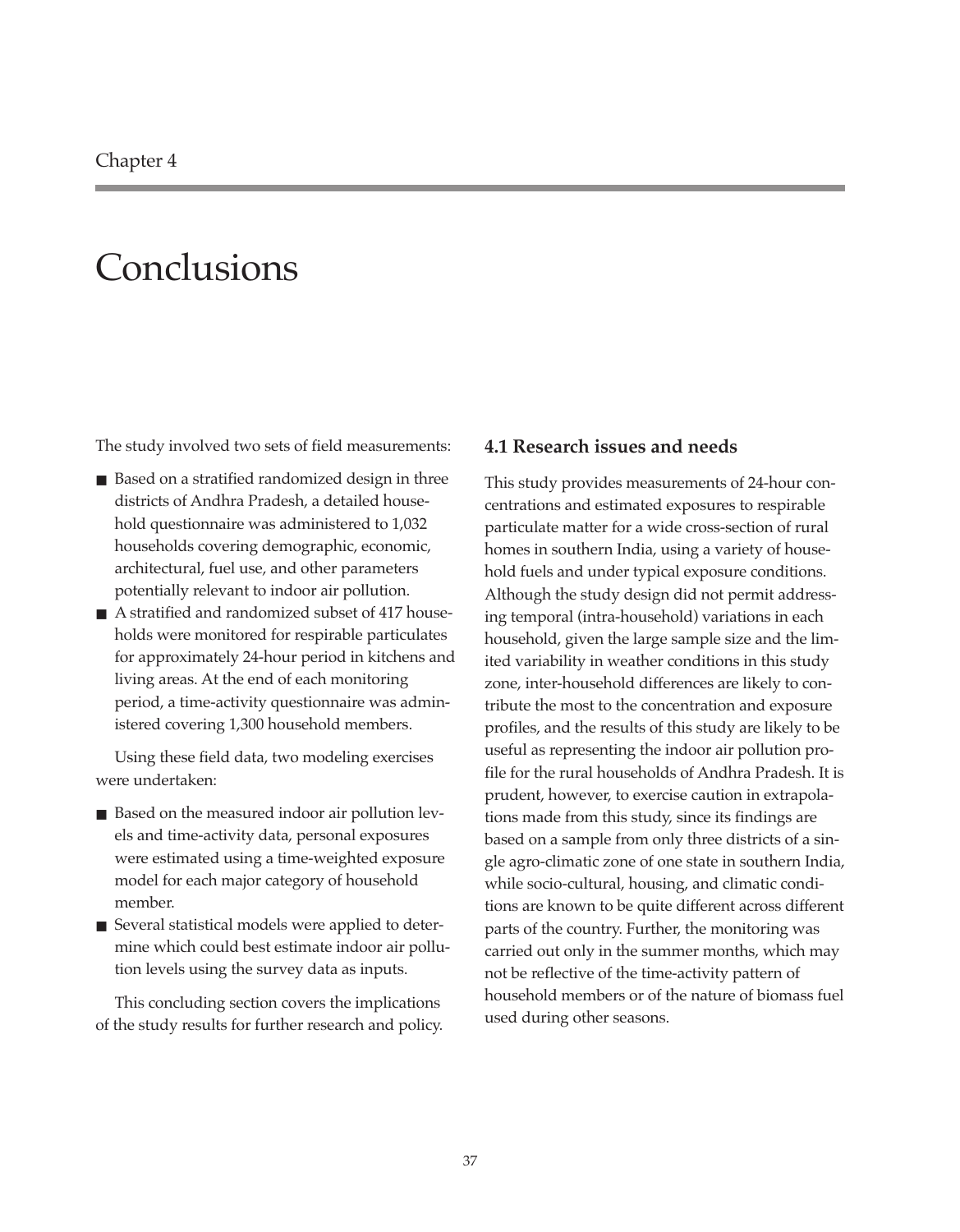The study confirms and expands upon what is available from studies in other parts of the world; i.e., that traditional use of biomass fuels exposes all members of the family on a daily basis to levels of air pollution that well exceed available health guidelines for outdoor air quality. More importantly, the study shows that this holds true even in a warm climate such as that of southern India, where no space heating is required and these fuels are used only for cooking. Even when cooking is done outside the house—in a separate kitchen or in the open air, a common practice of poor rural households—the resulting indoor levels of RSPM and estimated exposure of all family members greatly exceed health guidelines for ambient air.

Through a combination of monitoring and exposure-reconstruction techniques, this study highlights the important gender and age dimensions of the IAP problem. Women, in their traditional capacity as cooks, suffer from much greater average daily exposures than other family members, and adult men experience the least exposure. Among noncooks, those who are most vulnerable to the health risks of IAP, such as young children, tend to experience higher levels of exposure because they spend more time indoors. This finding lends support to the results of other studies in India and elsewhere that link household fuel use with higher infant and child mortality rates. Therefore, IAP punishes young children twice—by making them ill and making their mothers ill, which reduces the mother's ability to take care of children.

The results of the quantitative assessment have also provided additional evidence of the importance of interventions other than fuel switching. Ventilation and behavioral initiatives may offer a potential for substantial exposure reduction, and given that these are likely to be the short-term alternatives for a great majority of the rural population, the results could be used to aid the design of such efforts. Unfortunately, in the area of AP where this study took place, there were few improved stoves with chimneys still in use, although apparently some households reported having used them in the

past. Thus it was not possible to characterize the potential concentration/exposure improvements that might accompany such devices and to see how concentrations/exposures vary in relation to other important parameters, such as fuel and kitchen types. Since improved stoves seem to offer one of the best near-term options for reducing the human health impacts of household solid fuel use, it would be important to focus on this issue in future studies in India as well as learn why improved-stove programs have not succeeded in many areas

Although exploratory in nature, the effort at modeling indoor air pollution concentrations provides valuable insights into the key determinants of exposure: fuel type, kitchen type, and/or kitchen ventilation. The models developed in this study offer results that can provide definite improvement for epidemiological and intervention studies. Although the predictive power of models developed in the study needs to be improved further, the finding that only two easily determined factors (primary fuel type and kitchen ventilation condition) turn out to be significant in the modeling exercise make it attractive for use in the design of a simple and reliable environmental health indicator for indoor air quality.20 Significant improvement in the performance of the models would be achieved with measurement periods substantially greater than the 24 hours used in this study. This would reduce intra-household variability in human daily activities (especially for behavioral factors such as the way a stove is operated), and would be unrelated to the long-term household characteristics used in the model (kitchen location, etc.).

# **4.2 Policy implications**

Biomass will remain the principal cooking fuel for a large majority of rural households for many years to come. Hence, an effective IAP mitigation strategy should employ a variety of options, from improvements in fuels and cooking technologies to housing improvements, such as kitchen configuration and ventilation conditions, to facilitating behavioral

<sup>&</sup>lt;sup>20</sup> Although the impact of improved stoves was not addressed in our study because only one was found still in use, undoubtedly existence of a working chimney or flue would also be an important predictor.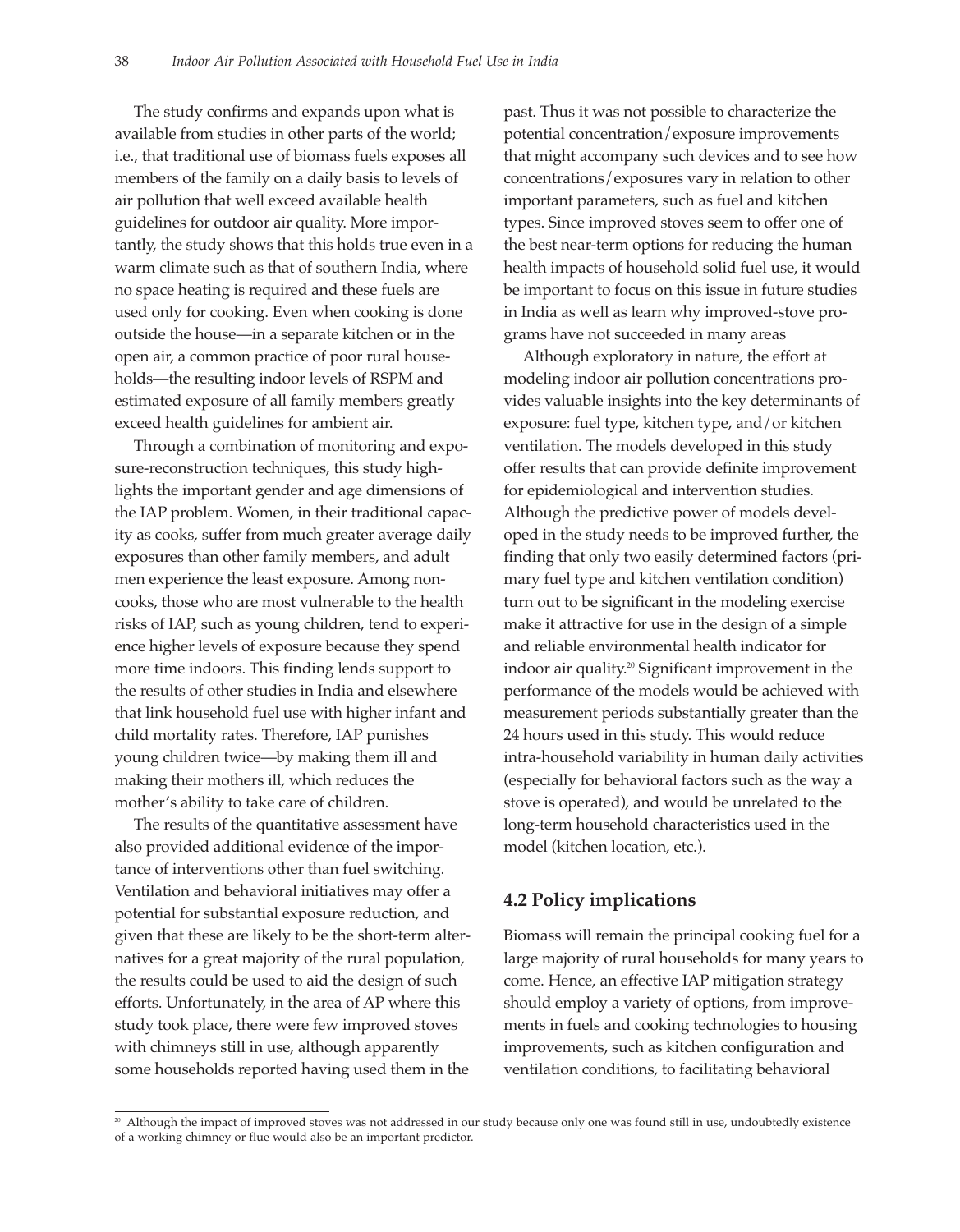changes among women, children, and other household members (e.g., keeping children away from smoke).

Health benefits from interventions take a much longer timeframe (often several years) to establish, and region-specific quantitative exposure information is thus useful for developing metrics to assess the potential of various interventions to reduce exposure to indoor air pollution. The findings of the study provide a strong basis for formulating effective interventions by, for example, strengthening the evidence that cooking with cleaner fuels (kerosene and LPG) reduces exposure substantially, and makes it equally low for all household members, including women cooks. At the same time, a study finding that indoor concentrations are well correlated with the quantity of solid fuel used indicates that the adoption of cleaner fuels will lead to a tangible reduction in exposure only if these fuels are used for a substantial portion of cooking needs and biomass consumption is reduced considerably. In the reality of rural life, however, complete or substantial switching to cleaner fuels is rare, and people continue to rely on biomass fuels. Improving awareness coupled with improved access could move this segment of population with partial access into the low exposure category by increasing the use of available clean fuels. Although the study could not ascertain through measurements, the levels in improved stove-using households, the same rationale can be extended for better use of improved stoves; i.e., target households with opportunities for improved ventilation and find a means of sustaining such low-exposure conditions.

The study also confirms that IAP exposures are widespread among the rural poor, and that women and children face maximal potentials for high exposures. Local health agencies therefore should play a greater role in integrating indoor air pollution into existing women (maternal) and child health programs, and also IAP in other home-related health programs (e.g., hygiene, water and sanitation). Various methods—from including IAP issues in basic hygiene education by primary schools and health centers to mass media—could be utilized. Improving knowledge of the IAP problem and possible solutions among all major stakeholders, including

the medical community, is also important. Awareness raising may thus be an important mechanism for initiating behavioral interventions that provide opportunities for exposure reduction.

Currently, only two widely recognized exposure indicators for household environmental health exist, both of which are related to water quality and hygiene: *levels of access to clean water and to sanitation.* These are reported annually and separately for rural and urban areas by nearly every country, and are commonly cited as measures of ill-health risk and indicators of poverty. These indicators are strikingly parallel to two possible new indicators for household air-quality-related hygiene: *levels of access to clean fuel and to ventilation* (Smith 2002). Both indicators, although not ideal measures of true exposure and risk, have the extremely important benefit of being easily and cheaply determined by rapid surveys requiring no measurements. The models developed in the study, if validated with other data and further refined, could influence the design of such indicators in large-scale survey instruments, such as the Census or National Sample Survey, with a view to facilitating classification of population subgroups into exposure sub-categories. Validation of these models across other states and other regions in India would then eventually allow the generation of exposure atlases based on information collected routinely through large-scale population surveys, and aid in establishing regional priorities for interventions. Such priority setting could greatly improve the cost-effectiveness and the rate of health improvements of interventions by directing resources to the worst affected households first.

The exposure and the health studies on IAP have largely remained separate from each other. While financial constraints may be responsible for some studies not being able to address them simultaneously, it is also in some measure a reflection of lack of capacity to perform quantitative environmental health assessments in developing country settings. Even in instances where health-based environmental standards are available (criteria for outdoor air pollutants for example), they are based on underlying exposure-response relationships that are largely derived from developed country studies. Risk perception and risk communication mecha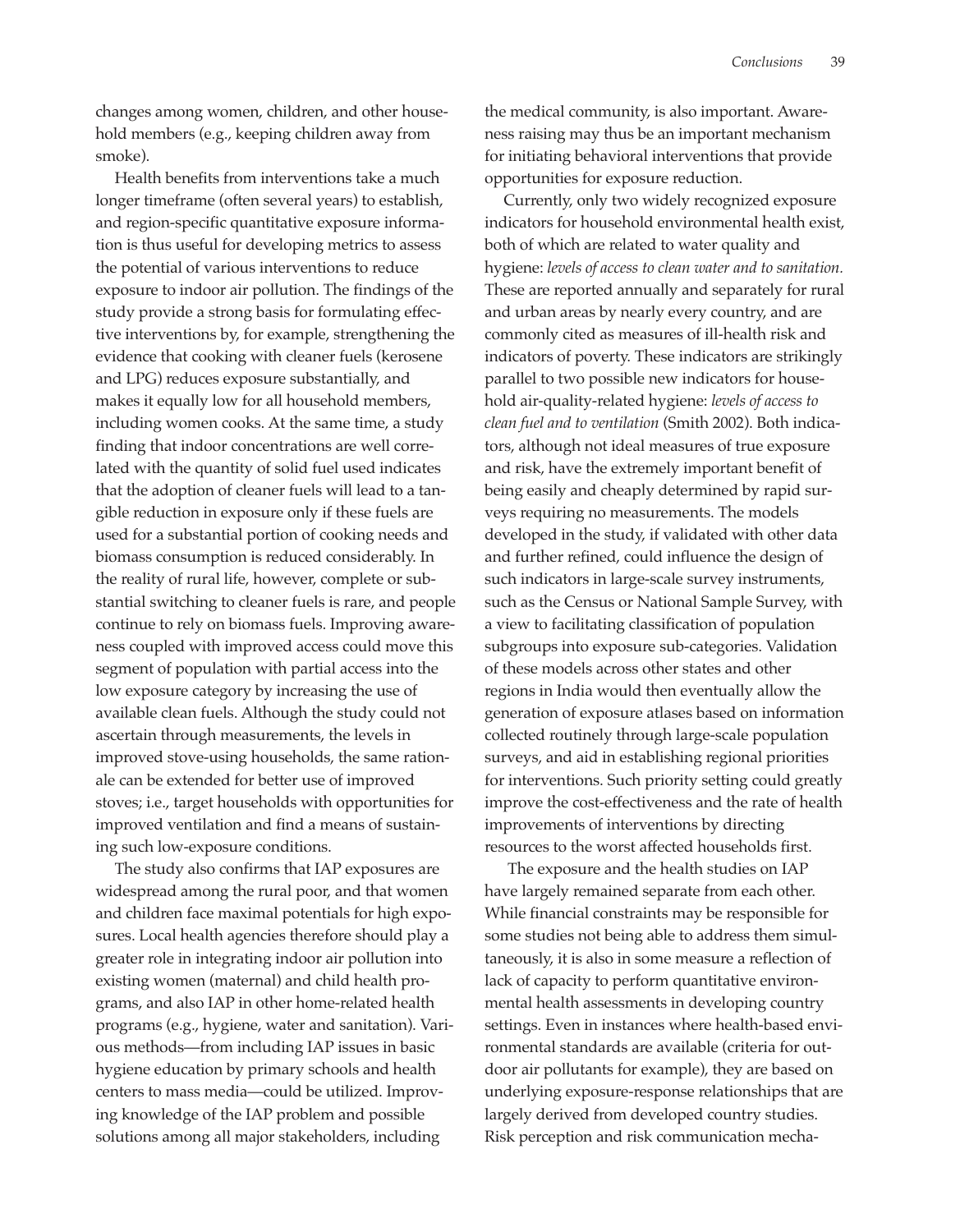nisms within research/policy communities are therefore significantly handicapped, due either to the lack of locally derived relationships that reduce acceptability, or to lack of understanding of methodologies that limit transferability across settings. With indoor air pollution being a largely developing country issue with strong regional differences, it is anticipated that health-based standards will have to rely on studies largely executed in individual countries. The strengthening of local technical capacities through academic and interagency partnerships is thus crucial to enhance not only the cost-effectiveness of research initiatives, but also to ensure sustainability of subsequent environmental management initiatives and supporting policies.

Indoor air pollution associated with household fuels in developing countries is deeply embedded in a matrix of environmental, energy, health, and economic/developmental considerations. An indepth understanding of the potential for health risks in terms of exposure potentials is especially crucial for ensuring that the most vulnerable poor communities among us are not required to endure years of suffering, before development can catch up with them. As is already well established with clean water and sanitation, the public and policy-makers should be made encouraged to understand that it is neither necessary nor acceptable to wait until people become wealthy before they have the benefits of clean fuels and ventilation. Indeed, addressing such health risks is an essential element for ensuring equity in quality of life among populations, and it is hoped that the information presented here represents a small, incremental step toward achieving that goal.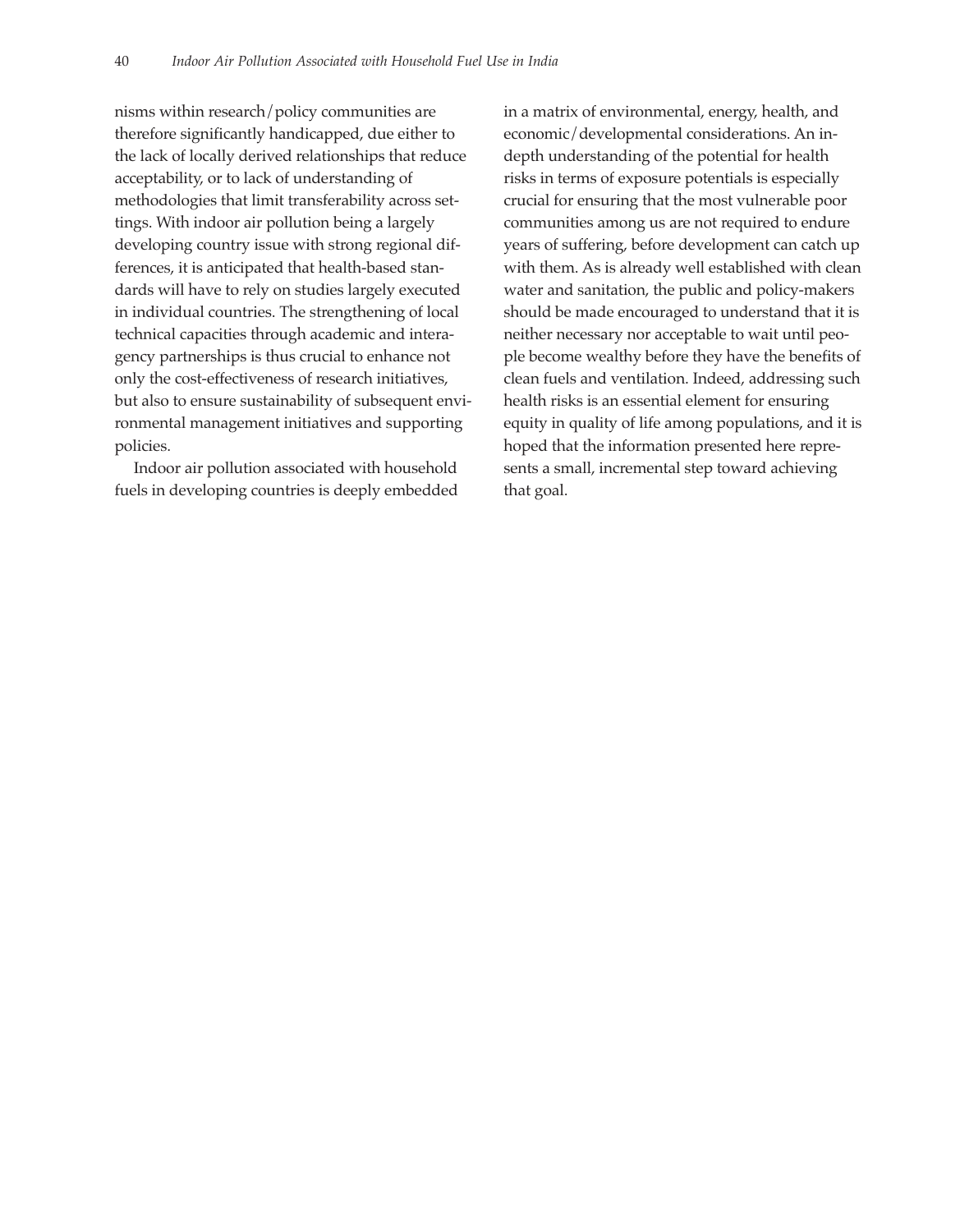# References

- 1. Albalak R, Bruce N, McCracken J, Smith KR, Gallardo T. Indoor respirable particulate matter concentrations from an open fire, improved cook stove and LPG/Open fire combination in a rural Guatemalan community. Environ Sci Technol 35: 2650-2655 (2001).
- 2. Albalak R, Keeler G J, Frisancho AR, Haber M. Assessment of PM10 concentrations from domestic biomass fuel combustion in rural Bolivian highland villages. Environ Sci Technol 33: 2505-2509 (1999).
- 3. Armstrong JR, Campbell H. Indoor air pollution and lower respiratory infections in young Gambian children. Int J Epidemiol 20(2) :424-429 (1991).
- 4. Avila, P, Segal M, Wong HH, Bonshey HA, Fahy JV. "Predictors of late asthmatic response. Logistic regression and classification tree analyses." Am J Respir Crit Care Med 161(6): 2092-5 (2000).
- 5. Awasthi S, Glick H, Fletcher R. Effect of cooking fuels on respiratory diseases in preschool children in Lucknow, India. Am J Trop Med Hyg 55(1): 48-51(1996).
- 6. Balakrishnan K, Parikh J, Sankar S, Padmavathi R, Srividya K, Vidhya V, Swarna P, Pandey V. Daily average exposures to respirable particulates matter from combustion of biomass fuels in rural households of southern India. Environ Health Perspect 110: 1069-1075 (2002).
- 7. Barnes DF, Openshaw K, Smith KR, Van der Plas R. What makes people cook with improved biomass stoves? A comparative international review of stove programs. World Bank Technical Paper, Energy Series, 242 Washington DC (1994).
- 8. Behera D, Jindal SK, Malhotra HS. Ventilatory function in non-smoking rural Indian women using different cooking fuels. Thorax 46(5): 344-346 (1991).
- 9. Breiman, L, Friedman J, Olshen RA, Stone CJ. Classification and Regression Trees. Pacific Grove, Wadsworth International, Belmont, CA (1984).
- 10. Bruce N. USAID/WHO. Global technical consultation on the health impacts of indoor air pollution and household energy in developing countries. Washington DC (2000).
- 11. Bruce N, Neufeld L, Boy E, West C. Indoor biofuel air pollution and respiratory health: the role of confounding factors among women in highland Gautemala. Int J Epidemiol. 27: 454-458 (1998).
- 12. Bruce N, Perez-Padilla, Albalak A. Indoor air pollution in developing countries: a major environmental and public health challenge. Bulletin of the WHO 78:1078 - 1092 (2000).
- 13. Cooper JA. Environmental impact of residential wood combustion emissions and its implications. Journal of Air Pollution Control Association, 30: 855- 861 (1980).
- 14. Davidson CI, Lin S, Osborn JF. Indoor and outdoor air pollution in the Himalayas. Environ. Sci. Technol. 20: 561-567 (1986).
- 15. Demarest GB, Hudson LD, Altman LC. Impaired alveolar macrophage chemotaxis in patients with acute smoke inhalation. Am Rev Respir Dis 119: 279- 286 (1979).
- 16. Ellegard A. Cooking fuel smoke and respiratory symptoms among women of low income areas of Maputo. Env Health Perspect 104: 980-85 (1996).
- 17. Ezzati M, Saleh H, Kammen DM. The contributions of emissions and spatial microenvironments to exposure to indoor air pollution from biomass combustion in Kenya. Environ Health Perspect 108: 833-839 (2000).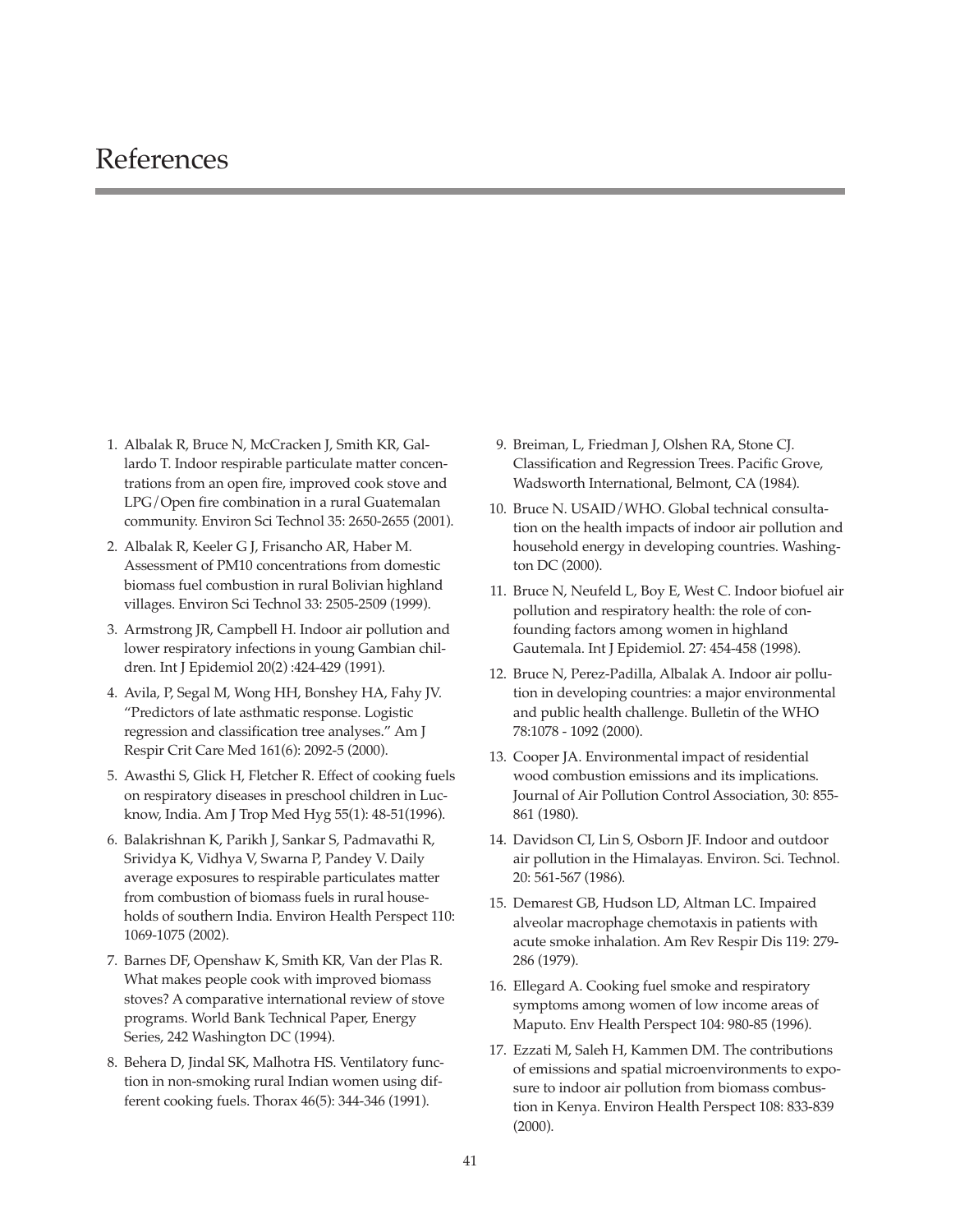- 18. Ezzati M, Kammen DM. Quantifying the effects of exposure to indoor air pollution from biomass combustion on acute respiratory infections in developing countries. Env Health Perspect 109:481-489 (2001).
- 19. Government of India, Office of the Registrar General and Census Commissioner. Census of India. New Delhi (1991).
- 20. National Sample Survey Organization. (NSS) New Delhi: Department of Statistics, Government of India. Household consumer expenditure in India 1999- 2000: Key results. 2000; Report No: 453.
- 21. Masera OR, Saatkamp DB, Kammen DM. From linear switching to multiple cooking strategies: a critique and alternative to the energy ladder model. World Development, Vol. 28, No.12, pp. 2083-2103 (2000).
- 22. McCracken JP, Smith KR. Emissions and efficiency of improved wood burning cook stoves in highland Guatemala. Environ Int 24 (7): 739-747 (1998).
- 23. Mehta, S. Characterizing exposures to indoor air pollution from household solid fuel use. Dissertation submitted to University of California, Berkeley (2002).
- 24. Mishra V, Rutherford R. Cooking smoke increases the risk of acute respiratory infections in children. National Family Heath Survey Bulletin (8) (1997).
- 25. National Family Health Survey II (NFHS) (Maternal and Child Health and Family Planning), India. 1998- 99. International Institute for Population Sciences, Mumbai (2000).
- 26. National Family Health Survey I (NFHS) (Maternal and Child Health and Family Planning), India. 1992- 93. International Institute for Population Sciences, Mumbai (1995).
- 27. National Institute for Occupational Safety and Health. Nuisance dust, respirable (Method 0600). NIOSH Manual of Analytical Methods. Washington DC (1984).
- 28. Omar R, Masera OR. World Development Report 28, No 12, 2083–2103 (2000).
- 29. Pandey MR. Prevalence of chronic bronchitis in a rural community of the hill region of Nepal. Thorax 39:331-36 (1984)
- 30. Pandey MR, Neupane RP, Gautam A, Shrestha IB. The effectiveness of smokeless stoves in reducing indoor air pollution in rural hill region of Nepal. Mountain. Res. Dev. 10 (4): 313 – 320 (1990).
- 31. Parikh J, Balakrishnan K, Pandey V, Biswas H. Exposure from cooking with biofuels; pollution monitor-

ing and analysis for rural Tamilnadu, India. Energy 26: 949 – 962 (2001).

- 32. Ramakrishna J, Durgaprasad MB, Smith KR. Cooking in India: the impact of improved stoves on indoor air quality. Environ Int 15: 341-352 (1989).
- 33. Reddy AKN, Reddy BS. Substitution of energy carriers for cooking in Bangalore. Energy 19: 561- 571 (1994).
- 34. Reddy AKN, Williams RH, Johansson TB. Energy after Rio: prospects and challenges. United Nations Publications, New York (1996).
- 35. Reid H, Smith KR, Sherchand B J. Indoor smoke exposures from traditional and improved cookstoves: comparisons among rural Nepali women. Mountain Res Dev 6: 293 – 304 (1986).
- 36. Robin LF, Lees PSJ, Winget M, Steinhoff M, Moulton LH, Santhosham M, Correa A. Wood burning stoves and lower respiratory illness in Navajo children. Pediatr Infect Dis J 15: 859-865 (1996).
- 37. Saksena S, Prasad R, Pal RC, Joshi V. Patterns of daily exposure to TSP and CO in the Garhwal Himalaya. Atm Env 26A (11): 2125-34 (1992).
- 38. Smith KR. Biofuels, air pollution and health: a global review. Plenum Press, New York (1987).
- 39. Smith KR. Air pollution: assessing total exposures in developing countries. Environment 30: 16-34 (1988).
- 40. Smith KR. Fuel combustion, air pollution and health: the situation in developing countries. An Rev Energy Env 18: 529-566 (1993)
- 41. Smith KR. Indoor air pollution in developing countries: growing evidence of its role in the global disease burden. Organising Committee of the 7th International Conference on Indoor Air Quality and Climate. SEEC ISHIBASHI Inc., Japan (1996).
- 42. Smith KR. The national burden of disease in India from indoor air pollution. Proc Nat Acad Sci 97: 13286 - 13293 (2000)
- 43. Smith, KR, Indoor air pollution in developing countries: Recommendations for research, Indoor Air 12:198-207 (2002). (From a presentation given at the *Collaboration on Setting an Agenda for Research on Health and Environment,* Centre for Science and the Environment, New Delhi, October 1999).
- 44. Smith KR, Aggarwal AL, Dave RM. Air pollution and rural biomass fuels in developing countries: a pilot village study in India and implications for research and policy. Atmos Environ 17: 2343-2362 (1983).
- 45. Smith KR, Apte MG, Ma Y, Wongsekiarttirat W, Kulkarni A. Air pollution and the energy ladder in Asian cities. Energy 19(5): 587-600 (1994).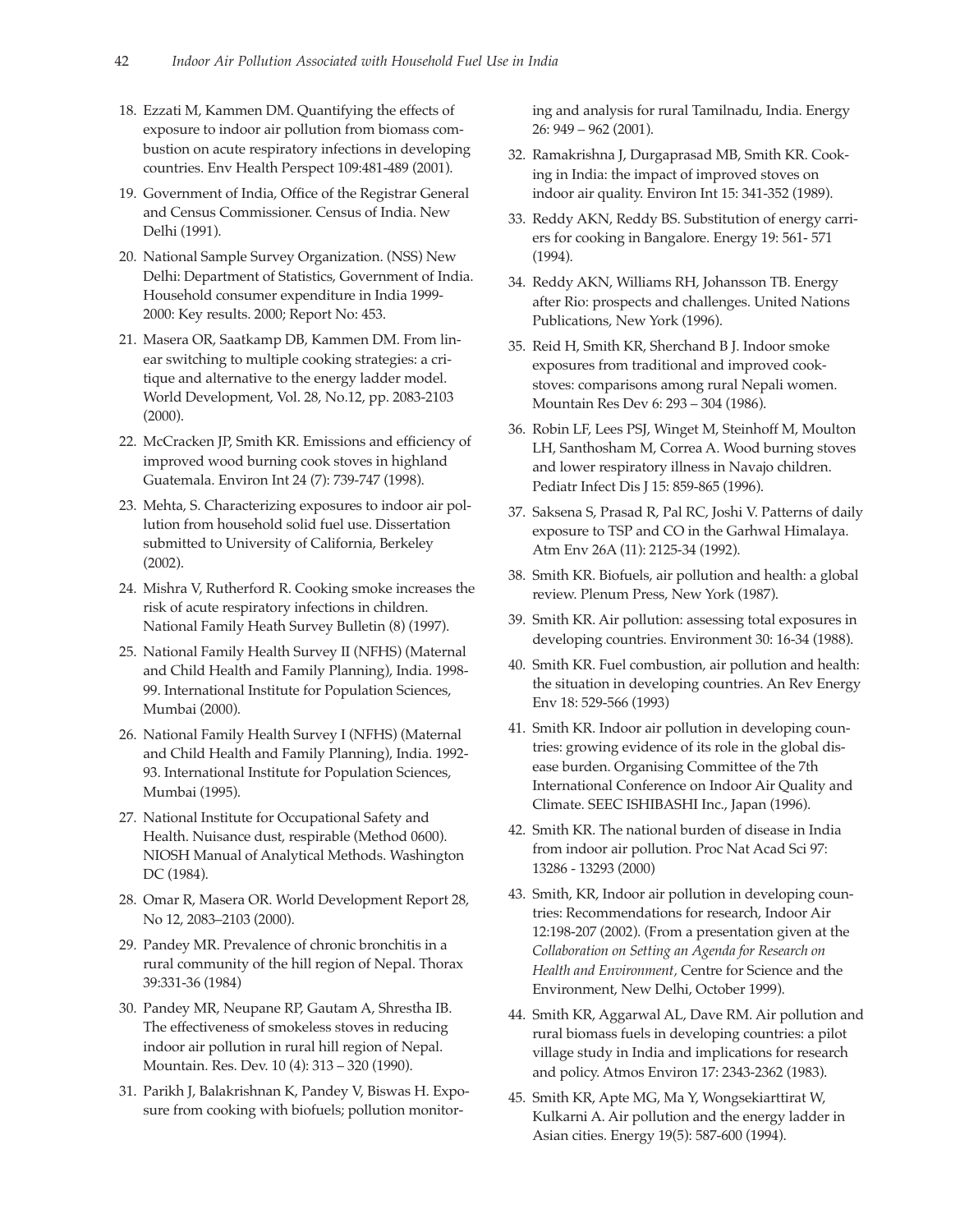- 46. Smith KR, Liu Y. Indoor air pollution in developing countries. In Samet (ed.). Epidemiology of lung cancer: lung biology in health and disease. Marcel Dekker, New York (1993).
- 47. Smith KR, Mehta S. The burden of disease from indoor air pollution in developing countries: comparison of estimates. Presented at the USAID/WHO Global Technical Consultation on the Health Impacts of Indoor Air Pollution and Household Energy in Developing Countries, Washington DC (2000).
- 48. Smith KR, Mehta S, The burden of disease from indoor air pollution indeveloping countries: comparison of estimates, Int. J of Hygiene and Environ. Health, 20(4/5): 279-289 (2003).
- 49. Smith K., Mehta S, Feuz M. Indoor smoke from solid fuels. Comparative Quantification of Health Risks: Global and Regional Burden of Disease due to Selected Major Risk Factors. Ezzati M, Lopez AD, Rodgers A, Murray CJL. Geneva, World Health Organization (2003).
- 50. Smith KR, Samet JM, Romieu I, Bruce N. Indoor air pollution in developing countries and acute lower respiratory infections in children. Thorax 55: 518-532 (2000).
- 51. United States Environmental Protection Agency. Revisions to the national ambient air quality standards for particulate matter. Federal Register 62: 38651- 38701 (1997).
- 52. Vincent, JH. Particle size selective sampling for particulate air contaminants. ACGIH, Cincinatti, Ohio, USA; ISBN 1-882417-30-5 (1999).
- 53. World Bank. Household Energy, Indoor Air Pollution and Health. ESMAP, Washington DC (2002)
- 54. World Health Organization. Health and environment in sustainable development. WHO/EHG/97.8, Geneva (1997).
- 55. World Health Organization. Guidelines for air quality. WHO Publications, Geneva (1999).
- 56. World Health Organization, World health report: reducing risks, promoting healthy life. Geneva (2002).
- 57. Zhang, J. and K. R. Smith (2003 forthcoming). "Indoor air pollution: A global health concern." British Medical Bulletin 67.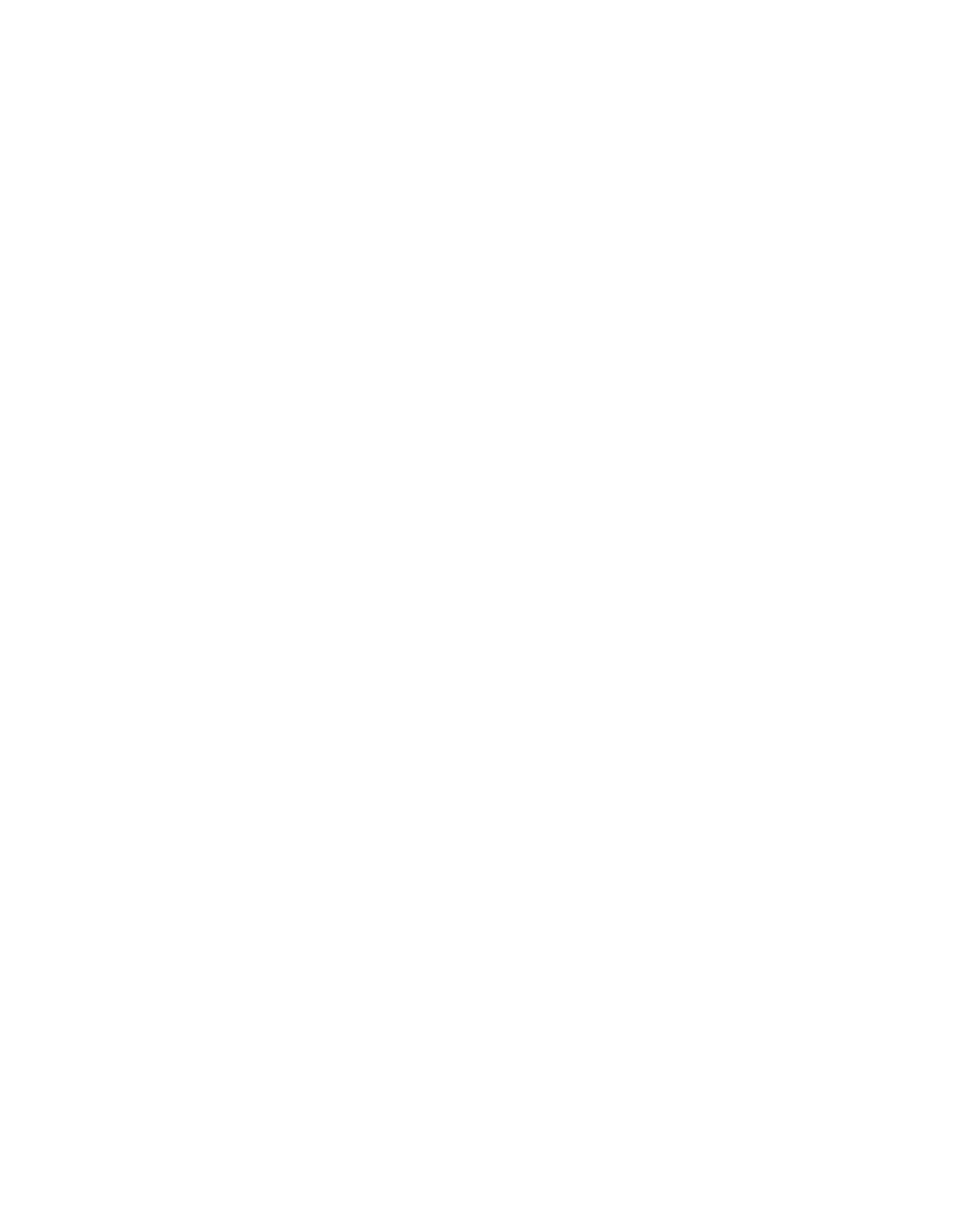# **Overview of IAP related questions in state and national surveys**

*List of key variables available from current national and state level surveys*

| Source                                | Year of<br><b>Administration</b> | How<br>often      | <b>Questions on</b><br>fuel used for<br>cooking/ lighting    | Codes                                                                                                                                                                                                                                                                   | <b>Questions on</b><br>Housing<br><b>Characteristics</b>                                                                                                                                                                                                            | Codes                                                                                                                                                                                                                                                                                                                                                                                                                                                                                                                                                       |
|---------------------------------------|----------------------------------|-------------------|--------------------------------------------------------------|-------------------------------------------------------------------------------------------------------------------------------------------------------------------------------------------------------------------------------------------------------------------------|---------------------------------------------------------------------------------------------------------------------------------------------------------------------------------------------------------------------------------------------------------------------|-------------------------------------------------------------------------------------------------------------------------------------------------------------------------------------------------------------------------------------------------------------------------------------------------------------------------------------------------------------------------------------------------------------------------------------------------------------------------------------------------------------------------------------------------------------|
| Census 1991<br>House-list<br>Schedule | 1991                             | Every<br>10 years | Q.19 Type of fuel<br>used for cooking.                       | 1. Cow dung cakes<br>2. Electricity<br>3. Coal/coke/lignite<br>4. Charcoal<br>5. Cooking gas<br>6. Wood<br>7. Biogas<br>8. Kerosene<br>9. Others                                                                                                                        | Predominant<br>construction<br>material of the<br>census house<br>Q.4. Wall<br>Q.5. Roof<br>Q.6. Floor                                                                                                                                                              | Wall (Q.4) 1. Grass / leaves /etc<br>2. Mud 3. Unburnt brick 4. Wood<br>5. Burnt-brick 6. GI Sheets/Metal<br>sheet, 7. Stone 8. Cement concrete<br>9. Ekra 10. Other<br>Roof (Q.5) 1.Grass/leaves/reeds/<br>Unburnt brick / bamboo 2. Tiles /<br>slate 3. Corrugated iron, zinc or<br>other metal sheets 4. Asbestos<br>sheets 5. Brick / sand and lime<br>6. Stone 7. RCC/RBC 8.Others<br>Floor (Q.6) 1.Mud 2. Wood/planks<br>3. Bamboo/logs 4. Brick, stone &<br>lime 5. Cement 6. Mosaic / tiles<br>7. Others                                            |
| Census 2001<br>House-list<br>Schedule | 2001                             | Every<br>10 years | Q. 22 Source of<br>light.<br>Q. 27 Fuels used<br>for cooking | Q. 22. 1. Electricity<br>2.Kerosene 3. Solar<br>4. Other oil 5. Any<br>other, 6. No light<br>Q .27. 1. Firewood<br>2. Crop residues<br>3. Cow dung cake<br>4. Coal/lignite/charcoal<br>5. Kerosene 6. LPG<br>7. Electricity<br>8. Biogas 9. Any other<br>10. No cooking | Predominant<br>construction<br>material of the<br>floor, wall, and<br>roof of the<br>census house.<br>Q.4 Floor<br>Q.5 Wall<br>Q 6. Roof<br>Q.26. Kitchen<br>within the house<br>Q.17. Number of<br>dwelling rooms<br>within the<br>house holds<br>(Record 0.1.2.3) | Floor (Q. 4) 1. Mud 2. Wood / bam-<br>boo 3. Brick 4. Stone 5. Cement<br>6. Mosaic floor / tiles 7. Any other<br>Wall (Q.5) 1. Grass/ thatch Bamboo<br>etc 2. Plastic / polythene 3. Mud /<br>Unburnt brick 4. Wood 5. GI Metal<br>/ asbestos sheets 6. Burnt brick 7<br>.Stone, 8. Concrete<br>9. Any other.<br>Roof (Q.6) 1. Grass/thatch/<br>bamboo/wood/mud 2. Plastic/<br>polythene 3. Tiles 4. Slate<br>5. GI / metal / asbestos sheets<br>6. Brick 7. Stone 8. Concrete<br>9. Any other<br>Q.26. 1. Yes 2. No<br>3. Cooking in open<br>4. No cooking |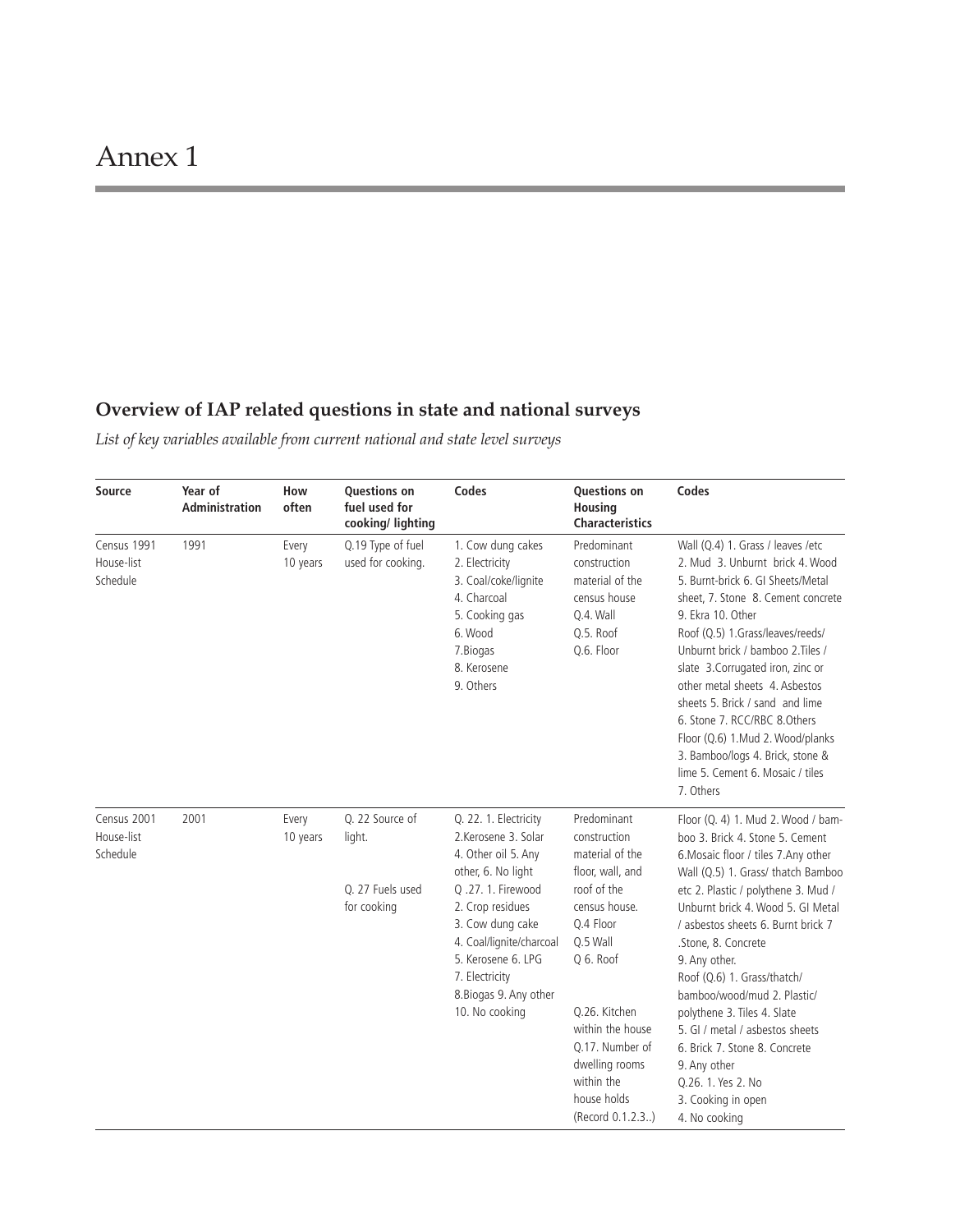| Source                                                        | Year of<br><b>Administration</b> | How<br>often                     | Questions on<br>fuel used for<br>cooking/ lighting                                                                                                                                                                                                               | Codes                                                                                                                                                                                                                                                                                                                                                                                                                                                                  | <b>Questions on</b><br>Housing<br><b>Characteristics</b>                                                                                                                      | Codes                                                                                    |
|---------------------------------------------------------------|----------------------------------|----------------------------------|------------------------------------------------------------------------------------------------------------------------------------------------------------------------------------------------------------------------------------------------------------------|------------------------------------------------------------------------------------------------------------------------------------------------------------------------------------------------------------------------------------------------------------------------------------------------------------------------------------------------------------------------------------------------------------------------------------------------------------------------|-------------------------------------------------------------------------------------------------------------------------------------------------------------------------------|------------------------------------------------------------------------------------------|
| NFHS 1<br>(National<br>Family Health<br>Survey)               | 1992-1993                        |                                  | Q.30. What type of<br>fuel does your<br>household mainly<br>use for cooking?<br>Q.27. What is the<br>main source of<br>lighting for<br>your household.?                                                                                                          | Q.30.01.Wood<br>02. Cow dung cakes<br>03. Coal/coke/ lignite<br>04. Charcoal<br>05. Kerosene<br>06. Electricity<br>07. Liquid Petroleum<br>gas 08.Biogas<br>09. Other specify<br>Q.27. 1. Electricity<br>2. Kerosene 3. Gas<br>4. Oil 5. Others                                                                                                                                                                                                                        | Q.28. How many<br>rooms are there in<br>your household.<br>Q.29 Do you have<br>a separate room<br>which is used as a<br>kitchen?<br>Q.31. Type of house<br>Roof_Wall_Floor    | Q.28. No of rooms ____<br>Q.29. Yes1, No2<br>Q.30. 1. Pucca<br>2. Kacha<br>3. Semi-pucca |
| NFHS <sub>2</sub><br>(National<br>Family<br>Health<br>Survey) | 1998-1999                        |                                  | Q.37. What type of<br>fuel does your<br>household commonly<br>use for cooking?<br>Q.38. What other<br>types of fuel does<br>your household<br>commonly use for<br>cooking or heating?<br>Q.34. What is the<br>main source of<br>lighting for your<br>household ? | Q.37.01. Wood<br>02. Crop residues<br>03. Dung cakes<br>04. Coal/coke/lignite<br>05. Charcoal<br>06. Kerosene<br>07. Electricity<br>08. Liquid petroleum<br>gas 09. Biogas<br>96. Other specify<br>Q.38. A.Wood B. Crop<br>residues C.Dung cakes<br>D. Coal/coke/lignite<br>E.Charcoal F. Kerosene<br>G.Electricity H. Liquid<br>petroleum gas<br>I. Biogas X. Other<br>specify Y. No other<br>types.<br>Q.34. 1. Electricity<br>2. Kerosene 3. Gas<br>4. Oil 6. Other | Q.35. How many<br>rooms are there in<br>your household.<br>Q.36. Do you have<br>a separate room<br>which is used as<br>a kitchen?<br>Q.49. Type of house.<br>Roof_Wall_ Floor | Q.35. No. of rooms<br>Q.36. Yes. 1 No. 2<br>Q.49. 1. Pucca<br>2. Semi-pucca<br>3. Kacha  |
| <b>NSS</b><br>(Household<br>Energy<br>Survey)                 | 50th round<br>1993-1994          | 5 years<br>(Quinquen-<br>nially) | Block 3, Item 11.<br>Primary source of<br>energy for cooking.<br>Block3, Item 12.<br>Primary source of<br>energy for lighting<br>5.1(460-479) Cash<br>and purchase of<br>fuels & lights during<br>the last 30 days.                                              | Item 11, 01. Coke,<br>coal 02. Firewood and<br>chips 03. LPG 04.Gas<br>05. Dung cake<br>06. Charcoal<br>07. Kerosene<br>08. Electricity<br>09. Others<br>10. No cooking<br>arrangements<br>Item 12, 1. Kerosene<br>2. Other oil 3. Gas<br>4. Candle 5. Electricity<br>6. No lighting<br>arrangement 9. Others                                                                                                                                                          |                                                                                                                                                                               |                                                                                          |
| Multi Purpose<br>Household<br>Survey<br>(MPHS)*               | 1995                             |                                  |                                                                                                                                                                                                                                                                  |                                                                                                                                                                                                                                                                                                                                                                                                                                                                        | Q 4. Type of shelter                                                                                                                                                          | Q 4. Pucca-Kacha                                                                         |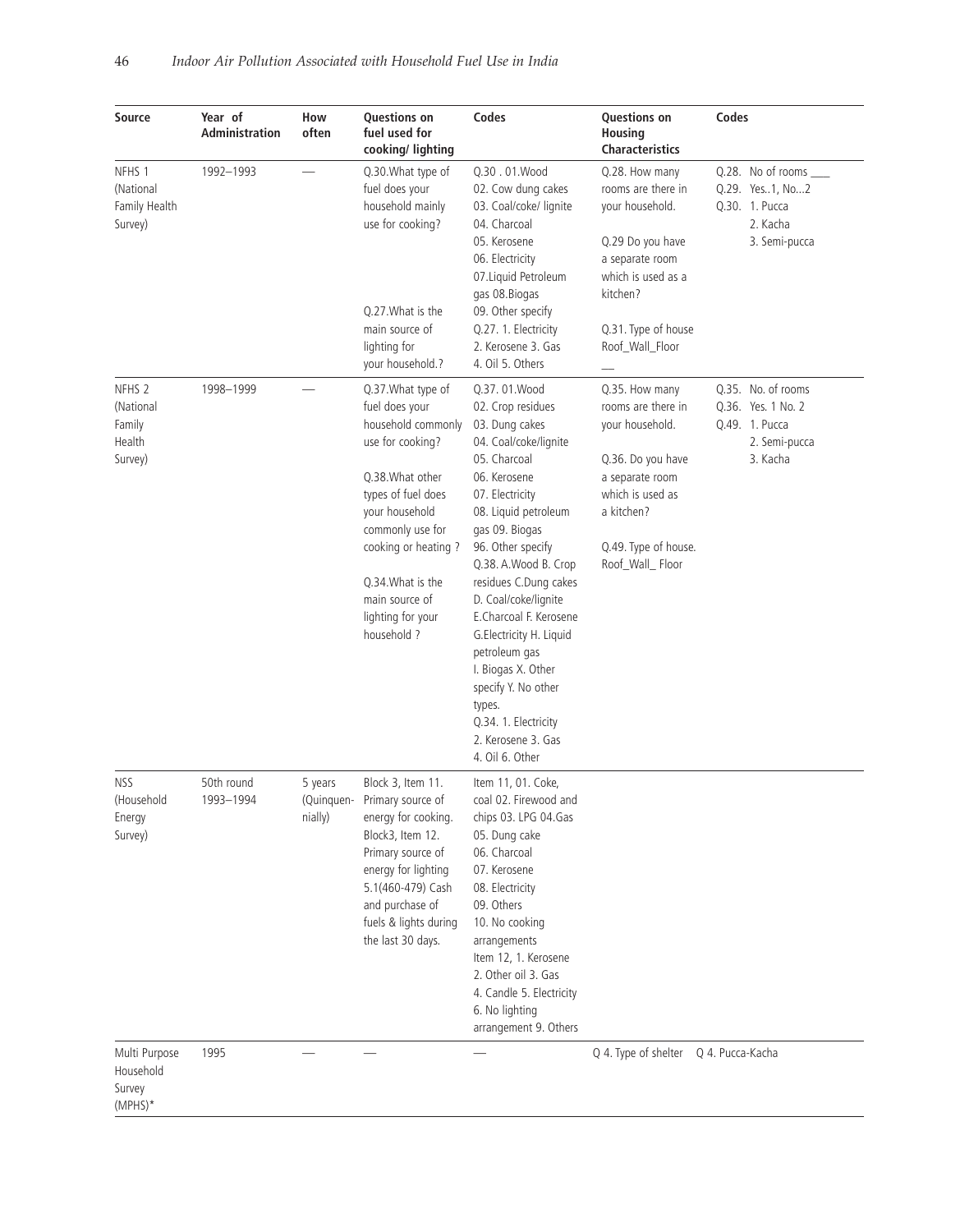| Source      | Year of<br><b>Administration</b> | How<br>often | <b>Ouestions on</b><br>fuel used for<br>cooking/lighting | Codes                    | Questions on<br>Housing<br><b>Characteristics</b> | Codes                |
|-------------|----------------------------------|--------------|----------------------------------------------------------|--------------------------|---------------------------------------------------|----------------------|
| Human       | 2000 January                     |              | Q. 45. Main source                                       | Q.45. 1. LPG             | Q.9. Type of house                                | Q.9. 1. RCC 2. Tiles |
| Development | (Janmabhoomi                     |              | of cooking                                               | 2. Kerosene 3. Coal      |                                                   | 3. Asbestos sheets   |
| Survey      | Program)                         |              |                                                          | 4. Electricity 5. Biogas |                                                   |                      |
| $(HDS)**$   |                                  | $\sim$       |                                                          | 6. Fuel wood 7. Other    |                                                   |                      |

\*Multi Purpose Household Survey (MPHS), Andhra Pradesh, 1995. Chief Commissioner of Land Adminstration (CCLA). Government of Andhra Pradesh.

\*\* Human Development Survey (HDS), Andhra Pradesh, 2000. Chief Commissioner of Land Adminstration (CCLA). Government of Andhra Pradesh.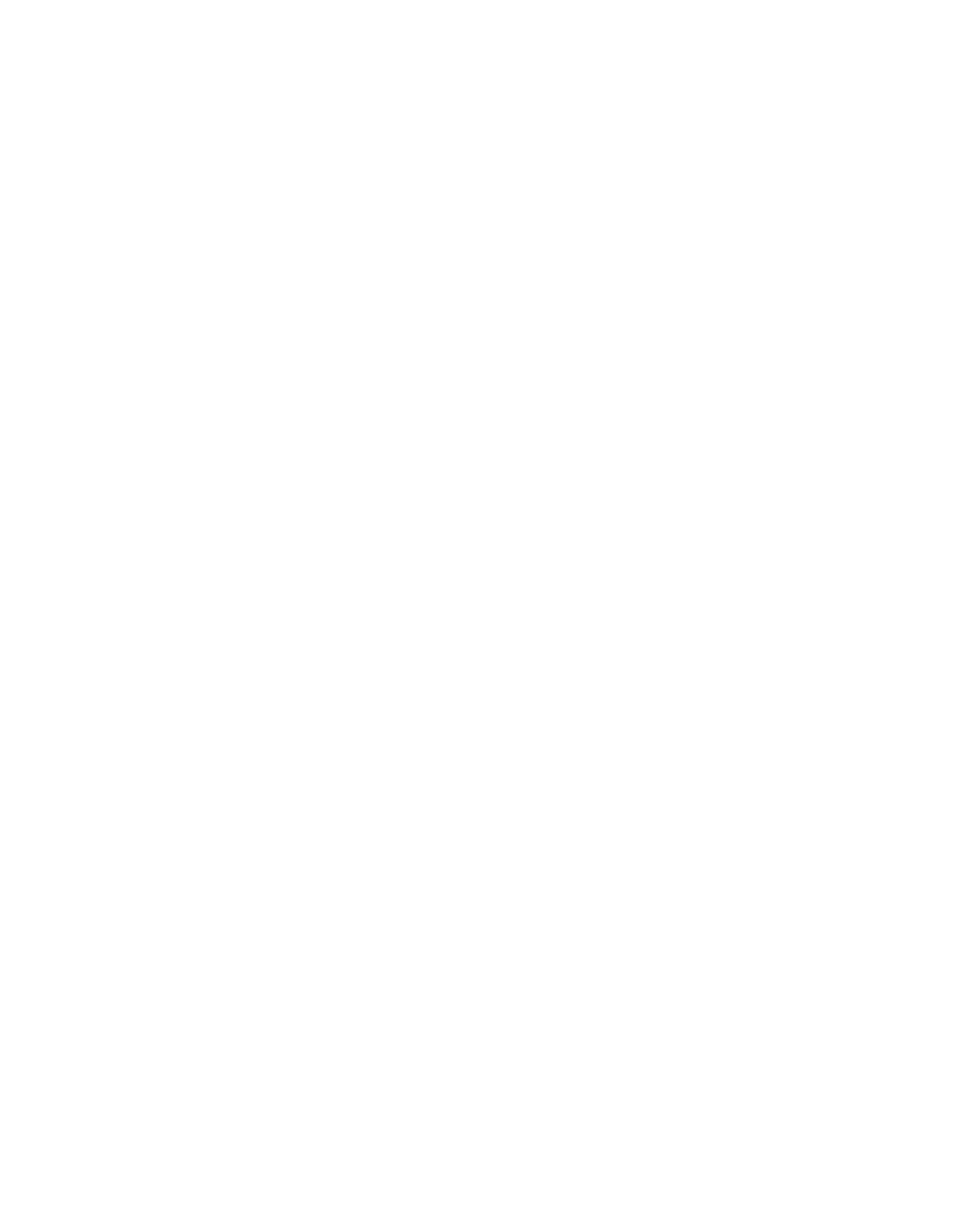# **Exposure atlas: Survey instrument**

| District                        |                  |
|---------------------------------|------------------|
|                                 |                  |
|                                 |                  |
| Mandal                          |                  |
| Habitation                      |                  |
| Household Number                |                  |
| Name of Respondent              |                  |
| Address / Location of Household |                  |
|                                 |                  |
| Pincode                         |                  |
| Date                            | M M / D D        |
| Interviewers                    | #1               |
|                                 | #2               |
| Result                          |                  |
|                                 |                  |
| Monitoring Visit:               | Yes<br><b>No</b> |
| Date                            | M M / D D        |
| Time for Monitoring Visit       |                  |
|                                 |                  |
|                                 |                  |
| Monitoring Team Names:          | #1               |
|                                 | #2               |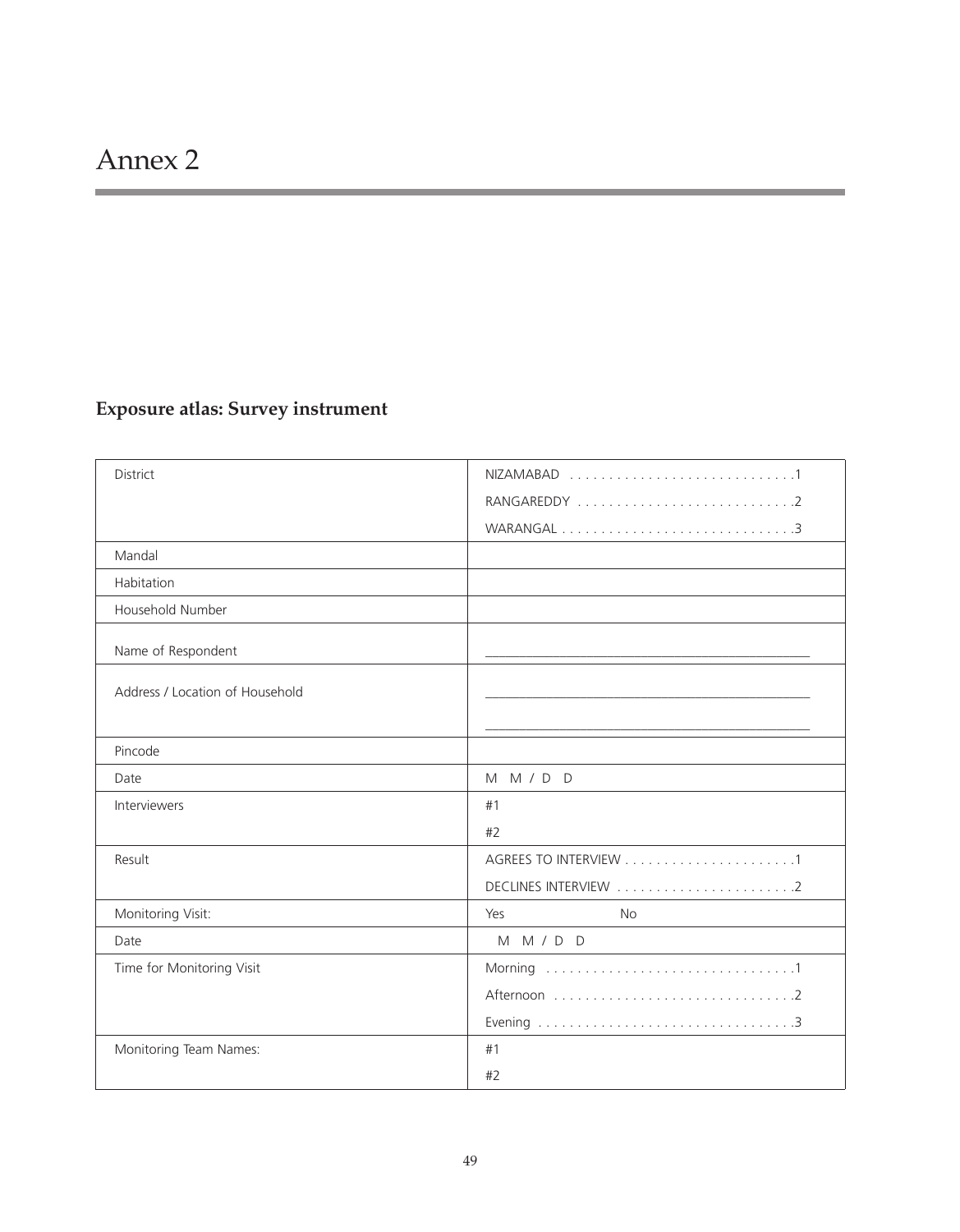# **Household sketch**

*Sample sketch given below:*



Please include the following: *(check off as completed)*

\_ Location of kitchen(s)

\_\_\_\_\_\_ Location of stove(s)

\_\_\_\_\_\_ Partition of kitchen (*if applicable*)

\_\_\_\_\_\_ Location of all doorways, windows, and major openings

*(please distinguish between doorways and windows/openings)*

Monitor labeling to be completed by the monitoring team.

M1 = Location of kitchen sampler

M2 = Location of living area sampler

#### **PLEASE MAKE SKETCHES AS LARGE AS POSSIBLE.**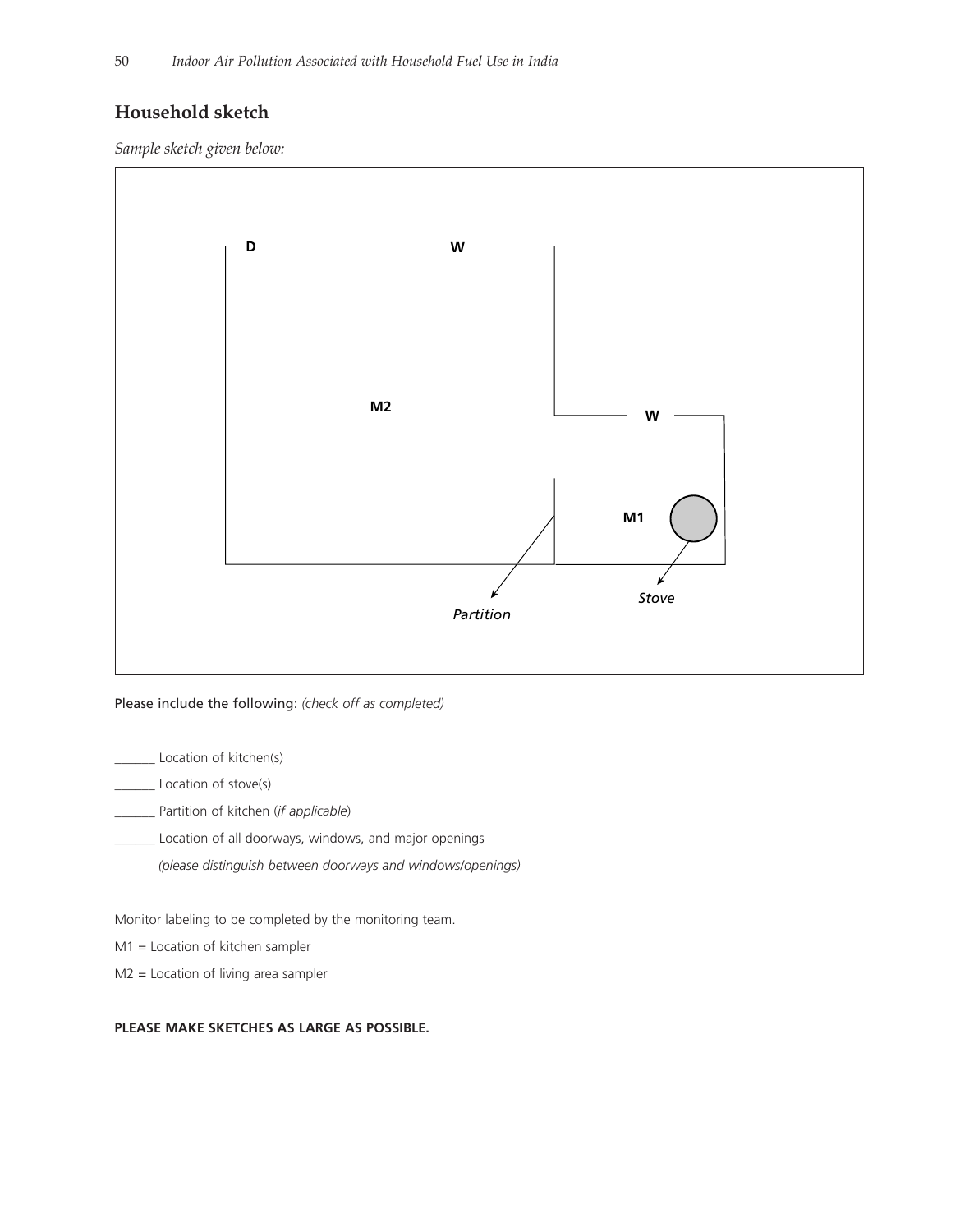# **Household characteristics**

*(eligibility criteria)*

| Roof Materials                                         | Grass Leaves, Reeds, Thatch, Wood, Mud, Unburnt Bricks or Bamboo 1 |     |     |  |
|--------------------------------------------------------|--------------------------------------------------------------------|-----|-----|--|
|                                                        |                                                                    |     |     |  |
|                                                        |                                                                    |     |     |  |
|                                                        |                                                                    |     |     |  |
|                                                        |                                                                    |     |     |  |
|                                                        | Stone                                                              |     |     |  |
|                                                        |                                                                    |     |     |  |
|                                                        |                                                                    |     |     |  |
|                                                        |                                                                    |     |     |  |
| <b>Wall Materials</b>                                  | <b>CHECK ALL THAT APPLY:</b>                                       |     |     |  |
|                                                        |                                                                    |     |     |  |
|                                                        |                                                                    |     |     |  |
|                                                        |                                                                    |     |     |  |
|                                                        |                                                                    |     |     |  |
|                                                        |                                                                    |     |     |  |
|                                                        |                                                                    |     |     |  |
|                                                        |                                                                    |     |     |  |
|                                                        |                                                                    |     |     |  |
|                                                        |                                                                    |     |     |  |
|                                                        |                                                                    |     |     |  |
| Floor                                                  | <b>CHECK ALL THAT APPLY:</b>                                       |     |     |  |
|                                                        |                                                                    |     |     |  |
|                                                        |                                                                    |     |     |  |
|                                                        |                                                                    |     |     |  |
|                                                        |                                                                    |     |     |  |
|                                                        |                                                                    |     |     |  |
|                                                        |                                                                    |     |     |  |
|                                                        |                                                                    |     |     |  |
| Do you have a separate room that is used as a kitchen? |                                                                    | Yes | No. |  |
| Characteristics of the kitchen:                        |                                                                    |     |     |  |
|                                                        |                                                                    |     |     |  |
|                                                        |                                                                    |     |     |  |
|                                                        |                                                                    |     |     |  |
| What type of fuel does                                 |                                                                    |     |     |  |
| your household mainly                                  |                                                                    |     |     |  |
| use for cooking?<br>(check only one)                   |                                                                    |     |     |  |
|                                                        |                                                                    |     |     |  |
|                                                        |                                                                    |     |     |  |
|                                                        |                                                                    |     |     |  |
|                                                        |                                                                    |     |     |  |
|                                                        |                                                                    |     |     |  |
|                                                        |                                                                    |     |     |  |
|                                                        |                                                                    |     |     |  |
|                                                        |                                                                    |     |     |  |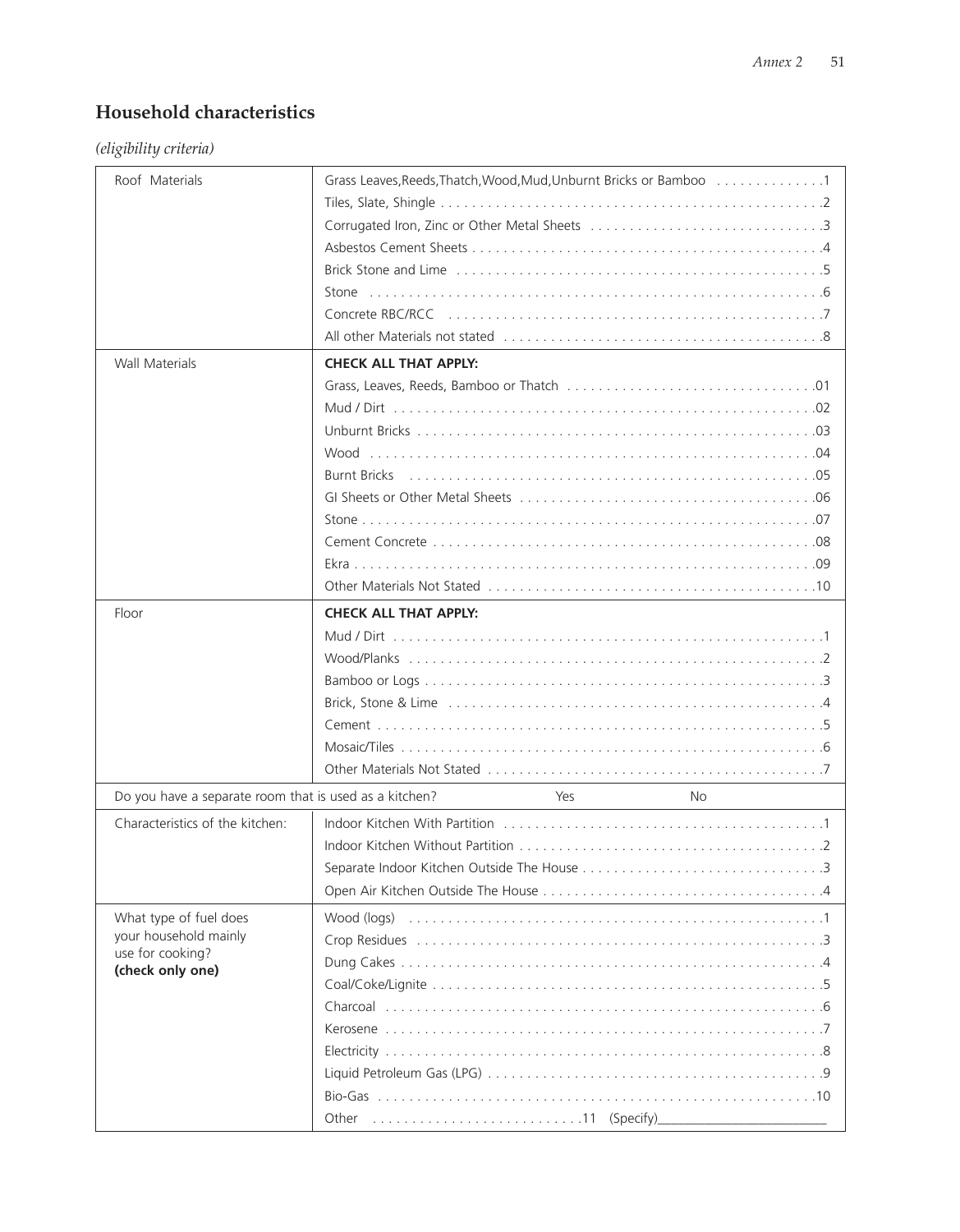# **Consent for interview**

My name is \_\_\_\_\_\_\_\_\_\_\_\_\_\_\_\_\_\_\_\_\_\_\_\_\_\_\_\_\_\_\_\_\_\_\_\_\_\_\_\_\_\_\_\_\_\_\_\_\_\_\_\_\_\_\_\_\_\_\_and I am working at the Institute of Health Systems. We are conducting a survey about household energy and indoor air pollution in Andhra Pradesh. We would very much appreciate your participation in this survey. I would like to ask you some questions about your household. This information will help people plan programs to decrease indoor air pollution in homes. It will take about 20 minutes. Participation in this survey is voluntary. You can choose not to answer any question. If you decide to participate, you may stop answering questions at anytime. All information will be kept strictly confidential and will not be shown to other persons. Do you want to ask me anything about this survey at this time?

*Signature of interviewer* 

| Date       | MM/DD                             |
|------------|-----------------------------------|
| Response:  | Respondent agrees for interview 1 |
|            | Respondent declines interview 2   |
| Start time | am/pm                             |

\_\_\_\_\_\_\_\_\_\_\_\_\_\_\_\_\_\_\_\_\_\_\_\_\_\_\_\_\_\_\_\_\_\_\_\_\_\_\_\_\_\_\_\_\_\_\_\_\_\_\_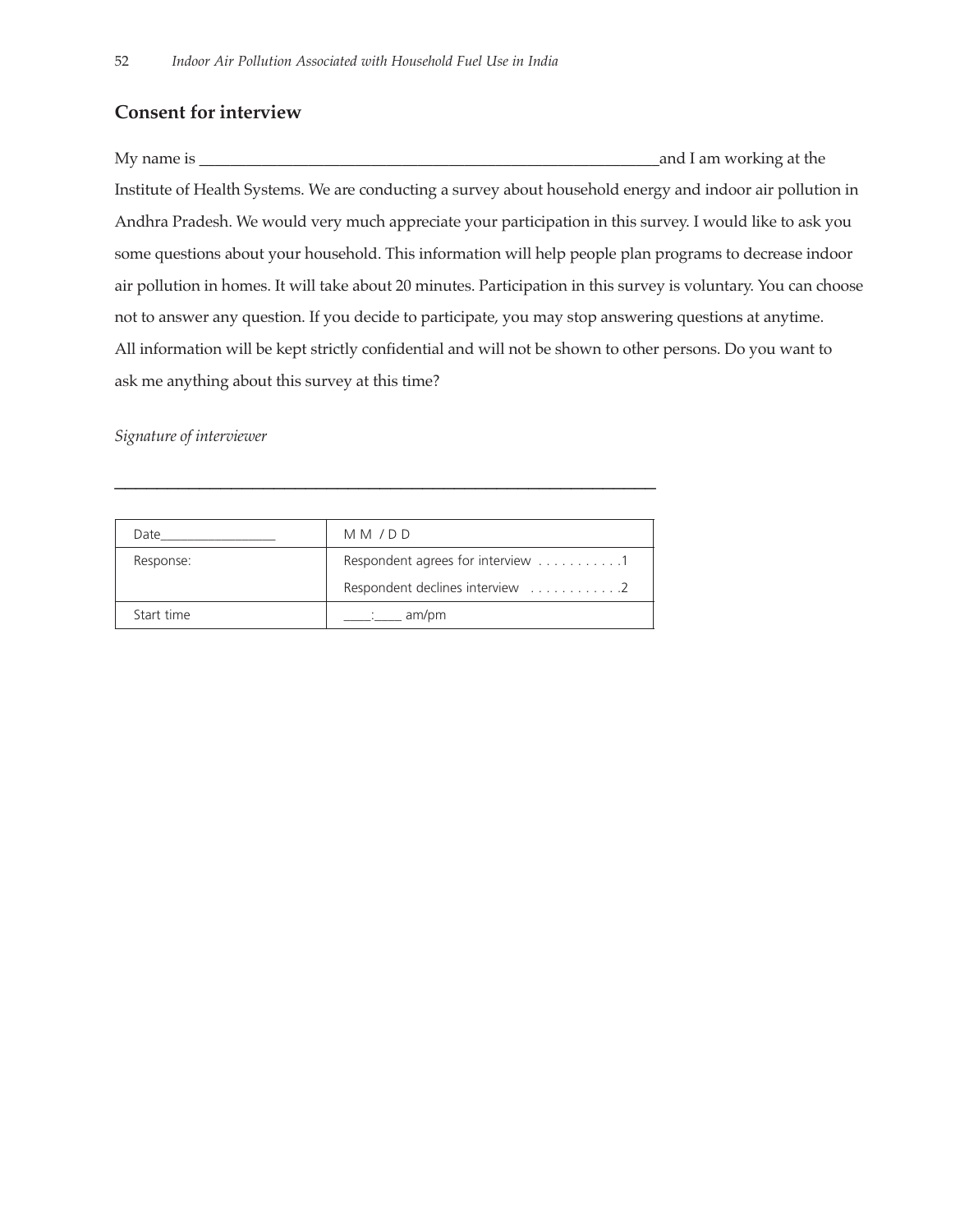Demographic information **Demographic information**

Now I would like some information about the people who usually live in your household or are staying with you know. Now I would like some information about the people who usually live in your household or are staying with you know. Please give me the names of the persons who usually live in your household, starting with the head of the household. Please give me the names of the persons who usually live in your household, starting with the head of the household.

| Name                                                                                                                                                                                                                                                                                     | Head of Household*<br>Relationship to<br>HEAD | Sex               | age in months<br><1 year give<br>Age | Involved in<br>cooking?         | in kitchen | during cooking?<br>Usually present | (head) do most of the time<br>What kind of work does |
|------------------------------------------------------------------------------------------------------------------------------------------------------------------------------------------------------------------------------------------------------------------------------------------|-----------------------------------------------|-------------------|--------------------------------------|---------------------------------|------------|------------------------------------|------------------------------------------------------|
| NAME1                                                                                                                                                                                                                                                                                    | $\overline{0}$<br>Head of Household           | Female2<br>Male 1 |                                      | $\frac{1}{2}$<br>Yes            | Yes        | $\frac{1}{2}$                      |                                                      |
| NAME2                                                                                                                                                                                                                                                                                    |                                               | Female2<br>Male 1 |                                      | $\frac{1}{2}$<br>Yes            | Yes        | $\frac{1}{2}$                      |                                                      |
| <b>NAME3</b>                                                                                                                                                                                                                                                                             |                                               | Female2<br>Male1  |                                      | $\stackrel{\circ}{\geq}$<br>Yes | Yes        | $\frac{1}{2}$                      |                                                      |
| NAME4                                                                                                                                                                                                                                                                                    |                                               | Female2<br>Male1  |                                      | $\frac{\circ}{\sim}$<br>Yes     | Yes        | $\frac{1}{2}$                      |                                                      |
| <b>NAME5</b>                                                                                                                                                                                                                                                                             |                                               | Female2<br>Male1  |                                      | $\frac{1}{2}$<br>Yes            | Yes        | $\frac{1}{2}$                      |                                                      |
| <b>NAME6</b>                                                                                                                                                                                                                                                                             |                                               | Female2<br>Male1  |                                      | $\frac{1}{2}$<br>Yes            | Yes        | $\stackrel{\circ}{\geq}$           |                                                      |
| NAME7                                                                                                                                                                                                                                                                                    |                                               | Female2<br>Male1  |                                      | $\gtrapprox$<br>Yes             | Yes        | $\frac{1}{2}$                      |                                                      |
| <b>NAME8</b>                                                                                                                                                                                                                                                                             |                                               | Female2<br>Male1  |                                      | $\geq$<br>Yes                   | Yes        | $\frac{1}{2}$                      |                                                      |
| NAME9                                                                                                                                                                                                                                                                                    |                                               | Female2<br>Male1  |                                      | $\frac{1}{2}$<br>Yes            | Yes        | $\frac{1}{2}$                      |                                                      |
| NAME <sub>10</sub>                                                                                                                                                                                                                                                                       |                                               | Female2<br>Male 1 |                                      | $\frac{\circ}{\sim}$<br>Yes     | Yes        | $\stackrel{\circ}{\geq}$           |                                                      |
| 08=BROTHER OR SISTER, 09=BROTHER-IN-LAW OR SISTER-IN-LAW, 10=NIECE OR NEPHEW, 11=OTHER RELATIVE, 12=ADOPTED/FOSTERCHILD, 13=NOT RELATED<br>01=NAN/02=WIFE OR HUSBAND, 03=SON OR DAVON DAJAN-N-N-N-N-SON-NAN OR DAJOHTER, 04=SON OR DAJOHTAN-LAN, 07=NANGHID, 06=PARENT, 07=PARENT-N-LAN/ |                                               |                   |                                      |                                 |            |                                    |                                                      |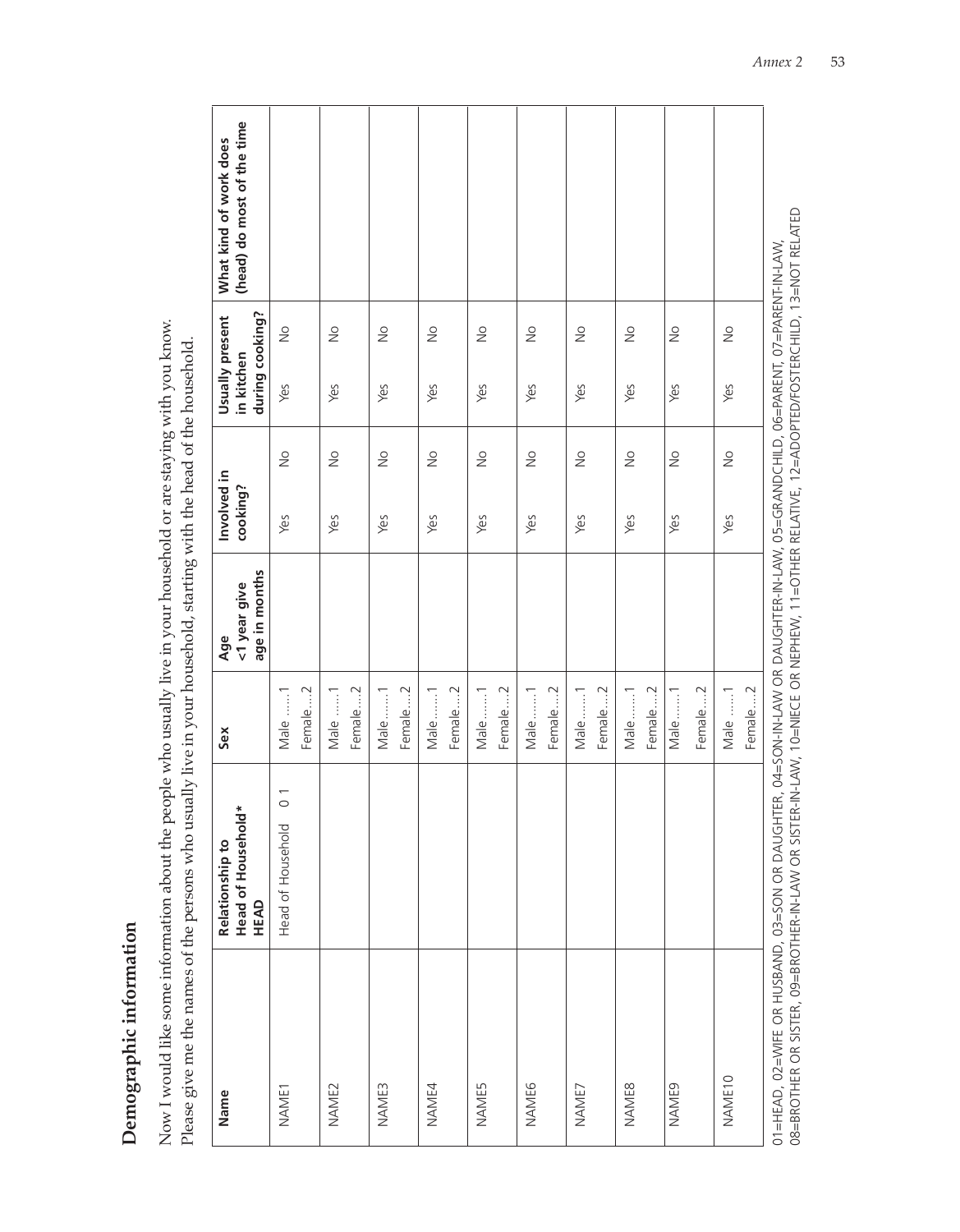# **Assets**

| Does the household own any of the following:                                                              |     |           |
|-----------------------------------------------------------------------------------------------------------|-----|-----------|
| Livestock?                                                                                                | Yes | <b>No</b> |
| A cot/bed?                                                                                                | Yes | No        |
| A clock/watch?                                                                                            | Yes | No        |
| An electric fan?                                                                                          | Yes | <b>No</b> |
| A bicycle?                                                                                                | Yes | <b>No</b> |
| A moped/scooter/motorcycle                                                                                | Yes | <b>No</b> |
| A radio/transistor?                                                                                       | Yes | <b>No</b> |
| A television?                                                                                             | Yes | <b>No</b> |
| A bullock cart?                                                                                           | Yes | <b>No</b> |
| Does the household have access to electricity?                                                            | Yes | <b>No</b> |
| What is the highest grade completed by any member of the household?<br>(00 if LESS THAN 1 YEAR COMPLETED) |     |           |
| Does any member of the household smoke more than 1 cigarette every day at home?                           | Yes | <b>No</b> |
| Does any member of the household smoke more than 1 bidi every day at home?                                | Yes | <b>No</b> |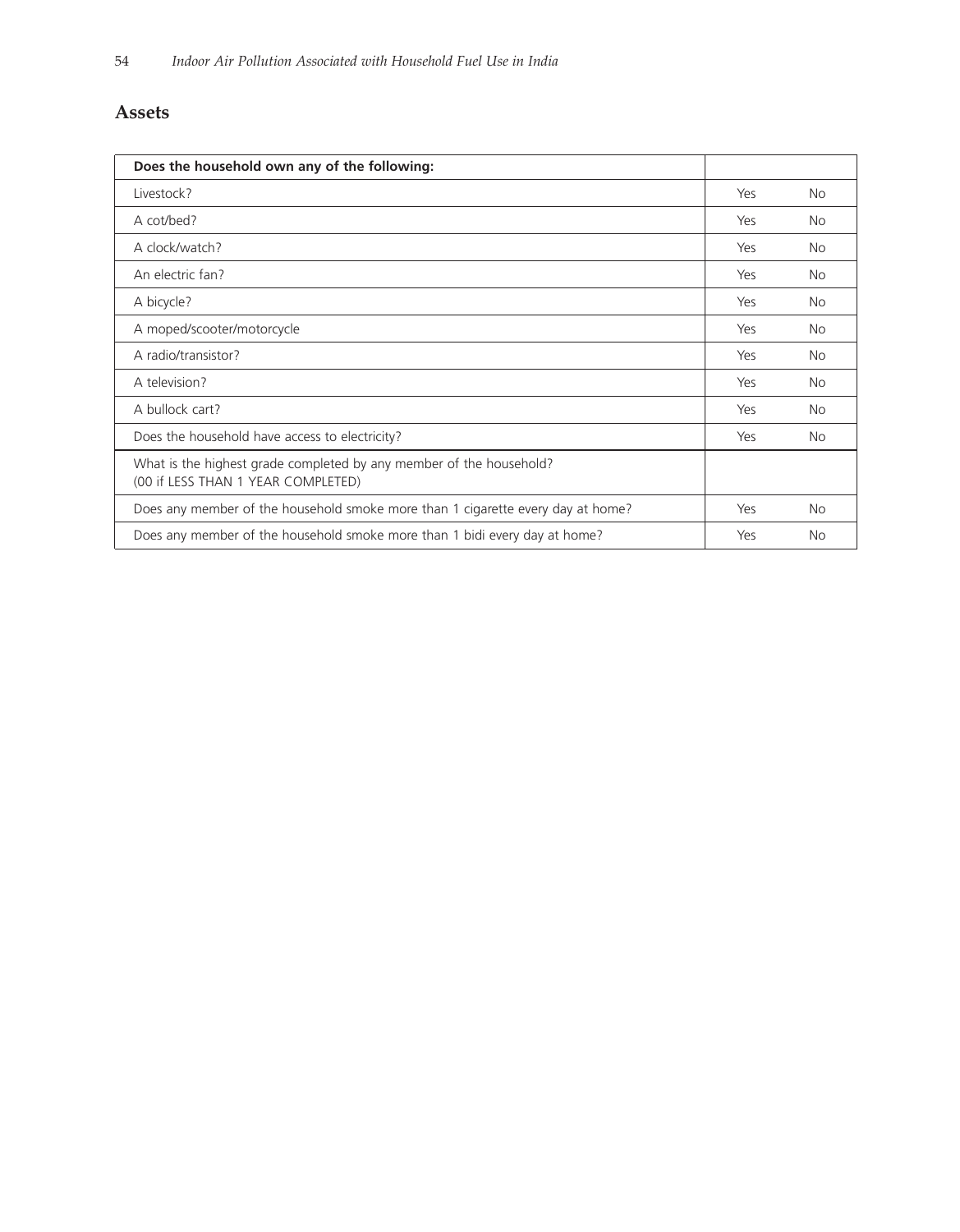|                              |                                               | <b>Now</b>   | Winter         | <b>Summer</b> | Monsoon        |
|------------------------------|-----------------------------------------------|--------------|----------------|---------------|----------------|
| What type of fuel does your  | Wood $(logs)$ . 1                             | $\mathbf{1}$ | 1              | 1             | 1              |
| household mainly use for     | Wood (twigs / branches). 2                    | 2            | 2              | 2             | 2              |
| cooking? (check only one)    | Crop Residues 3                               | 3            | 3              | 3             | 3              |
|                              | Dung Cakes. 4                                 | 4            | 4              | 4             | 4              |
|                              | Coal/Coke/Lignite5                            | 5            | 5              | 5             | 5              |
|                              | Charcoal 6                                    | 6            | 6              | 6             | 6              |
|                              | Kerosene 7                                    | 7            | 7              | 7             | 7              |
|                              | Electricity8                                  | 8            | 8              | 8             | 8              |
|                              | Liquid Petroleum Gas (LPG). 9                 | 9            | 9              | 9             | 9              |
|                              | Bio-Gas 10                                    | 10           | 10             | 10            | 10             |
|                              | Other 11                                      | 11           | 11             | 11            | 11             |
|                              | (Specify)                                     |              |                |               |                |
| What type of fuel does your  |                                               | $\mathbf{1}$ | $\mathbf{1}$   | $\mathbf{1}$  | $\mathbf{1}$   |
| household mainly use for     | Wood (twigs / branches). 2                    | 2            | 2              | 2             | 2              |
| boiling / heating water?     | Crop Residues 3                               | 3            | 3              | 3             | 3              |
|                              | Dung Cakes. 4                                 | 4            | 4              | 4             | 4              |
|                              | Coal/Coke/Lignite. 5                          | 5            | 5              | 5             | 5              |
|                              | Charcoal 6                                    | 6            | 6              | 6             | 6              |
|                              | Kerosene 7                                    | 7            | $\overline{7}$ | 7             | 7              |
|                              | Electricity8                                  | 8            | 8              | 8             | 8              |
|                              | Liquid Petroleum Gas (LPG). 9                 | 9            | 9              | 9             | 9              |
|                              | Bio-Gas 10                                    | 10           | 10             | 10            | 10             |
|                              | Other 11                                      | 11           | 11             | 11            | 11             |
|                              | (Specify)                                     |              |                |               |                |
|                              | Not used 12                                   | 12           | 12             | 12            | 12             |
| What type of fuel does your  | Wood $(logs)$ . 1                             | 1            | $\mathbf{1}$   | 1             | $\mathbf{1}$   |
| household commonly use       | Wood (twigs / branches). 2                    | 2            | 2              | 2             | $\overline{2}$ |
| for space heating indoors?   | Crop Residues 3                               | 3            | 3              | 3             | 3              |
|                              | Dung Cakes. 4                                 | 4            | $\overline{4}$ | 4             | 4              |
|                              | Coal/Coke/Lignite5                            | 5            | 5              | 5             | 5              |
|                              | Charcoal 6                                    | 6            | 6              | 6             | 6              |
|                              | Kerosene $\ldots \ldots \ldots \ldots \ldots$ | 7            | 7              | 7             | 7              |
|                              | Electricity8                                  | 8            | 8              | 8             | 8              |
|                              | Liquid Petroleum Gas (LPG). 9                 | 9            | 9              | 9             | 9              |
|                              | Bio-Gas 10                                    | 10           | 10             | 10            | 10             |
|                              | Other 11                                      | 11           | 11             | 11            | 11             |
|                              | (Specify)                                     |              |                |               |                |
|                              | Not used 12                                   | 12           | 12             | 12            | 12             |
| What is the main source of   | RECORD ALL MENTIONED:                         |              |                |               |                |
| lighting for your household? |                                               |              |                |               |                |
|                              |                                               |              |                |               |                |
|                              |                                               |              |                |               |                |
|                              |                                               |              |                |               |                |
|                              |                                               |              |                |               |                |
|                              |                                               |              |                |               |                |
|                              |                                               |              |                |               |                |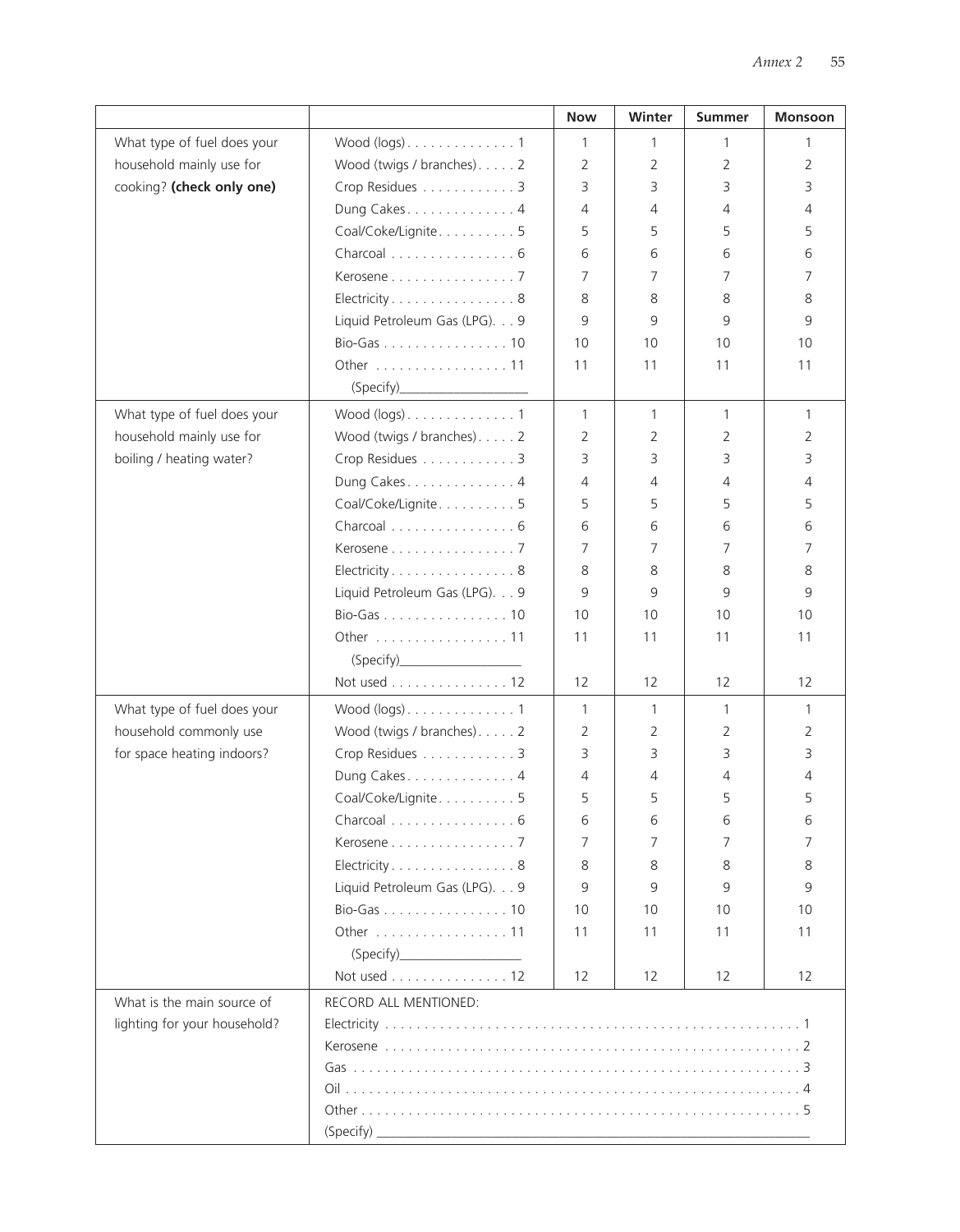| Ş                   |  |
|---------------------|--|
| l                   |  |
| Č<br>֝֜֝֜֜֜֜֜֜<br>ł |  |
| Ç<br>ļ<br>٢<br>ĺ    |  |
|                     |  |
|                     |  |

| Questions for the cook |              |      |                                                               |           |                                                                      |                                             |                                                                                                                              |                                                                                            |
|------------------------|--------------|------|---------------------------------------------------------------|-----------|----------------------------------------------------------------------|---------------------------------------------|------------------------------------------------------------------------------------------------------------------------------|--------------------------------------------------------------------------------------------|
|                        |              | Fuel | How much (fueltype)<br>household) per day?<br>do you use (per |           | About what<br>(fueltype)?<br>percent of<br>your total<br>fuel use is | Is (fueltype)<br>collected or<br>purchased? | how much time you spend<br>If collected, approximately<br>unit of time? (ex: 20 min<br>collecting (fueltype) per<br>per day) | If purchased, approximately<br>how much do you spend<br>on (fueltype) per unit of<br>time? |
| For (fuel) mainly      | FUEL1        |      |                                                               | kg liters | $\%$                                                                 | Collected 1                                 | Time                                                                                                                         | RS                                                                                         |
| used for cooking:      |              |      |                                                               |           |                                                                      | Purchased 2                                 | per                                                                                                                          | per                                                                                        |
| What other types       | FUEL2        |      |                                                               | kg liters | %                                                                    | Collected 1                                 | Time                                                                                                                         | RS                                                                                         |
| of fuel does your      |              |      |                                                               |           |                                                                      | Purchased 2                                 | per                                                                                                                          | per                                                                                        |
| household commonly     | FUEL3        |      |                                                               | kg liters | %                                                                    | Collected 1                                 | Time                                                                                                                         | RS.                                                                                        |
| use for cooking?       |              |      |                                                               |           |                                                                      | Purchased 2                                 | per                                                                                                                          | per                                                                                        |
|                        | FUEL4        |      |                                                               | kg liters | $\%$                                                                 | Collected 1                                 | Time                                                                                                                         | RS                                                                                         |
| RECORD ALL             |              |      |                                                               |           |                                                                      | Purchased 2                                 | per                                                                                                                          | per                                                                                        |
| MENTIONED              | <b>FUEL5</b> |      |                                                               | kg liters | %                                                                    | Collected 1                                 | Time                                                                                                                         | RS                                                                                         |
|                        |              |      |                                                               |           |                                                                      | Purchased 2                                 | per                                                                                                                          | per                                                                                        |
|                        |              |      |                                                               |           |                                                                      |                                             |                                                                                                                              |                                                                                            |

| Does the household's cooking pattern change seasonally?<br>If yes, describe changes and reasons for change.                    | Yes | $\frac{1}{2}$ |  |
|--------------------------------------------------------------------------------------------------------------------------------|-----|---------------|--|
| If yes, describe changes, when they occurred, and reasons for change.<br>Has your household ever changed its fuel use pattern? | Yes | $\geq$        |  |
| If yes, describe changes, when they occurred, and reasons for change.<br>Has your household ever changed its cooking area?     | yes | $\frac{1}{2}$ |  |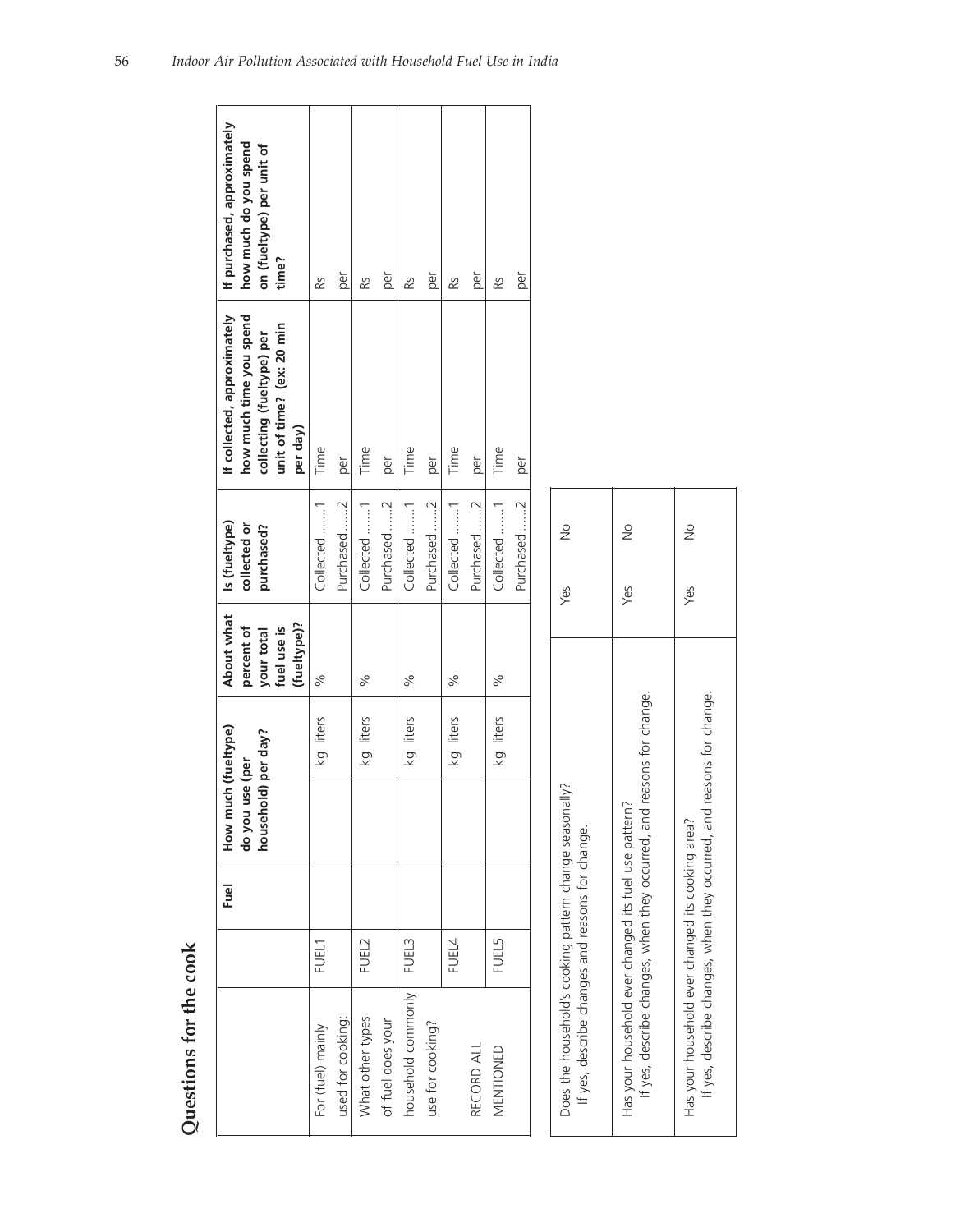|                                                                                       | COOK #1<br>Name:   |           | <b>COOK #2</b><br>Name: |           |
|---------------------------------------------------------------------------------------|--------------------|-----------|-------------------------|-----------|
| When do you usually cook?<br>FILL IN THE FOLLOWING FOR ALL MENTIONED                  |                    |           |                         |           |
| <b>MORNING</b><br><b>Before Noon</b>                                                  | Yes                | <b>No</b> | Yes                     | <b>No</b> |
| If yes, how long do you cook for in the morning?                                      |                    | minutes   |                         | minutes   |
| AFTERNOON Noon to 5 pm                                                                | Yes                | No        | Yes                     | <b>No</b> |
| If yes, how long do you cook for in the afternoon?                                    |                    | minutes   |                         | minutes   |
| <b>EVENING</b><br>After 5 pm                                                          | Yes                | No        | Yes                     | No        |
| If yes, how long do you cook for in the evening?                                      |                    | minutes   |                         | minutes   |
| <b>OTHER TIMES</b>                                                                    |                    |           |                         |           |
| Specify Other Times and Activities (making tea, etc.)                                 | Yes                | <b>No</b> | Yes                     | <b>No</b> |
| If yes, how long do you cook for at other times?                                      |                    | minutes   |                         | minutes   |
| What kind of work do you (cook) do most of the time?                                  |                    |           |                         |           |
| Do you (cook) earn cash for this work?                                                | Yes                | <b>No</b> | Yes                     | No        |
| Do you (cook) smoke more than 1 cigarette every day?                                  | Yes                | <b>No</b> | Yes                     | <b>No</b> |
| If yes, about how many cigarettes do you smoke every day?                             |                    |           |                         |           |
| If yes, for how long have you smoked cigarettes?                                      |                    |           |                         |           |
| Do you (cook) smoke more than 1 bidi every day?                                       | Yes                | <b>No</b> | Yes                     | No        |
| If yes, about how many bidis do you smoke every day?                                  |                    |           |                         |           |
| If yes, for how long have you smoked bidis?                                           |                    |           |                         |           |
| How long have you (the cook) lived here?                                              |                    |           |                         |           |
| What was the fuel mainly used for cooking in the place you<br>lived before this?      |                    |           |                         |           |
| How long did you live there?                                                          |                    |           |                         |           |
| Do you (cook) suffer from tuberculosis?                                               | Yes                | <b>No</b> | Yes                     | <b>No</b> |
| Have you (cook) ever received medical treatment for tuberculosis?                     | Yes                | <b>No</b> | Yes                     | <b>No</b> |
| Does anyone in the household suffer from blindness?                                   | Yes                | <b>No</b> |                         |           |
| If yes, who?                                                                          |                    |           |                         |           |
| Has anyone in the household ever been diagnosed with or had<br>surgery for cataracts? |                    |           |                         |           |
| Diagnosed with cataracts                                                              | Yes                | No        |                         |           |
| If yes, who?                                                                          |                    |           |                         |           |
| Had surgery for cataracts                                                             | Yes                | No        |                         |           |
| If yes, who?                                                                          |                    |           |                         |           |
| If there is more than one cook, who is the main cook?                                 | Cook #1<br>Cook #2 | 1<br>2    |                         |           |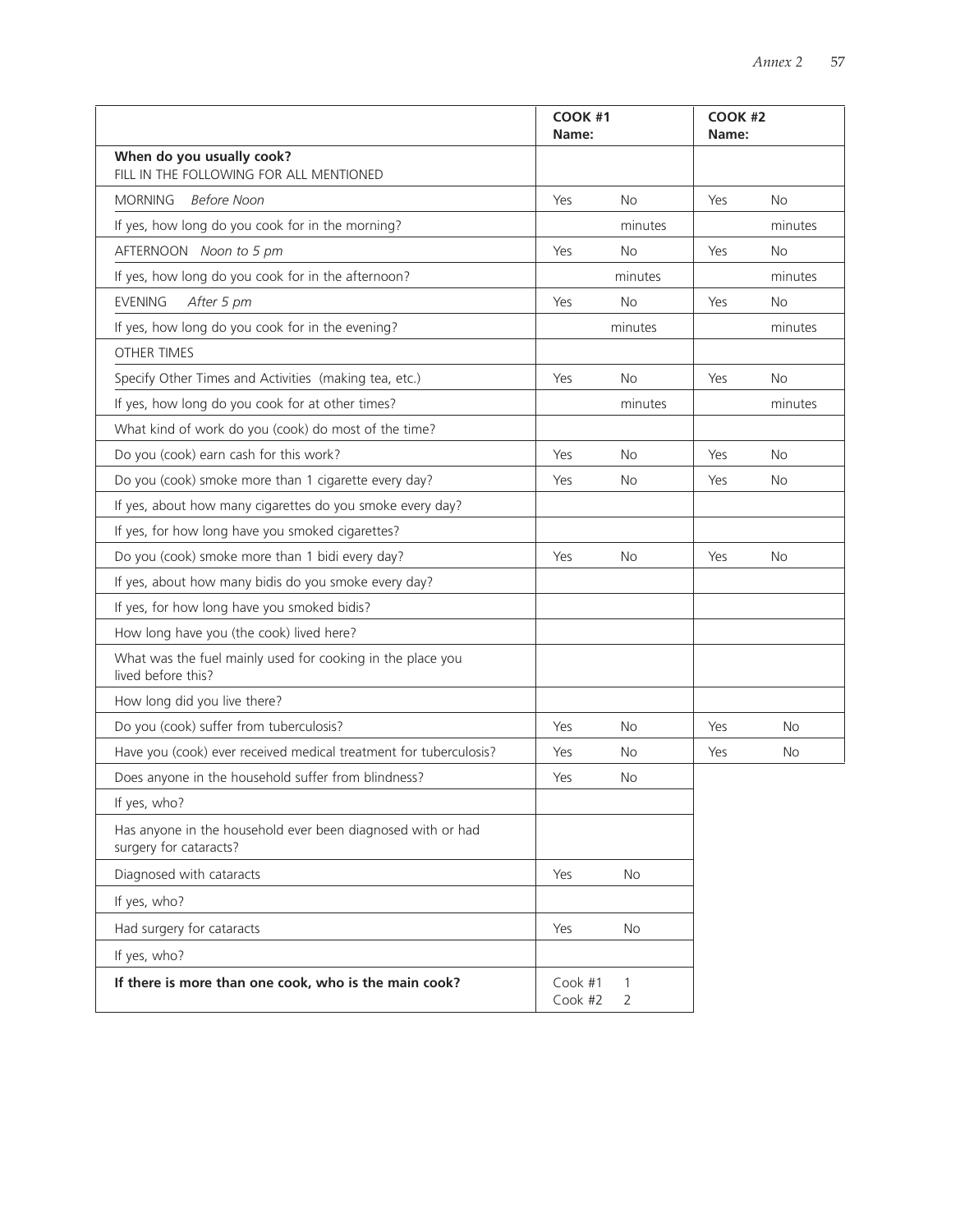# **Household Characteristics**

| How many rooms are there in your household?       |                  |
|---------------------------------------------------|------------------|
| Roof height (in meters)                           |                  |
| Wall height (in meters)                           |                  |
| Is there a gap between the wall and roof?         | <b>No</b><br>Yes |
| If yes, record the size of the gap in centimeters | cm               |
| Number of doorways                                |                  |
| Number of windows / major openings                |                  |

# **Kitchen characteristics**

| Length in meters                                    | Longest wall: the contract of the contract of the contract of the contract of the contract of the contract of the contract of the contract of the contract of the contract of the contract of the contract of the contract of |
|-----------------------------------------------------|-------------------------------------------------------------------------------------------------------------------------------------------------------------------------------------------------------------------------------|
|                                                     |                                                                                                                                                                                                                               |
|                                                     |                                                                                                                                                                                                                               |
| Width in meters                                     |                                                                                                                                                                                                                               |
|                                                     |                                                                                                                                                                                                                               |
|                                                     |                                                                                                                                                                                                                               |
| Height in meters                                    |                                                                                                                                                                                                                               |
|                                                     | Lowest point:                                                                                                                                                                                                                 |
|                                                     | Average height:                                                                                                                                                                                                               |
| Number of windows / openings in kitchen             |                                                                                                                                                                                                                               |
| For each window / opening in kitchen, rate size:    | Window #1<br>Small<br>Medium<br>Large                                                                                                                                                                                         |
|                                                     | Window #2<br>Small<br><b>Medium</b><br>Large                                                                                                                                                                                  |
| Small: less than half of survey page (A4 sheet)     | Window #3<br>Small<br>Medium<br>Large                                                                                                                                                                                         |
| Medium: half to full size of survey page (A4 sheet) | Window #4<br>Small<br>Medium<br>Large                                                                                                                                                                                         |
| Large: larger than survey page (A4 sheet)           | Window #4<br>Small<br>Medium<br>Large                                                                                                                                                                                         |
| Please rate the ventilation of the kitchen:         |                                                                                                                                                                                                                               |
|                                                     |                                                                                                                                                                                                                               |
|                                                     | $Good$ 3                                                                                                                                                                                                                      |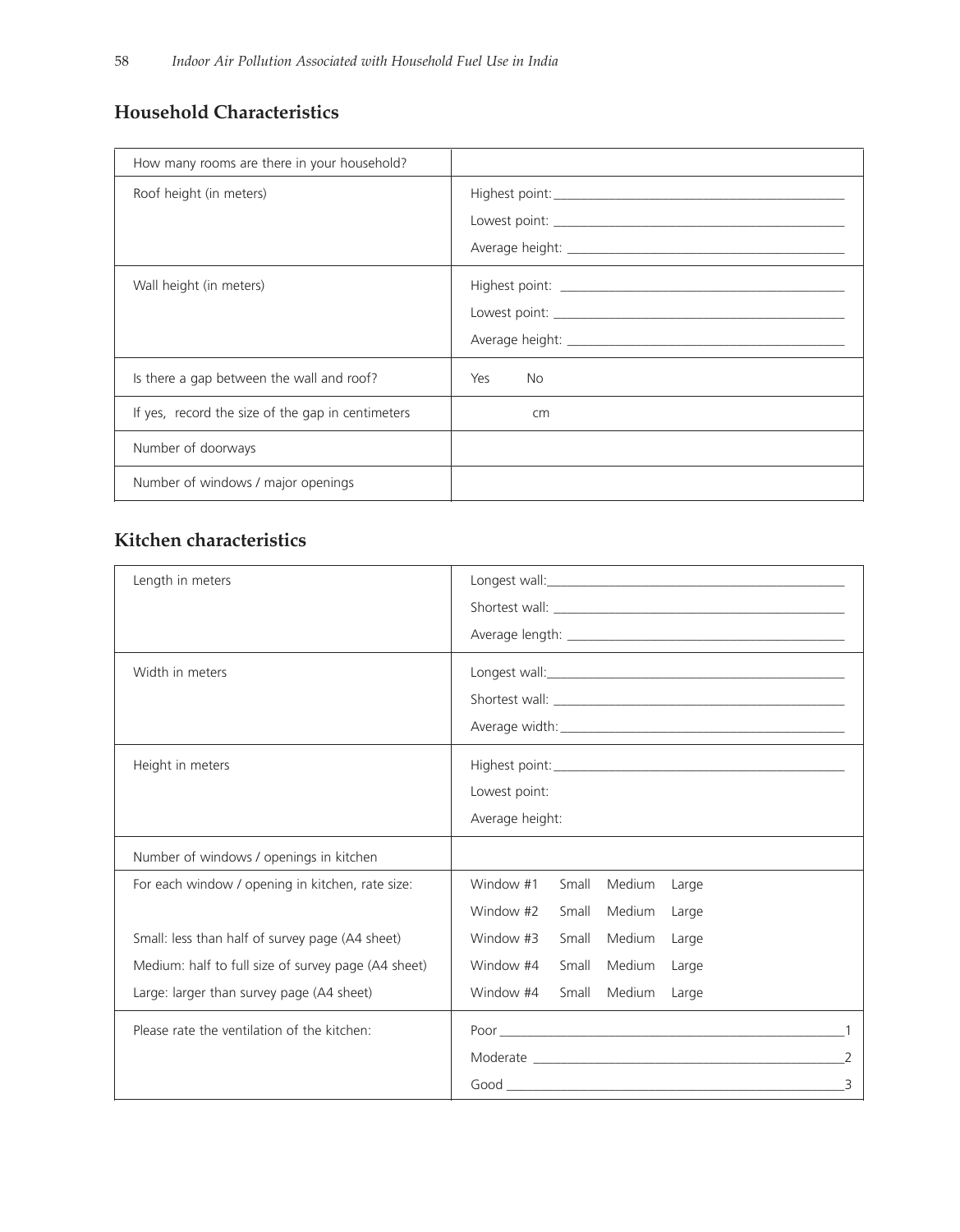# *Kitchen characteristics, continued*

| For households with kitchen partition:                                                                                   |                                                                                                                           |
|--------------------------------------------------------------------------------------------------------------------------|---------------------------------------------------------------------------------------------------------------------------|
| Does partition extend to the ceiling?                                                                                    | Yes<br><b>No</b>                                                                                                          |
| If no, record height of partition in centimeters                                                                         | cm                                                                                                                        |
| For households with open air kitchen<br><b>outside the house:</b> Is the stove located<br>under any shed roof or canopy? | Yes<br><b>No</b>                                                                                                          |
| If yes, what is this shed roof or canopy made of?<br>(check all that apply)                                              | Grass, Leaves, Reeds, Thatch, Wood, Mud, Unburnt<br>Corrugated Iron, Zinc or other Metal Sheets 3<br>Brick Stone and Lime |
| If yes, record height of shed roof/canopy in cms                                                                         | Highest point:<br>Lowest point:<br>Average height:                                                                        |
| How many sides of the outdoor kitchen are enclosed?<br>(i.e. by walls, make-shift partitions, etc.)                      |                                                                                                                           |

# **Biomass stove characteristics**

*NOTE: A stove is defined by the presence of a fire / combustion chamber. Count two fires as two stoves, even if they look alike and are side by side.*

# **Traditional Biomass Stoves (No Chimney)**

|                                                                                                | Traditional Stove #1                                                                             | Traditional Stove #2                                                                           |
|------------------------------------------------------------------------------------------------|--------------------------------------------------------------------------------------------------|------------------------------------------------------------------------------------------------|
|                                                                                                | Fixed 1<br>Portable2                                                                             | Portable 2                                                                                     |
| Type of stove                                                                                  | 3 Stone or Brick 1<br>Simple Chula 2<br>Modified Chulha<br>(ridges at pot hole $\ldots \ldots 3$ | 3 Stone or Brick. 1<br>Simple Chula2<br>Modified Chulha<br>(ridges at pot hole $\dots \dots 3$ |
| If stove is a modified chulha (#3 above), was<br>this stove constructed as an improved chulha? | Yes<br>No.                                                                                       | Yes<br>No.                                                                                     |
| Number of pot holes                                                                            |                                                                                                  |                                                                                                |
| Height of the stove in centimeters                                                             | cm                                                                                               | cm                                                                                             |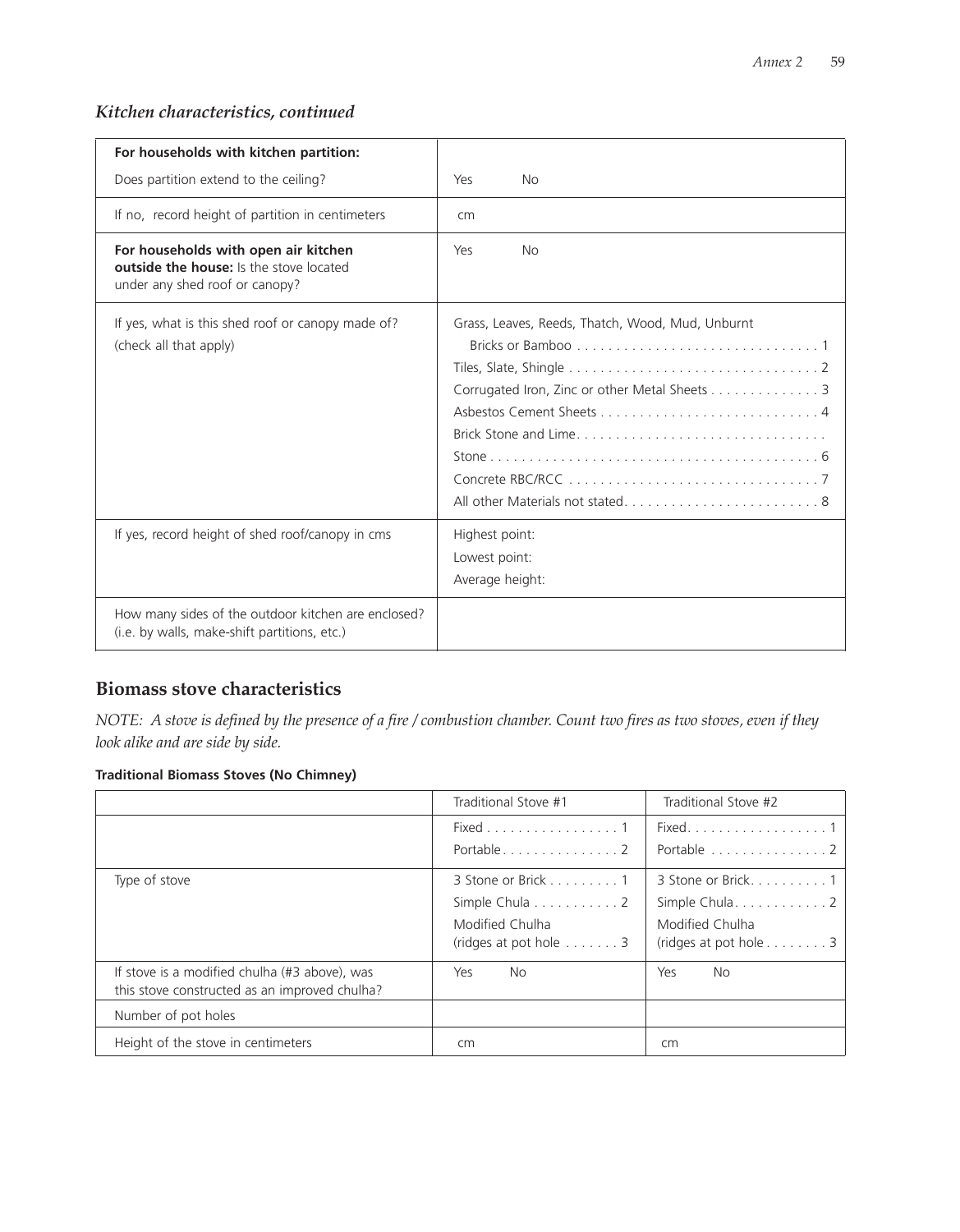# *Biomass Stove characteristics, continued*

| Stove material (develop codes after the pilot)    | Mud 1<br>Brick 2<br>Other. 3<br>(Specify) | Brick2<br>Other 3<br>(Specify) |
|---------------------------------------------------|-------------------------------------------|--------------------------------|
| Does the stove have a hood?                       | Yes<br>No.                                | No.<br>Yes                     |
| If yes, describe the hood:                        |                                           |                                |
| Is the stove ever used for space heating indoors? | Yes<br>No.                                | Yes<br>No.                     |
| Is the stove ever used for cooking cattle feed?   | Yes<br><b>No</b>                          | <b>No</b><br>Yes               |

# **Traditional Biomass Stoves (No Chimney), continued**

### **Improved biomass stoves**

| Improved biomass stoves are characterized<br>by the presence of a chimney or flue.            | Improved Stove #1                                               | Improved Stove #2                    |
|-----------------------------------------------------------------------------------------------|-----------------------------------------------------------------|--------------------------------------|
|                                                                                               | Fixed 1<br>Portable2                                            | Fixed 1<br>Portable 2                |
| Does the stove have a chimney (flue)?                                                         | Yes<br>No                                                       | Yes<br><b>No</b>                     |
| If no, this is not an improved stove-please record stove details in traditional stove section |                                                                 |                                      |
| If improved, what type?                                                                       |                                                                 |                                      |
| If improved, for how long have you had this stove?                                            | months / years                                                  | months / years                       |
| Number of pot holes                                                                           |                                                                 |                                      |
| Describe chimney material:                                                                    |                                                                 |                                      |
| Height of chimney in centimeters:                                                             | cm<br>cm                                                        |                                      |
| Please rate the overall condition of the chimney:                                             | Poorly maintained /<br>inefficient. $\dots\dots\dots\dots\dots$ | Poorly maintained /<br>inefficient 1 |
|                                                                                               | Moderately well<br>maintained2                                  | Moderately well<br>maintained 2      |
|                                                                                               | Well maintained /<br>efficient 3                                | Well maintained /<br>efficient 3     |
| Describe the maintenance of the chimney                                                       |                                                                 |                                      |
| Does the stove have a controllable damper?                                                    | Yes<br>No.                                                      | Yes<br><b>No</b>                     |
| Height of the stove in centimeters                                                            | cm                                                              | cm                                   |
| Does the stove have a hood?                                                                   | Yes<br>No.                                                      | Yes<br>No.                           |
| If yes, describe the hood:                                                                    |                                                                 |                                      |
| Please rate the overall condition of the stove:                                               | Poorly maintained. 1                                            | Poorly maintained 1                  |
|                                                                                               | Moderately well maintained. 2                                   | Moderately well maintained . 2       |
|                                                                                               | Well maintained 3                                               | Well maintained 3                    |
| Is the stove ever used for space heating indoors?                                             | Yes<br><b>No</b>                                                | Yes<br><b>No</b>                     |
| Is the stove ever used for cooking cattle feed?                                               | No.<br>Yes                                                      | <b>No</b><br>Yes                     |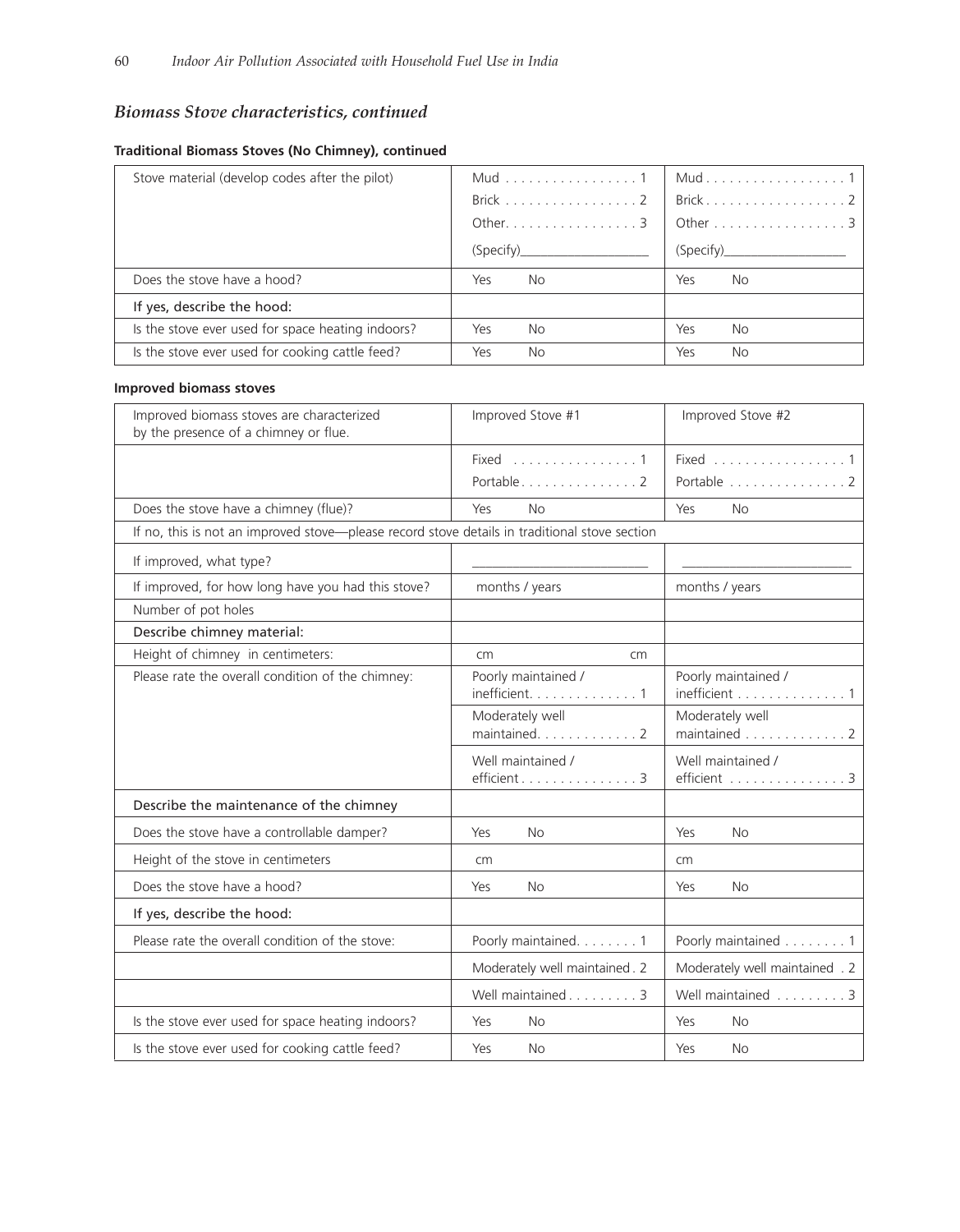# **Kerosene stove characteristics**

| Do you have a kerosene stove? | Yes<br>No.           |
|-------------------------------|----------------------|
| Type of stove                 |                      |
|                               |                      |
| When is the stove used?       | CHECK ALL THAT APPLY |
|                               |                      |
|                               |                      |
|                               |                      |
|                               |                      |
|                               |                      |
|                               |                      |
|                               |                      |
|                               | Specify              |

# **LPG stove characteristics**

| Do you have an LPG cylinder?               | Yes<br>No            |
|--------------------------------------------|----------------------|
| Do you have an LPG stove?                  | Yes<br>No.           |
| Number of burners                          |                      |
| Is the stove certified?                    | Yes<br><b>No</b>     |
| Volume of cylinder                         | _kg                  |
| How often do you refill your cylinder?     |                      |
| For how long have you had this stove?      | months / years       |
| How did you acquire this stove? (describe) |                      |
| When is the stove used?                    | CHECK ALL THAT APPLY |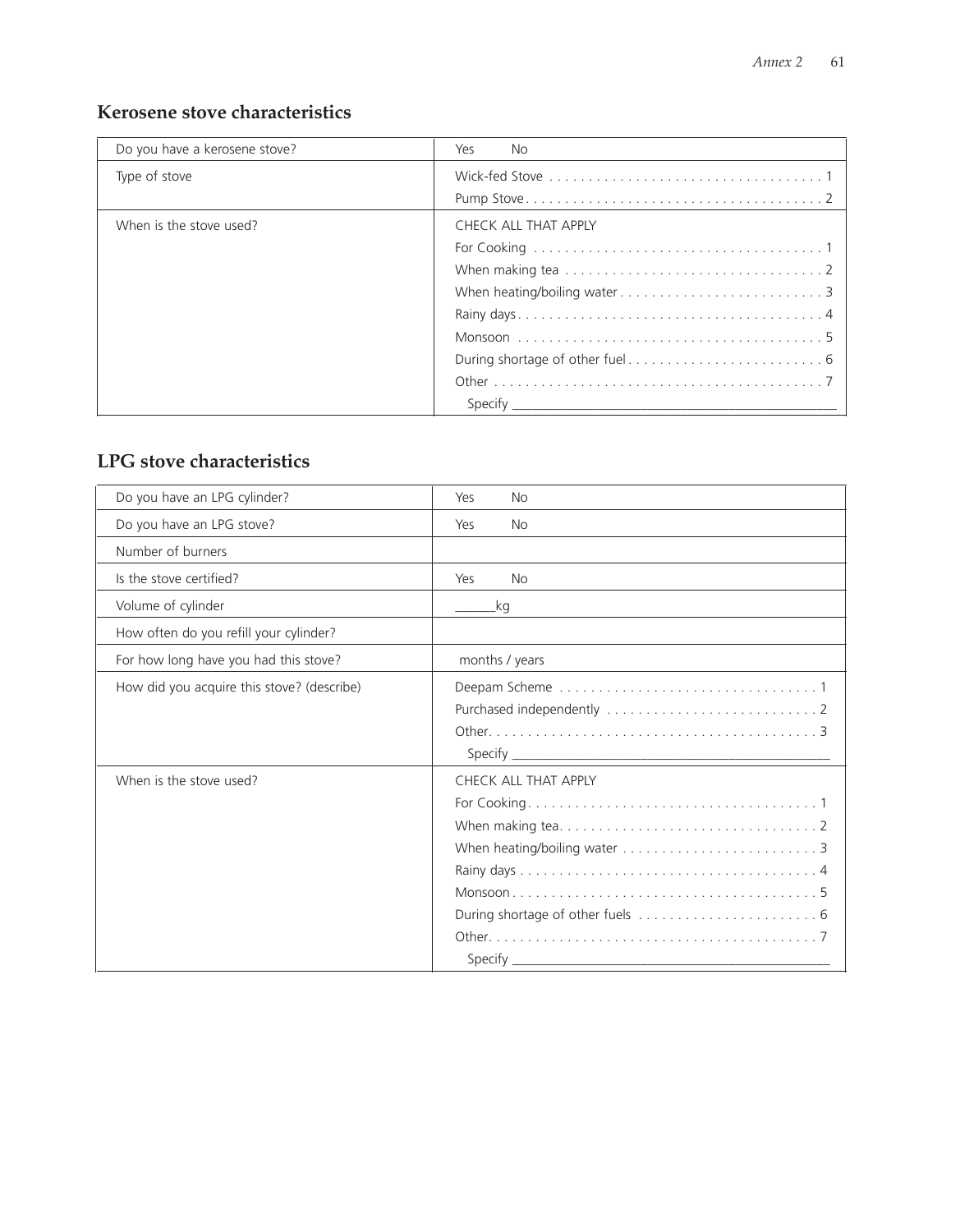# **Biogas stove characteristics**

| Do you have a biogas stove?                                                                              | Yes<br>No. |  |
|----------------------------------------------------------------------------------------------------------|------------|--|
| Number of burners                                                                                        |            |  |
| Describe the maintenance of the stove                                                                    |            |  |
| If the household has more than one stove,<br>which stove is mainly used for cooking?<br>(check only one) |            |  |

# **Consent for monitoring**

Tomorrow, some other people from our team will be measuring the air quality in several homes in (name place). This will take one full day (about 24 hours, including 1 hour for set-up time and collection of samplers). Measuring will involve the placement of samplers inside and outside the houses while cooking and also while cooking is not going on. Participation is voluntary. The monitors are run by batteries and are very safe. They do not cause electrical shocks or fires and will have no effect on children or others in the house, although they do make a small amount of noise. You can choose to have the monitor removed at any time. We would very much appreciate your participation in this survey.

Do you want to ask me anything about the monitoring at this time?

*Signature of interviewer* 

| Date                | MM/DD                                              |
|---------------------|----------------------------------------------------|
| Response:           | Respondent agrees to all monitoring 1              |
|                     | Respondent declines monitoring $\dots \dots \dots$ |
| Record the End Time | am/pm                                              |

\_\_\_\_\_\_\_\_\_\_\_\_\_\_\_\_\_\_\_\_\_\_\_\_\_\_\_\_\_\_\_\_\_\_\_\_\_\_\_\_\_\_\_\_\_\_\_\_\_\_\_

Survey field notes: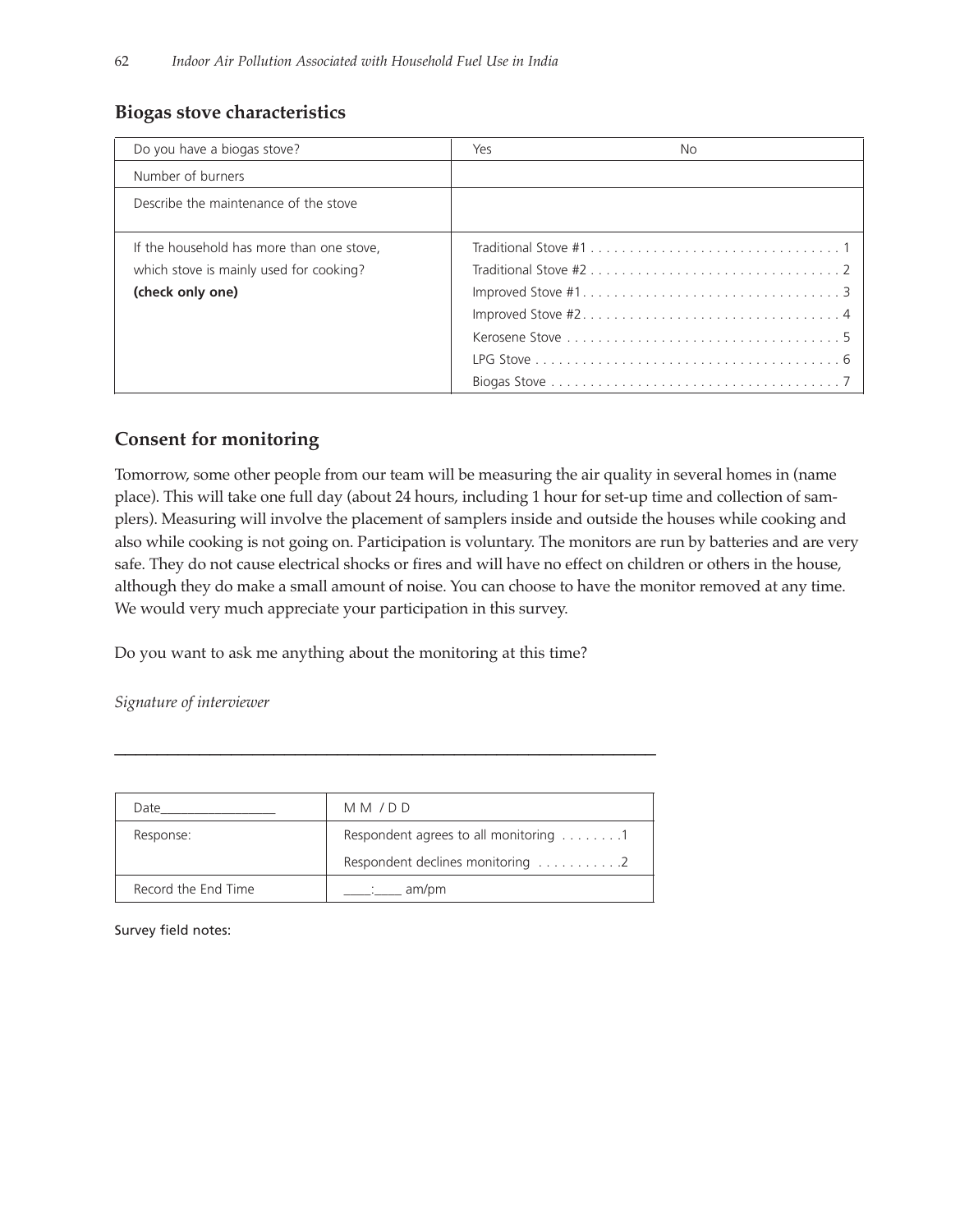# **Sampling scheme for Rangareddy, Warrangal and Nizambad districts**

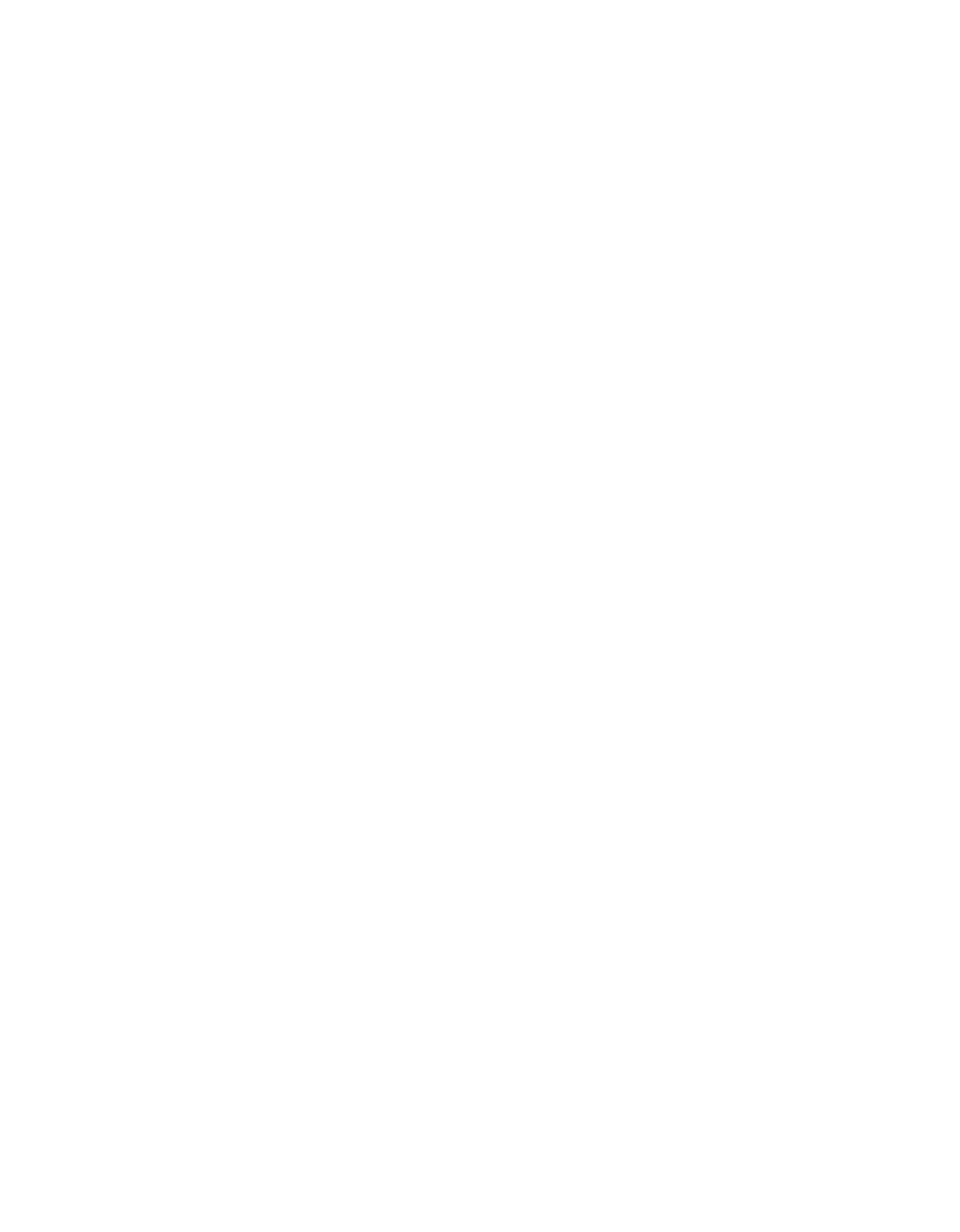# **Habitations in each district and list of habitations included in the survey**

*Sampling scheme for the study*

Number of eligible habitations in each district included in the sampling frame

| <b>District</b> | <b>Mandal</b> | No of habitations with pop > 2000 |
|-----------------|---------------|-----------------------------------|
| Rangareddy      | Maheswaram    | 7                                 |
|                 | Ibrahimpatam  | 6                                 |
|                 | Shamirpet     | 10                                |
|                 | Keesara       | 3                                 |
|                 | Rajendranagar | 8                                 |
| Nizamabad       | Nizamabad     | 9                                 |
|                 | Ranjal        | 6                                 |
|                 | Dich Palle    | 9                                 |
|                 | Bhiknur       | 8                                 |
|                 | Madnur        | 4                                 |
| Warangal        | Parkal        | 12                                |
|                 | Thorrur       | 13                                |
|                 | Cheriyal      | 11                                |
|                 | Ghanpur(Stn)  | 16                                |
|                 | Wardhannapet  | 13                                |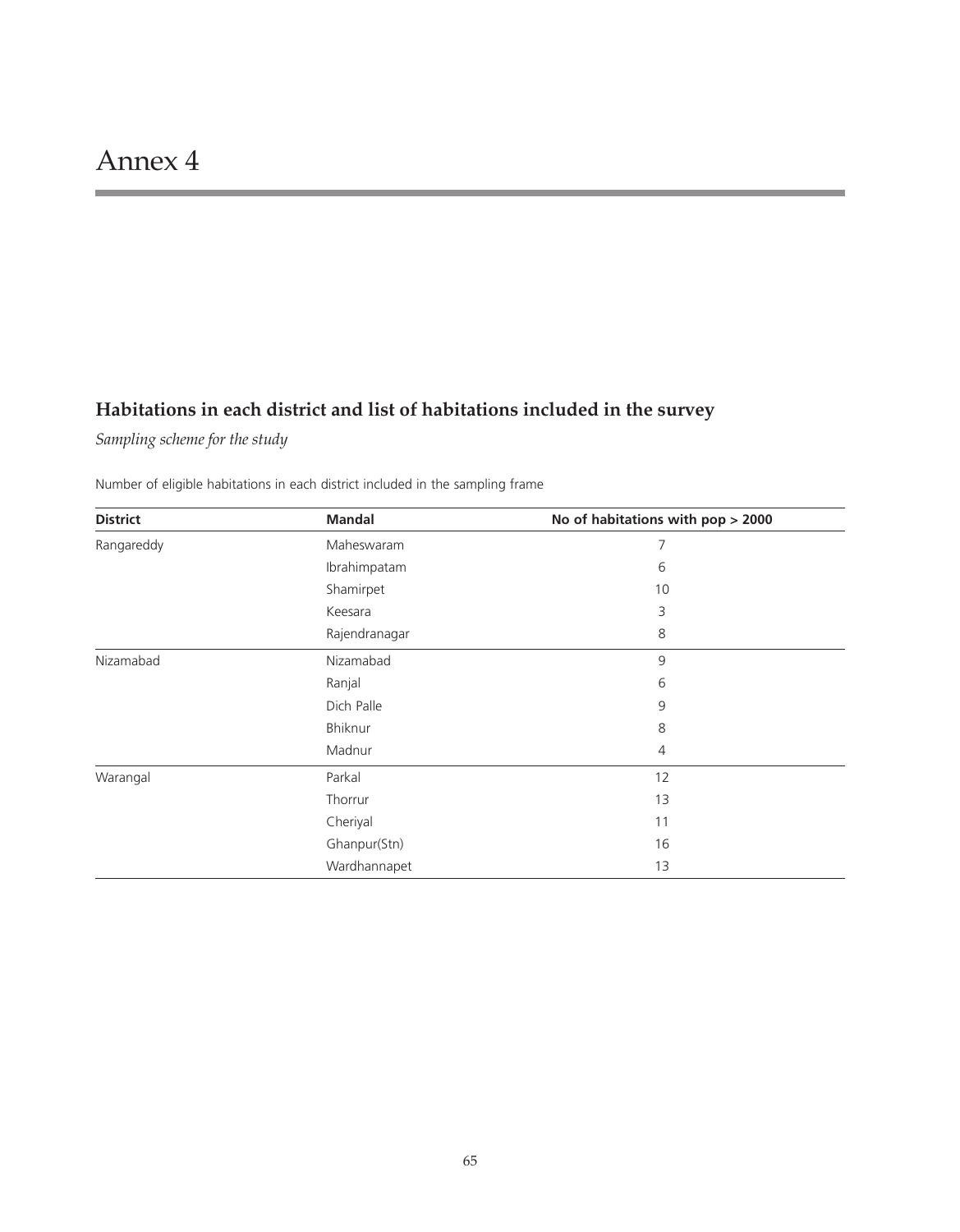Final list of habitations included in the survey

| <b>District</b> | <b>Mandal</b> | <b>Habitation Id</b> | <b>Habitation</b> | <b>Population</b> |
|-----------------|---------------|----------------------|-------------------|-------------------|
| Ranga Reddy     | Maheswaram    | AP153301801          | Raviryal          | 2921              |
|                 | Ibrahimpatnam | AP153402301          | Yeliminedu        | 2947              |
|                 | Shamirpet     | AP150902301          | Shameerpet        | 3025              |
|                 | Keesara       | AP151101501          | Rampally          | 2375              |
|                 | Rajendranagar | AP151602701          | Kismatpur         | 4196              |
| Nizamabad       | Nizamabad     | AP181203601          | Mudakpalle        | 2146              |
|                 | Ranjal        | AP180100201          | Satapur           | 2803              |
|                 | Dich Palle    | AP182101901          | Gannaram          | 3940              |
|                 | Bhiknur       | AP183501001          | Kachapur          | 3342              |
|                 | Madnur        | AP181601701          | Dongli            | 2166              |
| Warangal        | Parkal        | AP213900701          | Malakpet          | 2017              |
|                 | Thorrur       | AP211801601          | Fathepur          | 2103              |
|                 | Cheriyal      | AP210101301          | Ainapur           | 2620              |
|                 | Ghanpur(stn)  | AP210800901          | Thatikonda        | 4097              |
|                 | Wardhannapet  | AP211200401          | Panthini          | 3056              |

(Census of India 1991)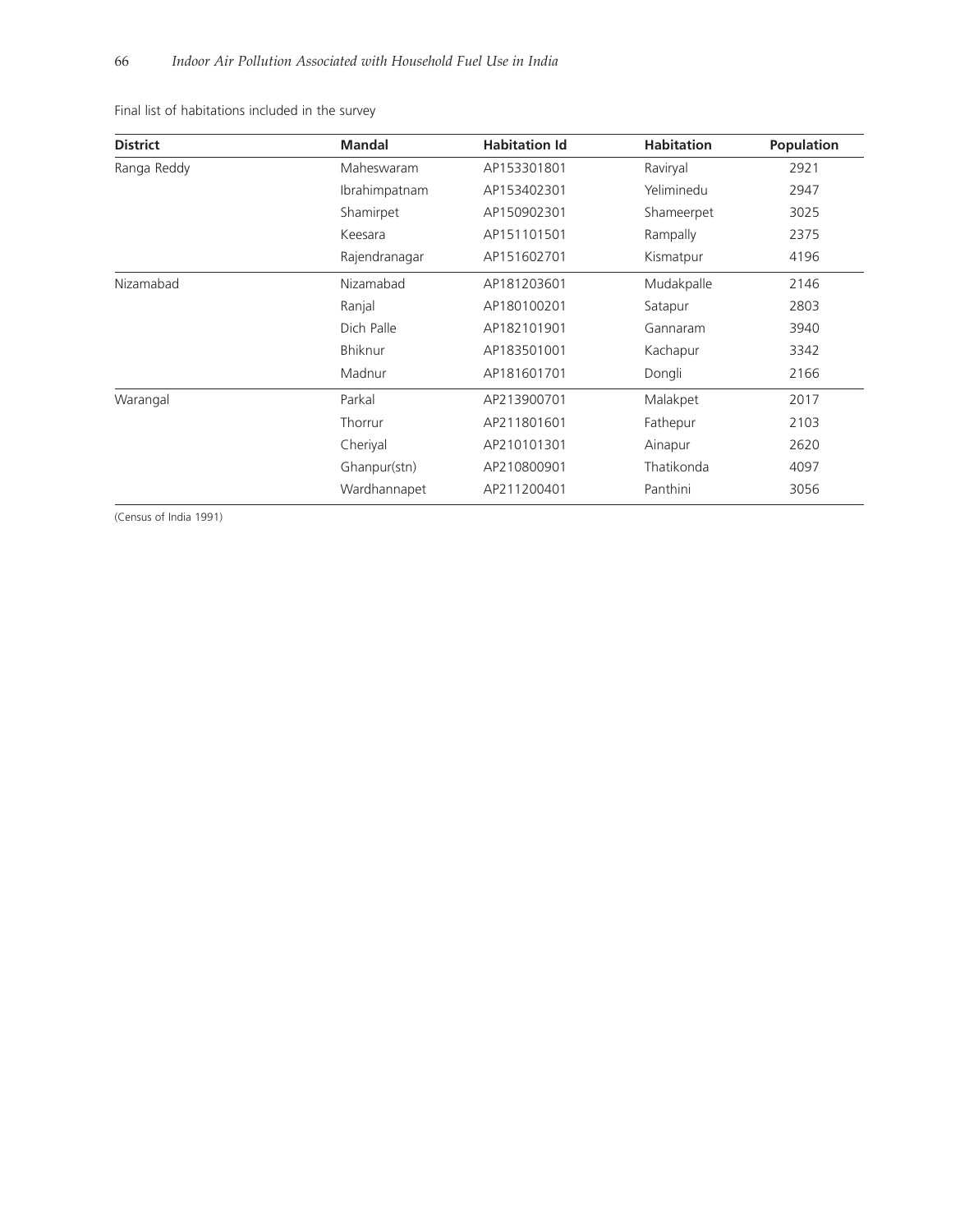# **Sri Ramachandra Medical College & Research Institute Environmental Health Engineering Cell**

*Field monitoring data forms*

 $\Gamma$ 

Monitoring for respirable particulates

|           |                                                                                           |                   |                             |                      |                                 |                                                      | Relative Humidity: _________%                         |                                                           |                        |
|-----------|-------------------------------------------------------------------------------------------|-------------------|-----------------------------|----------------------|---------------------------------|------------------------------------------------------|-------------------------------------------------------|-----------------------------------------------------------|------------------------|
| Sample ID | <b>Location of</b><br>Sampler*<br>(Record location<br>on sketch and<br>height from floor) | Pump<br><b>No</b> | <b>Battery</b><br><b>No</b> | Cyclone<br><b>No</b> | <b>Filter</b><br>Cassette<br>ID | Pre-Sample<br><b>Calibration</b><br><b>Flow Rate</b> | Post-Sample<br><b>Calibration</b><br><b>Flow Rate</b> | Sample<br>Time<br>(Include<br>programming<br>instruction) | Sample<br>Stop<br>Time |
|           |                                                                                           |                   |                             |                      |                                 |                                                      |                                                       |                                                           |                        |
|           |                                                                                           |                   |                             |                      |                                 |                                                      |                                                       |                                                           |                        |
|           |                                                                                           |                   |                             |                      |                                 |                                                      |                                                       |                                                           |                        |
|           |                                                                                           |                   |                             |                      |                                 |                                                      |                                                       |                                                           |                        |
|           |                                                                                           |                   |                             |                      |                                 |                                                      |                                                       |                                                           |                        |
|           |                                                                                           |                   |                             |                      |                                 |                                                      |                                                       |                                                           |                        |
|           |                                                                                           |                   |                             |                      |                                 |                                                      |                                                       |                                                           |                        |
|           |                                                                                           |                   |                             |                      |                                 |                                                      |                                                       |                                                           |                        |
|           |                                                                                           |                   |                             |                      |                                 |                                                      |                                                       |                                                           |                        |

٦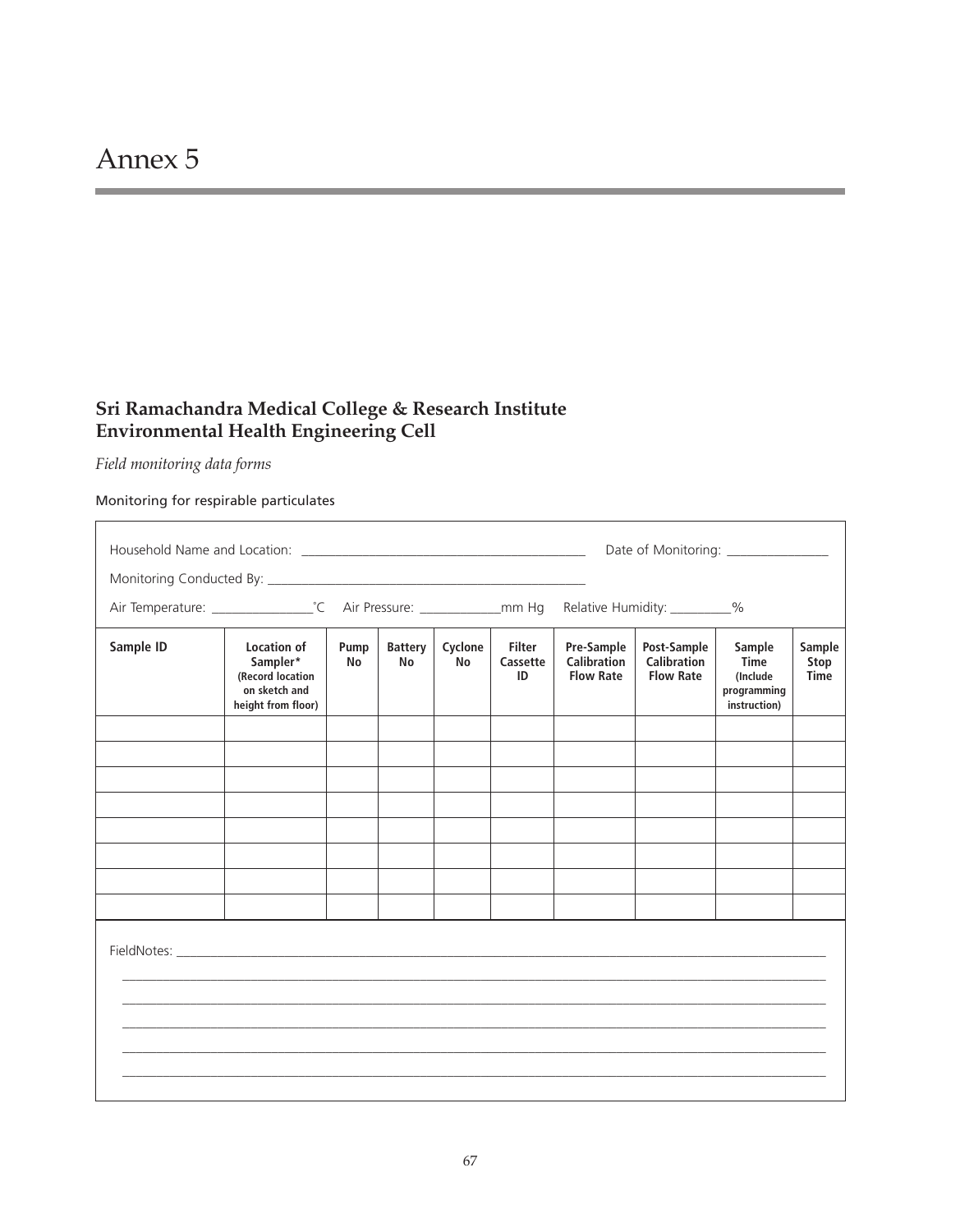# **Environmental Health Engineering Cell, Sri Ramachandra Medical College & Research Institute**

Respirable dust sampling data

| <b>General information</b>          |           |               |         |
|-------------------------------------|-----------|---------------|---------|
| Sample ID                           |           |               |         |
| Date Collected                      |           |               |         |
| Collected by                        |           |               |         |
| Location (Note from sketch)         | □ Kitchen | $\Box$ Living | Outdoor |
| Height from floor                   |           |               |         |
| Pump                                |           |               |         |
| Model                               |           |               |         |
| Serial No.                          |           |               |         |
| <b>Battery</b>                      |           |               |         |
| Serial No                           |           |               |         |
| Cyclone                             |           |               |         |
| Serial No                           |           |               |         |
| <b>Filter</b>                       |           |               |         |
| Manufacturer/Type                   |           |               |         |
| Lot No.                             |           |               |         |
| Post-weight (mg)                    |           |               |         |
| Pre-weight (mg)                     |           |               |         |
| Weight of dust on filter (mg)       |           |               |         |
| <b>Sampling parameters</b>          |           |               |         |
| Flow rate # 1 (l/min)               |           |               |         |
| Flow rate # 2 (l/min)               |           |               |         |
| Average flow rate(l/min)            |           |               |         |
| Start time                          |           |               |         |
| Stop time                           |           |               |         |
| Elapsed time (min)                  |           |               |         |
| Programme settings                  |           |               |         |
| Total Pump time                     |           |               |         |
| Volume of air sampled (I)           |           |               |         |
| Result                              |           |               |         |
| Concentration (mg/m <sup>3</sup> )* |           |               |         |

\*Concentration C (mg/m<sup>3</sup>) = -

**NOTE** Weight of dust on filter (mg)<br>\*Concentration C (mg/m<sup>3</sup>) =  $\frac{10^{-3}}{2}$ 

Volume of air sample (l)

Volume of air sampled = Flowrate (lpm ) \*Total pump Time(Min)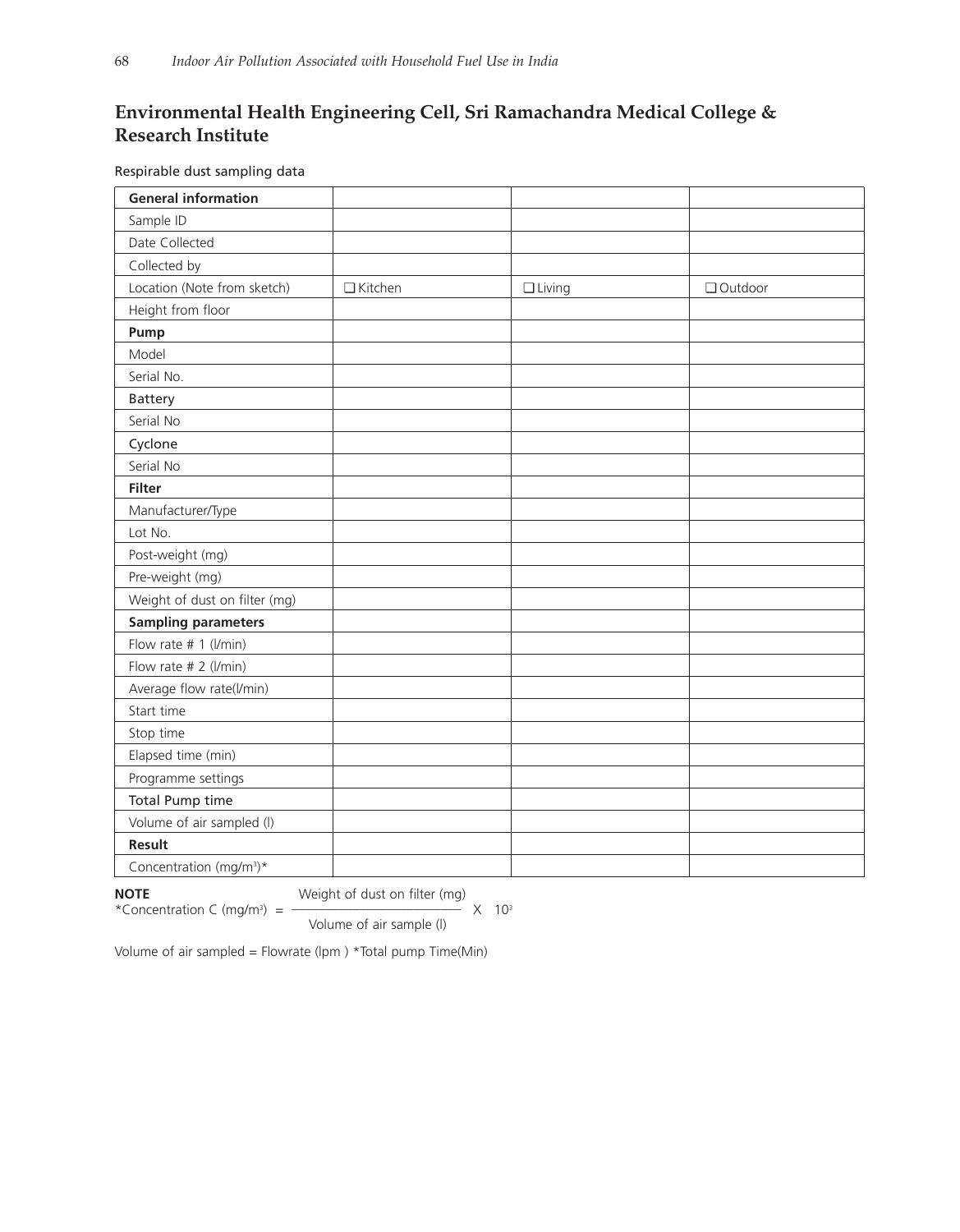# **Additional exposure questions**

*(To accompany SRMC field monitoring forms)*

Household ID:

Initials of Interviewer: **Date:** Date: **Date:** Date: **Date: Date: Date: Date: Date: Date: Date: Date: Date: Date: Date: Date: Date: Date: Date: Date: Date: Date: Date: Date: Date:**

Location / Address:

1. Were the activities in your household over the last day typical? Yes No

2. If no, what was unusual for the day?

3.What type of fuel did you use over the last 24 hours since the monitor was put in? (check all that apply)

| Fuel type         | <b>Used</b> | How much fuel did<br>you use in last 24 hours<br>(Include units e.g. Kg or L) | Record weight /volume<br>(If approximate amounts<br>of fuel used are produced) |
|-------------------|-------------|-------------------------------------------------------------------------------|--------------------------------------------------------------------------------|
| Wood              |             |                                                                               |                                                                                |
| Crop Residues     |             |                                                                               |                                                                                |
| Dunk Cakes        |             |                                                                               |                                                                                |
| Coal/Coke/Lignite |             |                                                                               |                                                                                |
| Charcoal          |             |                                                                               |                                                                                |
| Kerosene          |             |                                                                               |                                                                                |
| Electricity       |             |                                                                               |                                                                                |
| <b>LPG</b>        |             |                                                                               |                                                                                |
| Bio-Gas           |             |                                                                               |                                                                                |
| Other (specify)   |             |                                                                               |                                                                                |

4. Cooking Pattern

Please specify time and duration of cooking activities and number of people being cooked for

|                            | Who cooked? | Number of people<br>being cooked for | <b>Duration</b> |
|----------------------------|-------------|--------------------------------------|-----------------|
| Morning                    |             |                                      |                 |
| Afternoon                  |             |                                      |                 |
| Evening                    |             |                                      |                 |
| Others (chai, boiling etc) |             |                                      |                 |

5. Total time that the fire was on (hours)

6. Did you light any lamps within the household?

7. If yes a. How long was the lamp burning

b. What did you use to keep it burning?

8. Were any cigarettes or bidis smoked indoors?

Yes No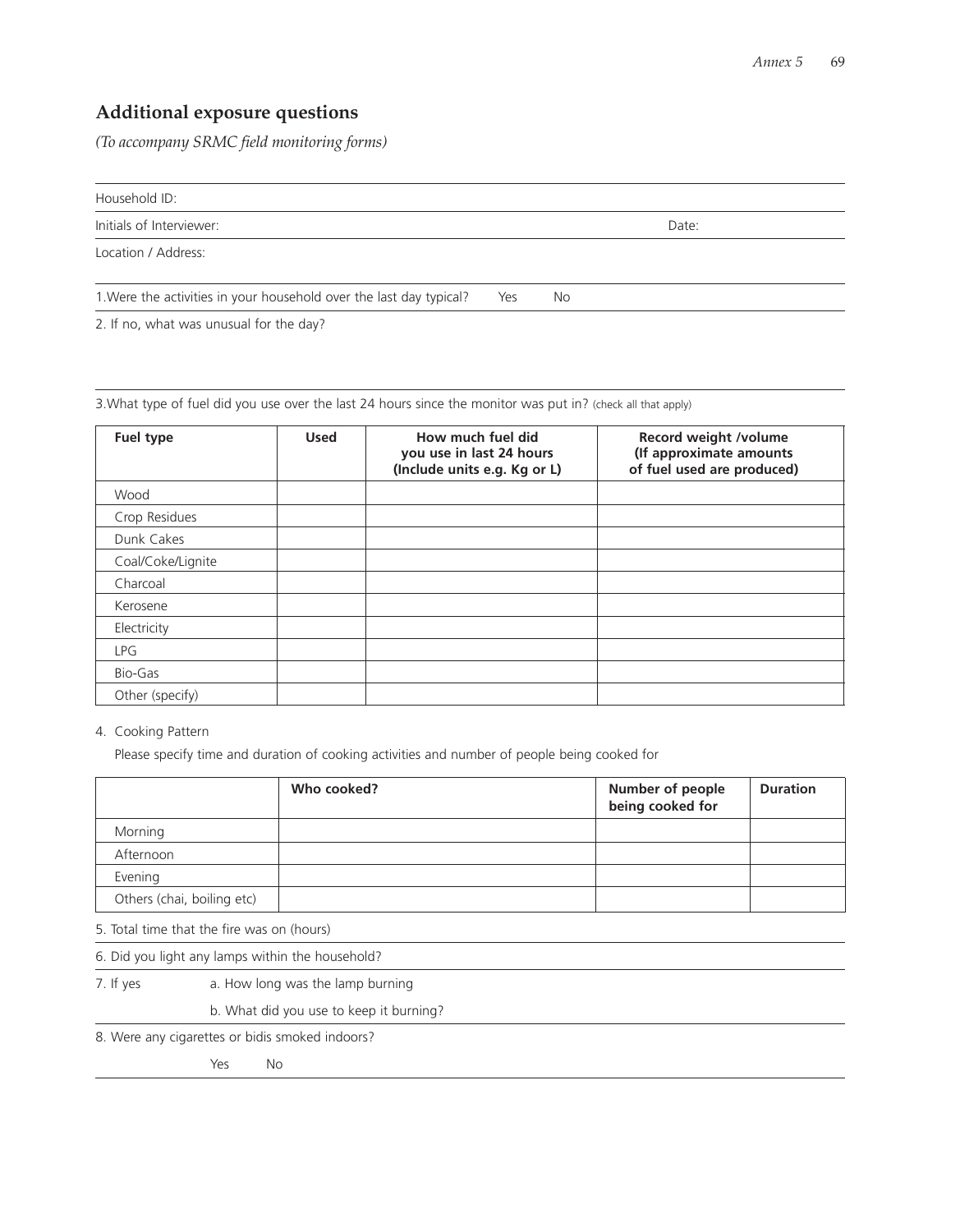| 9. If yes, how many of each?                                                        |                                                                                             |  |  |  |
|-------------------------------------------------------------------------------------|---------------------------------------------------------------------------------------------|--|--|--|
| Smoker #1                                                                           | Cigarettes                                                                                  |  |  |  |
|                                                                                     | <b>Bidis</b>                                                                                |  |  |  |
| Smoker #2                                                                           | Cigarettes                                                                                  |  |  |  |
|                                                                                     | <b>Bidis</b>                                                                                |  |  |  |
| Smoker #3                                                                           | Cigarettes                                                                                  |  |  |  |
|                                                                                     | <b>Bidis</b>                                                                                |  |  |  |
| 10. Did anyone burn incense?                                                        |                                                                                             |  |  |  |
| No<br>Yes                                                                           |                                                                                             |  |  |  |
| 11. If yes, how many? Sticks / Cones / Leaves / Other (specify label appropriately) |                                                                                             |  |  |  |
| 12. Did any one burn mosquito coils?                                                |                                                                                             |  |  |  |
| Yes<br>No.                                                                          |                                                                                             |  |  |  |
| 13. If yes, how many or for how long? (record appropriate)                          |                                                                                             |  |  |  |
|                                                                                     | 14. Were there any disturbances to the monitoring equipment while it was kept in your home? |  |  |  |

Yes No

If yes, describe: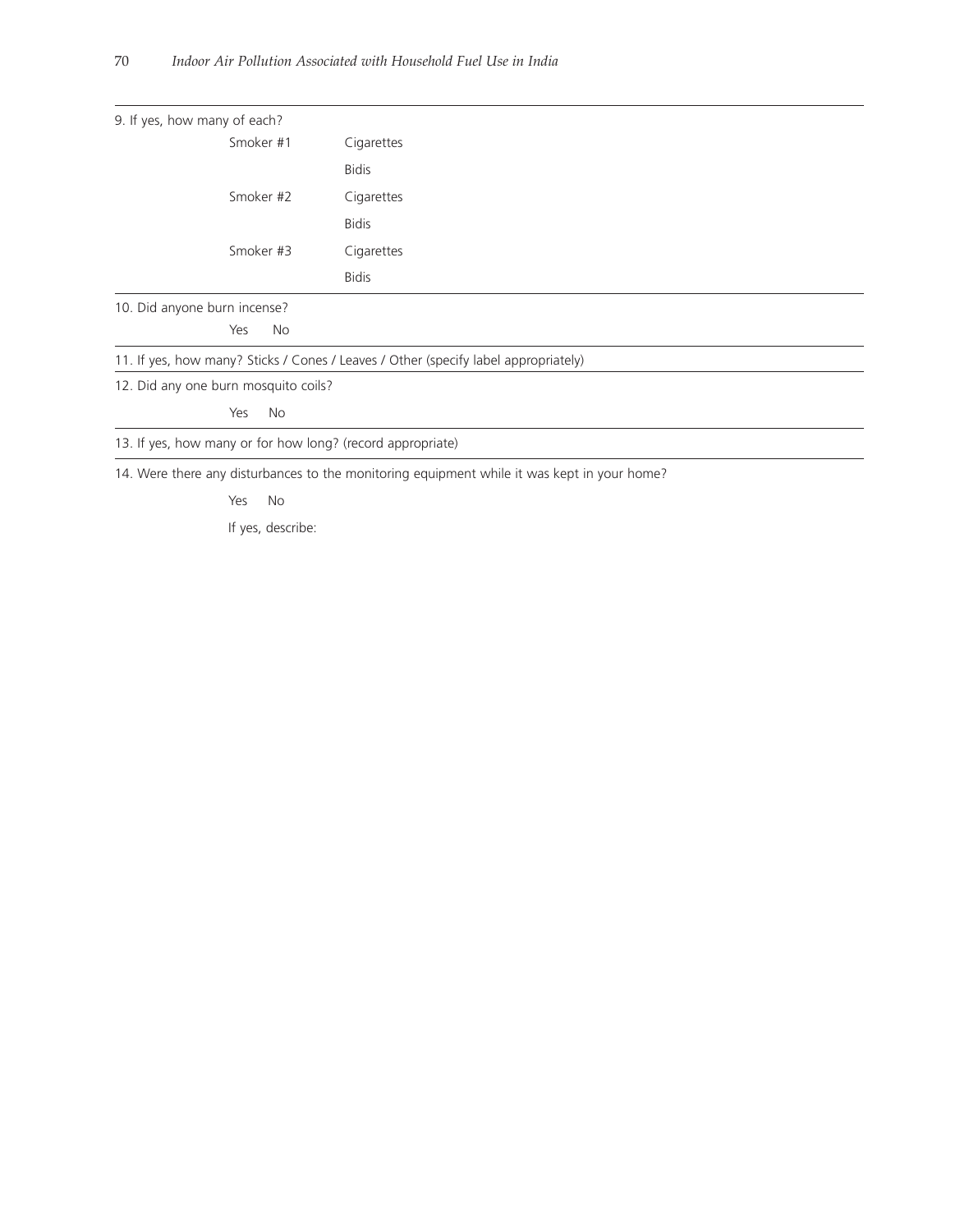Time activity record form **Time activity record form** (To accompany SRMC field monitoring forms) *(To accompany SRMC field monitoring forms)* For the following time of the day, please specify the room or are where you spend most of the time, and what you do during these times. **For the following time of the day, please specify the room or are where you spend most of the time, and what you do during these times.**

| Householder       | Morning                            |          |    | Afternoon |          |                          | Evening  |          |                          | Night    |                |  |
|-------------------|------------------------------------|----------|----|-----------|----------|--------------------------|----------|----------|--------------------------|----------|----------------|--|
|                   | Activity                           | Duration | υď | Activity  | Duration | $\overline{\phantom{0}}$ | Activity | Duration | $\overline{\phantom{a}}$ | Activity | Duration   Loc |  |
| NAME1             |                                    |          |    |           |          |                          |          |          |                          |          |                |  |
| NAME <sub>2</sub> |                                    |          |    |           |          |                          |          |          |                          |          |                |  |
| NAME3             |                                    |          |    |           |          |                          |          |          |                          |          |                |  |
| NAME4             |                                    |          |    |           |          |                          |          |          |                          |          |                |  |
| <b>NAME5</b>      |                                    |          |    |           |          |                          |          |          |                          |          |                |  |
| NAME6             |                                    |          |    |           |          |                          |          |          |                          |          |                |  |
| NAME7             |                                    |          |    |           |          |                          |          |          |                          |          |                |  |
| <b>NAME8</b>      |                                    |          |    |           |          |                          |          |          |                          |          |                |  |
| NAME9             |                                    |          |    |           |          |                          |          |          |                          |          |                |  |
| NAME10            |                                    |          |    |           |          |                          |          |          |                          |          |                |  |
| Locations:        | I = IN THE KITCHEN, CLOSE TO STOVE |          |    |           |          |                          |          |          |                          |          |                |  |

2 = IN KITCHEN, NOT NEAR STOVE 2 = IN KITCHEN, NOT NEAR STOVE

3 = INDOORS AT HOME, BUT NOT IN KITCHEN 3 = INDOORS AT HOME, BUT NOT IN KITCHEN

 $4 = INDOORS NOT AT HONE$ 4 = INDOORS NOT AT HOME

 $5 = 0$ UTDOORS 5 = OUTDOORS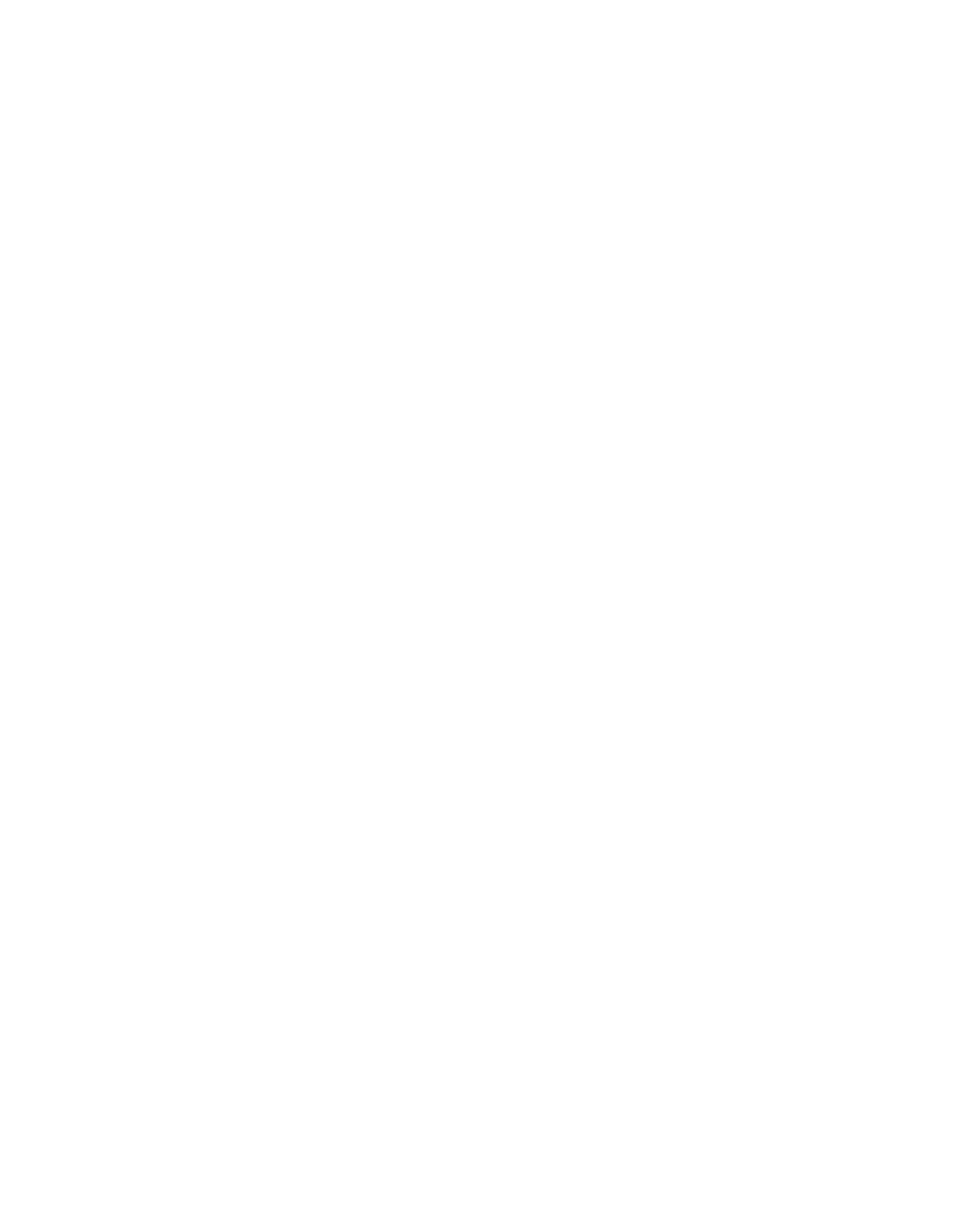# Development of a methodology for predicting concentrations & results of modeling for household concentrations

As funds for public health research are often limited by the need to address immediate public health concerns, it would be ideal to have a low-cost exposure assessment approach that allows for maximum utilization of these existing sources of data. In other words, if the exposure proxies using routinely collected information can be refined (optimized) to better predict exposures, more refined exposure profiles could be created at national levels with a minimal amount of costly air sampling. This Annex summarizes the outcomes of an extensive modeling exercise to predict kitchen and living areas concentrations in rural households based on information that is relatively easy to obtain through household surveys.

In doing so, the following questions are addressed:

- How can household characteristics be used to predict which households are likely to have the highest concentrations of indoor air pollution from solid fuel use?
- How can concentrations and, ideally, individual exposures be characterized at the household level?

The qualitative information on fuel use and housing characteristics in the household survey parallels the information collected in larger secondary

sources of data, namely the Census of India and the National Family Health Survey (NFHS). The utility of parameters currently included in Indian household surveys, such as the presence or absence of a separate kitchen, is evaluated. In addition, rather than simply relying on the types of information relevant to indoor air pollution already routinely collected by government and public health organizations, other housing or ventilation related parameters are evaluated. Additional parameters found to be significant in the model could be added to future surveys. It is necessary, however, to ensure that these parameters can be collected by minimally trained surveyors with reasonable accuracy. Thus, once the model has been created, the following issues are explored:

- How can the results of this model be applied to secondary sources of data, such as the National Family Health Survey (NFHS) to obtain a more refined exposure profile of a larger subset of the Indian population?
- Are there any housing or energy-related parameters not currently assessed in national surveys that considerably improve our ability to predict household concentrations? If so, the addition of questions in future surveys can be recommended.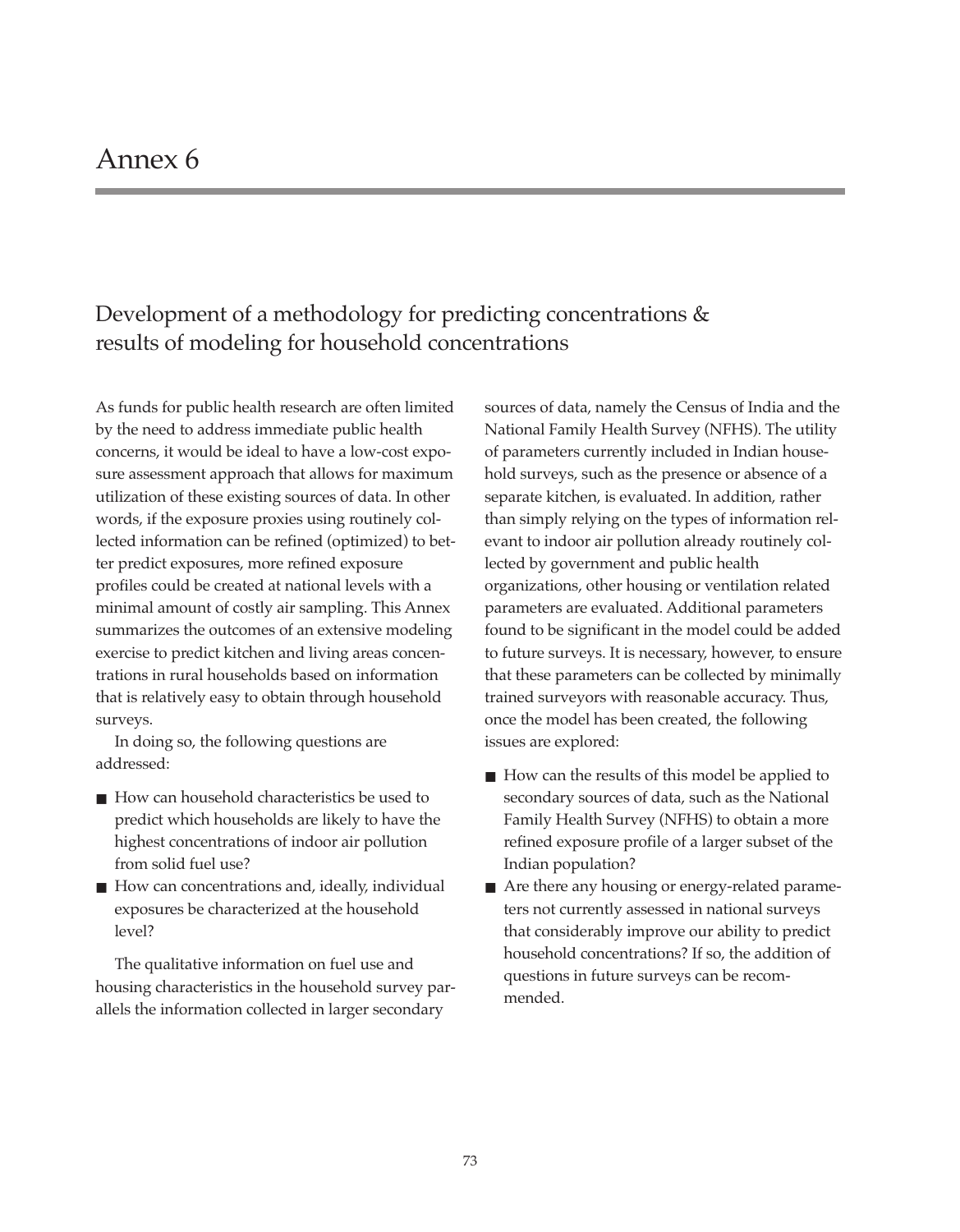## **MODELING**

## **Linear regression**

Initially, Linear regression models were used to predict quantitative concentrations based on fuel use and housing characteristics. Linear regression is a modeling technique used to describe the relationship between a dependent (outcome) variable and a set of independent (predictor or explanatory) variables. These models were created using continuous outcome variables for kitchen and living-area concentrations. Since both kitchen and living concentrations are approximately log normally distributed (Figures A6.1 and A6.2), log linear regression models were used.

### **Modeling with categories of concentration**

Under the hypothesis that it might be easier and more practical to predict higher and lower categories of concentration than actual concentration values, modeling was also conducted using binary categories of concentration. Two modeling techniques, logistic regression and Classification and Regression Trees (CART), were utilized.

## **MODEL INPUTS**

### **Continuous dependent variables**

#### *Kitchen area concentrations*

**Table A6.1:** Summary of kitchen area concentrations

|                    | Kitchen area<br>concentration<br>RSPM ( $\mu$ g/m <sup>3</sup> ) | In (kitchen area<br>concentration)<br>RSPM $(\mu q/m^3)$ |
|--------------------|------------------------------------------------------------------|----------------------------------------------------------|
| Ν                  | 385                                                              | 385                                                      |
| Geometric Mean     | 310                                                              | 5.64                                                     |
| Mean               | 506                                                              | 5.74                                                     |
| Minimum            | 17.9                                                             | 2.89                                                     |
| Maximum            | 4000                                                             | 8.29                                                     |
| Std. Error of Mean | 29.5                                                             | .005                                                     |



**Figure A6.2:** ln (Kitchen area concentration) in µg/m3



#### *Living-area concentrations*

Table A6.2 summarizes living-area concentrations. As with kitchen area concentrations, living are concentrations are approximately log normally distributed. See Figures A6.3 and A6.4.

#### Figure A6.1: Kitchen area concentration in  $\mu q/m^3$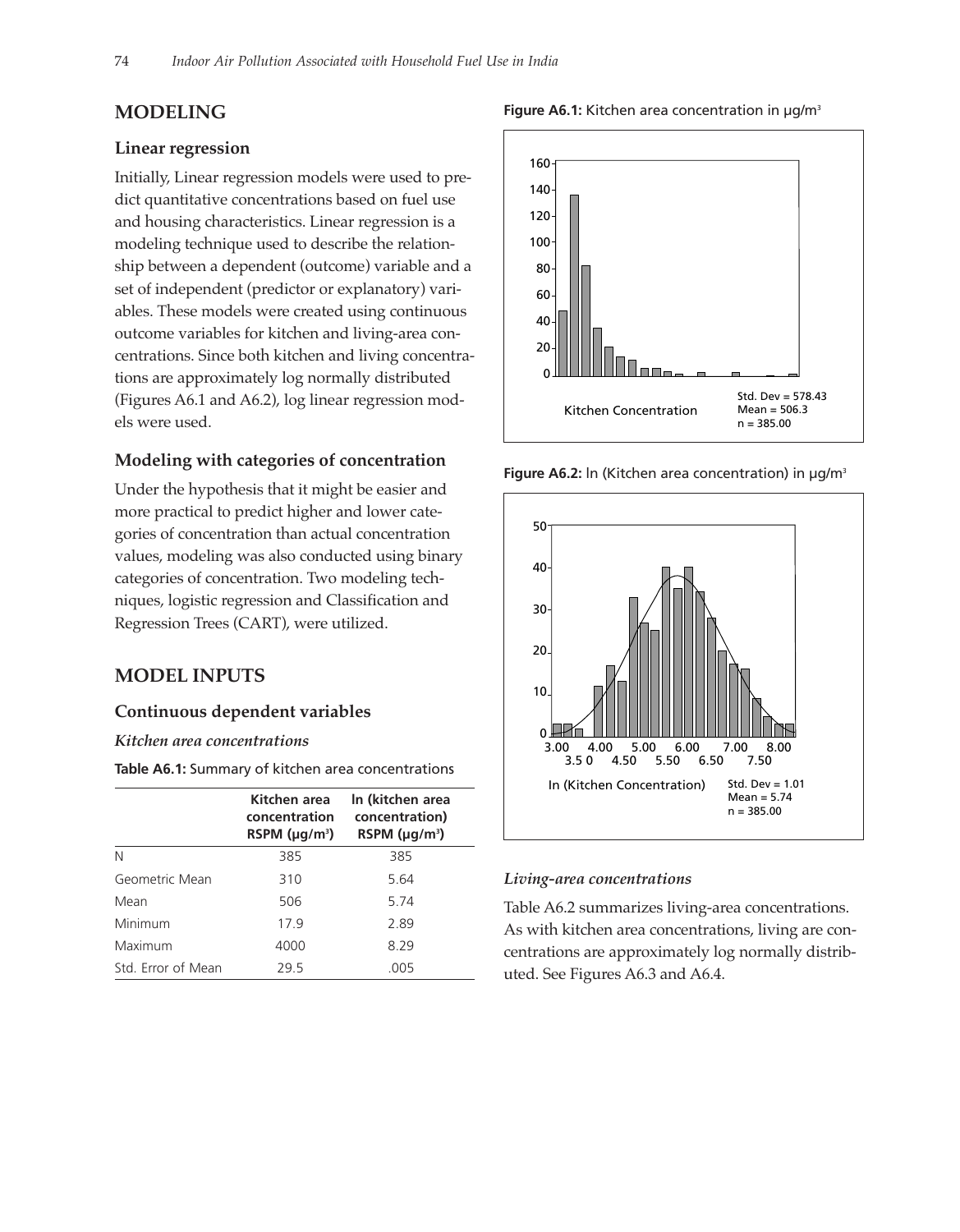**Table A6.2:** Summary of living-area concentrations

|                    | Living-area<br>concentration<br>$(\mu q/m^3)$ | In (living-area<br>concentration)<br>$(\mu q/m^3)$ |
|--------------------|-----------------------------------------------|----------------------------------------------------|
| N                  | 375                                           | 375                                                |
| Geometric Mean     | 191.8703                                      | 5.1517                                             |
| Mean               | 328.371                                       | 5.2568                                             |
| Minimum            | 122                                           | 25                                                 |
| Maximum            | 2739.09                                       | 7.92                                               |
| Std. Error of Mean | 20.4128                                       | 5.36E-02                                           |

**Figure A6.3:** Living area concentration in µg/m<sup>3</sup>





**Figure A6.4:** ln (Living-area concentration) in µg/m3

## **Binary dependent variables**

Although using binary concentration categories results in a loss of statistical power, it increases the practical application and interpretation of the models created. In order to create binary concentration categories, we had to define a cut-off between high and low concentrations. There is no universal or completely objective way to determine what constitute a 'high' concentration under these circumstances. There is no epidemiological evidence to suggest a cut-off point, for example, since the epidemiological literature is based on qualitative categories of exposure, such as the type of fuel used for cooking, whether or not children are indoors during cooking, or whether or not children are carried on the backs while cooking is taking place. At the same time, because there may be a flattening of the exposure/response curve at higher concentration levels, it is not possible to extrapolate from studies conducted in developed countries with much lower concentrations. Indeed, the most recent WHO air quality guidelines specify that the health impacts slope for PM10 (RSPM is a significant proportion of PM10, which includes all particles less than 10 mm in diameter) should not be extrapolated beyond 150  $\mu$ g/m<sup>3</sup> (WHO, 1999). Even under the conservative assumption that RSPM is 50% of PM10, only 30 households in this study would have average kitchen area concentrations below 150  $\mu$ g/m<sup>3</sup>.

In the absence of a clear approach, we had to make a judgment as to where the cut-off should be made. We decided to start with a value close to the geometric mean of the kitchen and living-area concentrations and thus 300  $\mu$ g/m<sup>3</sup> was used as the cutoff point for kitchen area concentrations, and 200  $\mu$ g/m<sup>3</sup> was used as the cut-off point for living-area concentrations. All households at or above these cut-offs were considered 'high' concentration households. This allowed us to have relatively even numbers of high and low concentration households, thus improving the statistical stability of the model. We also conducted a sensitivity analysis to evaluate changes if other cut-off points were chosen.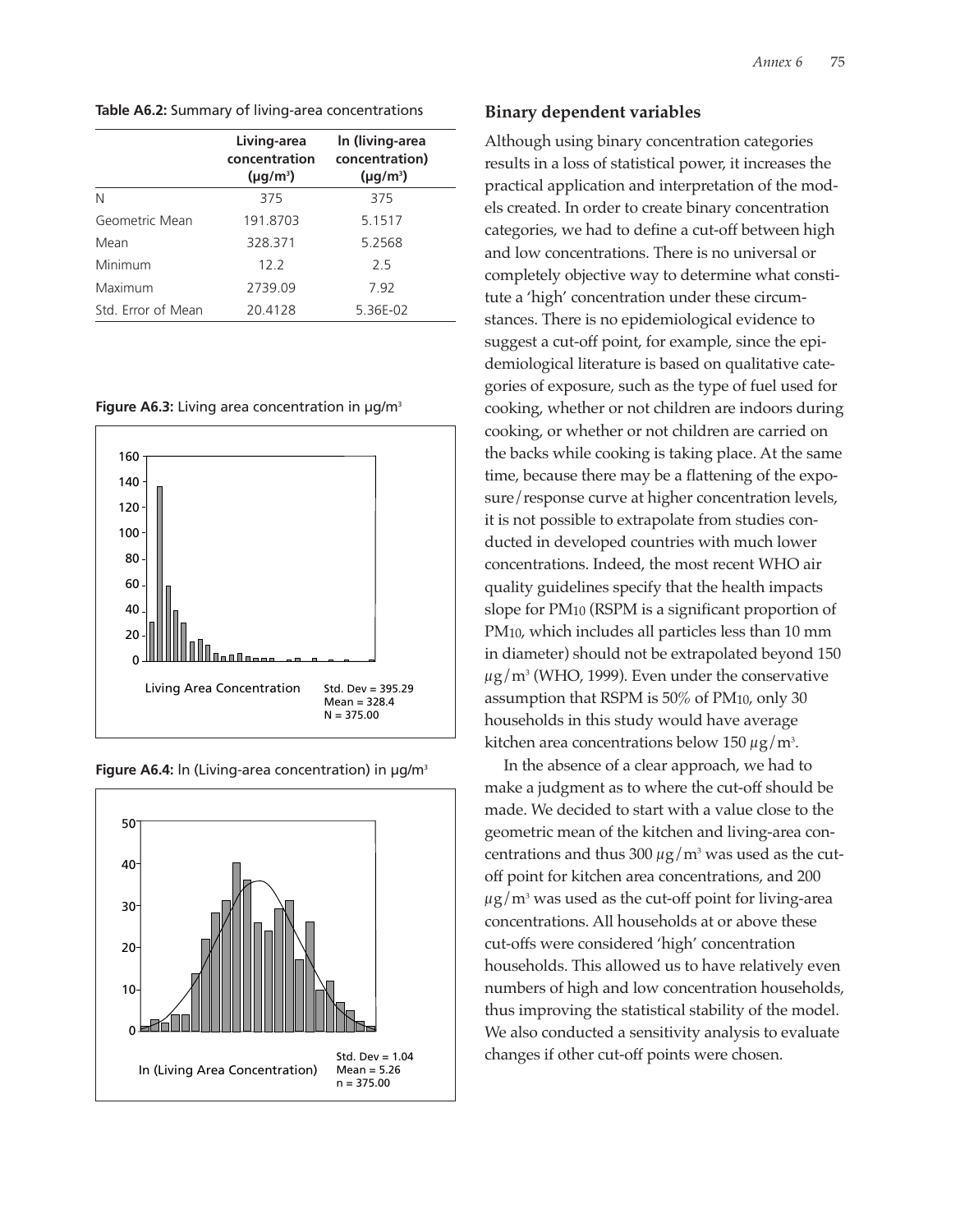|                       |                                           |                |         | In (Kitchen area Concentration) |
|-----------------------|-------------------------------------------|----------------|---------|---------------------------------|
|                       |                                           | n              | Mean    | Std. Dev.                       |
| Fuel Category**       | Wood                                      | 259            | $-1.08$ | 0.88                            |
|                       | Dung                                      | 83             | $-0.75$ | 0.94                            |
|                       | Kerosene                                  | 11             | $-1.86$ | 0.69                            |
|                       | Gas                                       | 32             | $-2.78$ | 0.63                            |
| Kitchen Type**        | Indoor with partition                     | 110            | $-1.26$ | 1.19                            |
|                       | Indoor without partition                  | 104            | $-0.92$ | 0.95                            |
|                       | Separate indoor kitchen outside the house | 94             | $-1.07$ | 0.98                            |
|                       | Open air kitchen outside                  |                |         |                                 |
|                       | the house                                 | 77             | $-1.51$ | 0.72                            |
| Separate Kitchen      | No                                        | 177            | $-1.18$ | 0.91                            |
|                       | Yes                                       | 208            | $-1.17$ | 1.09                            |
| Roof Type             | Pucca <sup>1</sup>                        | 264            | $-1.23$ | 1.05                            |
|                       | Kaccha <sup>2</sup>                       | 121            | $-1.04$ | 0.91                            |
| Wall Type**           | Pucca <sup>1</sup>                        | 81             | $-1.42$ | 0.95                            |
|                       | Semi-pucca                                | 69             | $-1.39$ | 1.08                            |
|                       | Kaccha <sup>2</sup>                       | 235            | $-1.02$ | 0.99                            |
| Floor Type**          | Pucca <sup>1</sup>                        | 143            | $-1.43$ | 1.08                            |
|                       | Semi-pucca                                | 16             | $-1.66$ | 1.20                            |
|                       | Kaccha <sup>2</sup>                       | 226            | $-0.97$ | 0.91                            |
| Housing Type**        | Pucca <sup>1</sup>                        | 38             | $-1.63$ | 1.00                            |
|                       | Semi-pucca                                | 276            | $-1.20$ | 1.02                            |
|                       | Kaccha <sup>2</sup>                       | 71             | $-0.82$ | 0.88                            |
| Main Stove**          | Traditional #1                            | 319            | $-0.99$ | 0.88                            |
|                       | Traditional #2                            | $\overline{4}$ | $-1.68$ | 1.40                            |
|                       | Improved                                  | 21             | $-1.13$ | 1.15                            |
|                       | Kerosene                                  | 9              | $-1.73$ | 0.79                            |
|                       | LPG                                       | 26             | $-2.73$ | 0.62                            |
|                       | <b>Biogas</b>                             | 6              | $-3.03$ | 0.63                            |
| Kitchen Ventilation** | Poor                                      | 102            | $-0.75$ | 0.90                            |
|                       | Moderate                                  | 151            | $-1.16$ | 1.05                            |
|                       | Good                                      | 55             | $-1.51$ | 1.14                            |

## **Table A6.3:** Analysis of variance: ln (kitchen area concentration)

\*F-statistic for one-way Anova significant at p<0.05 level

\*\*F-statistic for one-way Anova significant at p<0.001 level

1 *Pucca* refers to more durable higher quality materials and construction techniques, e.g., a brick house with a tile roof.

<sup>2</sup>Kachha refers to more temporary and lower quality materials and techniques, e.g., a mud house with a thatched roof.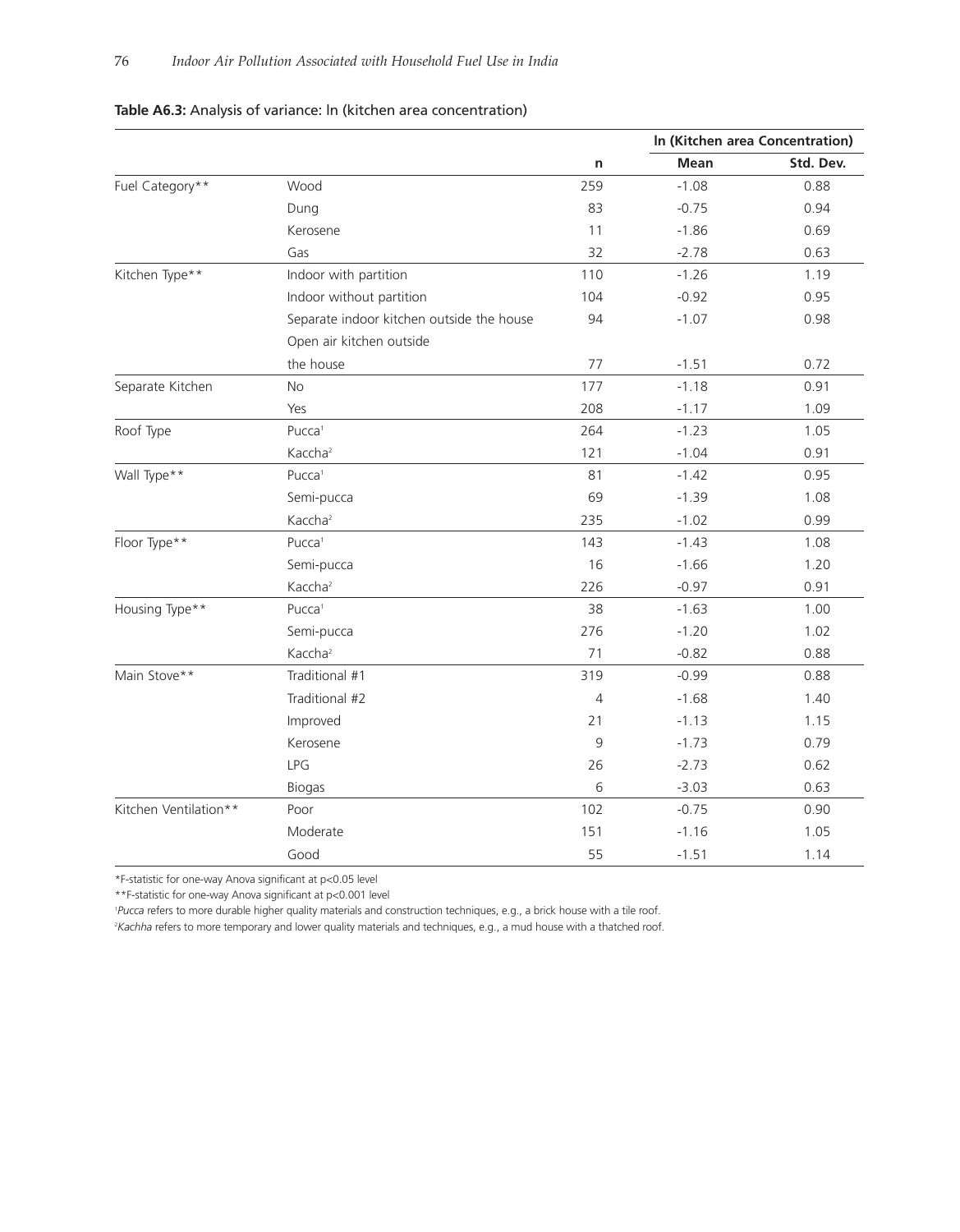|                       |                                       |     |         | In (Kitchen area Concentration) |
|-----------------------|---------------------------------------|-----|---------|---------------------------------|
|                       |                                       | n   | Mean    | Std. Dev.                       |
| Fuel Category**.      | wood                                  | 251 | $-1.59$ | 1.02                            |
|                       | dung                                  | 87  | $-1.45$ | 0.98                            |
|                       | kerosene                              | 9   | $-1.96$ | 1.19                            |
|                       | gas                                   | 28  | $-2.74$ | 0.62                            |
| Kitchen Type**        | indoor with partition                 | 108 | $-1.81$ | 1.09                            |
|                       | indoor without partition              | 89  | $-1.03$ | 1.00                            |
|                       | separate indoor kitchen outside house | 89  | $-1.89$ | 1.00                            |
|                       | open air kitchen outside the house    | 89  | $-1.84$ | 0.79                            |
| Separate Kitchen**    | no                                    | 175 | $-1.44$ | 1.00                            |
|                       | yes                                   | 200 | $-1.84$ | 1.04                            |
| Roof Type             | pucca                                 | 254 | $-1.67$ | 1.07                            |
|                       | kachha                                | 121 | $-1.62$ | 0.97                            |
| Wall Type*            | pucca                                 | 76  | $-1.99$ | 1.06                            |
|                       | semi-pucca                            | 66  | $-1.66$ | 0.95                            |
|                       | kachha                                | 233 | $-1.54$ | 1.03                            |
| Floor Type*           | pucca                                 | 131 | $-1.81$ | 1.07                            |
|                       | semi-pucca                            | 17  | $-2.20$ | 1.20                            |
|                       | kachha                                | 227 | $-1.52$ | 0.99                            |
| Housing Type*         | pucca                                 | 36  | $-2.12$ | 1.17                            |
|                       | semi-pucca                            | 266 | $-1.61$ | 1.02                            |
|                       | kachha                                | 73  | $-1.56$ | 1.00                            |
| Main Stove**          | traditional #1                        | 318 | $-1.53$ | 0.98                            |
|                       | traditional #2                        | 3   | $-1.50$ | 1.17                            |
|                       | improved                              | 20  | $-2.01$ | 1.27                            |
|                       | kerosene                              | 6   | $-2.09$ | 1.47                            |
|                       | LPG                                   | 22  | $-2.66$ | 0.65                            |
|                       | biogas                                | 6   | $-3.05$ | 0.38                            |
| Kitchen Ventilation** | poor                                  | 94  | $-1.22$ | 1.01                            |
|                       | moderate                              | 136 | $-1.65$ | 1.04                            |
|                       | good                                  | 55  | $-2.04$ | 1.18                            |

## **Table A6.4:** Analysis of variance: ln (living-area concentration)

\*F-statistic for one-way Anova significant at p<0.05 level

\*\*F-statistic for one-way Anova significant at p<0.001 level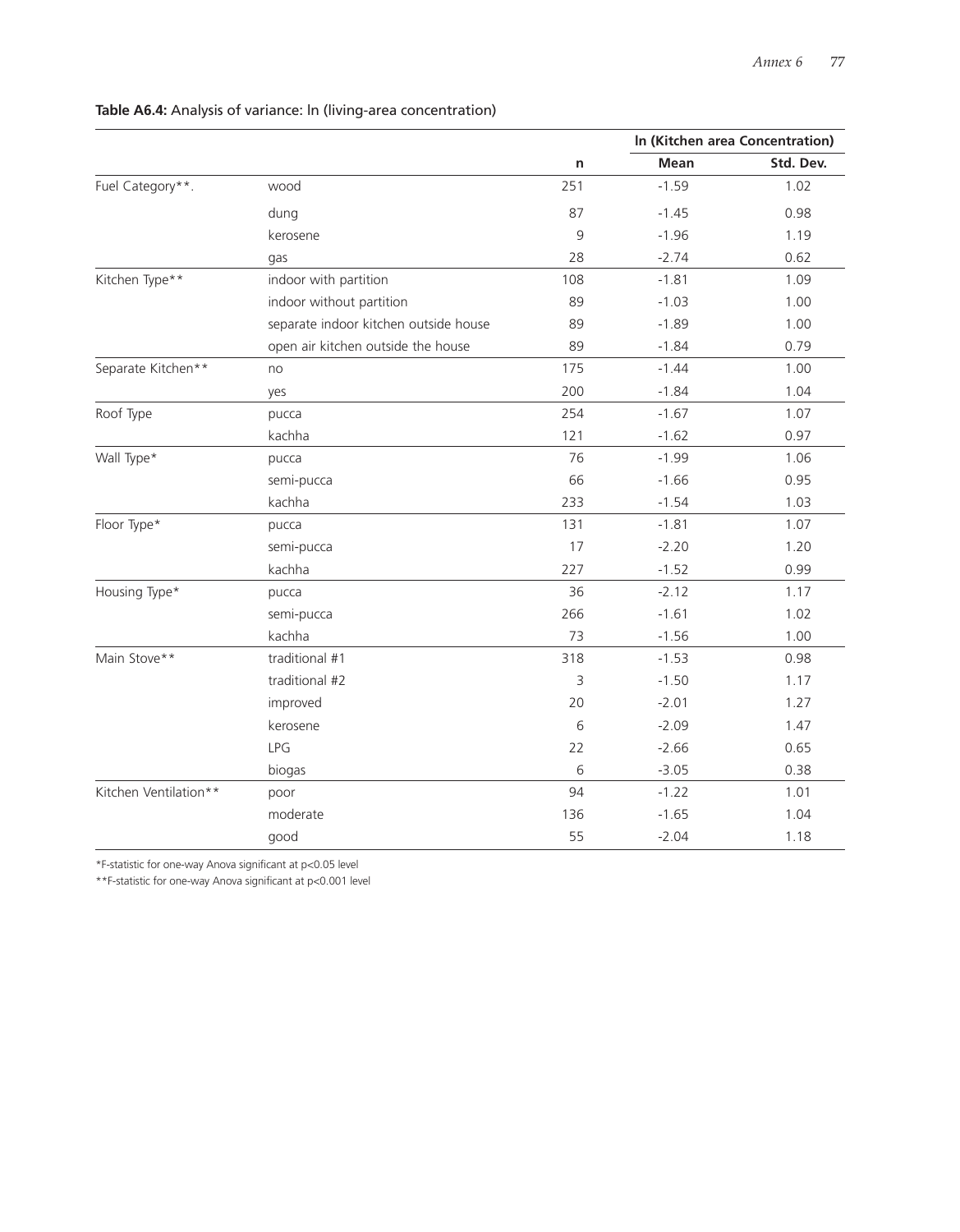## **Independent variables**

Table A6.5 below shows the variables included in the modeling process. Note that only variables shown to be significantly associated with higher concentrations were selected. Kitchen volume and roof type were not associated with kitchen or livingarea concentrations. In addition, the following continuous variables were found to be associated with

kitchen and living-area concentrations in univariate regression analyses, and were included in the modeling process: 1) time the main cook spends cooking and 2) number of kitchen openings. Although analysis of variance indicated that there is a significant difference in concentrations within the different stove types, stove type is highly correlated with fuel type, and was therefore dropped from the analysis.

| Variable name      | <b>Description</b>                       | <b>Values</b>                                   |
|--------------------|------------------------------------------|-------------------------------------------------|
| Kitch              | Kitchen area concentration               | Continuous variable                             |
| Lnkitch            | Kitchen area concentration               | Continuous variable                             |
| Living             | Living-area concentration                | Continuous variable                             |
| Lnliving           | Living-area concentration                | Continuous variable                             |
| K300               | Kitchen area concentration (categorical) | $0 =$ low                                       |
|                    |                                          | $1 = high$                                      |
| L200               | Living-area concentration (categorical)  | $0 =$ low                                       |
|                    |                                          | $1 = high$                                      |
| fuel type          | Cooking fuel                             | $1 = wood$                                      |
|                    |                                          | $2 = \text{dung}$                               |
|                    |                                          | $3 =$ kerosene or gas*                          |
| kitch <sub>2</sub> | Kitchen type                             | $1 =$ indoor with partition                     |
|                    |                                          | $2 =$ indoor without partition                  |
|                    |                                          | $3$ = separate indoor kitchen outside the house |
|                    |                                          | $4 =$ open air kitchen outside the house*       |
| kitsep             | Separate kitchen                         | $0 = no$ separate kitchen                       |
|                    |                                          | $1 =$ separate kitchen*                         |
| kitvent3           | Kitchen ventilation                      | $1 = poor$                                      |
|                    |                                          | $2 =$ moderate                                  |
|                    |                                          | $3 = good*$                                     |
| maintime           | Time main cook spends cooking            | Continuous variable                             |
| wallb              | Wall type                                | $0 = kachha$                                    |
|                    |                                          | $1 = pucca$                                     |
| floorb             | Floor type                               | $0 = kachha$                                    |
|                    |                                          | $1 =$ pucca                                     |
| kitopenc           | Number of kitchen openings               | $0 = 0$                                         |
|                    |                                          | $1 = 1$                                         |
|                    |                                          | $2 = > 1$                                       |
|                    |                                          |                                                 |

## **Table A6.5:** Variables included in the modeling process

\*Reference category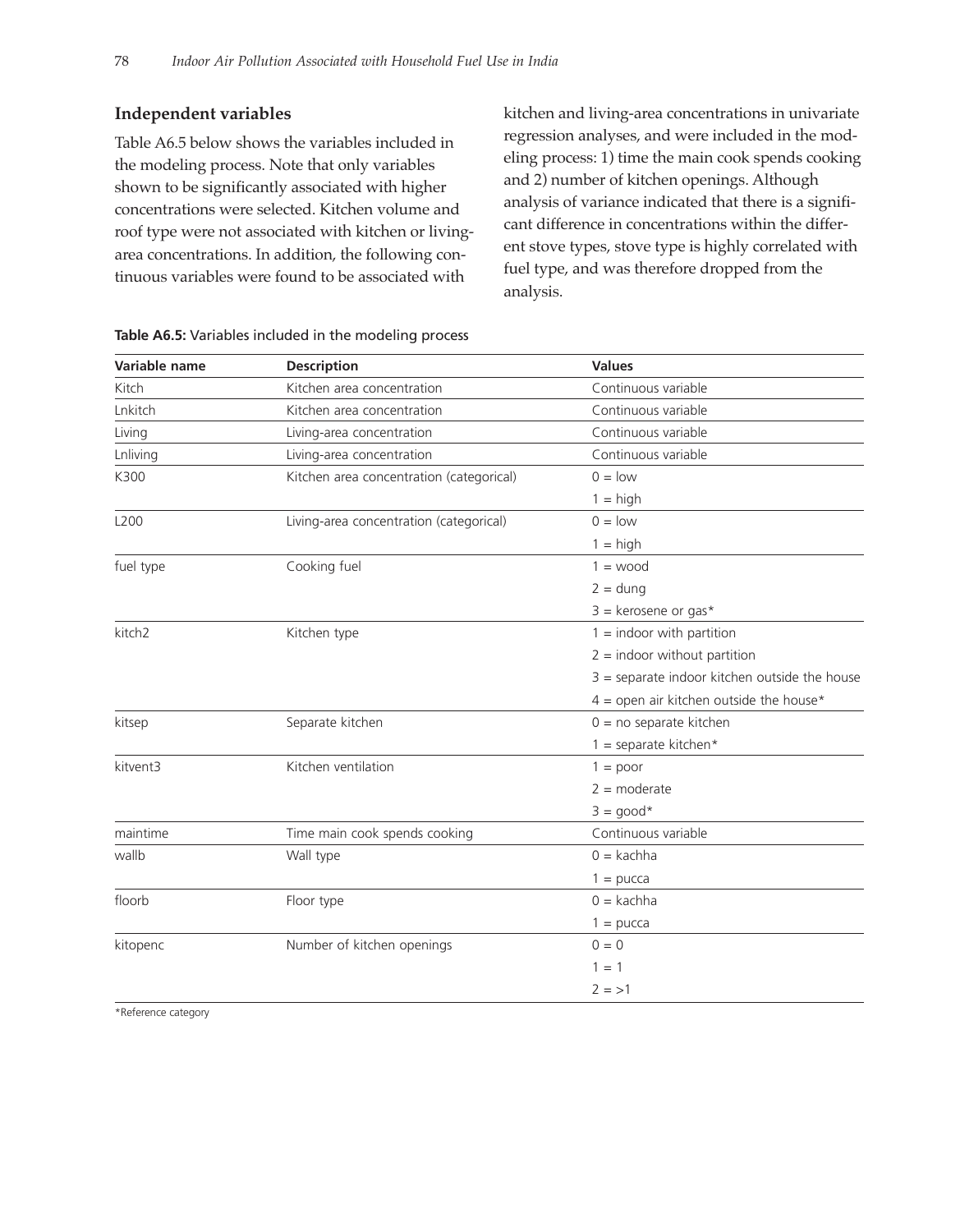## **RESULTS**

## **Linear regression**

Linear regression models were used to assess which household characteristics are associated with high concentrations of respirable particulate matter. All models use log-transformed values for kitchen and living-area concentrations. Univariate linear regression with an exclusion criterion of p>0.25 was used to select independent variables eligible for inclusion in the model. Stepwise selection was used to arrive at the most parsimonious model.

An interaction occurs when the impact of one risk factor on the outcome variable of interest varies according to the value of another variable. For example, in this study, there was a possibility that kitchen types could impact kitchen area concentrations differently depending on the type of fuel being used. Two-way analysis of variance was used to screen for the possibility of interactions between the predictor variables. In addition, all possible twoway interactions between the predictor variables were assessed. No evidence of interaction was found.

### *Kitchen area Concentrations*

Table A6.6 shows the final model for kitchen area concentrations. This model includes 3 parameters: fuel type, kitchen type, and kitchen ventilation. This model has an R2 of 0.323, suggesting that around 32% of the variation on kitchen area concentration is explained by the model.Part of the task of this modeling exercise was to evaluate not only the best fitting model, but also to assess the capability of the best fitting model compared to simpler models. In other words, how much better does the best model, that includes information on fuel type, kitchen type, and ventilation, perform compared to models that only include information on fuel type? Table A6.7 shows the R2 for regression models with fewer parameters. Including information on kitchen type and kitchen ventilation clearly improves the explanatory power of the model. Including information on both kitchen type and kitchen ventilation, however, does not result in much improvement compared to adding only one of these parameters.

**Table A6.6:** Final linear regression model for kitchen area concentrations

| <b>Household characteristic</b>           | <b>Coefficient</b> | <b>Standard error of coefficient</b> | P> t  |
|-------------------------------------------|--------------------|--------------------------------------|-------|
| Fuel type                                 |                    |                                      |       |
| Wood                                      | 1.54               | 0.147                                | 0.000 |
| Dung                                      | 1.86               | 0.165                                | 0.000 |
| Kerosene or Gas*                          |                    |                                      |       |
| Kitchen Type                              |                    |                                      |       |
| Indoor kitchen with partition             | 0.430              | 0.165                                | 0.010 |
| Indoor kitchen without partition          | 0.596              | 0.174                                | 0.001 |
| Separate indoor kitchen outside the house | 0.424              | 0.158                                | 0.008 |
| Outdoor kitchen*                          |                    |                                      |       |
| Ventilation                               |                    |                                      |       |
| Poor                                      | 0.323              | 0.147                                | 0.027 |
| Moderate                                  | 0.132              | 0.132                                | 0.322 |
| Good*                                     |                    |                                      |       |
| Constant                                  | $-3.13$            | 0.172                                | 0.000 |

Final model adjusted  $R^2 = 0.323$ 

\*reference category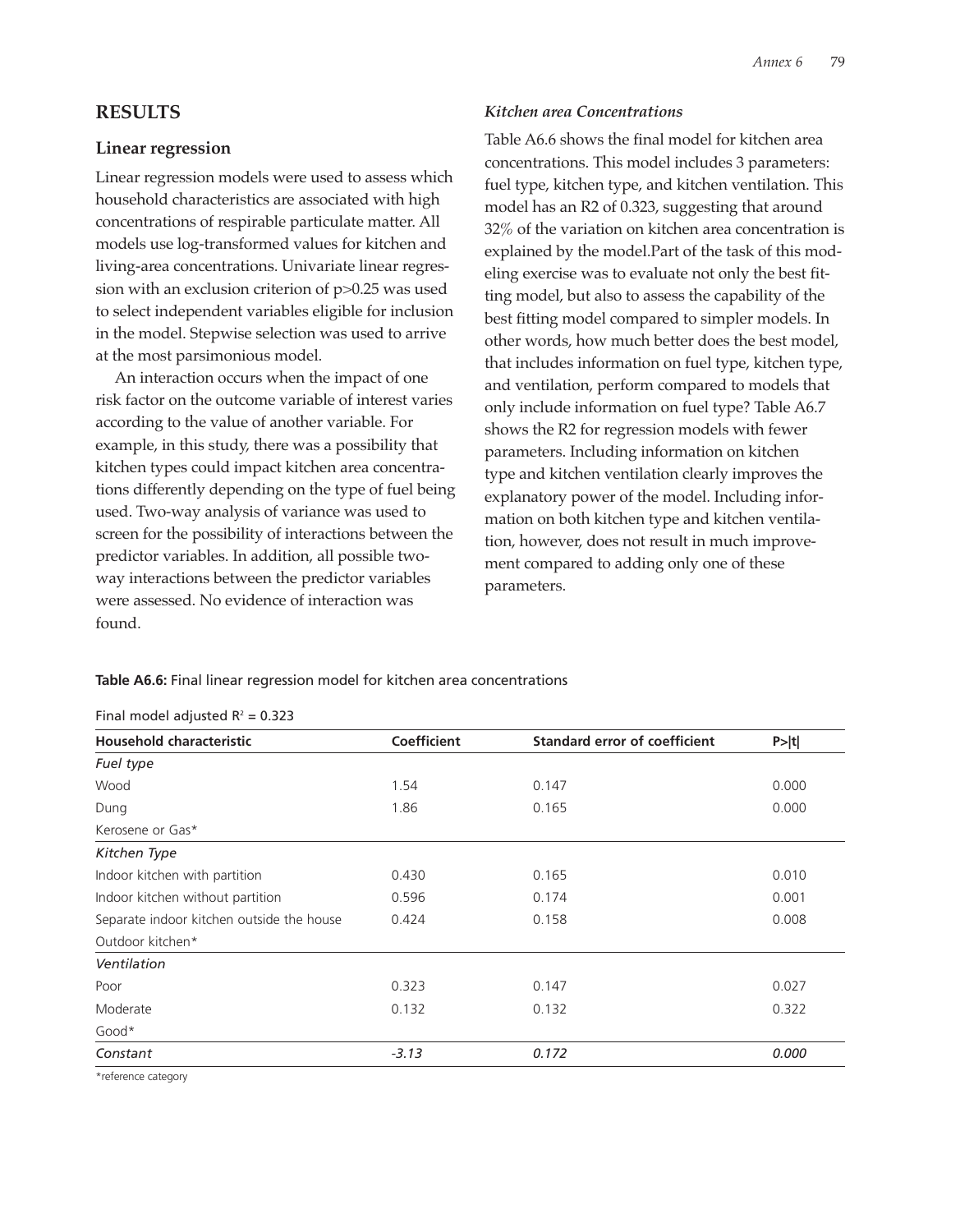| Parameters included in the model                   | Adjusted $\mathbf{R}^2$ |
|----------------------------------------------------|-------------------------|
| fuel type                                          | 0 245                   |
| fuel type + kitchen type                           | 0 313                   |
| fuel type $+$ kitchen ventilation                  | 0.307                   |
| fuel type $+$ kitchen type $+$ kitchen ventilation | 0.323                   |

**Table A6.7:** Kitchen area concentration models with different parameters

#### *Living-area concentration*

Table A6.8 shows the final model for living-area concentrations. This model includes the same 3 parameters as the kitchen area concentration model: fuel type, kitchen type, and kitchen ventilation. This model has a lower  $R^2$  of 0.198, however. In other words, less variation in living area is explained by the model compared to kitchen area concentration. This is not surprising, since living-area concentrations are generally more distally related to solid fuel

use in the kitchen. Even in cases where the kitchen and living area are in the same room (type 1 kitchen), measurements for living-area concentration were taken in the main living space, i.e. away from the hearth. It is interesting to note that the same parameters that influence kitchen area concentrations influence living-area concentrations. In particular, poor kitchen ventilation not only affects kitchen area concentrations, but affects living-area concentrations in the same manner. In other words, improvements in kitchen ventilation do not occur at the expense of living room concentrations.

Table A6.9 shows the  $R^2$  for the living-area concentration models using different parameters. Adding information on kitchen type and kitchen ventilation more than doubles the prediction capability of the model. If only one parameter is to be added to fuel type, however, kitchen type adds more to the model that kitchen ventilation.

**Table A6.8:** Final linear regression model for living-area concentrations

|  |  | Final model: Adjusted $R^2 = 0.198$ |  |  |
|--|--|-------------------------------------|--|--|
|--|--|-------------------------------------|--|--|

| <b>Household characteristic</b>           | <b>Coefficient</b> | <b>Standard error of coefficient</b> | P> t  |  |
|-------------------------------------------|--------------------|--------------------------------------|-------|--|
| Fuel type                                 |                    |                                      |       |  |
| Wood                                      | 0.893              | 0.179                                | 0.000 |  |
| Dung                                      | 1.100              | 0.196                                | 0.000 |  |
| Kerosene or Gas*                          |                    |                                      |       |  |
| Kitchen Type                              |                    |                                      |       |  |
| Indoor kitchen with partition             | 0.041              | 0.186                                | 0.826 |  |
| Indoor kitchen without partition          | 0.648              | 0.197                                | 0.001 |  |
| Separate indoor kitchen outside the house | $-0.140$           | 0.175                                | 0.425 |  |
| Outdoor kitchen*                          |                    |                                      |       |  |
| Ventilation                               |                    |                                      |       |  |
| Poor                                      | 0.385              | 0.170                                | 0.024 |  |
| Moderate                                  | 0.183              | 0.153                                | 0.230 |  |
| Good*                                     |                    |                                      |       |  |
| Constant                                  | $-2.80$            | 0.202                                | 0.000 |  |
| $\sim$ $\sim$ $\sim$                      |                    |                                      |       |  |

\*reference category

#### **Table A6.9:** Living-area concentration models with different parameters

| Parameters included in the model                   | Adjusted $\mathbf{R}^2$ |
|----------------------------------------------------|-------------------------|
| fuel type                                          | 0.081                   |
| fuel type + kitchen type                           | 0.192                   |
| fuel type $+$ kitchen ventilation                  | 0.134                   |
| fuel type $+$ kitchen type $+$ kitchen ventilation | 0.198                   |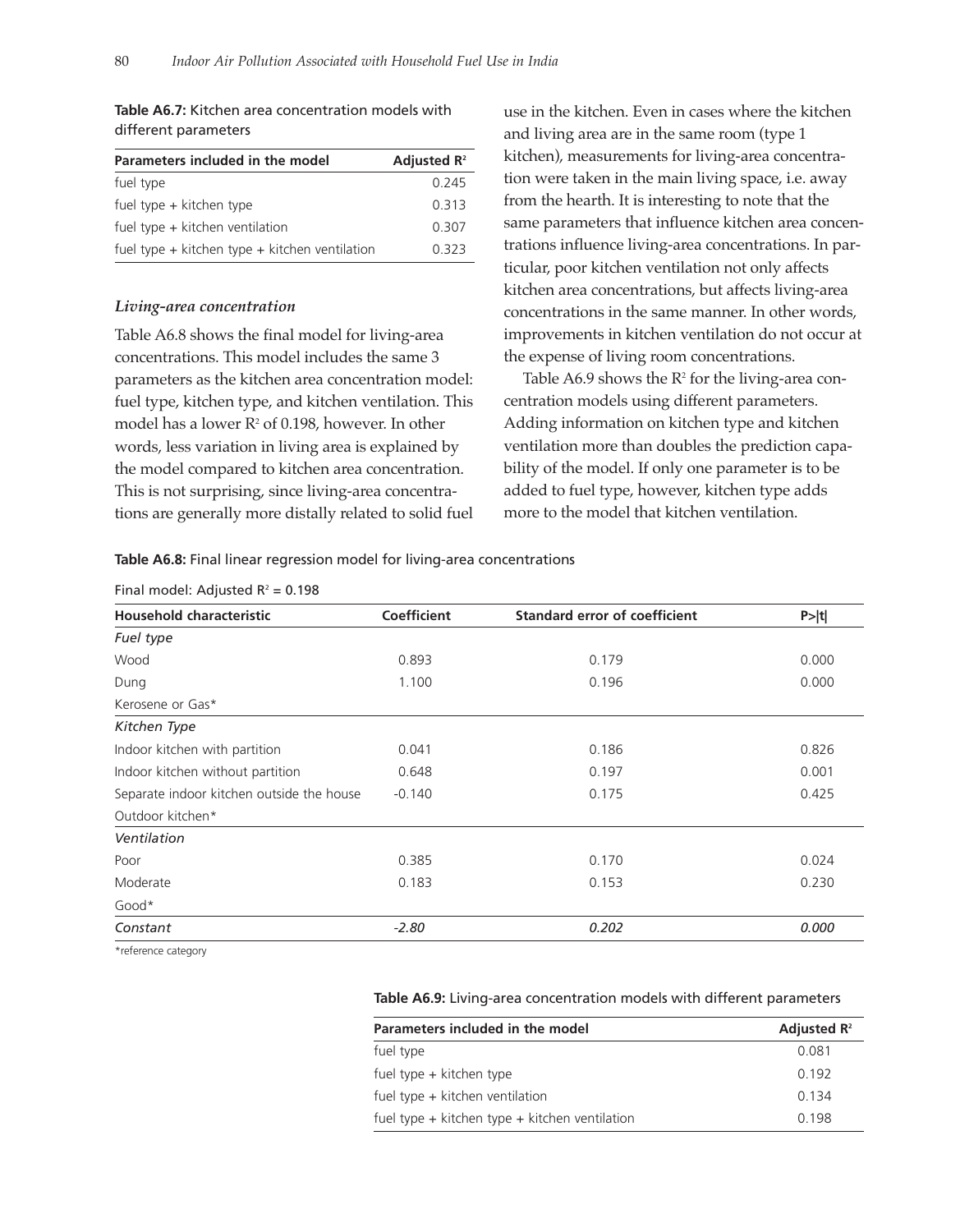In summary, three variables were found to predict kitchen and living-area concentrations: fuel type, kitchen type, and kitchen ventilation. Linear regression techniques had little predictive power, however. The best model for kitchen area concentration could only explain around 32% of the variance in concentrations. This is partially due to the fact that the data consist of continuous outcome variables and mostly categorical or qualitative predictor variables.

## **Logistic regression**

The coefficients in a logistic regression model are not easy to interpret, as the outcome is binary. Therefore, results are discussed in the form of odds ratios, which are simply the antilogs of the coefficients in a logistic regression model. Odds ratios represent the ratio of the odds of having the characteristic of interest among high-concentration households to that among low-concentration households. Each variable has a reference category, which is the baseline with respect to which the odds ratios for all other categories are defined. An odds ratio of 1 indicates that households with the characteristic of interest have no greater or lower risk of having a high concentration compared to those in the reference category. Odds ratios above 1 indicate an increased risk, and odds ratios below one indicate a decreased risk.

Univariate logistic regression with an exclusion criterion of p>0.25 was used to select independent variables eligible for inclusion in the model. Stepwise selection was used to arrive at the most parsimonious model.

#### *Kitchen area concentrations*

Three variables were found to be significantly associated with high kitchen area concentrations: fuel type, kitchen type, and kitchen ventilation. The model predicts about 88% of high concentration households and nearly 53% of low concentration households correctly, for an overall prediction accuracy of around 71%.

#### FUEL TYPE

Kerosene and LPG using households were used as the reference category for fuel type Compared to these households, dung using households were at a 68 times greater risk of having high kitchen area concentrations. Wood-using households had a risk of high kitchen area concentration that is 28 times that of kerosene and LPG using households.

#### KITCHEN TYPE

Outdoor open-air kitchens were used as the reference category for kitchen type. Indoor kitchens without partitions had the highest risk of having high kitchen area concentrations, followed by households with separate indoor kitchens outside the house, and then households with indoor kitchens with partitions.

#### KITCHEN VENTILATION

Households assessed to have poor ventilation had more than a two-fold risk of having high kitchen area concentrations compared to households with good ventilation. Households with moderate ventilation had a slightly elevated risk, but this risk was not statistically significant. See Table A6.10.

#### *Living-area concentrations*

A subtle difference between predicting kitchen and living-area concentrations is the way in which kitchen type affects concentrations. Testing using kitchen type and separate kitchen indicated that information on whether or not a household has a separate kitchen is more meaningful and more informing when predicting living-area concentrations. The modeling for living-area concentration was conducted in two ways:

- 1. Modeling under the assumption that kitchen area concentrations are known. Here, information on kitchen area concentrations is included in the model.
- 2. Modeling under the assumption that kitchen area concentrations are unknown. Here, no information on kitchen area concentrations is included in the model.

The first model would also give information as to the additional value of doing more than just one pollution measurement per household. If kitchen area concentrations, combined with survey results, predict living-area concentrations sufficiently well, much time and money could potentially be saved in field surveys.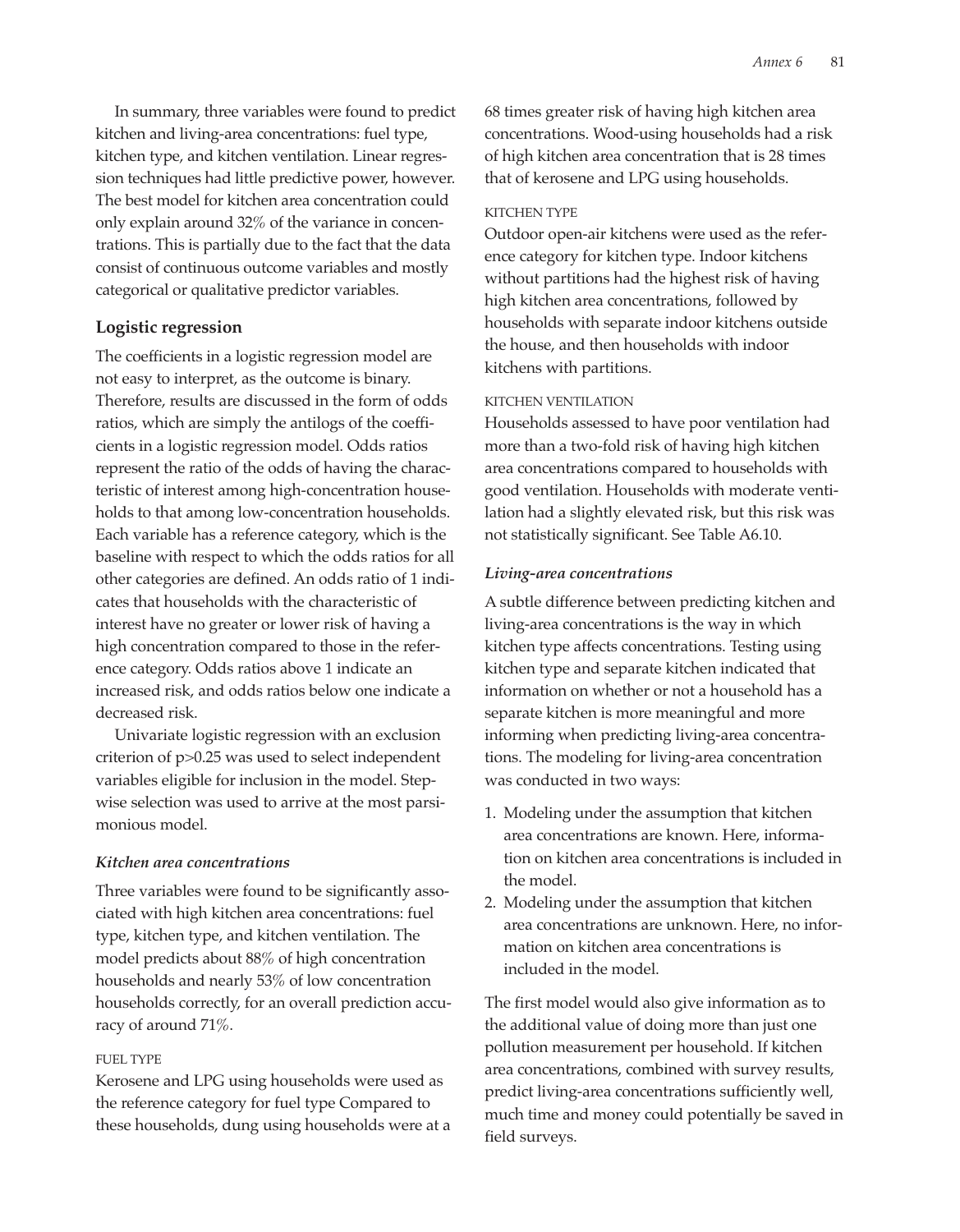*Modeling when kitchen area concentrations are known* In the model that included information on kitchen area concentration, four variables were significantly associated with high living-area concentrations: kitchen area concentration, fuel type, kitchen type,

and ventilation. This model was able to identify 73% of high concentration and 63% of low concentration households, for an overall prediction accuracy of 67%. See Table A6.11.

| Table A6.10: Predictors of high kitchen area concentrations: Logistic regression analysis |  |  |
|-------------------------------------------------------------------------------------------|--|--|
|                                                                                           |  |  |

| <b>Household Characteristic</b>           | <b>Odds Ratio (OR)</b> | 95% CI <sup>+</sup> |
|-------------------------------------------|------------------------|---------------------|
| Fuel Type                                 |                        |                     |
| Wood                                      | 28.2                   | (6.5, 121.6)        |
| Dung                                      | 62.8                   | (13.6, 289.8)       |
| Kerosene or LPG                           | $1.0*$                 |                     |
| Kitchen Type                              |                        |                     |
| Indoor kitchen with partition             | 3.4                    | (1.4, 8.2)          |
| Indoor kitchen without partition          | 4.6                    | (1.8, 11.6)         |
| Separate indoor kitchen outside the house | 4.1                    | (1.8, 9.6)          |
| Outdoor kitchen                           | $1.0 *$                |                     |
| Ventilation                               |                        |                     |
| Poor                                      | 2.3                    | (1.0, 5.0)          |
| Moderate                                  | 1.1                    | (0.5, 2.3)          |
| Good                                      | $1.0*$                 |                     |

\*Reference Category

† 95% Confidence Interval (CI) for the Odds Ratio. CI refers to the computed interval with a 95% probability that the true value of the OR lies within. For example, the point estimate for the OR for wood fuel is 28.2, but this is the estimate within a range of uncertainty ranging from 6.5 to 121.6.

#### **Table A6.11:** Predictors of high living-area concentrations

#### Logistic regression analysis when kitchen area concentration is known

| <b>Household Characteristic</b> | <b>Odds Ratio (OR)</b> | 95% CI <sup>+</sup> |
|---------------------------------|------------------------|---------------------|
| Kitchen area concentration      |                        |                     |
| Low                             | $1.0 *$                |                     |
| High                            | 3.1                    | (1.9, 5.2)          |
| Fuel type                       |                        |                     |
| Wood                            | 3.5                    | (1.1, 11.4)         |
| Dung                            | 5.0                    | (1.4, 17.7)         |
| Kerosene or LPG                 | $1.0*$                 |                     |
| Kitchen Type                    |                        |                     |
| No Separate Kitchen             | $1.0 *$                |                     |
| Separate Kitchen                | 0.33                   | (0.20, 0.57)        |
| Ventilation                     |                        |                     |
| Poor                            | 3.5                    | (1.8, 6.7)          |
| Moderate                        | 2.5                    | (1.3, 4.6)          |
| Good                            | $1.0*$                 |                     |

\*Reference Category

† 95% Confidence Interval for the Odds Ratio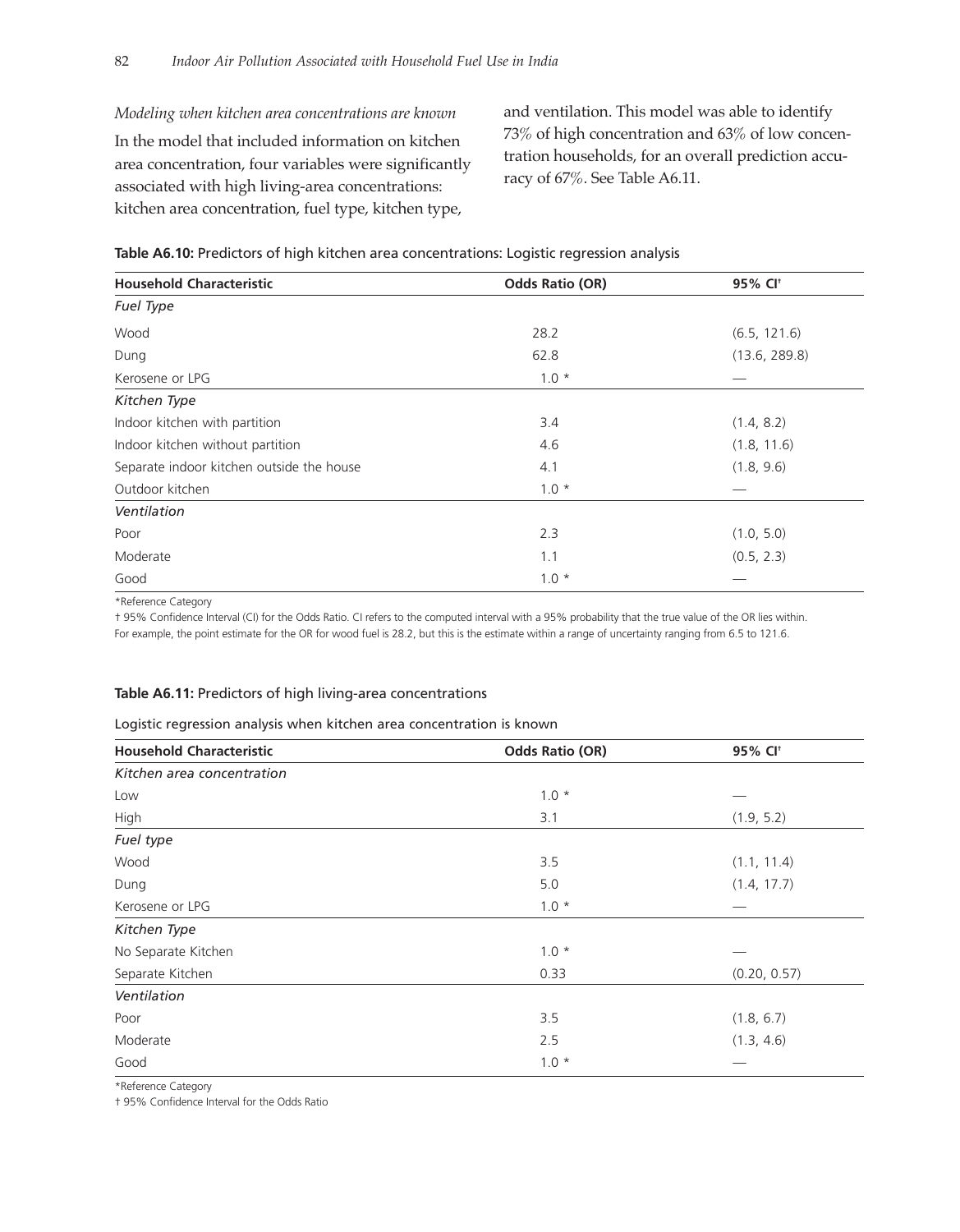#### KITCHEN AREA CONCENTRATION

Households with low kitchen area concentrations ( $<$  300 mg/m $^3$ ) were used as the reference category. Households with high kitchen area concentrations have over a three-fold greater risk of having high living-area concentrations.

## FUEL TYPE

The reference category consisted of all households using kerosene or LPG for cooking. Households cooking with dung fuels were at greatest risk of having living-area concentrations, with over five times the risk compared to kerosene or LPG using households. Households using wood had a risk three and a half times greater than their kerosene or LPG using counterparts.

#### KITCHEN TYPE

Households without a separate kitchen were used as the reference category here. Households with a separate kitchen have, on average, lower living-area concentrations. Households with separate kitchens have a 33% lower risk of high living-area concentrations compared to households without separate kitchens. In other words, households without separate kitchens have a three fold higher risk of high living-area concentrations.

#### VENTILATION

Compared to households with good kitchen ventilation, households with moderate kitchen ventilation have more than double the risk of high living-area concentrations. Households with poor kitchen ventilation have over three and a half times the risk of high living-area concentrations. This finding is notable, in that it suggests that good kitchen ventilation is not achieved at the expense of air quality in the rest of the household. Since households with separate kitchens are at lower risk of high living concentrations, the direction of the effect of kitchen ventilation on living-area concentrations was not certain. If kitchen ventilation were achieved by shifting air pollution to the living area of households, then decreasing kitchen area concentrations through improved ventilation might not affect average household exposures at all. That better kitchen ventilation is associated with decreased kitchen and living-area concentrations suggests that improved kitchen ventilation could actually be associated

with a decrease in the overall exposure of household members.

#### *Modeling when kitchen area concentrations are unknown*

When information on kitchen area concentrations was not included in the model, the predictive value of the model decreased somewhat. Around 61% and 67% of high and low living-area concentration households were classified correctly, with nearly 64% of households classified accurately overall. In the absence of information on kitchen area concentrations, the influence of the other variables (fuel type, kitchen type, and ventilation) increased, but the overall model remained the same. See Table A6.12.

### FUEL TYPE

Households cooking with dung have nearly ten times the risk of high living-area concentrations of kerosene or LPG using households. Households using wood have more than a five and a half fold greater risk of high living concentrations.

#### KITCHEN TYPE

Here too, households with a separate kitchen have, on average, lower living-area concentrations. Households with separate kitchens have around a 34% lower risk of high living-area concentrations compared to households without separate kitchens. This translates into households without separate kitchens having a three fold higher risk of high living-area concentrations.

### VENTILATION

Better kitchen ventilation is associated with decreased living-area concentrations. Households with moderate kitchen ventilation have nearly three times the risk of households with good ventilation, and households with poor ventilation have over four and a half times the risk.

## **Classification and regression trees (CART)**

After allowing CART to select what it determined to be the 'optimal' tree, several different trees were produced, using different combinations of the predictor variables, in order to determine which tree(s) had the best ability to predict high and low concentration households.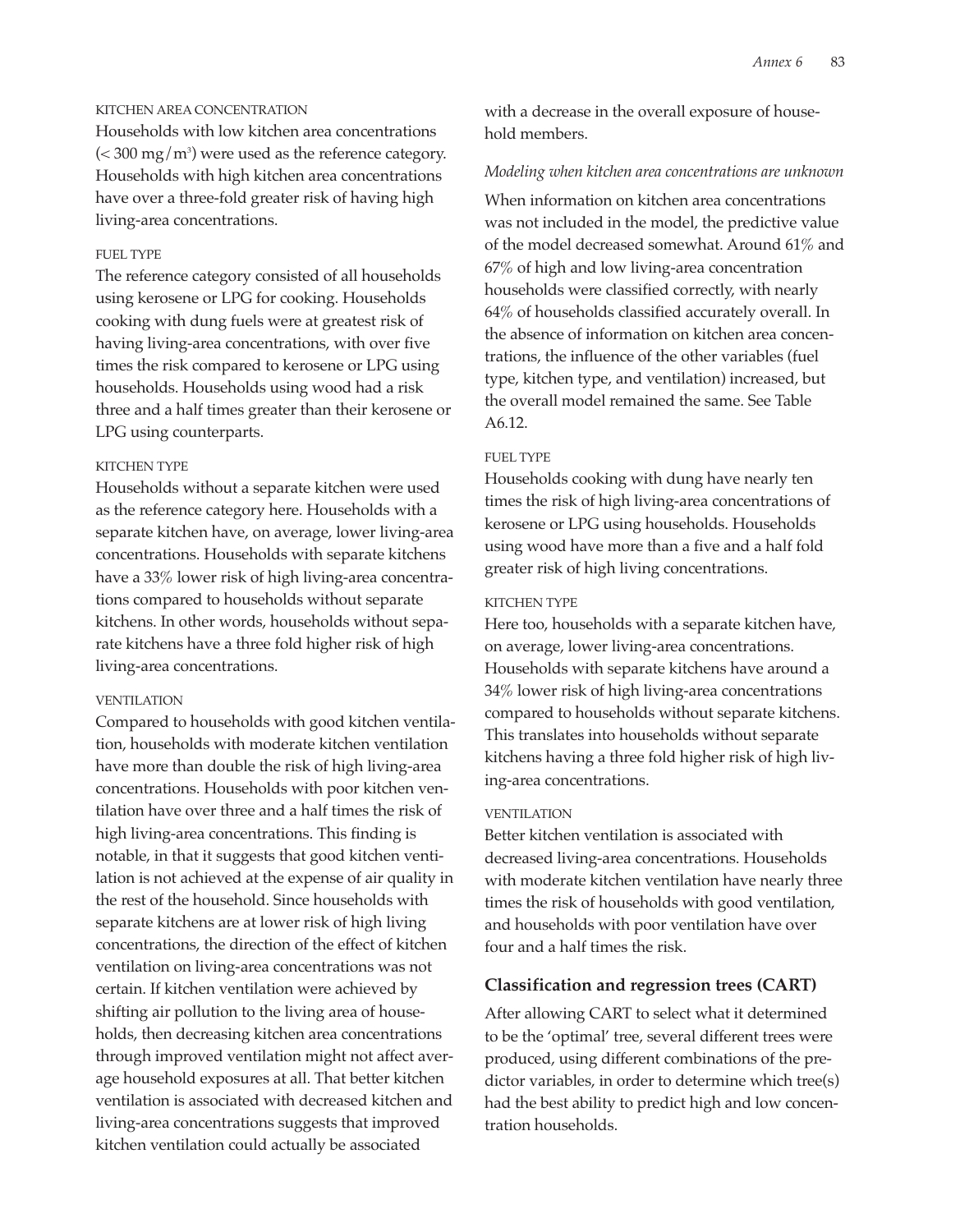#### **Table A6.12:** Predictors of high living-area concentrations

|  |  |  | Logistic regression analysis when kitchen area concentration is unknown |  |
|--|--|--|-------------------------------------------------------------------------|--|
|  |  |  |                                                                         |  |

| <b>Household Characteristic</b> | <b>Odds Ratio (OR)</b> | 95% CI <sup>+</sup> |
|---------------------------------|------------------------|---------------------|
| Fuel Type                       |                        |                     |
| Wood                            | 5.7                    | (1.9, 17.6)         |
| Dung                            | 9.9                    | (3.0, 32.4)         |
| Kerosene or LPG                 | $1.0 *$                |                     |
| Kitchen Type                    |                        |                     |
| No Separate Kitchen             | $1.0 *$                |                     |
| Separate Kitchen                | 0.34                   | (0.20, 0.56)        |
| Ventilation                     |                        |                     |
| Poor                            | 4.6                    | (2.5, 8.5)          |
| Moderate                        | 2.9                    | (1.6, 5.1)          |
| Good                            | $1.0*$                 |                     |

\*Reference Category

† 95% Confidence Interval for the Odds Ratio

#### *Kitchen area concentrations*

CART produces several different classification trees, and then determines the 'optimal' tree, i.e. the tree that classifies most accurately with a minimal amount of complexity. After allowing CART to select what it determined to be the 'optimal' tree, several different trees were produced, using different combinations of the predictor variables, in order to determine which tree(s) had the best ability to predict high and low concentration households.

The optimum tree generated by CART included two parameters: fuel type and kitchen type. In this model, households were first split on the basis of fuel type; all households using kerosene or LPG were classified as low concentration households. Next, households using wood or dung are further split by kitchen type; all households with outdoor kitchens are classified as low concentration households.

Fuel type predicted high concentration households well, but did very poorly in predicting low concentration households. Using fuel type alone, with no further splitting (see FIGURE A6.5 above), nearly all high concentration households were identified, but only 20% of low concentration households were identified accurately. Using fuel type alone would thus be useful in a context where all households using wood or dung had high kitchen

area concentrations. In reality, however, there are a wide range of household concentrations within wood and dung fuel types. Hence, a model that only takes fuel type into account will identify the clean fuel using households, but does not tell us why some solid fuel using households are able to sustain low kitchen area concentrations. Splitting the wood and dung using households by kitchen type resulted in a small loss of prediction accuracy in high concentration households, but a significant improvement in the prediction of low concentration households, with 89% and 53% of high and low concentration households identified accurately.

This suggests that there are important household characteristics other than fuel type influencing kitchen area concentration. In fact, kitchen type was not the only parameter found to greatly improve the ability to identify low concentration households. Although the optimal tree as determined by the CART program used fuel type and kitchen type, an examination of the other trees generated by CART indicated that kitchen ventilation minimizes misclassification of low concentration households as well as kitchen type. After splitting by fuel type, splitting by either kitchen type or kitchen ventilation results in nearly the same improvement in classification. Table A6.13 shows how the number of parameters utilized in the different trees generated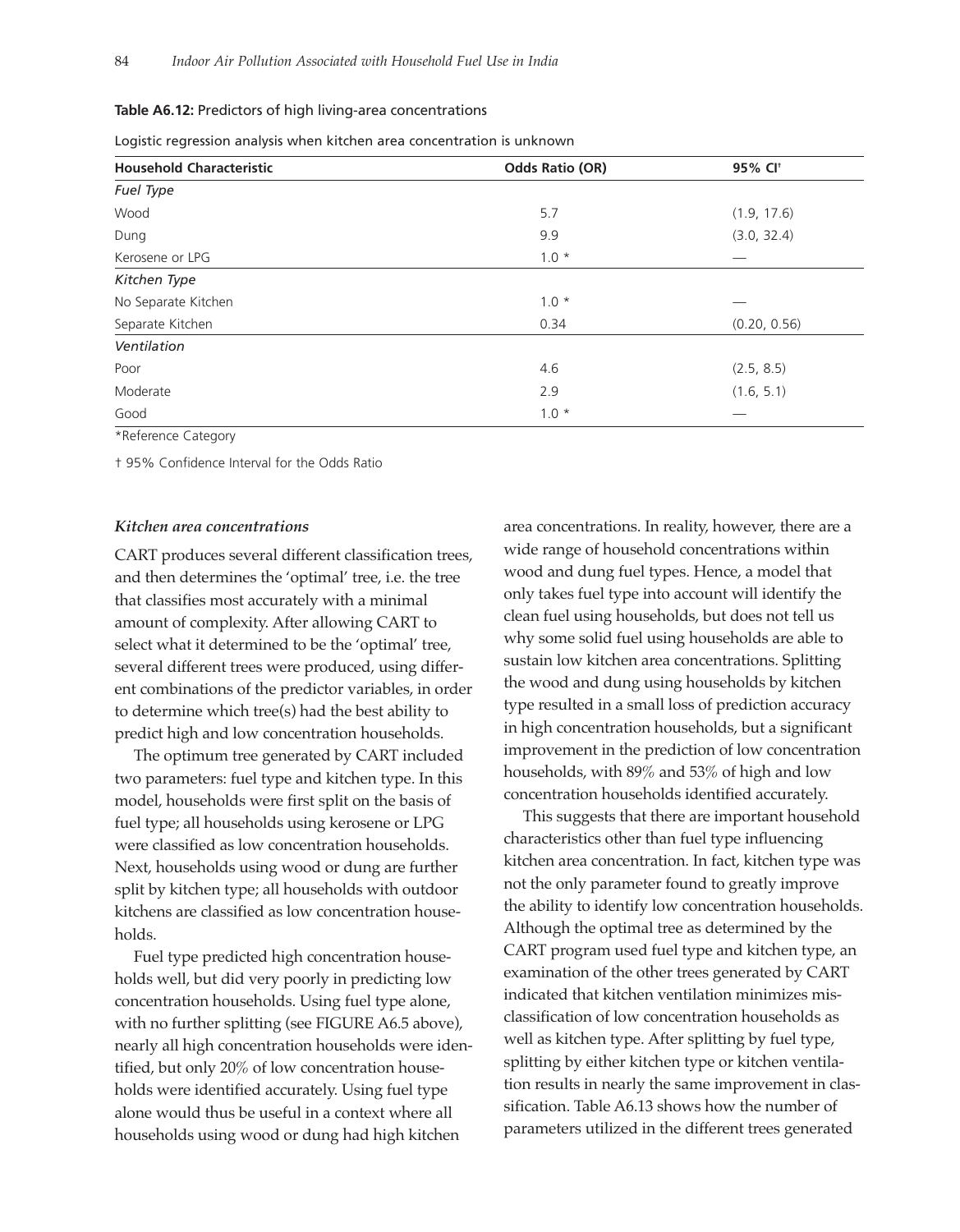**Figure A6.5:** Optimal tree for kitchen area concentrations



| Table A6.13: Prediction accuracy of CART models predicting kitchen area concentration |  |  |
|---------------------------------------------------------------------------------------|--|--|
|---------------------------------------------------------------------------------------|--|--|

|                                                    | % Predicted accurately |                           |  |
|----------------------------------------------------|------------------------|---------------------------|--|
| <b>Parameters utilized by CART</b>                 | Low concentration      | <b>High concentration</b> |  |
| Fuel type                                          | 22%                    | 99%                       |  |
| Kitchen type                                       | 30%                    | 90%                       |  |
| Kitchen ventilation                                | 46%                    | 78%                       |  |
| fuel type + kitchen type                           | 53%                    | 89%                       |  |
| fuel type $+$ kitchen ventilation                  | 55%                    | 86%                       |  |
| fuel type $+$ kitchen type $+$ kitchen ventilation | 52%                    | 93%                       |  |

by CART affects the prediction accuracy for low and high concentration households.

The tree that utilized both kitchen type and kitchen ventilation did not predict much better than the trees that used only one of these parameters. This suggests that it is not necessary to collect information on both kitchen type and kitchen ventilation. In future work, the decision whether to collect information on kitchen type or ventilation will be dependent on the study location. Kitchen types vary from region to region, thus the classifications used here may not be applicable to other locations. Likewise, depending on the amount of variation in kitchen and housing types, differences in kitchen ventilation may or may not be easily assessed by surveyors. In future studies, observations made during the initial site visit should make it relatively easy to decide which parameter to use.

#### *Living-Area Concentrations*

The optimum tree generated by CART included three parameters: fuel type, kitchen ventilation, and wall type. In this model, as with the model for kitchen area concentrations, households were first split on the basis of fuel type; all households using kerosene or LPG were classified as low concentration households. Next, households using wood or dung were further split by kitchen ventilation; households with poor kitchen area concentration were classified as high concentration households. Households with moderate or good kitchen ventilation were split by wall type; households with pucca walls were classified as low concentration households, and households with kachha walls were classified as high concentration households.

Another tree generated by CART, that utilized information on fuel type, kitchen ventilation, wall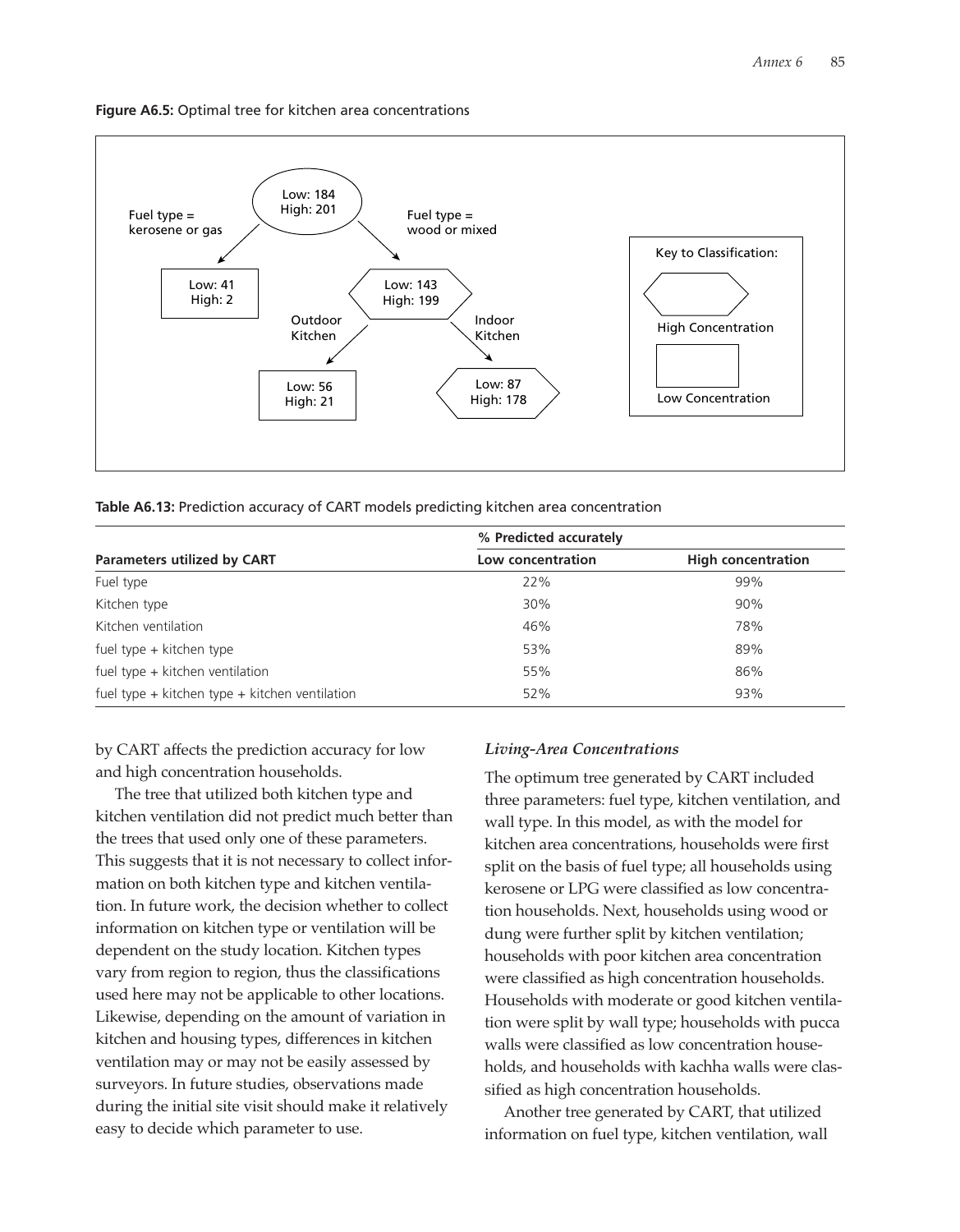



type, and roof type, was better at predicting low concentrations, but slightly worse at predicting high concentrations.

Once again, after allowing CART to select what it determined to be the 'optimal' tree, other trees were produced, using different combinations of the predictor variables, in order to determine which tree(s) had the best ability to predict high and low concentration households. Here, the parameters found to be significant in the logistic regression models for living-area concentration were used. Results were similar to the results of the kitchen models, although prediction accuracy was much less overall. Fuel type alone was a very good predictor of high concentrations, but very poor at predicting low concentrations. Once fuel type was included in the model, adding information on either kitchen type (separate or not) and kitchen ventilation had nearly the same effect, although using kitchen ventilation predicted a few more high concentration and a few less low concentration households accurately. When information on both kitchen type and kitchen ventilation was included, the model predicted low concentration households much better, but prediction

accuracy of high concentration households declined. Once again, collecting information on both kitchen type and kitchen ventilation seems to be unnecessary. See Table A6.14.

## **SUMMARY**

#### **Kitchen area concentrations**

Fuel type is the best predictor of high concentrations, but not a very good predictor of low concentrations. This is due to the wide range of concentrations within fuel categories. Kitchen type is also an important predictor; indoor kitchens are much more likely to have high concentrations than outdoor kitchens. Households with good kitchen ventilation are much less likely to have high concentrations than households with moderate or poor ventilation.

#### **Living-area concentrations**

Fuel type is the best predictor of high living-area concentrations. This is true both in the presence and absence of information on kitchen area concentration. For living-area concentrations, knowing the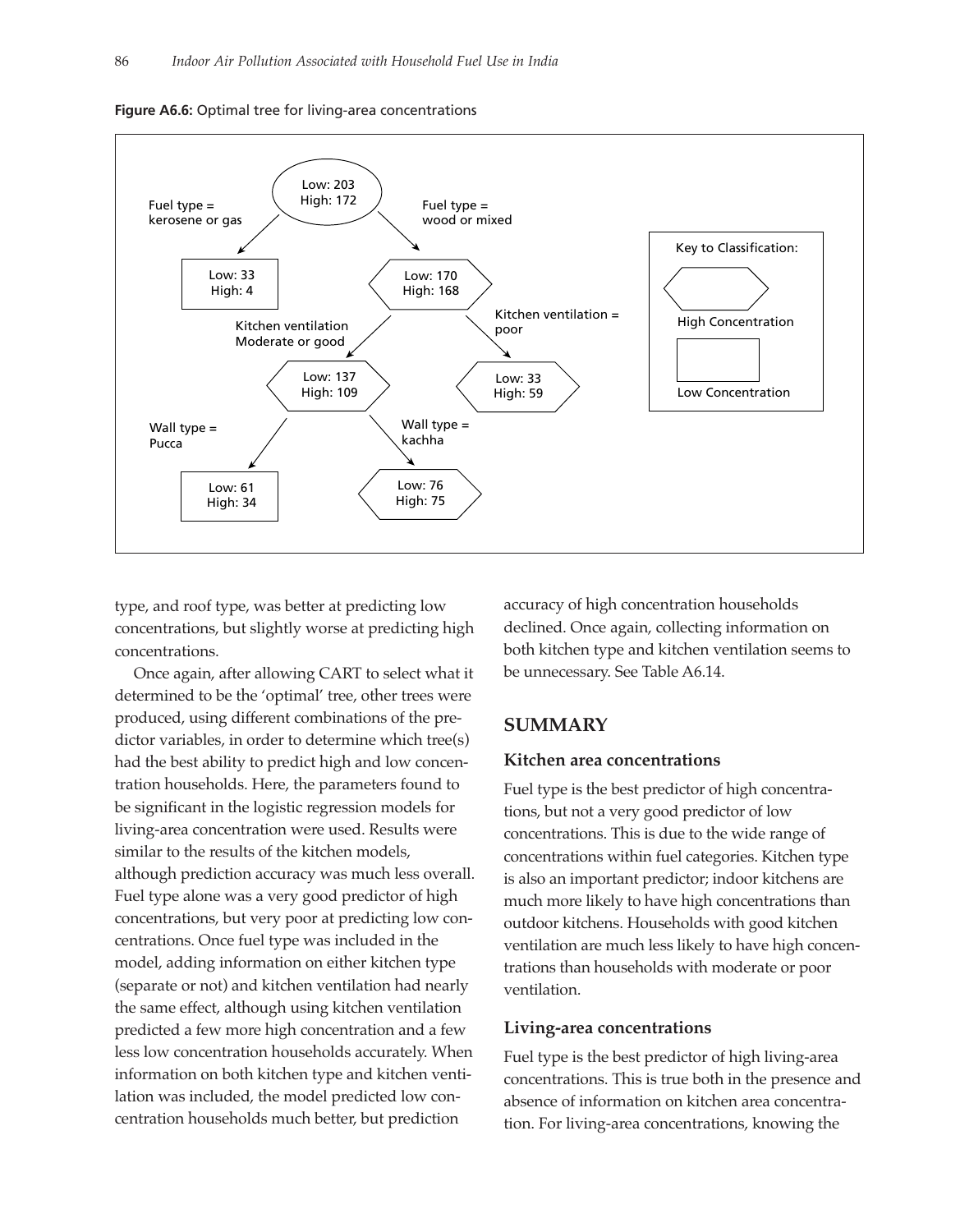specific type of kitchen is less important than knowing whether or not the kitchen is separate from the living area. Information on kitchen ventilation is consistent with the results of the kitchen area concentration models; wood or dung using households with good kitchen ventilation are likely to have lower living-area concentrations. This suggests that improvements in kitchen ventilation do not occur at the expense of air quality in the living area.

# **How does changing the cut-off point affect prediction?**

We conducted a sensitivity analysis to evaluate how changing the cut-off affects prediction accuracy. The optimum tree was used to identify high and low concentration households using different cut-off points, from 300  $\mu$ g/m<sup>3</sup> to 850  $\mu$ g/m<sup>3</sup> (approximately one standard deviation above the geometric mean). The sensitivity analysis was only done in one direction, i.e. we did not assess cut-off points below 300  $\mu$ g/m $^{\rm 3}$ , as a lowering of the cut-off point below 300  $\mu$ g/m<sup>3</sup> would put a majority of the households into the high concentration category. In

other words, since the model has been developed to predict high-concentration households, classifying most of the households as 'high concentration' would defeat the purpose of the exercise. Changing the cut-off did not seem to affect the prediction accuracy of high-concentration households. Prediction accuracy of low concentration households increased as the cut-off decreased. For example, 53% of low concentration households were identified correctly using a 300  $\mu$ g/m<sup>3</sup> cut-off, compared with only 37% of households using a cut-off of 700 µg/m3 . See Table A6.15.

## **Consistency and stability**

Results were consistent across linear regression, logistic regression, and CART models. In other words, the same variables were found to be important in all models. Although this does not guarantee the validity of the model, it does provide some reassurance about the robustness of the parameters used in the modeling exercise.

In the CART model, bootstrap aggregation (bagging) was used to determine how much the results

**Table A6.14:** Prediction accuracy of CART models predicting living-area concentration

|                                                         | % Predicted accurately   |                           |  |
|---------------------------------------------------------|--------------------------|---------------------------|--|
| <b>Parameters utilized by CART</b>                      | <b>Low Concentration</b> | <b>High Concentration</b> |  |
| Fuel type $+$ kitchen ventilation $+$ wall type         | 46%                      | 78%                       |  |
| Fuel type + kitchen ventilation + wall type + roof type | 58%                      | 70%                       |  |
| Fuel type                                               | 16%                      | 98%                       |  |
| Separate kitchen                                        | 62%                      | 57%                       |  |
| kitchen ventilation                                     | 83%                      | 35%                       |  |
| fuel type + separate kitchen                            | 51%                      | 72%                       |  |
| fuel type $+$ kitchen ventilation                       | 46%                      | 79%                       |  |
| fuel type $+$ separate kitchen $+$ kitchen ventilation  | 71%                      | 58%                       |  |
|                                                         |                          |                           |  |

## **Table A6.15:** Effect of concentration cut-off on prediction accuracy

|                                           | % Predicted accurately |         |
|-------------------------------------------|------------------------|---------|
| <b>Concentration cut-off</b>              | Class 0                | Class 1 |
| kitchen RSPM = $300 \mu q/m^3$            | 53%                    | 89%     |
| kitchen RSPM = $400 \mu g/m^3$            | 47%                    | 91%     |
| kitchen RSPM = 500 $\mu$ g/m <sup>3</sup> | 41%                    | 92%     |
| kitchen RSPM = $600 \mu g/m^3$            | 39%                    | 92%     |
| kitchen RSPM = $700 \mu g/m^3$            | 37%                    | 92%     |
| kitchen RSPM = $850 \mu g/m^3$            | 36%                    | 92%     |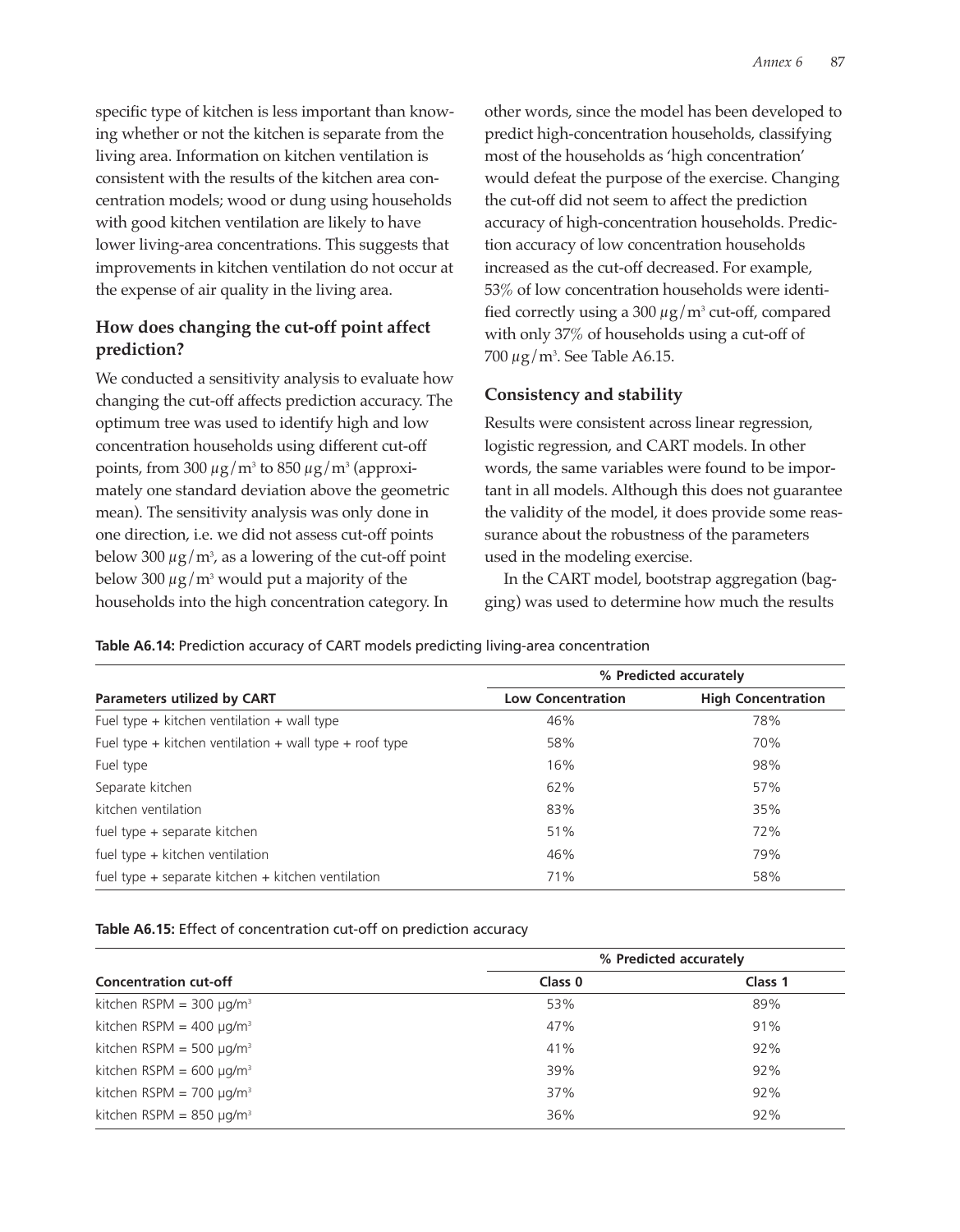might have changed if another random sample had been used. The results of 50 re-samplings of the data were averaged. If the results of the different samplings were different, suggesting instability, then the averaging would yield more accurate predictions. If the separate analyses are very similar to each other, the trees exhibit would stability and the averaging will not harm or improve the predictions. Averaging the results of the re sampled data did not improve prediction accuracy, suggesting that the model is quite stable.

## **Assessing the ability to collect model parameters**

A key component of this exercise was to evaluate which parameters could be collected by minimally trained surveyors with reasonable accuracy. This section will discuss the relative difficulties of collecting information on the parameters found to be significant in the modeling process.

## *Fuel type*

At the beginning of the study, because different fuel types and fuel combinations result in different emissions, the surveyors attempted to obtain information on fuel mixtures and quantities. It was found, however, that such information was often difficult to assess. In fact, as mentioned in the section on predictor variables, the greatest amount of discrepancy was found within households reporting kerosene fuels. Many of the households that reported using kerosene or gas as their main source of cooking fuel were found to be using a mixture of fuels. Indeed, the dung category was created as a result of the observation that many households reporting the use of kerosene as their main fuel were actually using kerosene for lighting, but wood or dung as their main cooking energy source. In general, however, information on the main fuel used for cooking is relatively easy to assess.

## *Kitchen type*

Information on kitchen type was relatively straightforward. While there was some concern that there could be difficulty in differentiating between some of the kitchen types (for example, indoor kitchen with partition vs. separate kitchen outside the house), a comparison of the kitchen types identified by the household surveying team vs. the monitoring team suggests that there was actually little discrepancy in the classification of kitchen types. See Table A6.16 below.

## *Kitchen ventilation*

Kitchen ventilation was also reasonably straightforward to assess. There were no reports from the surveying team about difficulties with this question (there was acknowledged difficulty in determining other parameters, such as proportions of dung use). In addition, most of the missing values that were entered into the database were for open-air kitchens, which were assumed to be outdoors and thus have good ventilation by definition.

## **Summary**

Predicting household concentrations of particulate matter in India is not an easy task, given the wide variability within household designs and fuel use patterns. As the highest concentrations can be identified relatively accurately, the important issue is

**Table A6.16:** Cross-tabulation of kitchen classifications by survey and monitoring teams

|                                                        | Kitchen classification by monitoring team |                                  |                                       |                                       |
|--------------------------------------------------------|-------------------------------------------|----------------------------------|---------------------------------------|---------------------------------------|
| <b>KITCHEN CLASSIFICATION</b><br><b>BY SURVEY TEAM</b> | Indoor kitchen<br>without partition       | Indoor kitchen<br>with partition | Separate kitchen<br>outside the house | Open air kitchen<br>outside the house |
| Indoor kitchen without partition                       | 113                                       |                                  |                                       |                                       |
| Indoor kitchen with partition                          |                                           | 103                              |                                       |                                       |
| Separate kitchen outside the house                     |                                           |                                  | 92                                    |                                       |
| Open air kitchen outside the house                     |                                           |                                  |                                       | 92                                    |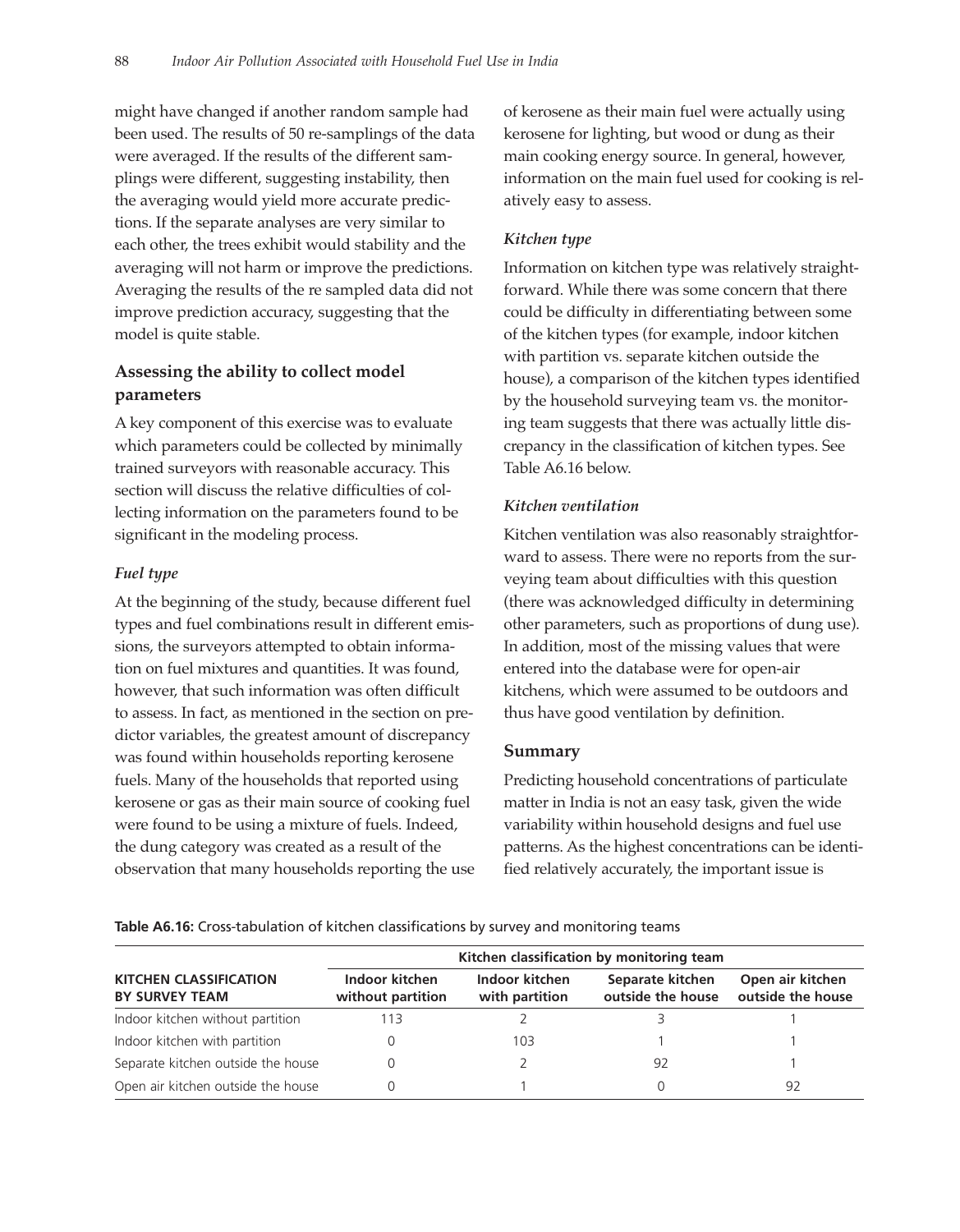really minimizing a misclassification of low concentration households. Three variables, fuel type, kitchen type, and kitchen ventilation, were found to be good predictors of kitchen and living-area concentrations. In addition, the results of this study suggest that reliable information on all three variables can be collected by minimally trained surveyors.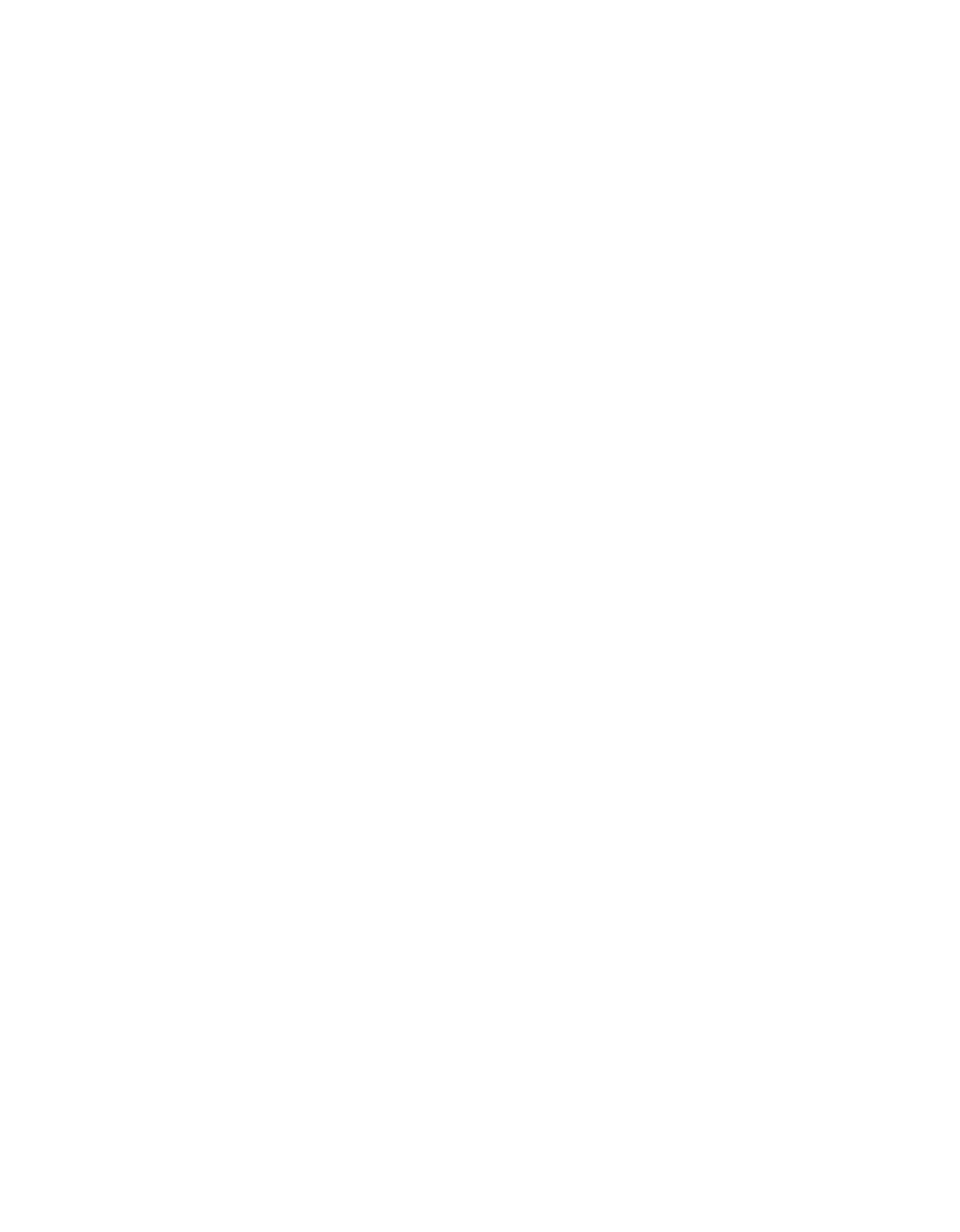## **Exposure assessment methodology**

#### **Exposure reconstruction models**

Exposures to indoor air pollution are reconstructed using two sets of measurements: (1) 24-hour area concentrations and (2) relative ratios of the 24-hour averages to the cooking and non-cooking window concentrations, respectively, calculated using real time (PDRAM) monitoring instruments in a few households. Accordingly two models of exposure were constructed. The first (Model 1) used average 24-hr concentrations at the kitchen/living/outdoor locations, applied it to the total time spent by each individual member at these locations during the preceding 24-hrs (obtained from time activity records) and calculated the average 24-hr exposure.

|           | Average 24-hr exposure = K1*T1+L1*T2+O1*T3                 |
|-----------|------------------------------------------------------------|
| (Model 1) | $T1+T2+T3$                                                 |
| Where     | $K1 = 24$ -hr average concentration in kitchen (Loc.1)     |
|           | T1= Total time spent in kitchen                            |
|           | $L1 = 24$ -hr average concentration in living area (Loc.2) |
|           | T2= Total time spent in living area                        |
|           | $O1 = 24$ -hr average concentration outdoors (Loc.3)       |
|           | T3= Total time spent outdoors                              |
| and       | $T1+T2+T3=24$                                              |

Since the 24-hr average concentrations determined gravimetrically does not yield information on relative concentrations during cooking and non-cooking windows this model did not address the contributions originating from differences between cooking and noncooking window concentrations. For e.g. a cook may spend 3 hrs in kitchen while cooking (and thereby experience much higher concentrations) while another member may spend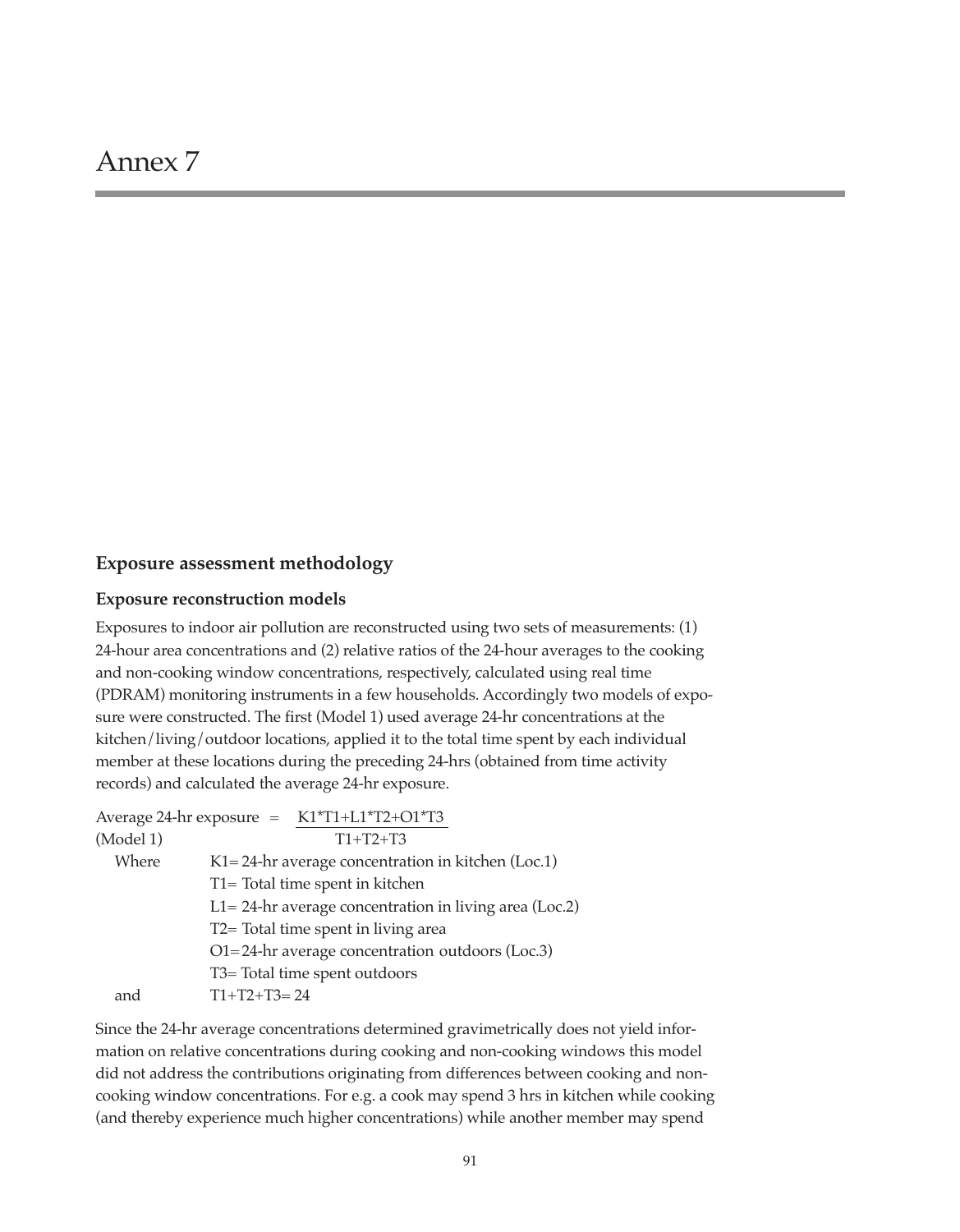3 hrs at the same location during a non-cooking window but yet the contributions to 24 exposures from this location will remain the same for the two individuals, in this model.

In order to refine this calculation, PDRAM records were used to determine relative ratios of 24- hr concentrations to concentrations during cooking and non-cooking windows (see Table A4). Although the size fractions monitored by the PDRAM ( $\lt 10\mu$ m) and the gravimetric cyclones (50% cut off of  $4 \mu m$ ) are somewhat different and so is the analytical technique, it was assumed that the ratios would be comparable. 24- hr average concentrations for each location were thus split into concentrations while cooking and non-cooking windows. Since detailed time activity records had information not only where an individual was present but also when, it was possible to split the total times at each location (from Model 1) into times spent at the location during cooking / non- cooking windows. Thus Model 2 was constructed using the following formula

|           | Average 24-hr exposure = K1a*T1a+K1b*T1b+L1a*T2a+L1b*T2b+ O1*T3 |
|-----------|-----------------------------------------------------------------|
| (Model 2) | $T1a+T1b+T2a+T2b+T3$                                            |

| Where |       | K1a = Average concentration in kitchen (location1) during       |
|-------|-------|-----------------------------------------------------------------|
|       |       | cooking periods                                                 |
|       |       | T1a = Total time spent in kitchen during cooking periods        |
|       |       | K1b = Average concentration in kitchen (location1) during       |
|       |       | non-cooking periods                                             |
|       |       | T1b= Total time spent in kitchen during non-cooking periods     |
|       |       | L1a = Average concentration in living area (location 2) during  |
|       |       | cooking periods                                                 |
|       |       | T2a= Total time spent in living area during cooking periods     |
|       |       | $L1b=$ Average concentration in living area (location 2) during |
|       |       | non-cooking periods                                             |
|       |       | T2b= Total time spent in living area during non-cooking periods |
|       |       | $O1 = 24$ -hr average concentration outdoors (location 3)       |
|       | $T3=$ | Total time spent outdoors                                       |
| and   |       | $T1a+T1b+T2a+T2b+T3=24$                                         |
|       |       |                                                                 |

Outdoor concentrations were not adjusted in Model 2 as PDRAM measurements were not taken outdoors and also because the differences in outdoor concentrations between cooking and non-cooking windows is not significant. The exposure calculations have been thus performed on a case-by-case basis, using individual time- activity records together with the particular micro-environmental concentration information collected in the concerned household.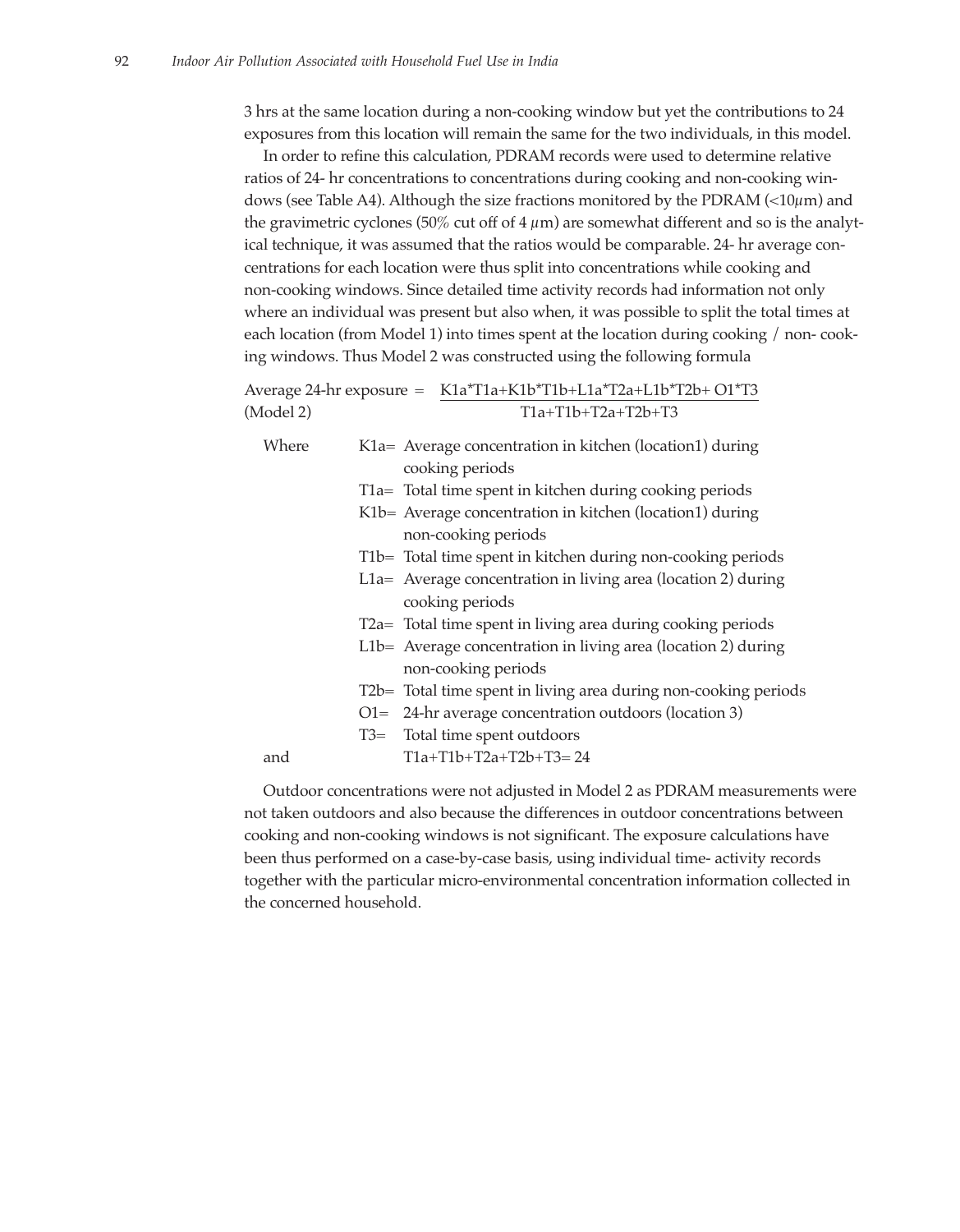| <b>Type of Fuel</b> | Type of kitchen                | <b>Cooking periods</b> |             | Non-cooking periods |             |
|---------------------|--------------------------------|------------------------|-------------|---------------------|-------------|
|                     |                                | Kitchen area           | Living area | Kitchen area        | Living area |
| Solid fuels         | Indoor kitchens w/ partitions  | 3.87                   | 1.42        | 0.57                | 0.89        |
|                     | Indoor kitchens w/o partitions | 5.24                   | 2.96        | 0.28                | 0.60        |
|                     | Outdoor kitchens w/ partitions | 3.87                   | 1.34        | 0.52                | 0.81        |
|                     | Outdoor cooking                | 4.22                   | 3.40        | 0.75                | 0.74        |
| Clean fuels         | Indoor kitchens w/ partitions  | 1.37                   | 1.35        | 0.94                | 0.93        |
| (Gas users only)    | Indoor kitchens w/o partitions | 1.64                   | 2.12        | 0.90                | 0.74        |
|                     | Outdoor kitchens w/ partitions | 1.99                   | 1.79        | 0.83                | 0.82        |

**Table A7.1:** Relative ratios of 24-hr average concentrations at the kitchen and living areas to concentrations in these areas during cooking/non-cooking windows

## **Methodology for recording time-activity**

Time- activity records were obtained from members of the households, which included women cooks, women not involved in cooking, children and men. Time- activity records were not collected from infants below the age of 2. Records were obtained on the basis of a 24-hr recall that detailed the type, location and duration (including start and stop times) of each activity carried out. In about 10% of the households, independent field assistants were used to assess the bias in time activity recalls. The monitoring data (obtained from the gravimetric analyses) provided 24-hr average area concentrations for three microenvironments viz. kitchen, living area and outdoors. These concentrations were used with real time measurements (described above) to compute the ratio of 24-hr averages to average concentrations during cooking and non-cooking windows. Using area concentrations at each microenvironment together with the total duration spent at each location during cooking/non-cooking windows gave the 24-hr exposures.

Model 1 predicts lower exposures than Model 2 for both cooks and non-cooks amongst solid fuel users. The difference is most pronounced for cooks as their exposures are underestimated by not addressing cooking window concentrations. Although Models 1 and 2 are different in absolute values, the trends amongst sub-categories of household members are similar as determined after analyses using both model values. Hence, results of comparisons across fuel and kitchen types are presented in the main text using only Model 2.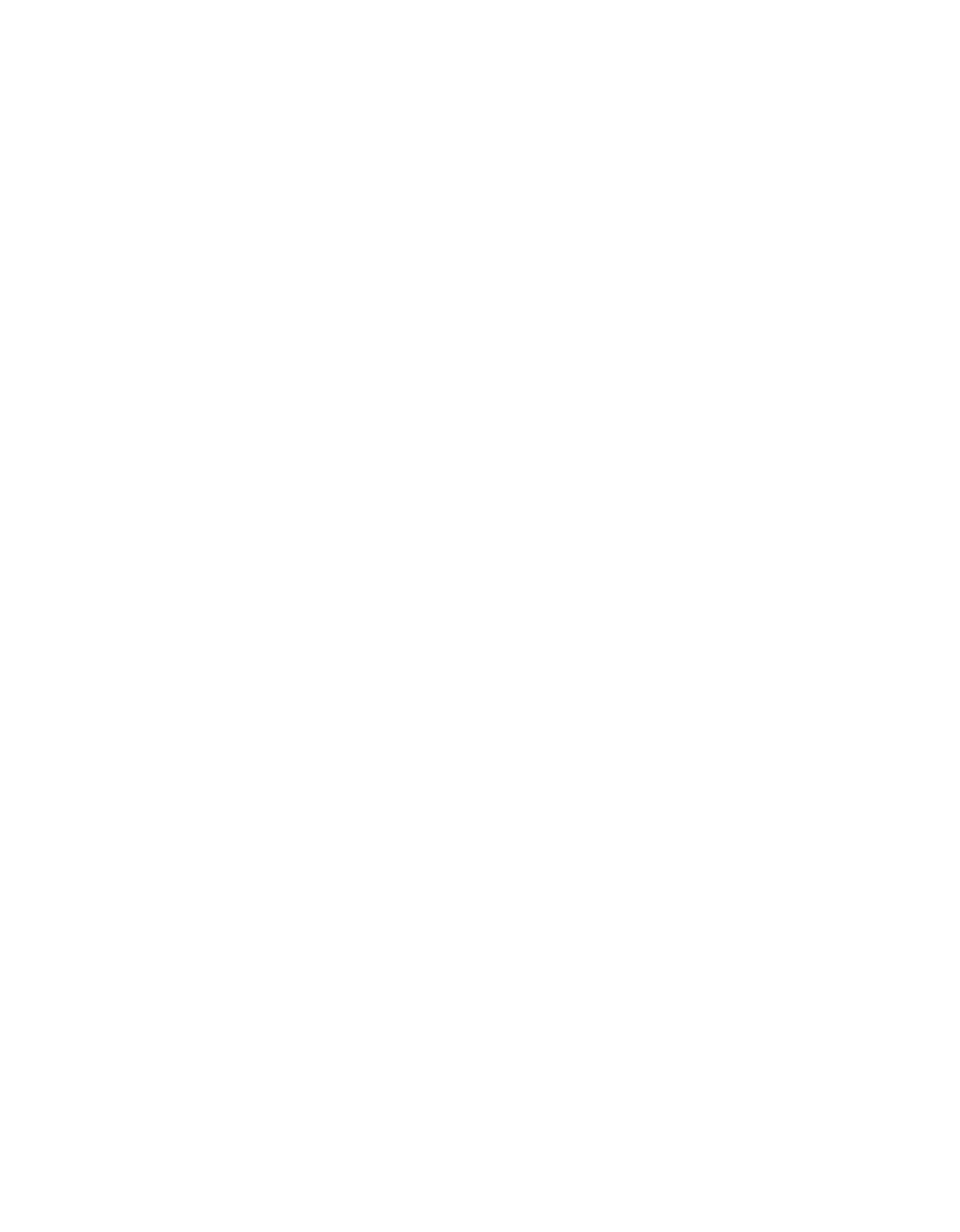**Allergic sensitization**—Increase in the body's response to a certain stimulus.

- **ANOVA**—Analysis of Variance is a method of testing the null hypothesis that several group means are equal in the population, by comparing the sample variance estimated from the group means to that estimated within the groups.
- **ARI**—Acute (short duration) respiratory tract infection.
- **Box plot**—A graphical method of presenting the distribution of a variable measured on a numerical scale. Summary plot based on the median, quartiles, and extreme values. The box represents the inter quartile range which contains the 50% of values. The whiskers are lines that extend from the box to the highest and lowest values, excluding outliers. A line across the box indicates the median.
- **Bronchus**—Large passage conveying air to the lungs.
- **Cancer of upper airways**—Malignant growth in the upper respiratory passage.
- **Carcinogenic**—Substances or agents that produce or predispose to cancer.
- **Cataracts**—Opacity of the lens of the eye causing partial or complete blindness.
- **Chronic bronchitis**—Inflammation of the bronchi of long duration.
- **Classification and regression trees (CART) techniques**—refer Annexe 6.
- **Cluster sampling**—Sampling method in which each unit selected is a group of persons (all persons in a city block or a family etc) rather than an individual.
- **Co-carcinogenicity**—Substance that requires another agent to get activated and cause cancer.
- **COHb**—Hemoglobin bound to Carbonmonoxide which has higher affinity to hemoglobin.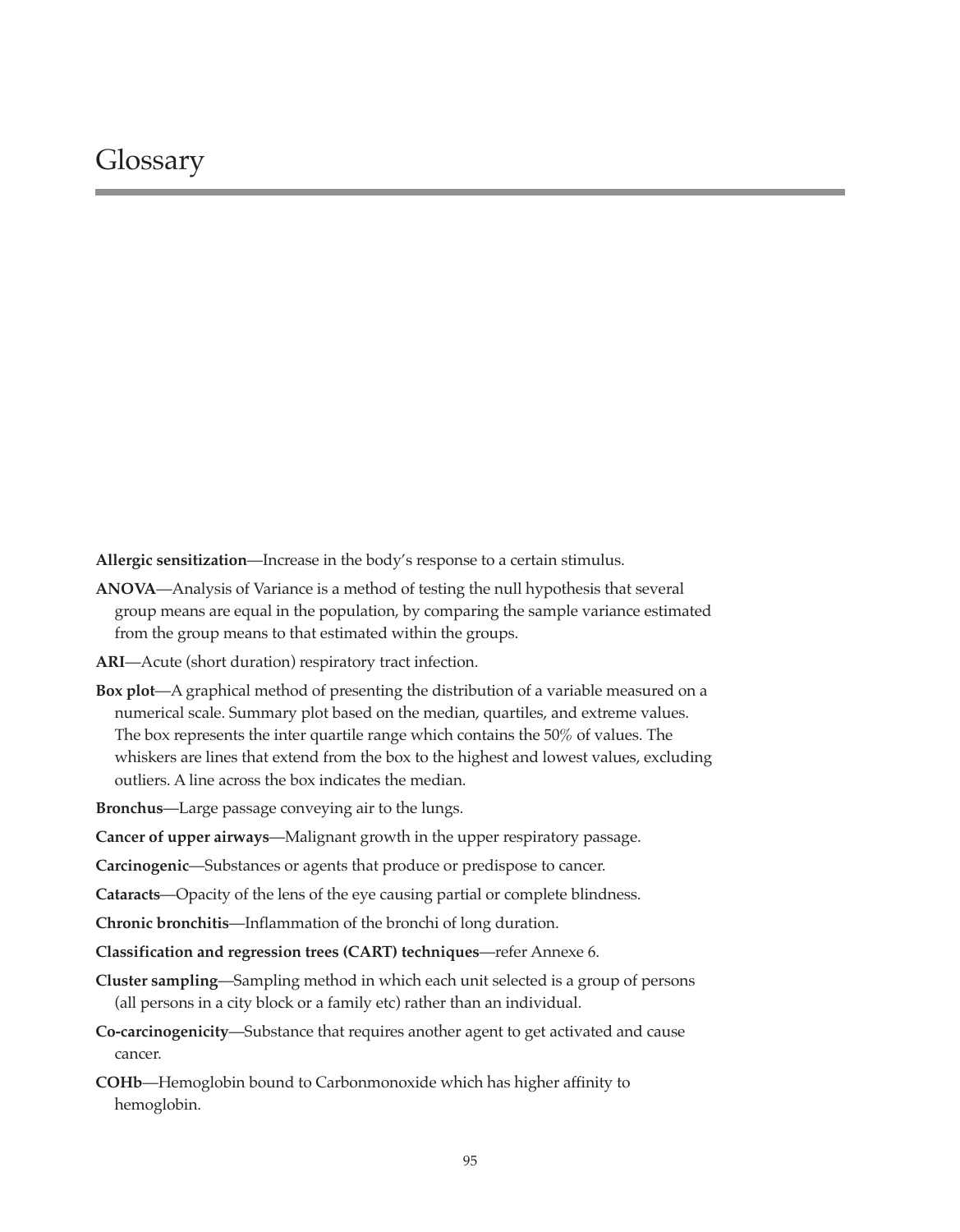- **Comparative Risk Assessment**—Qualitative or quantitative estimation of the likelihood of adverse effects that may result from exposure to specified health hazards.
- **Confounder**—A variable that can cause or prevent the outcome of interest and is associated with the factor under investigation.
- **COPD**—Chronic obstructive pulmonary disease—Inflammatory disease of lung tissue of long duration.
- **Correlation**—Measure how variables or rank orders are related. The degree to which the variables change together.
- **Energy ladder**—The energy ladder is made up of several rungs with traditional fuels such as wood, dung and crop residues occupying the lowest rung. Charcoal, coal, kerosene, gas and electricity represent the next higher steps sequentially. As one moves up the energy ladder, energy efficiency and costs increase while typically the pollutant emissions decline. While several factors influence the choice of household energy, household income has been shown to be the one of the most important determinants. The use of traditional fuels and poverty thus remain closely interlinked.
- **Epidemiology**—study of the distribution and determinants of health related states or events in specified populations and application of this study to control of health problems.
- **Hemoglobin**—protein present inside the Red blood cell which carries oxygen.

**In situ detoxification**—process of neutralizing toxic substances.

- **Inflammation**—localized response by the blood and tissue to an injury.
- **Ischemic heart disease**—deficiency of blood supply to the heart muscles.
- **Logistic regression**—is useful for situations in which you want to be able to predict the presence or absence of a characteristic or outcome based on values of a set of predictor variables.
- **Macrophage**—a large cell which has the power to ingest cell debris and bacteria.
- **Median aerodynamic diameter**—applies to the behavioral size of particles of aerosols.
- **Muco-ciliary clearance**—mucus secretions from the mucus membrane of respiratory tract and microscopic filaments projecting from epithelial cells of bronchi, which clears the inhaled particles.
- **Multiple regression**—estimates the coefficients of the linear equation, involving one or more independent variables, that best predict the value of the dependent variable.
- **Odds ratio**—the ratio of the probability of occurrence of an event to that of non occurance.
- **Relative risk**—The ratio of the risk of disease or death among the exposed to the risk among the unexposed.
- **Still birth**—a birth in which the baby is born dead (after 24th week of pregnancy).
- **Tuberculosis**—an infectious, notifiable disease produced by Mycobacterium tuberculosis, affects the lung tissue commonly and can also affect other parts of the body like intestine, bones etc..